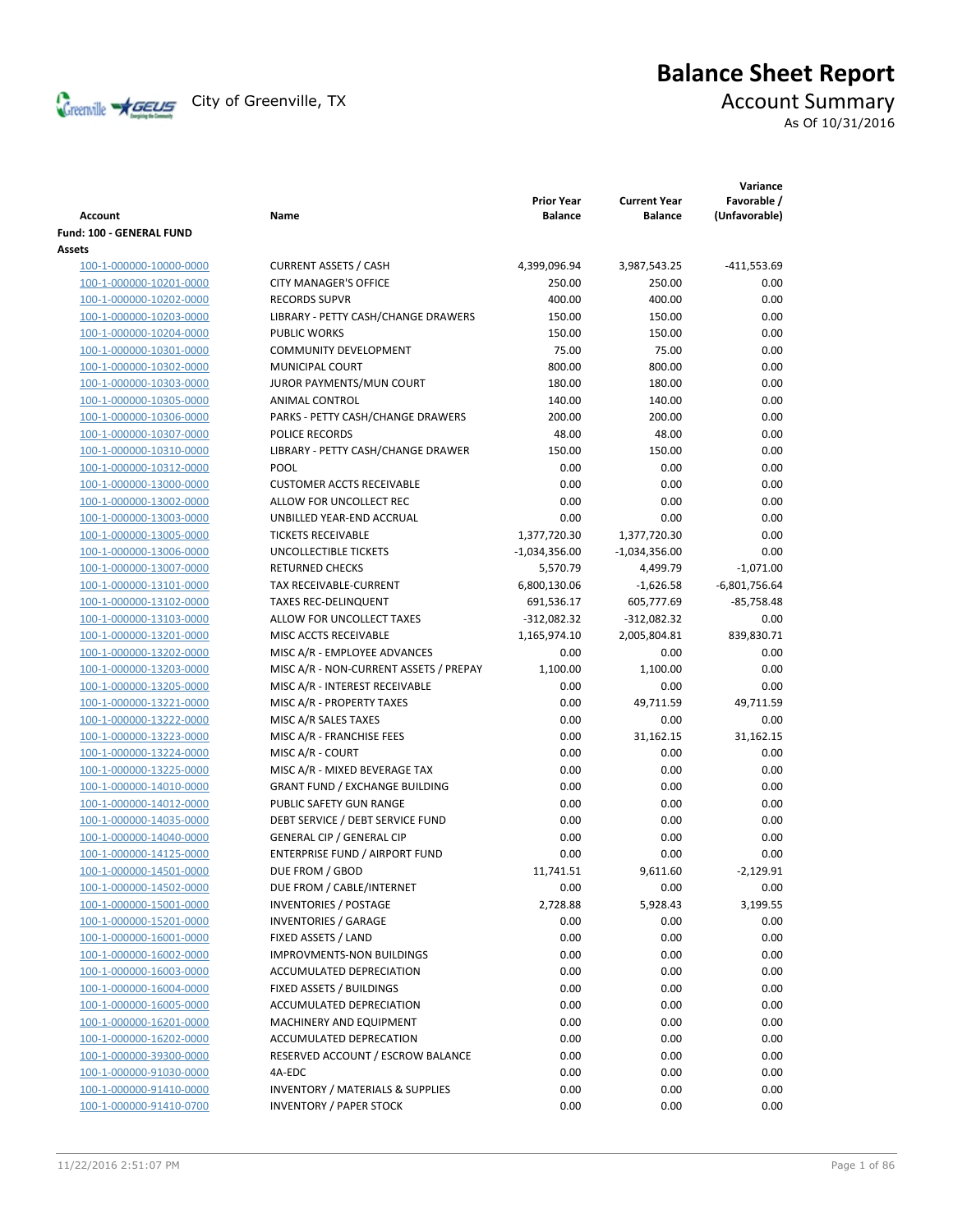|                                                    |                                             | <b>Prior Year</b> | <b>Current Year</b> | Variance<br>Favorable / |
|----------------------------------------------------|---------------------------------------------|-------------------|---------------------|-------------------------|
| <b>Account</b>                                     | Name                                        | <b>Balance</b>    | <b>Balance</b>      | (Unfavorable)           |
| 100-1-000000-91430-0000                            | NON-CURRENT ASSETS / PREPAYMENTS            | 0.00              | 0.00                | 0.00                    |
|                                                    | <b>Total Assets:</b>                        | 13,111,703.43     | 6,733,337.71        | $-6,378,365.72$         |
| Liability                                          |                                             |                   |                     |                         |
| 100-1-000000-20101-0000                            | <b>ACCOUNTS PAYABLE</b>                     | 29,589.25         | 17,202.83           | 12,386.42               |
| 100-1-000000-20102-0000                            | <b>CREDIT CARD PAYABLE</b>                  | 0.00              | 0.00                | 0.00                    |
| 100-1-000000-20103-0000                            | ACCRUED ACCOUNTS PAYABLE                    | 11,560.60         | 11,560.60           | 0.00                    |
| 100-1-000000-20114-0000                            | <b>INVESTMENT ADVISORY FEES</b>             | 0.00              | 0.00                | 0.00                    |
| 100-1-000000-20115-0000                            | PD EMP COMMISSION                           | 248.87            | 810.70              | $-561.83$               |
| 100-1-000000-20116-0000                            | POLICE DONATIONS                            | 11,582.06         | 16,490.39           | $-4,908.33$             |
| 100-1-000000-20117-0000                            | <b>FIRE DONATIONS</b>                       | 3,645.62          | 10,566.16           | $-6,920.54$             |
| 100-1-000000-20118-0000                            | <b>COMBAT CHALLENGE</b>                     | 6,361.27          | 6,361.27            | 0.00                    |
| 100-1-000000-20119-0000                            | <b>CEMETERIES DONATIONS</b>                 | 61.79             | 61.79               | 0.00                    |
| 100-1-000000-20120-0000                            | <b>LIBRARY DONATIONS</b>                    | 13,971.00         | 13,846.21           | 124.79                  |
| 100-1-000000-20121-0000                            | ANIMAL SHELTER DONATIONS                    | 1,038.27          | 640.85              | 397.42                  |
| 100-1-000000-20122-0000                            | <b>PARKS DONATIONS</b>                      | 0.00              | 4,500.00            | $-4,500.00$             |
| 100-1-000000-20125-0000                            | SALES TAX PAYABLE / IN THE CITY             | 1.74              | 8.81                | $-7.07$                 |
| 100-1-000000-20127-0000                            | STATE COURT COST/FEE PAYB                   | 12,151.69         | 24,295.62           | $-12,143.93$            |
| 100-1-000000-20128-0000                            | SEATBELT&CHILD RESTRAINT                    | 3,930.96          | 6,348.05            | $-2,417.09$             |
| 100-1-000000-20129-0000                            | MUNICIPAL COURT CLEARING                    | 1,025.00          | 467.00              | 558.00                  |
| 100-1-000000-20130-0000                            | <b>3RD PARTY FTA FEE PAYABLE</b>            | 704.84            | 223.06              | 481.78                  |
| 100-1-000000-20131-0000                            | <b>REFUNDS / OVERPAYMENTS</b>               | $-100.00$         | $-123.70$           | 23.70                   |
| 100-1-000000-20132-0000                            | <b>COURT COLL AGENCY FEES</b>               | 679.24            | 579.87              | 99.37                   |
| 100-1-000000-20136-0000                            | <b>ATTORNEY COLLECTION FEES</b>             | 0.00              | 0.00                | 0.00                    |
| 100-1-000000-20137-0000                            | PLAT FILING FEES PAYABLE                    | 16,686.89         | 19,750.74           | $-3,063.85$             |
| 100-1-000000-20138-0000                            | COMMUNITY DEV TRUST ACCT                    | 1,153.50          | 1,368.50            | $-215.00$               |
| 100-1-000000-20139-0000                            | RETAINAGES PAYABLE                          | 0.00              | 0.00                | 0.00                    |
| 100-1-000000-20141-0000                            | <b>TELEPHONE CLEARING</b>                   | 15,525.61         | 10,515.13           | 5,010.48                |
| 100-1-000000-20143-0000                            | POLICE PROPERTY ROOM CLEARING               | 10,775.99         | 10,775.99           | 0.00                    |
| 100-1-000000-20146-0000                            | MAIN ST / FARMERS MRKT RESALE               | 100.12            | 199.12              | $-99.00$                |
| 100-1-000000-20155-0000                            | MAIN ST / FARMERS MARKET DONATIONS          | 0.00              | 5,137.16            | $-5,137.16$             |
| 100-1-000000-20160-0000                            | UNAPPLIED CREDIT                            | 0.00              | 0.00                | 0.00                    |
| 100-1-000000-20201-0000                            | <b>DEFERRED REVENUE</b>                     | 0.00              | 0.00                | 0.00                    |
| 100-1-000000-20203-0000                            | <b>DEFERRED TAX REVENUE</b>                 | 7,168,114.71      | 280,599.59          | 6,887,515.12            |
| 100-1-000000-20204-0000                            | <b>DEFERRED TICKET REVENUE</b>              | 286,137.30        | 286,137.30          | 0.00                    |
| 100-1-000000-21040-0000                            | DUE TO / GENERAL CIP FUND                   | 0.00              | 0.00                | 0.00                    |
| 100-1-000000-21201-0000                            | DUE TO / CENTRAL SERVICE FUND               | 0.00              | 0.00                | 0.00                    |
| 100-1-000000-21401-0000                            | DUE TO / ELECTRIC OPERATING FUND            | 0.00              | 0.00                | 0.00                    |
| 100-1-000000-21506-0000                            | DUE TO / 4A-EDC                             | 2,067.90          | 2,250.62            | $-182.72$               |
| 100-1-000000-21507-0000                            | DUE TO / BOARD OF DEVELOPMENT               | 163,841.43        | 158,139.04          | 5,702.39                |
| 100-1-000000-22001-0000                            | SALARIES PAYABLE                            | 532,230.43        | 490,669.47          | 41,560.96               |
| 100-1-000000-23001-0000<br>100-1-000000-23101-0000 | CAPITAL LEASE PAYABLE                       | 0.00              | 0.00                | 0.00                    |
| 100-1-000000-24001-0000                            | CAPITAL LEASE PAYABLE<br>O/S CHECKS PAYABLE | 0.00<br>0.00      | 0.00<br>0.00        | 0.00<br>0.00            |
| 100-1-000000-24004-0000                            | INTEREST PAYABLE ON DEP                     | 0.00              | 0.00                | 0.00                    |
| 100-1-000000-24007-0000                            | <b>BILLED DEPOSITS SUSPENSE</b>             | 0.00              | 0.00                | 0.00                    |
| 100-1-000000-24008-0000                            | <b>CUSTOMER DEPOSITS / ANIMAL SHELTER</b>   | 0.00              | 0.00                | 0.00                    |
| 100-1-000000-24009-0000                            | LIBRARY MEETING ROOM DEPOSITS               | 501.20            | 501.20              | 0.00                    |
| 100-1-000000-24010-0000                            | <b>CIVIC CENTER DEPOSITS</b>                | 0.00              | 0.00                | 0.00                    |
| 100-1-000000-24011-0000                            | <b>AUDITORIUM DEPOSITS</b>                  | 0.00              | 0.00                | 0.00                    |
| 100-1-000000-26001-0000                            | <b>COMPENSATED ABSENCES PAY</b>             | 0.00              | 0.00                | 0.00                    |
| 100-1-000000-29000-0000                            | MISC LIABILITY - GREENVILLE ENERGY LLC      | 0.00              | 0.00                | 0.00                    |
| 100-1-000000-29001-0000                            | RESALE                                      | 0.00              | 0.00                | 0.00                    |
| 100-1-000000-29300-0000                            | <b>ENCUMBRANCE SUMMARY</b>                  | 0.00              | 0.00                | 0.00                    |
| 100-1-000000-29400-0000                            | RESERVED ACCOUNT / ENCUMBRANCES             | 0.00              | 0.00                | 0.00                    |
| 100-1-000000-29400-0900                            | RESERVED ACCOUNT / ENCUMBRANCES             | 0.00              | 0.00                | 0.00                    |
| 100-1-000000-92190-1202                            | LABORATORY CLEARING                         | 0.00              | 0.00                | 0.00                    |
| 100-1-000000-92191-0000                            | <b>SPONSORS - PARKS</b>                     | 0.00              | 0.00                | 0.00                    |
| 100-1-000000-92200-0000                            | MISCELLANEOUS LIABILITIES                   | 0.00              | 0.00                | 0.00                    |
|                                                    |                                             |                   |                     |                         |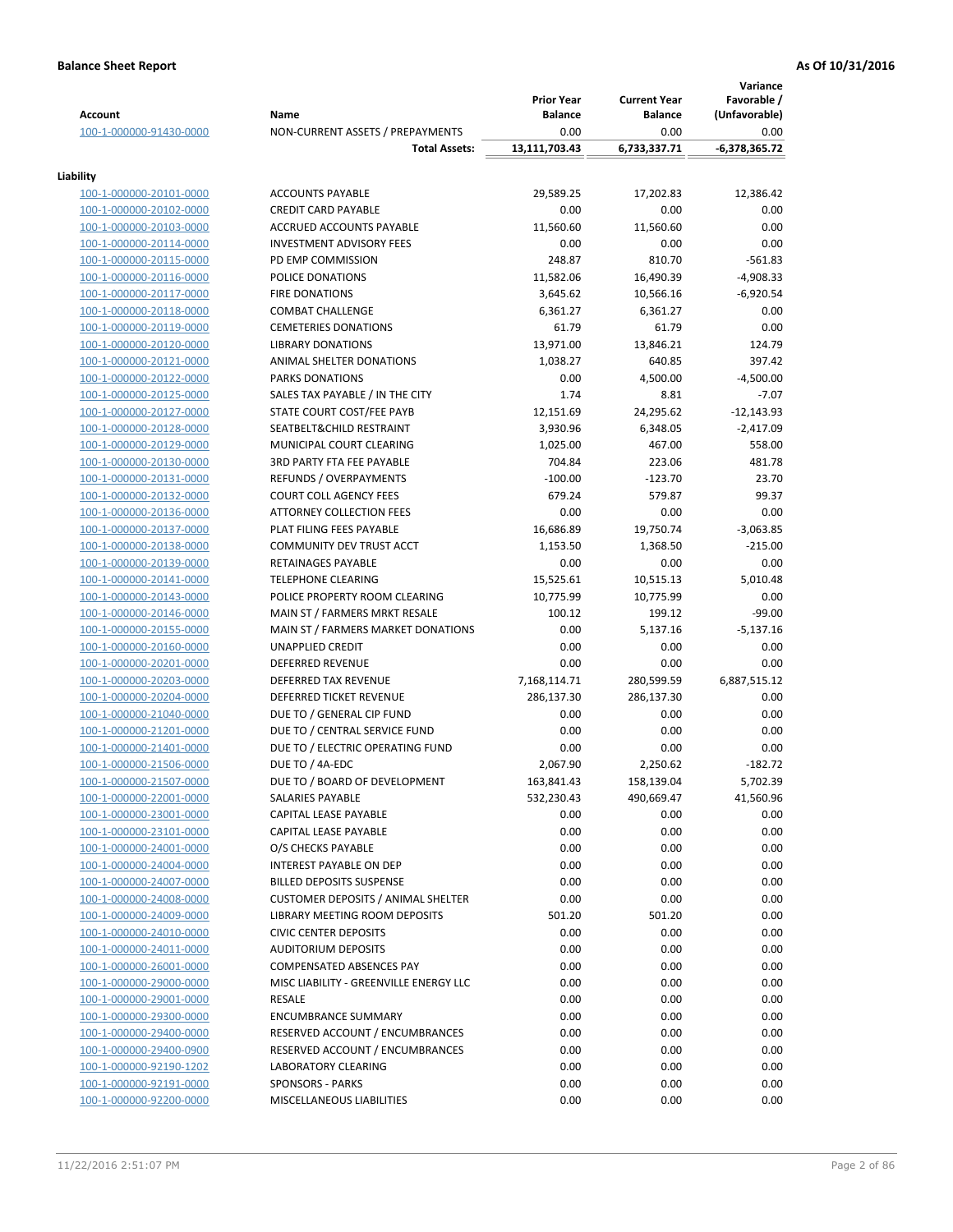| Account                               | Name                                                     | <b>Prior Year</b><br><b>Balance</b> | <b>Current Year</b><br><b>Balance</b> | Variance<br>Favorable /<br>(Unfavorable) |
|---------------------------------------|----------------------------------------------------------|-------------------------------------|---------------------------------------|------------------------------------------|
| 100-1-000000-92270-1600               | <b>CREDIT CARD FEES PAYABLE</b>                          | 0.00                                | 0.00                                  | 0.00                                     |
|                                       | <b>Total Liability:</b>                                  | 8,293,587.28                        | 1,379,883.37                          | 6,913,703.91                             |
| Equity                                |                                                          |                                     |                                       |                                          |
| 100-1-000000-39000-0000               | UNRESERVED-FUND BALANCE                                  | 5,954,215.54                        | 5,913,851.73                          | $-40,363.81$                             |
|                                       | <b>Total Beginning Equity:</b>                           | 5,954,215.54                        | 5,913,851.73                          | $-40,363.81$                             |
| <b>Total Revenue</b>                  |                                                          | 873,409.76                          | 995,232.58                            | 121,822.82                               |
| <b>Total Expense</b>                  |                                                          | 2,009,509.15                        | 1,555,629.92                          | 453,879.23                               |
| <b>Revenues Over/(Under) Expenses</b> |                                                          | $-1,136,099.39$                     | -560,397.34                           | 575,702.05                               |
|                                       | <b>Total Equity and Current Surplus (Deficit):</b>       | 4,818,116.15                        | 5,353,454.39                          | 535,338.24                               |
|                                       | Total Liabilities, Equity and Current Surplus (Deficit): | 13,111,703.43                       | 6,733,337.76                          | -6,378,365.67                            |

**\*\*\*Warning: Account Authorization is turned on. Please run the Unauthorized Account Listing Report to see if you are out of balance due to missing accounts \*\*\***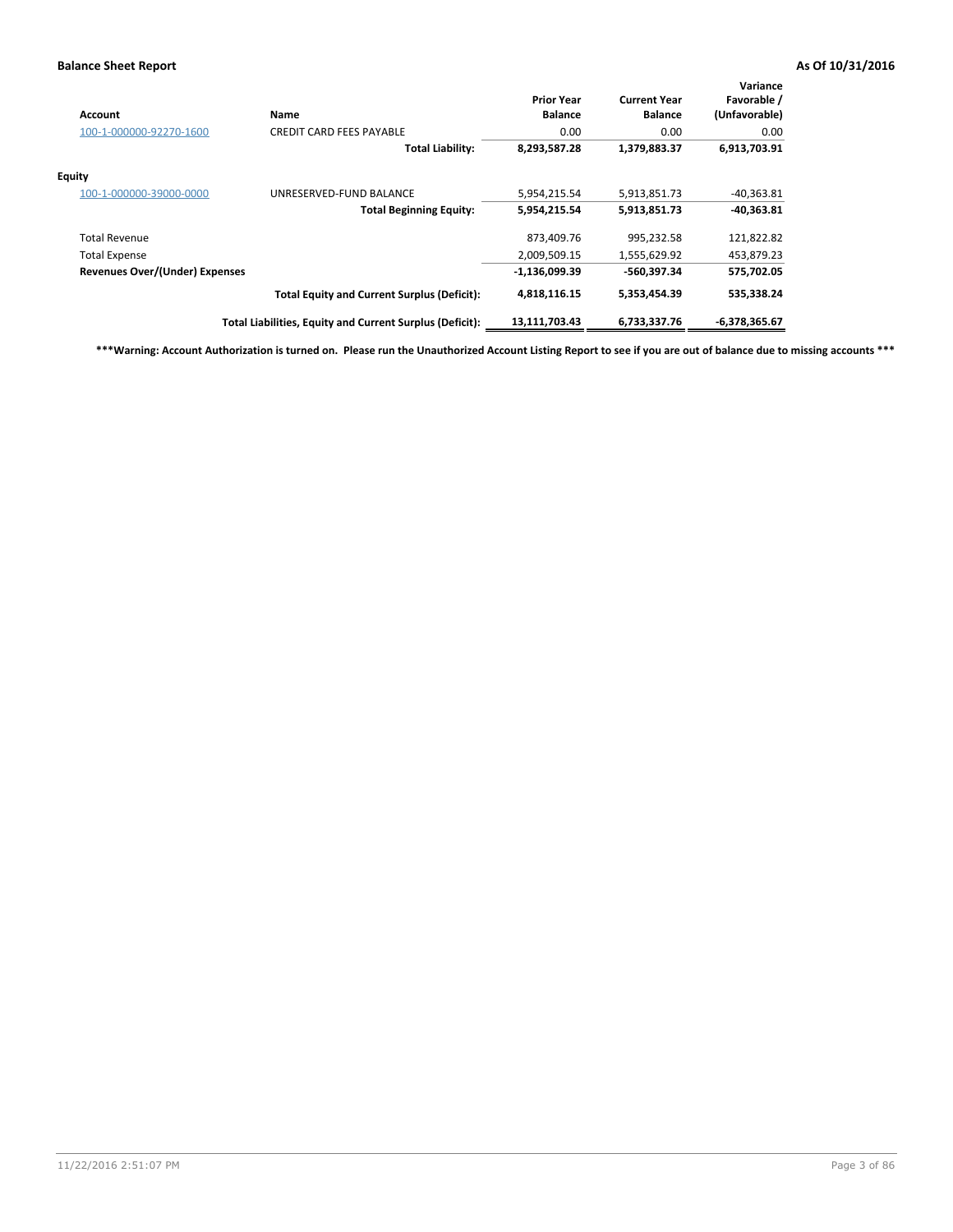| Account                                                   | Name                                                     | <b>Prior Year</b><br><b>Balance</b> | <b>Current Year</b><br><b>Balance</b> | Variance<br>Favorable /<br>(Unfavorable) |
|-----------------------------------------------------------|----------------------------------------------------------|-------------------------------------|---------------------------------------|------------------------------------------|
| <b>Fund: 101 - MUNICIPAL COURT BUILDING SECURITY FEES</b> |                                                          |                                     |                                       |                                          |
| Assets                                                    |                                                          |                                     |                                       |                                          |
| 101-1-000000-10000-0000                                   | <b>CURRENT ASSETS / CASH</b>                             | 32,786.12                           | 40,687.21                             | 7,901.09                                 |
| 101-1-000000-13201-0000                                   | MISC ACCTS RECEIVABLE                                    | 0.00                                | 0.00                                  | 0.00                                     |
| 101-1-000000-13203-0000                                   | NON-CURRENT ASSETS / PREPAYMENTS                         | 0.00                                | 0.00                                  | 0.00                                     |
| 101-1-000000-13205-0000                                   | <b>INTEREST RECEIVABLE</b>                               | 0.00                                | 0.00                                  | 0.00                                     |
|                                                           | <b>Total Assets:</b>                                     | 32,786.12                           | 40,687.21                             | 7,901.09                                 |
| Liability                                                 |                                                          |                                     |                                       |                                          |
| 101-1-000000-20101-0000                                   | <b>ACCOUNTS PAYABLE</b>                                  | 0.00                                | 0.00                                  | 0.00                                     |
| 101-1-000000-20102-0000                                   | <b>CREDIT CARD PAYABLE</b>                               | 0.00                                | 0.00                                  | 0.00                                     |
| 101-1-000000-20103-0000                                   | <b>ACCRUED ACCOUNTS PAYABLE</b>                          | 0.00                                | 0.00                                  | 0.00                                     |
| 101-1-000000-29300-0000                                   | <b>ENCUMBRANCE SUMMARY</b>                               | 0.00                                | 0.00                                  | 0.00                                     |
| 101-1-000000-29400-0000                                   | RESERVED ACCOUNT / ENCUMBRANCES                          | 0.00                                | 0.00                                  | 0.00                                     |
|                                                           | <b>Total Liability:</b>                                  | 0.00                                | 0.00                                  | 0.00                                     |
| <b>Equity</b>                                             |                                                          |                                     |                                       |                                          |
| 101-1-000000-39000-0000                                   | UNRESERVED-FUND BALANCE                                  | 32,257.51                           | 40.094.13                             | 7,836.62                                 |
|                                                           | <b>Total Beginning Equity:</b>                           | 32,257.51                           | 40,094.13                             | 7,836.62                                 |
| <b>Total Revenue</b>                                      |                                                          | 531.45                              | 595.33                                | 63.88                                    |
| <b>Total Expense</b>                                      |                                                          | 2.84                                | 2.25                                  | 0.59                                     |
| <b>Revenues Over/(Under) Expenses</b>                     |                                                          | 528.61                              | 593.08                                | 64.47                                    |
|                                                           | <b>Total Equity and Current Surplus (Deficit):</b>       | 32,786.12                           | 40,687.21                             | 7,901.09                                 |
|                                                           | Total Liabilities, Equity and Current Surplus (Deficit): | 32,786.12                           | 40,687.21                             | 7,901.09                                 |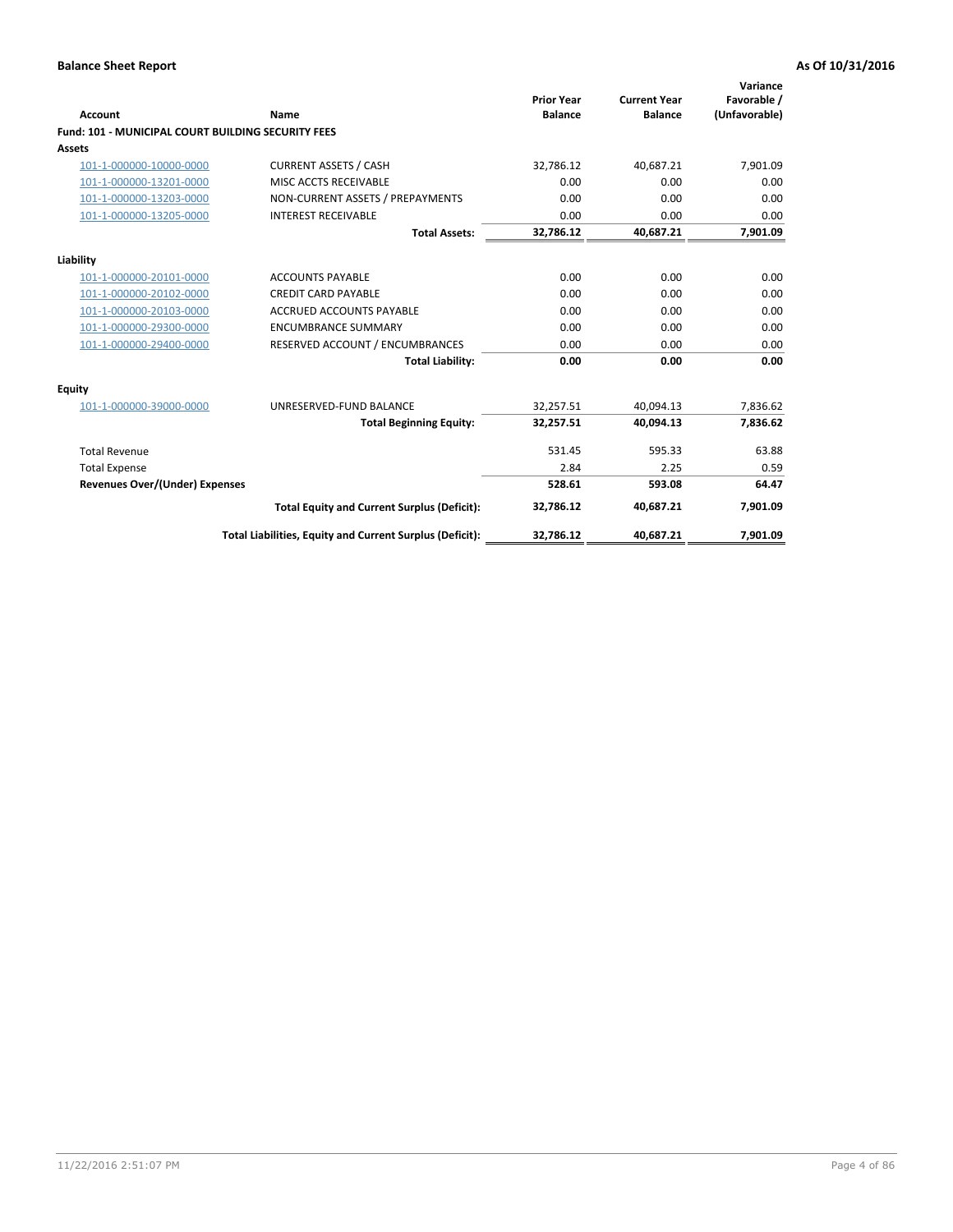| Account                               | Name                                                     | <b>Prior Year</b><br><b>Balance</b> | <b>Current Year</b><br><b>Balance</b> | Variance<br>Favorable /<br>(Unfavorable) |
|---------------------------------------|----------------------------------------------------------|-------------------------------------|---------------------------------------|------------------------------------------|
| Fund: 102 - MUNICIPAL COURT TECH FUND |                                                          |                                     |                                       |                                          |
| Assets                                |                                                          |                                     |                                       |                                          |
| 102-1-000000-10000-0000               | <b>CURRENT ASSETS / CASH</b>                             | 6,157.36                            | 11,276.93                             | 5,119.57                                 |
| 102-1-000000-13201-0000               | MISC ACCTS RECEIVABLE                                    | 0.00                                | 0.00                                  | 0.00                                     |
|                                       | <b>Total Assets:</b>                                     | 6,157.36                            | 11,276.93                             | 5,119.57                                 |
| Liability                             |                                                          |                                     |                                       |                                          |
| 102-1-000000-20101-0000               | <b>ACCOUNTS PAYABLE</b>                                  | 0.00                                | 0.00                                  | 0.00                                     |
| 102-1-000000-20102-0000               | <b>CREDIT CARD PAYABLE</b>                               | 0.00                                | 0.00                                  | 0.00                                     |
| 102-1-000000-20103-0000               | <b>ACCRUED ACCOUNTS PAYABLE</b>                          | 0.00                                | 0.00                                  | 0.00                                     |
| 102-1-000000-23001-0000               | <b>CAPITAL LEASE PAYABLE</b>                             | 0.00                                | 0.00                                  | 0.00                                     |
| 102-1-000000-23101-0000               | <b>CAPITAL LEASE PAYABLE</b>                             | 0.00                                | 0.00                                  | 0.00                                     |
| 102-1-000000-29300-0000               | <b>ENCUMBRANCE SUMMARY</b>                               | 0.00                                | 0.00                                  | 0.00                                     |
| 102-1-000000-29400-0000               | RESERVED ACCOUNT / ENCUMBRANCES                          | 0.00                                | 0.00                                  | 0.00                                     |
|                                       | <b>Total Liability:</b>                                  | 0.00                                | 0.00                                  | 0.00                                     |
| Equity                                |                                                          |                                     |                                       |                                          |
| 102-1-000000-39000-0000               | UNRESERVED-FUND BALANCE                                  | 6,761.69                            | 10,478.37                             | 3,716.68                                 |
|                                       | <b>Total Beginning Equity:</b>                           | 6,761.69                            | 10,478.37                             | 3,716.68                                 |
| <b>Total Revenue</b>                  |                                                          | 721.40                              | 799.17                                | 77.77                                    |
| <b>Total Expense</b>                  |                                                          | 1,325.73                            | 0.61                                  | 1,325.12                                 |
| <b>Revenues Over/(Under) Expenses</b> |                                                          | $-604.33$                           | 798.56                                | 1,402.89                                 |
|                                       | <b>Total Equity and Current Surplus (Deficit):</b>       | 6,157.36                            | 11,276.93                             | 5,119.57                                 |
|                                       | Total Liabilities, Equity and Current Surplus (Deficit): | 6,157.36                            | 11,276.93                             | 5,119.57                                 |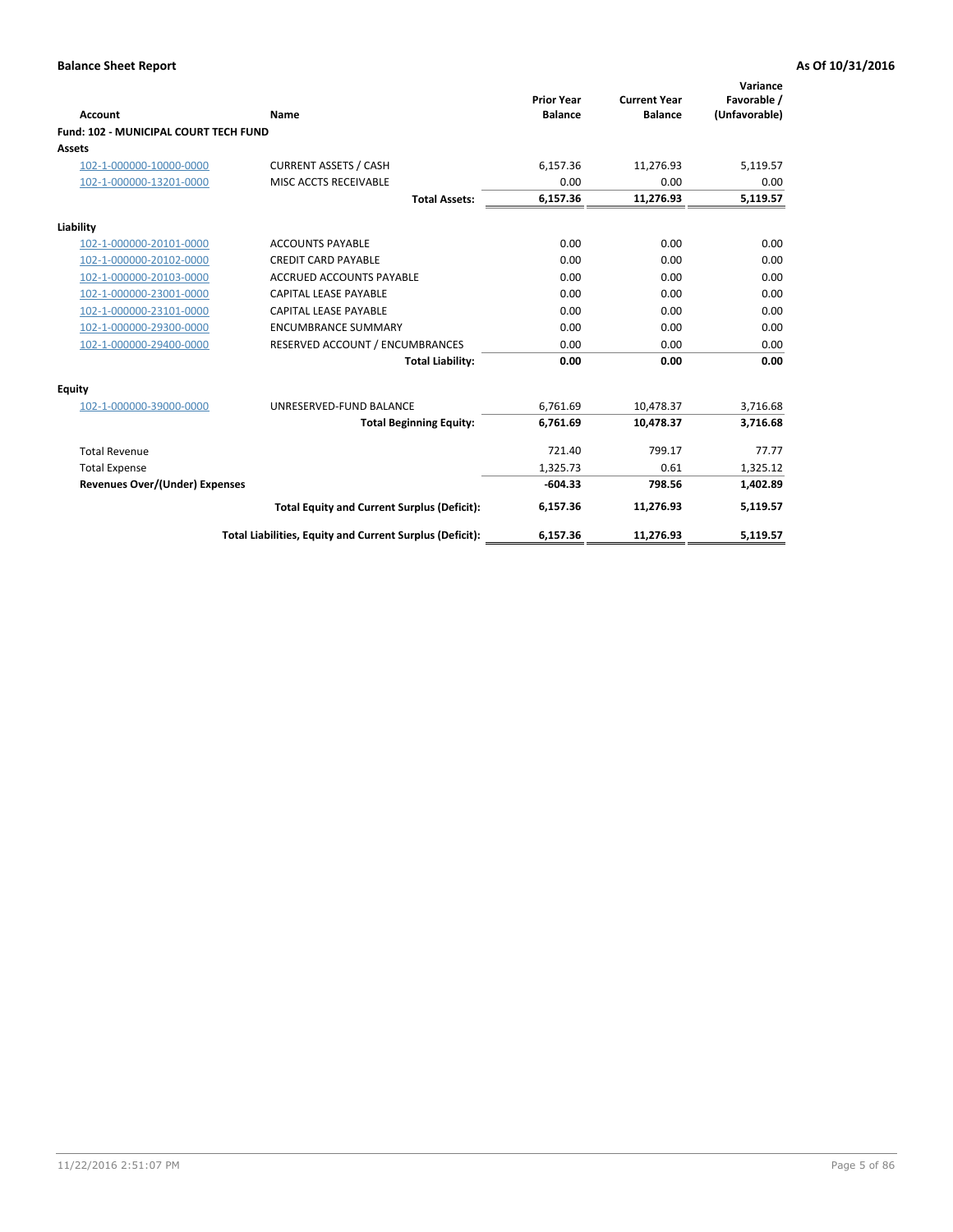| <b>Account</b>                                       | Name                                                     | <b>Prior Year</b><br><b>Balance</b> | <b>Current Year</b><br><b>Balance</b> | Variance<br>Favorable /<br>(Unfavorable) |
|------------------------------------------------------|----------------------------------------------------------|-------------------------------------|---------------------------------------|------------------------------------------|
| <b>Fund: 103 - MUNICIPAL COURT CHILD SAFETY FUND</b> |                                                          |                                     |                                       |                                          |
| <b>Assets</b>                                        |                                                          |                                     |                                       |                                          |
| 103-1-000000-10000-0000                              | <b>CURRENT ASSETS / CASH</b>                             | 7,327.10                            | 10,139.78                             | 2,812.68                                 |
| 103-1-000000-13201-0000                              | MISC ACCTS RECEIVABLE                                    | 0.00                                | 0.00                                  | 0.00                                     |
| 103-1-000000-13203-0000                              | NON-CURRENT ASSETS / PREPAYMENTS                         | 0.00                                | 0.00                                  | 0.00                                     |
| 103-1-000000-13205-0000                              | <b>INTEREST RECEIVABLE</b>                               | 0.00                                | 0.00                                  | 0.00                                     |
|                                                      | <b>Total Assets:</b>                                     | 7,327.10                            | 10,139.78                             | 2,812.68                                 |
| Liability                                            |                                                          |                                     |                                       |                                          |
| 103-1-000000-20101-0000                              | <b>ACCOUNTS PAYABLE</b>                                  | 0.00                                | 0.00                                  | 0.00                                     |
| 103-1-000000-20103-0000                              | <b>ACCRUED ACCOUNTS PAYABLE</b>                          | 0.00                                | 0.00                                  | 0.00                                     |
|                                                      | <b>Total Liability:</b>                                  | 0.00                                | 0.00                                  | 0.00                                     |
| <b>Equity</b>                                        |                                                          |                                     |                                       |                                          |
| 103-1-000000-39000-0000                              | UNRESERVED-FUND BALANCE                                  | 6,984.63                            | 9,909.90                              | 2,925.27                                 |
|                                                      | <b>Total Beginning Equity:</b>                           | 6,984.63                            | 9,909.90                              | 2,925.27                                 |
| <b>Total Revenue</b>                                 |                                                          | 343.63                              | 230.52                                | $-113.11$                                |
| <b>Total Expense</b>                                 |                                                          | 1.16                                | 0.64                                  | 0.52                                     |
| <b>Revenues Over/(Under) Expenses</b>                |                                                          | 342.47                              | 229.88                                | $-112.59$                                |
|                                                      | <b>Total Equity and Current Surplus (Deficit):</b>       | 7,327.10                            | 10,139.78                             | 2,812.68                                 |
|                                                      | Total Liabilities, Equity and Current Surplus (Deficit): | 7,327.10                            | 10,139.78                             | 2,812.68                                 |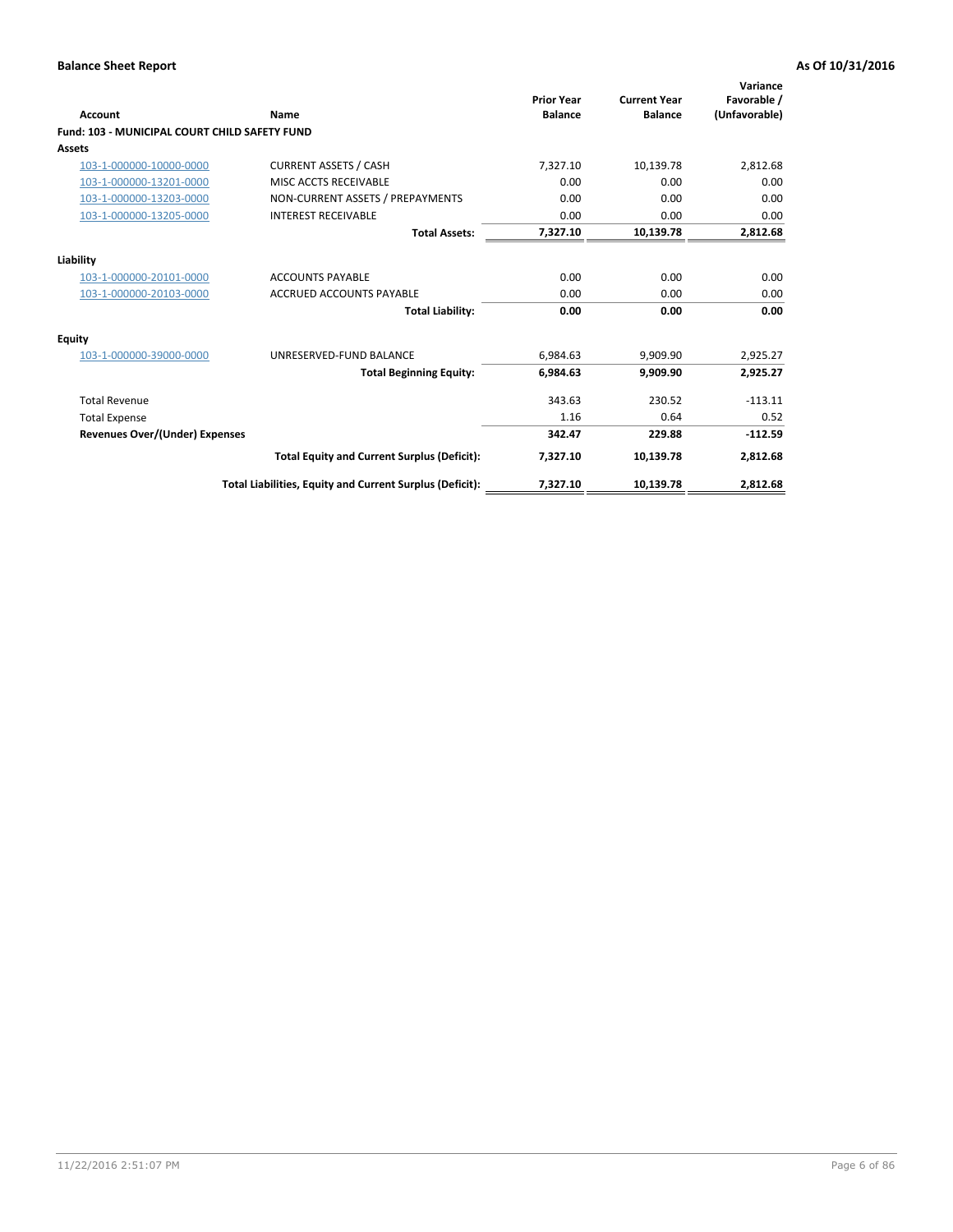|                                           |                                                          | <b>Prior Year</b> | <b>Current Year</b> | Variance<br>Favorable / |
|-------------------------------------------|----------------------------------------------------------|-------------------|---------------------|-------------------------|
| <b>Account</b>                            | Name                                                     | <b>Balance</b>    | <b>Balance</b>      | (Unfavorable)           |
| <b>Fund: 110 - EXCHANGE BUILDING FUND</b> |                                                          |                   |                     |                         |
| Assets                                    |                                                          |                   |                     |                         |
| 110-1-000000-10000-0000                   | <b>CURRENT ASSETS / CASH</b>                             | $-173,252.27$     | -533,356.47         | $-360, 104.20$          |
| 110-1-000000-13201-0000                   | MISC ACCTS RECEIVABLE                                    | 0.00              | 0.00                | 0.00                    |
| 110-1-000000-13203-0000                   | NON-CURRENT ASSETS / PREPAYMENTS                         | 0.00              | 0.00                | 0.00                    |
| 110-1-000000-13205-0000                   | <b>INTEREST RECEIVABLE</b>                               | 0.00              | 0.00                | 0.00                    |
| 110-1-000000-16001-0000                   | FIXED ASSETS / LAND                                      | 0.00              | 0.00                | 0.00                    |
| 110-1-000000-16002-0000                   | <b>IMPROVMENTS-NON BUILDINGS</b>                         | 0.00              | 0.00                | 0.00                    |
| 110-1-000000-16003-0000                   | ACCUMULATED DEPRECIATION                                 | 0.00              | 0.00                | 0.00                    |
| 110-1-000000-16004-0000                   | FIXED ASSETS / BUILDINGS                                 | 0.00              | 0.00                | 0.00                    |
| 110-1-000000-16005-0000                   | ACCUMULATED DEPRECIATION                                 | 0.00              | 0.00                | 0.00                    |
| 110-1-000000-16201-0000                   | MACHINERY AND EQUIPMENT                                  | 0.00              | 0.00                | 0.00                    |
| 110-1-000000-16202-0000                   | ACCUMULATED DEPRECATION                                  | 0.00              | 0.00                | 0.00                    |
| 110-1-000000-16301-0000                   | FIXED ASSETS / C W I P                                   | 0.00              | 0.00                | 0.00                    |
|                                           | Total Assets:                                            | $-173,252.27$     | -533,356.47         | $-360, 104.20$          |
| Liability                                 |                                                          |                   |                     |                         |
| 110-1-000000-20101-0000                   | <b>ACCOUNTS PAYABLE</b>                                  | 142.06            | 0.67                | 141.39                  |
| 110-1-000000-20102-0000                   | <b>CREDIT CARD PAYABLE</b>                               | 0.00              | 0.00                | 0.00                    |
| 110-1-000000-20103-0000                   | ACCRUED ACCOUNTS PAYABLE                                 | 0.00              | 0.00                | 0.00                    |
| 110-1-000000-20109-0000                   | MISCELLANEOUS LIABILITIES                                | 0.00              | 0.00                | 0.00                    |
| 110-1-000000-20110-0000                   | REVENUE BONDS PAYABLE                                    | 0.00              | 0.00                | 0.00                    |
| 110-1-000000-20112-0000                   | ACCRUED INTEREST PAYABLE                                 | 0.00              | 0.00                | 0.00                    |
| 110-1-000000-20141-0000                   | <b>TELEPHONE CLEARING</b>                                | 0.00              | 0.00                | 0.00                    |
| 110-1-000000-20160-0000                   | <b>UNAPPLIED CREDIT</b>                                  | 0.00              | 0.00                | 0.00                    |
| 110-1-000000-20201-0000                   | <b>DEFERRED REVENUE</b>                                  | 0.00              | 0.00                | 0.00                    |
| 110-1-000000-21001-0000                   | <b>GENERAL FUND / GENERAL FUND</b>                       | 0.00              | 0.00                | 0.00                    |
| 110-1-000000-22001-0000                   | <b>SALARIES PAYABLE</b>                                  | 1,025.56          | 0.00                | 1,025.56                |
| 110-1-000000-22002-0000                   | <b>VACATION/SICK PAYABLE</b>                             | 0.00              | 0.00                | 0.00                    |
| 110-1-000000-26001-0000                   | <b>OBLIG FOR COMP ABSENCES</b>                           | 0.00              | 0.00                | 0.00                    |
| 110-1-000000-26102-0000                   | REVENUE BONDS PAYABLE                                    | 0.00              | 0.00                | 0.00                    |
| 110-1-000000-27001-0000                   | <b>CONTRIBUTED CAPITAL</b>                               | 0.00              | 0.00                | 0.00                    |
| 110-1-000000-29300-0000                   | <b>ENCUMBRANCE SUMMARY</b>                               | 0.00              | 0.00                | 0.00                    |
| 110-1-000000-29400-0100                   | RESERVED ACCOUNT / ENCUMBRANCES                          | 0.00              | 0.00                | 0.00                    |
|                                           | <b>Total Liability:</b>                                  | 1,167.62          | 0.67                | 1,166.95                |
|                                           |                                                          |                   |                     |                         |
| Fquity                                    |                                                          |                   |                     |                         |
| 110-1-000000-39000-0000                   | UNRESERVED-FUND BALANCE                                  | 0.00              | 0.00                | 0.00                    |
| 110-1-000000-39100-0000                   | UNRESERVED-RET. EARNINGS                                 | $-202,154.21$     | $-533,357.14$       | $-331,202.93$           |
|                                           | <b>Total Beginning Equity:</b>                           | -202,154.21       | -533,357.14         | -331,202.93             |
| <b>Total Revenue</b>                      |                                                          | 76,077.80         | 0.00                | $-76,077.80$            |
| <b>Total Expense</b>                      |                                                          | 48,343.48         | 0.00                | 48,343.48               |
| <b>Revenues Over/(Under) Expenses</b>     |                                                          | 27,734.32         | 0.00                | -27,734.32              |
|                                           | <b>Total Equity and Current Surplus (Deficit):</b>       | -174,419.89       | -533,357.14         | -358,937.25             |
|                                           | Total Liabilities, Equity and Current Surplus (Deficit): | $-173,252.27$     | -533,356.47         | $-360, 104.20$          |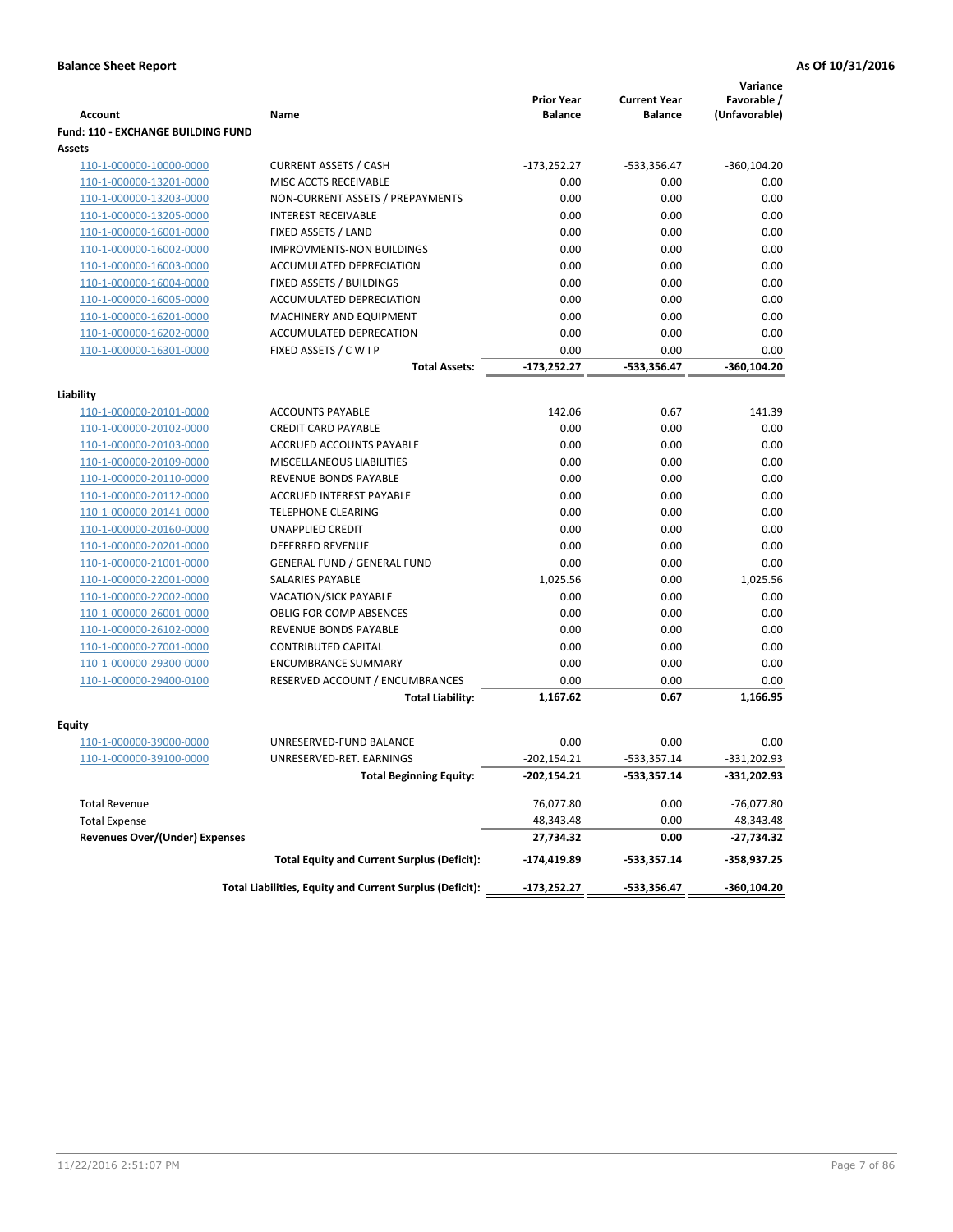| <b>Account</b>                                | Name                                                     | <b>Prior Year</b><br><b>Balance</b> | <b>Current Year</b><br><b>Balance</b> | Variance<br>Favorable /<br>(Unfavorable) |
|-----------------------------------------------|----------------------------------------------------------|-------------------------------------|---------------------------------------|------------------------------------------|
| <b>Fund: 111 - RECREATION ACTIVITIES FUND</b> |                                                          |                                     |                                       |                                          |
| Assets                                        |                                                          |                                     |                                       |                                          |
| 111-1-000000-10000-0000                       | <b>CURRENT ASSETS / CASH</b>                             | $-13,876.36$                        | $-25,555.46$                          | $-11,679.10$                             |
| 111-1-000000-10313-0000                       | <b>CHANGE DRAWER - PARK CONCESSIONS</b>                  | 250.00                              | 250.00                                | 0.00                                     |
| 111-1-000000-13201-0000                       | MISC ACCTS RECEIVABLE                                    | 0.00                                | 0.00                                  | 0.00                                     |
| 111-1-000000-13205-0000                       | <b>INTEREST RECEIVABLE</b>                               | 0.00                                | 0.00                                  | 0.00                                     |
|                                               | <b>Total Assets:</b>                                     | $-13,626.36$                        | $-25,305.46$                          | $-11,679.10$                             |
| Liability                                     |                                                          |                                     |                                       |                                          |
| 111-1-000000-20101-0000                       | <b>ACCOUNTS PAYABLE</b>                                  | $-25.00$                            | 0.00                                  | $-25.00$                                 |
| 111-1-000000-20102-0000                       | <b>CREDIT CARD PAYABLE</b>                               | 0.00                                | 0.00                                  | 0.00                                     |
| 111-1-000000-20103-0000                       | ACCRUED ACCOUNTS PAYABLE                                 | 0.00                                | 0.00                                  | 0.00                                     |
| 111-1-000000-20125-0000                       | SALES TAX PAYABLE / IN THE CITY                          | 115.94                              | 445.08                                | $-329.14$                                |
| 111-1-000000-20160-0000                       | <b>UNAPPLIED CREDIT</b>                                  | 0.00                                | 0.00                                  | 0.00                                     |
| 111-1-000000-20201-0000                       | <b>DEFERRED REVENUE</b>                                  | 0.00                                | 0.00                                  | 0.00                                     |
| 111-1-000000-22001-0000                       | <b>SALARIES PAYABLE</b>                                  | 55.94                               | 0.00                                  | 55.94                                    |
| 111-1-000000-29300-0000                       | <b>ENCUMBRANCE SUMMARY</b>                               | 0.00                                | 0.00                                  | 0.00                                     |
| 111-1-000000-29400-0100                       | RESERVED ACCOUNT / ENCUMBRANCES                          | 0.00                                | 0.00                                  | 0.00                                     |
|                                               | <b>Total Liability:</b>                                  | 146.88                              | 445.08                                | $-298.20$                                |
| Equity                                        |                                                          |                                     |                                       |                                          |
| 111-1-000000-39000-0000                       | UNRESERVED-FUND BALANCE                                  | $-14,042.32$                        | $-21,137.22$                          | $-7,094.90$                              |
| 111-1-000000-39100-0000                       | UNRESERVED-RET. EARNINGS                                 | 0.00                                | 0.00                                  | 0.00                                     |
|                                               | <b>Total Beginning Equity:</b>                           | $-14,042.32$                        | $-21,137.22$                          | $-7,094.90$                              |
| <b>Total Revenue</b>                          |                                                          | 7,241.07                            | 6,411.45                              | $-829.62$                                |
| <b>Total Expense</b>                          |                                                          | 6,971.99                            | 11,024.77                             | $-4,052.78$                              |
| <b>Revenues Over/(Under) Expenses</b>         |                                                          | 269.08                              | $-4,613.32$                           | $-4,882.40$                              |
|                                               | <b>Total Equity and Current Surplus (Deficit):</b>       | $-13,773.24$                        | $-25,750.54$                          | $-11,977.30$                             |
|                                               | Total Liabilities, Equity and Current Surplus (Deficit): | $-13,626.36$                        | $-25,305.46$                          | $-11,679.10$                             |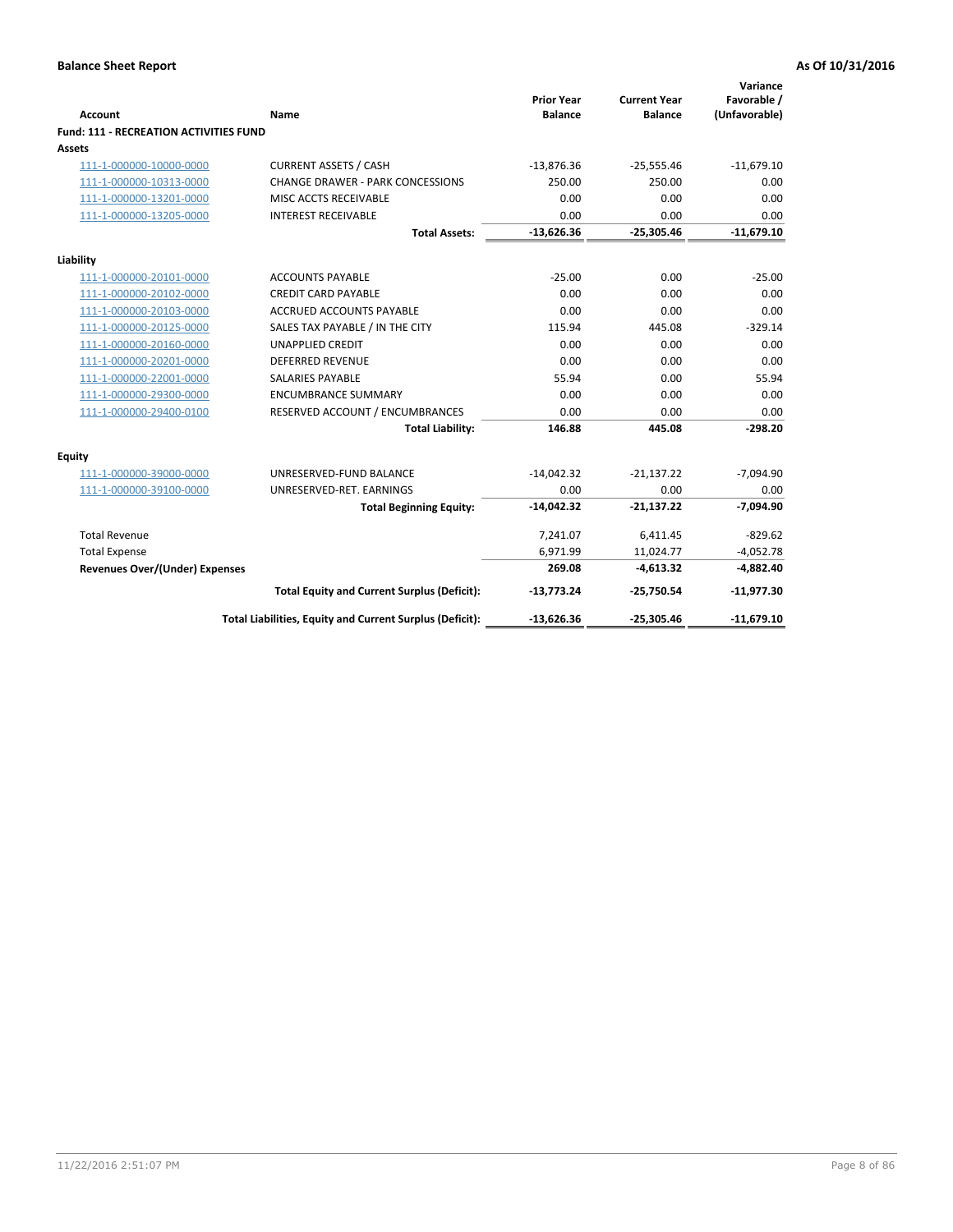|                                       |                                                          |                                     |                                       | Variance                     |
|---------------------------------------|----------------------------------------------------------|-------------------------------------|---------------------------------------|------------------------------|
| <b>Account</b>                        | Name                                                     | <b>Prior Year</b><br><b>Balance</b> | <b>Current Year</b><br><b>Balance</b> | Favorable /<br>(Unfavorable) |
| Fund: 112 - GUN RANGE FUND            |                                                          |                                     |                                       |                              |
| <b>Assets</b>                         |                                                          |                                     |                                       |                              |
| 112-1-000000-10000-0000               | <b>CURRENT ASSETS / CASH</b>                             | 21,654.22                           | 26,261.84                             | 4,607.62                     |
| 112-1-000000-13201-0000               | MISC ACCTS RECEIVABLE                                    | 980.00                              | 0.00                                  | $-980.00$                    |
|                                       | <b>Total Assets:</b>                                     | 22,634.22                           | 26,261.84                             | 3,627.62                     |
| Liability                             |                                                          |                                     |                                       |                              |
| 112-1-000000-20101-0000               | <b>ACCOUNTS PAYABLE</b>                                  | 0.00                                | 0.00                                  | 0.00                         |
| 112-1-000000-20103-0000               | <b>ACCRUED ACCOUNTS PAYABLE</b>                          | 0.00                                | 0.00                                  | 0.00                         |
| 112-1-000000-20160-0000               | <b>UNAPPLIED CREDIT</b>                                  | 0.00                                | 0.00                                  | 0.00                         |
| 112-1-000000-21001-0000               | <b>GENERAL FUND / GENERAL FUND</b>                       | 0.00                                | 0.00                                  | 0.00                         |
| 112-1-000000-29300-0000               | <b>ENCUMBRANCE SUMMARY</b>                               | 0.00                                | 0.00                                  | 0.00                         |
| 112-1-000000-29400-0100               | RESERVED ACCOUNT / ENCUMBRANCES                          | 0.00                                | 0.00                                  | 0.00                         |
|                                       | <b>Total Liability:</b>                                  | 0.00                                | 0.00                                  | 0.00                         |
| <b>Equity</b>                         |                                                          |                                     |                                       |                              |
| 112-1-000000-39000-0000               | UNRESERVED-FUND BALANCE                                  | 22,713.63                           | 26,256.56                             | 3,542.93                     |
| 112-1-000000-39100-0000               | UNRESERVED-RET. EARNINGS                                 | 0.00                                | 0.00                                  | 0.00                         |
|                                       | <b>Total Beginning Equity:</b>                           | 22.713.63                           | 26,256.56                             | 3,542.93                     |
| <b>Total Revenue</b>                  |                                                          | $-7.54$                             | 76.75                                 | 84.29                        |
| <b>Total Expense</b>                  |                                                          | 71.87                               | 71.47                                 | 0.40                         |
| <b>Revenues Over/(Under) Expenses</b> |                                                          | $-79.41$                            | 5.28                                  | 84.69                        |
|                                       | <b>Total Equity and Current Surplus (Deficit):</b>       | 22,634.22                           | 26,261.84                             | 3,627.62                     |
|                                       | Total Liabilities, Equity and Current Surplus (Deficit): | 22,634.22                           | 26,261.84                             | 3,627.62                     |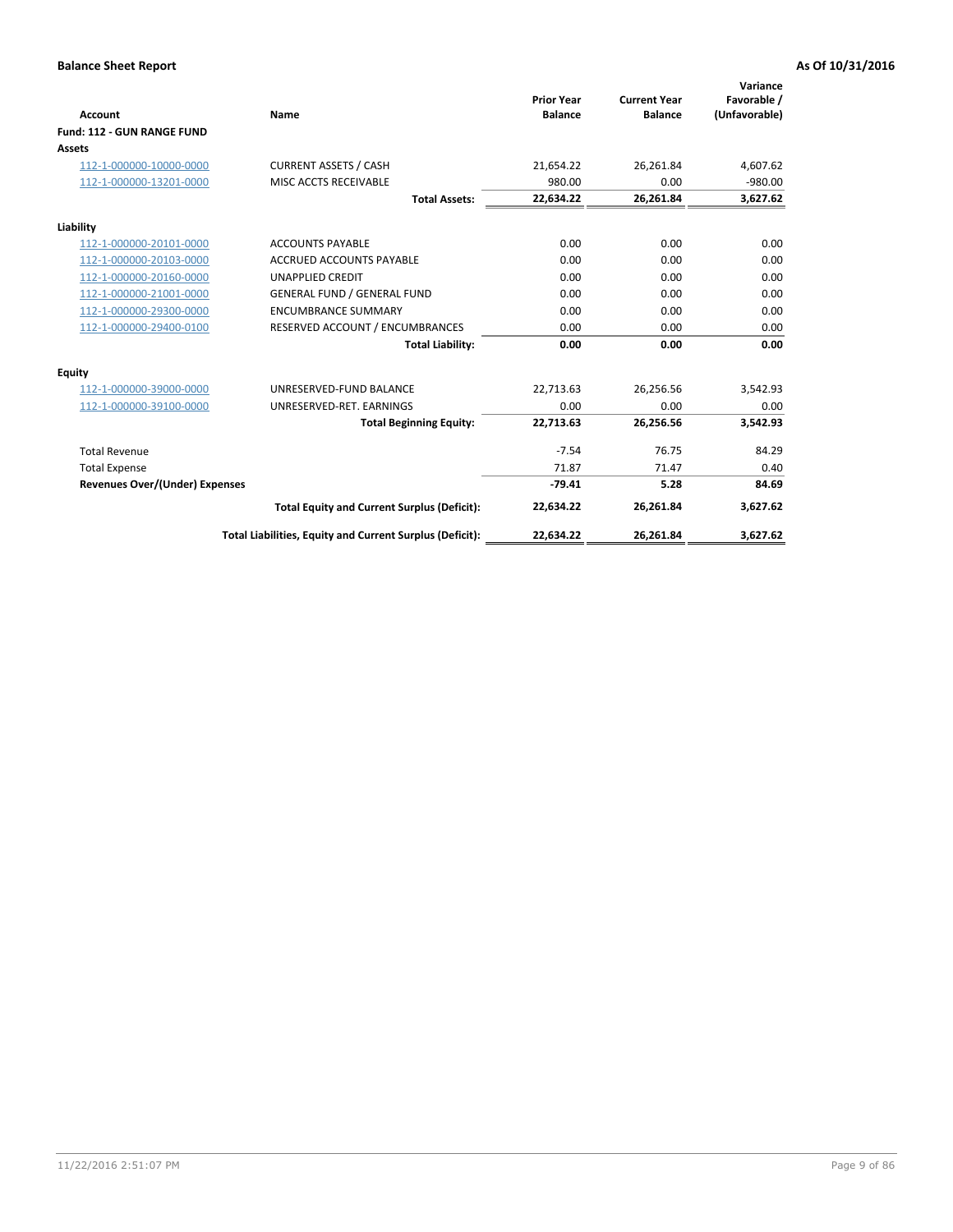| <b>Account</b>                               | Name                                                     | <b>Prior Year</b><br><b>Balance</b> | <b>Current Year</b><br><b>Balance</b> | Variance<br>Favorable /<br>(Unfavorable) |
|----------------------------------------------|----------------------------------------------------------|-------------------------------------|---------------------------------------|------------------------------------------|
| Fund: 113 - HOTEL / MOTEL OCCUPANCY TAX FUND |                                                          |                                     |                                       |                                          |
| Assets                                       |                                                          |                                     |                                       |                                          |
| 113-1-000000-10000-0000                      | <b>CURRENT ASSETS / CASH</b>                             | 361,052.18                          | 448,178.29                            | 87,126.11                                |
| 113-1-000000-13101-0000                      | TAX RECEIVABLE-CURRENT                                   | 0.00                                | 0.00                                  | 0.00                                     |
| 113-1-000000-13201-0000                      | MISC ACCTS RECEIVABLE                                    | 0.00                                | 0.00                                  | 0.00                                     |
| 113-1-000000-13202-0000                      | <b>EMPLOYEE ADVANCES</b>                                 | 0.00                                | 0.00                                  | 0.00                                     |
| 113-1-000000-13203-0000                      | NON-CURRENT ASSETS / PREPAYMENTS                         | 0.00                                | 0.00                                  | 0.00                                     |
| 113-1-000000-13205-0000                      | <b>INTEREST RECEIVABLE</b>                               | 0.00                                | 0.00                                  | 0.00                                     |
|                                              | <b>Total Assets:</b>                                     | 361,052.18                          | 448,178.29                            | 87,126.11                                |
| Liability                                    |                                                          |                                     |                                       |                                          |
| 113-1-000000-20101-0000                      | <b>ACCOUNTS PAYABLE</b>                                  | $-480.00$                           | 1,350.00                              | $-1,830.00$                              |
| 113-1-000000-20102-0000                      | <b>CREDIT CARD PAYABLE</b>                               | 0.00                                | 0.00                                  | 0.00                                     |
| 113-1-000000-20103-0000                      | <b>ACCRUED ACCOUNTS PAYABLE</b>                          | 0.00                                | 0.00                                  | 0.00                                     |
| 113-1-000000-22001-0000                      | <b>SALARIES PAYABLE</b>                                  | 1.360.32                            | 1,622.86                              | $-262.54$                                |
| 113-1-000000-24001-0000                      | O/S CHECKS PAYABLE                                       | 0.00                                | 0.00                                  | 0.00                                     |
| 113-1-000000-29300-0000                      | <b>ENCUMBRANCE SUMMARY</b>                               | 0.00                                | 0.00                                  | 0.00                                     |
| 113-1-000000-29400-0100                      | RESERVED ACCOUNT / ENCUMBRANCES                          | 0.00                                | 0.00                                  | 0.00                                     |
|                                              | <b>Total Liability:</b>                                  | 880.32                              | 2,972.86                              | $-2,092.54$                              |
| Equity                                       |                                                          |                                     |                                       |                                          |
| 113-1-000000-39000-0000                      | UNRESERVED-FUND BALANCE                                  | 347,652.06                          | 417,432.34                            | 69,780.28                                |
|                                              | <b>Total Beginning Equity:</b>                           | 347,652.06                          | 417,432.34                            | 69,780.28                                |
| <b>Total Revenue</b>                         |                                                          | 43,674.27                           | 57,614.20                             | 13,939.93                                |
| <b>Total Expense</b>                         |                                                          | 31,154.47                           | 29,841.11                             | 1,313.36                                 |
| <b>Revenues Over/(Under) Expenses</b>        |                                                          | 12,519.80                           | 27,773.09                             | 15,253.29                                |
|                                              | <b>Total Equity and Current Surplus (Deficit):</b>       | 360,171.86                          | 445,205.43                            | 85,033.57                                |
|                                              | Total Liabilities, Equity and Current Surplus (Deficit): | 361,052.18                          | 448.178.29                            | 87,126.11                                |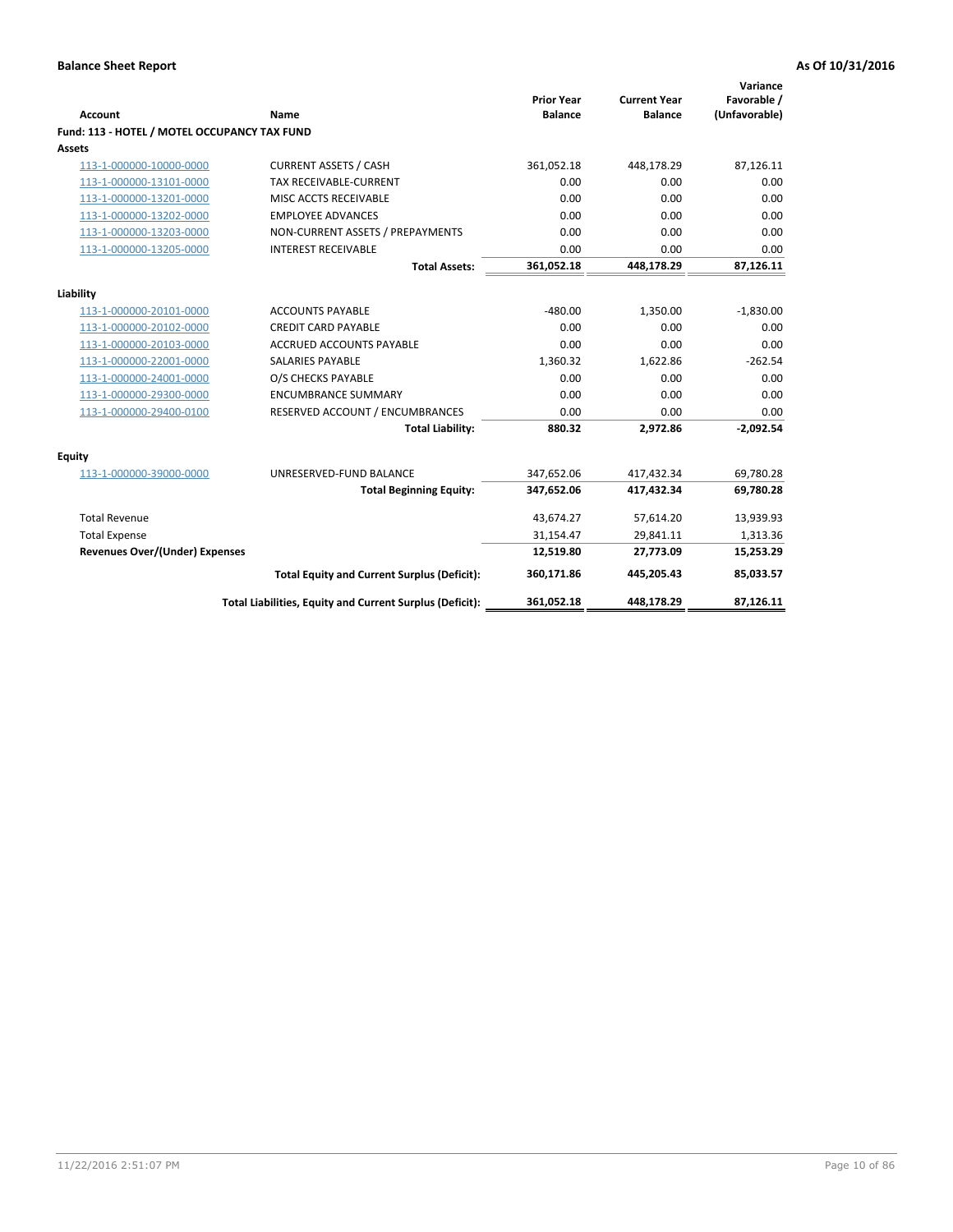| <b>Account</b>                              | Name                                                     | <b>Prior Year</b><br><b>Balance</b> | <b>Current Year</b><br><b>Balance</b> | Variance<br>Favorable /<br>(Unfavorable) |
|---------------------------------------------|----------------------------------------------------------|-------------------------------------|---------------------------------------|------------------------------------------|
| Fund: 114 - VENUE MANAGEMENT FUND<br>Assets |                                                          |                                     |                                       |                                          |
| 114-1-000000-10000-0000                     | <b>CURRENT ASSETS / CASH</b>                             | $-114,002.58$                       | $-186,253.47$                         | $-72,250.89$                             |
| 114-1-000000-10311-0000                     | CASH / PETTY CASH/CHANGE DRAWERS                         | 200.00                              | 200.00                                | 0.00                                     |
| 114-1-000000-13201-0000                     | MISC ACCTS RECEIVABLE                                    | 0.00                                | 0.00                                  | 0.00                                     |
| 114-1-000000-13203-0000                     | NON-CURRENT ASSETS / PREPAYMENTS                         | 0.00                                | 0.00                                  | 0.00                                     |
| 114-1-000000-13205-0000                     | <b>INTEREST RECEIVABLE</b>                               | 0.00                                | 0.00                                  | 0.00                                     |
|                                             | <b>Total Assets:</b>                                     | $-113,802.58$                       | $-186,053.47$                         | $-72,250.89$                             |
|                                             |                                                          |                                     |                                       |                                          |
| Liability                                   |                                                          |                                     |                                       |                                          |
| 114-1-000000-20101-0000                     | <b>ACCOUNTS PAYABLE</b>                                  | 92.06                               | 0.00                                  | 92.06                                    |
| 114-1-000000-20102-0000                     | <b>CREDIT CARD PAYABLE</b>                               | 0.00                                | 0.00                                  | 0.00                                     |
| 114-1-000000-20103-0000                     | <b>ACCRUED ACCOUNTS PAYABLE</b>                          | 0.00                                | 0.00                                  | 0.00                                     |
| 114-1-000000-20125-0000                     | SALES TAX PAYABLE / IN THE CITY                          | 37.79                               | 0.00                                  | 37.79                                    |
| 114-1-000000-20150-0000                     | <b>TICKET SALE SHARING</b>                               | 17,262.00                           | 4,365.00                              | 12,897.00                                |
| 114-1-000000-20151-0000                     | <b>SOUND &amp; LIGHTING</b>                              | 0.00                                | $-3,350.00$                           | 3,350.00                                 |
| 114-1-000000-20160-0000                     | <b>UNAPPLIED CREDIT</b>                                  | 0.00                                | 0.00                                  | 0.00                                     |
| 114-1-000000-20201-0000                     | <b>DEFERRED REVENUE</b>                                  | 0.00                                | 0.00                                  | 0.00                                     |
| 114-1-000000-22001-0000                     | <b>SALARIES PAYABLE</b>                                  | 1,072.95                            | 1,082.08                              | $-9.13$                                  |
| 114-1-000000-24010-0000                     | <b>CIVIC CENTER DEPOSITS</b>                             | 3,300.00                            | 4,710.00                              | $-1,410.00$                              |
| 114-1-000000-24012-0000                     | <b>AUDITORIUM DEPOSITS</b>                               | 3,500.00                            | 5,885.00                              | $-2,385.00$                              |
| 114-1-000000-29300-0000                     | <b>ENCUMBRANCE SUMMARY</b>                               | 0.00                                | 0.00                                  | 0.00                                     |
| 114-1-000000-29400-0000                     | RESERVED ACCOUNT / ENCUMBRANCES                          | 0.00                                | 0.00                                  | 0.00                                     |
|                                             | <b>Total Liability:</b>                                  | 25,264.80                           | 12,692.08                             | 12,572.72                                |
| Equity                                      |                                                          |                                     |                                       |                                          |
| 114-1-000000-39000-0000                     | UNRESERVED-FUND BALANCE                                  | $-114,485.64$                       | $-193,206.63$                         | -78,720.99                               |
|                                             | <b>Total Beginning Equity:</b>                           | $-114,485.64$                       | $-193,206.63$                         | -78,720.99                               |
| <b>Total Revenue</b>                        |                                                          | 72,856.13                           | 52,770.81                             | $-20,085.32$                             |
| <b>Total Expense</b>                        |                                                          | 97,437.87                           | 58,309.73                             | 39,128.14                                |
| <b>Revenues Over/(Under) Expenses</b>       |                                                          | $-24,581.74$                        | $-5,538.92$                           | 19,042.82                                |
|                                             | <b>Total Equity and Current Surplus (Deficit):</b>       | $-139,067.38$                       | $-198,745.55$                         | $-59,678.17$                             |
|                                             | Total Liabilities, Equity and Current Surplus (Deficit): | $-113,802.58$                       | $-186,053.47$                         | -72.250.89                               |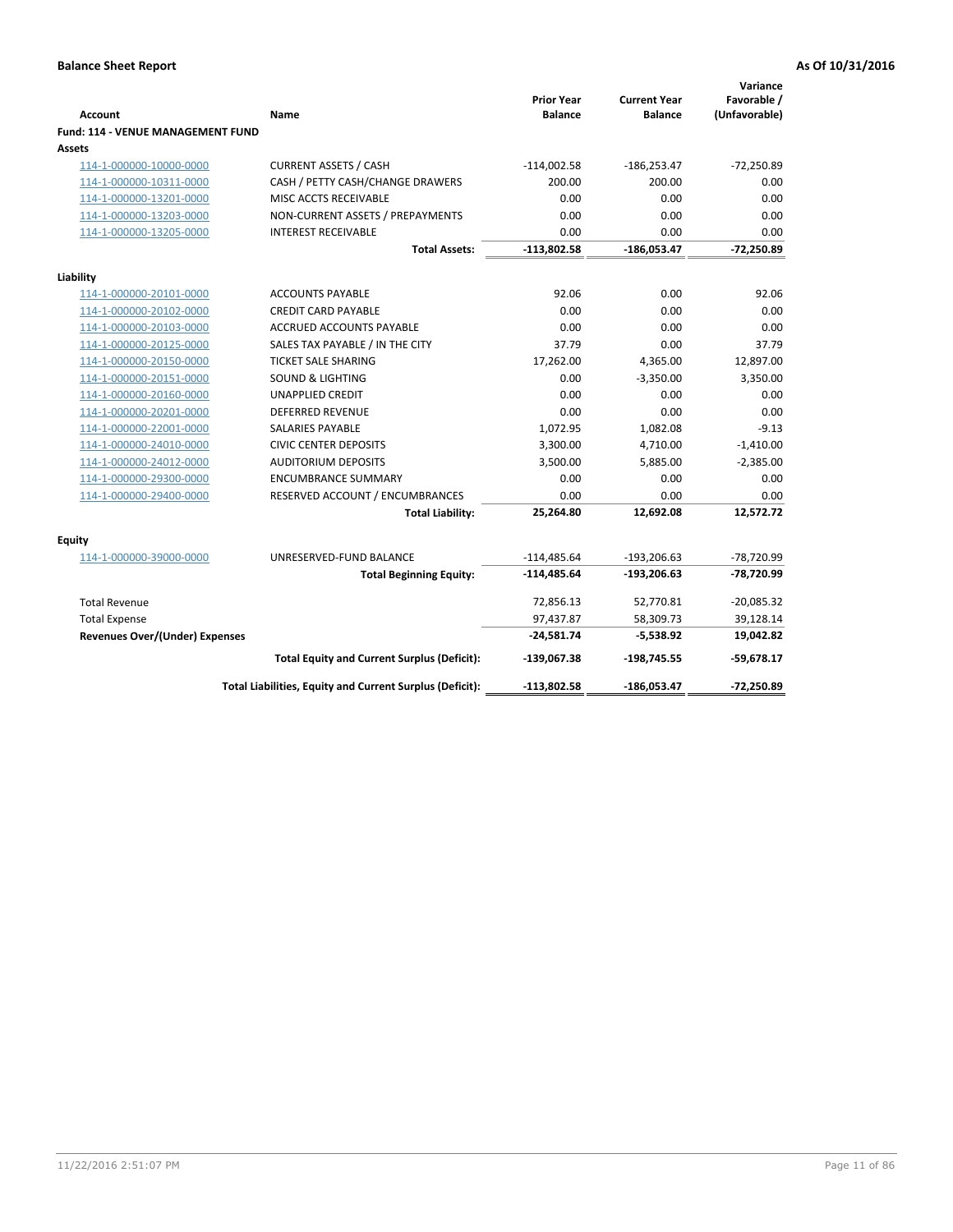| <b>Account</b>                        | <b>Name</b>                                              | <b>Prior Year</b><br><b>Balance</b> | <b>Current Year</b><br><b>Balance</b> | Variance<br>Favorable /<br>(Unfavorable) |
|---------------------------------------|----------------------------------------------------------|-------------------------------------|---------------------------------------|------------------------------------------|
| Fund: 115 - TIRZ FUND                 |                                                          |                                     |                                       |                                          |
| <b>Assets</b>                         |                                                          |                                     |                                       |                                          |
| 115-1-000000-10000-0000               | <b>CURRENT ASSETS / CASH</b>                             | 0.00                                | 0.00                                  | 0.00                                     |
| 115-1-000000-13101-0000               | TAX RECEIVABLE-CURRENT                                   | 0.00                                | 0.00                                  | 0.00                                     |
| 115-1-000000-13102-0000               | <b>TAXES REC-DELINQUENT</b>                              | 0.00                                | 0.00                                  | 0.00                                     |
| 115-1-000000-13103-0000               | ALLOW FOR UNCOLLECT TAXES                                | 0.00                                | 0.00                                  | 0.00                                     |
| 115-1-000000-13201-0000               | MISC ACCTS RECEIVABLE                                    | 0.00                                | 0.00                                  | 0.00                                     |
| 115-1-000000-13205-0000               | <b>INTEREST RECEIVABLE</b>                               | 0.00                                | 0.00                                  | 0.00                                     |
|                                       | <b>Total Assets:</b>                                     | 0.00                                | 0.00                                  | 0.00                                     |
| Liability                             |                                                          |                                     |                                       |                                          |
| 115-1-000000-20101-0000               | <b>ACCOUNTS PAYABLE</b>                                  | 0.00                                | 0.00                                  | 0.00                                     |
| 115-1-000000-20103-0000               | <b>ACCRUED ACCOUNTS PAYABLE</b>                          | 0.00                                | 0.00                                  | 0.00                                     |
| 115-1-000000-20203-0000               | <b>DEFERRED TAX REVENUE</b>                              | 0.00                                | 0.00                                  | 0.00                                     |
| 115-1-000000-29300-0000               | <b>ENCUMBRANCE SUMMARY</b>                               | 0.00                                | 0.00                                  | 0.00                                     |
| 115-1-000000-29400-0100               | RESERVED ACCOUNT / ENCUMBRANCES                          | 0.00                                | 0.00                                  | 0.00                                     |
|                                       | <b>Total Liability:</b>                                  | 0.00                                | 0.00                                  | 0.00                                     |
| Equity                                |                                                          |                                     |                                       |                                          |
| 115-1-000000-39000-0000               | UNRESERVED-FUND BALANCE                                  | 0.00                                | 0.00                                  | 0.00                                     |
| 115-1-000000-39100-0000               | UNRESERVED-RET. EARNINGS                                 | 0.00                                | 0.00                                  | 0.00                                     |
|                                       | <b>Total Beginning Equity:</b>                           | 0.00                                | 0.00                                  | 0.00                                     |
| <b>Total Revenue</b>                  |                                                          | 0.00                                | 0.00                                  | 0.00                                     |
| <b>Total Expense</b>                  |                                                          | 0.00                                | 0.00                                  | 0.00                                     |
| <b>Revenues Over/(Under) Expenses</b> |                                                          | 0.00                                | 0.00                                  | 0.00                                     |
|                                       | <b>Total Equity and Current Surplus (Deficit):</b>       | 0.00                                | 0.00                                  | 0.00                                     |
|                                       | Total Liabilities, Equity and Current Surplus (Deficit): | 0.00                                | 0.00                                  | 0.00                                     |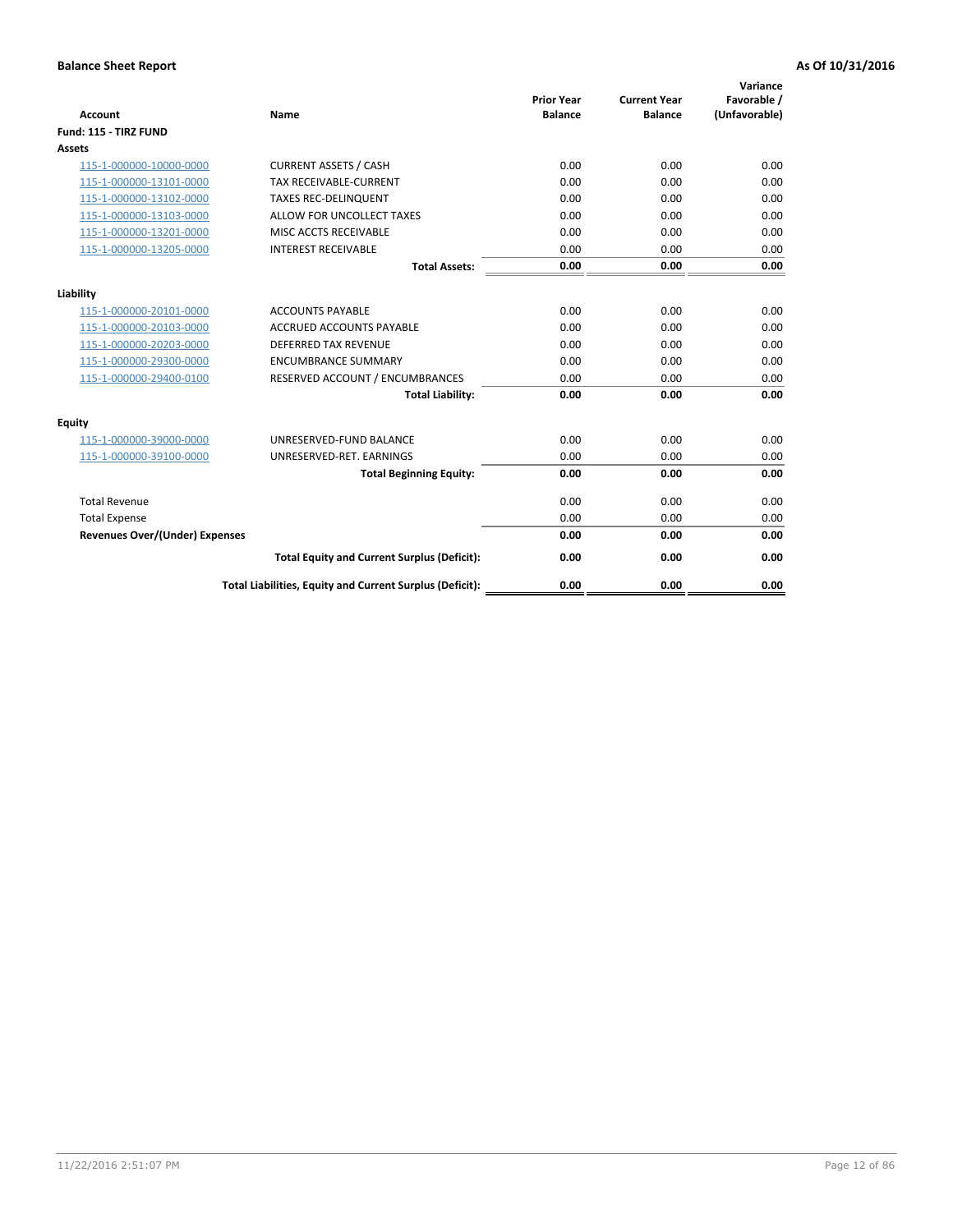| <b>Account</b>                        | Name                                                     | <b>Prior Year</b><br><b>Balance</b> | <b>Current Year</b><br><b>Balance</b> | Variance<br>Favorable /<br>(Unfavorable) |
|---------------------------------------|----------------------------------------------------------|-------------------------------------|---------------------------------------|------------------------------------------|
| Fund: 116 - ROADWAY IMPACT FEE 1      |                                                          |                                     |                                       |                                          |
| <b>Assets</b>                         |                                                          |                                     |                                       |                                          |
| 116-1-000000-10000-0000               | <b>CURRENT ASSETS / CASH</b>                             | 13,083.36                           | 13,118.91                             | 35.55                                    |
| 116-1-000000-13201-0000               | MISC ACCTS RECEIVABLE                                    | 0.00                                | 0.00                                  | 0.00                                     |
| 116-1-000000-13205-0000               | <b>INTEREST RECEIVABLE</b>                               | 0.00                                | 0.00                                  | 0.00                                     |
|                                       | <b>Total Assets:</b>                                     | 13,083.36                           | 13,118.91                             | 35.55                                    |
| Liability                             |                                                          |                                     |                                       |                                          |
| 116-1-000000-20101-0000               | <b>ACCOUNTS PAYABLE</b>                                  | 0.00                                | 0.00                                  | 0.00                                     |
| 116-1-000000-20103-0000               | <b>ACCRUED ACCOUNTS PAYABLE</b>                          | 0.00                                | 0.00                                  | 0.00                                     |
|                                       | <b>Total Liability:</b>                                  | 0.00                                | 0.00                                  | 0.00                                     |
| Equity                                |                                                          |                                     |                                       |                                          |
| 116-1-000000-39000-0000               | UNRESERVED-FUND BALANCE                                  | 0.00                                | 0.00                                  | 0.00                                     |
| 116-1-000000-39100-0000               | UNRESERVED-RET. EARNINGS                                 | 13,089.18                           | 13,121.26                             | 32.08                                    |
|                                       | <b>Total Beginning Equity:</b>                           | 13,089.18                           | 13,121.26                             | 32.08                                    |
| <b>Total Revenue</b>                  |                                                          | $-4.66$                             | $-1.62$                               | 3.04                                     |
| <b>Total Expense</b>                  |                                                          | 1.16                                | 0.73                                  | 0.43                                     |
| <b>Revenues Over/(Under) Expenses</b> |                                                          | $-5.82$                             | $-2.35$                               | 3.47                                     |
|                                       | <b>Total Equity and Current Surplus (Deficit):</b>       | 13,083.36                           | 13,118.91                             | 35.55                                    |
|                                       | Total Liabilities, Equity and Current Surplus (Deficit): | 13,083.36                           | 13,118.91                             | 35.55                                    |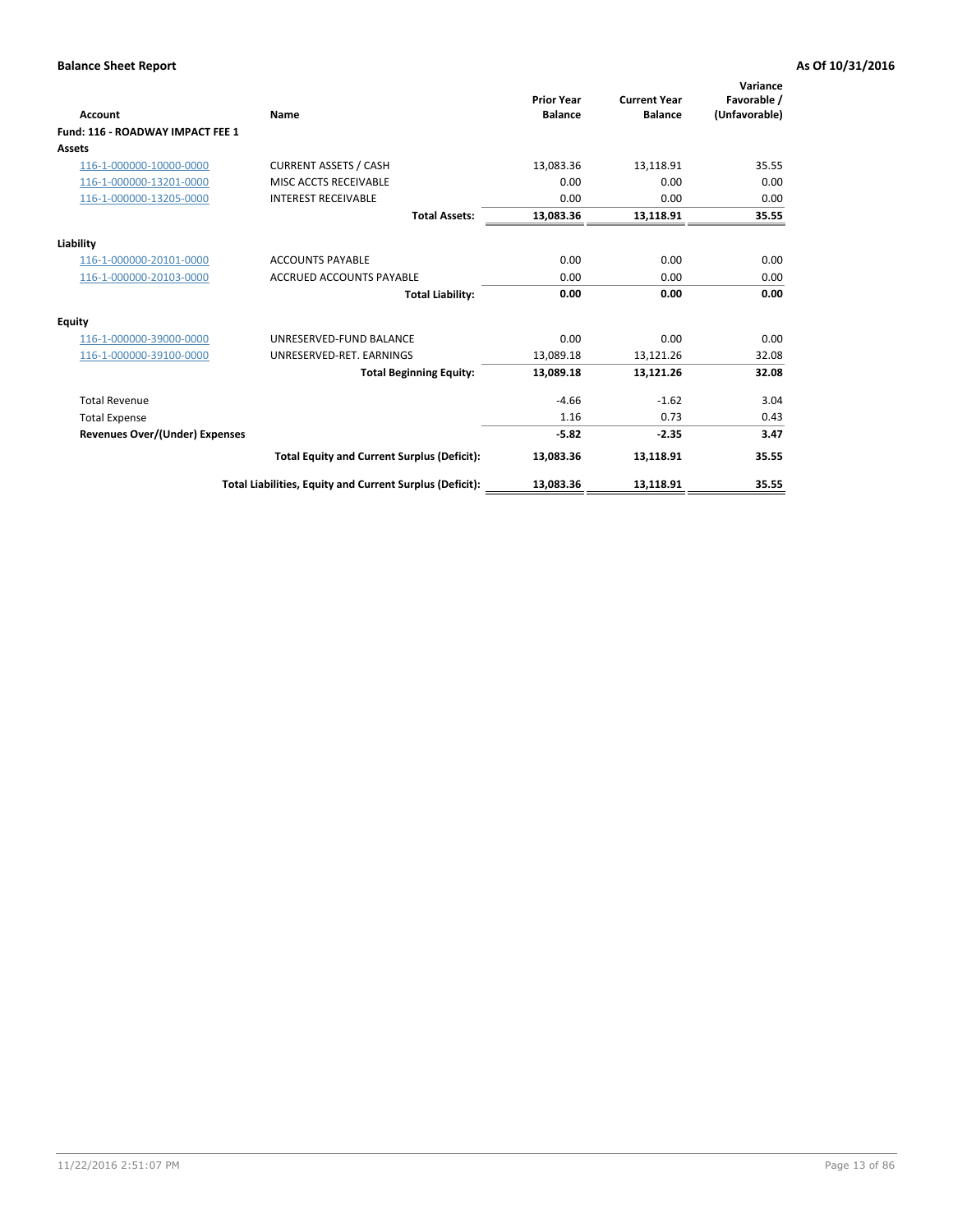| <b>Account</b>                        | Name                                                     | <b>Prior Year</b><br><b>Balance</b> | <b>Current Year</b><br><b>Balance</b> | Variance<br>Favorable /<br>(Unfavorable) |
|---------------------------------------|----------------------------------------------------------|-------------------------------------|---------------------------------------|------------------------------------------|
| Fund: 117 - ROADWAY IMPACT FEE 2      |                                                          |                                     |                                       |                                          |
| Assets                                |                                                          |                                     |                                       |                                          |
| 117-1-000000-10000-0000               | <b>CURRENT ASSETS / CASH</b>                             | 64.55                               | 64.76                                 | 0.21                                     |
| 117-1-000000-13201-0000               | MISC ACCTS RECEIVABLE                                    | 0.00                                | 0.00                                  | 0.00                                     |
| 117-1-000000-13205-0000               | <b>INTEREST RECEIVABLE</b>                               | 0.00                                | 0.00                                  | 0.00                                     |
|                                       | <b>Total Assets:</b>                                     | 64.55                               | 64.76                                 | 0.21                                     |
| Liability                             |                                                          |                                     |                                       |                                          |
| 117-1-000000-20101-0000               | <b>ACCOUNTS PAYABLE</b>                                  | 0.00                                | 0.00                                  | 0.00                                     |
| 117-1-000000-20103-0000               | <b>ACCRUED ACCOUNTS PAYABLE</b>                          | 0.00                                | 0.00                                  | 0.00                                     |
|                                       | <b>Total Liability:</b>                                  | 0.00                                | 0.00                                  | 0.00                                     |
| Equity                                |                                                          |                                     |                                       |                                          |
| 117-1-000000-39000-0000               | UNRESERVED-FUND BALANCE                                  | 0.00                                | 0.00                                  | 0.00                                     |
| 117-1-000000-39100-0000               | UNRESERVED-RET. EARNINGS                                 | 64.58                               | 64.77                                 | 0.19                                     |
|                                       | <b>Total Beginning Equity:</b>                           | 64.58                               | 64.77                                 | 0.19                                     |
| <b>Total Revenue</b>                  |                                                          | $-0.02$                             | $-0.01$                               | 0.01                                     |
| <b>Total Expense</b>                  |                                                          | 0.01                                | 0.00                                  | 0.01                                     |
| <b>Revenues Over/(Under) Expenses</b> |                                                          | $-0.03$                             | $-0.01$                               | 0.02                                     |
|                                       | <b>Total Equity and Current Surplus (Deficit):</b>       | 64.55                               | 64.76                                 | 0.21                                     |
|                                       | Total Liabilities, Equity and Current Surplus (Deficit): | 64.55                               | 64.76                                 | 0.21                                     |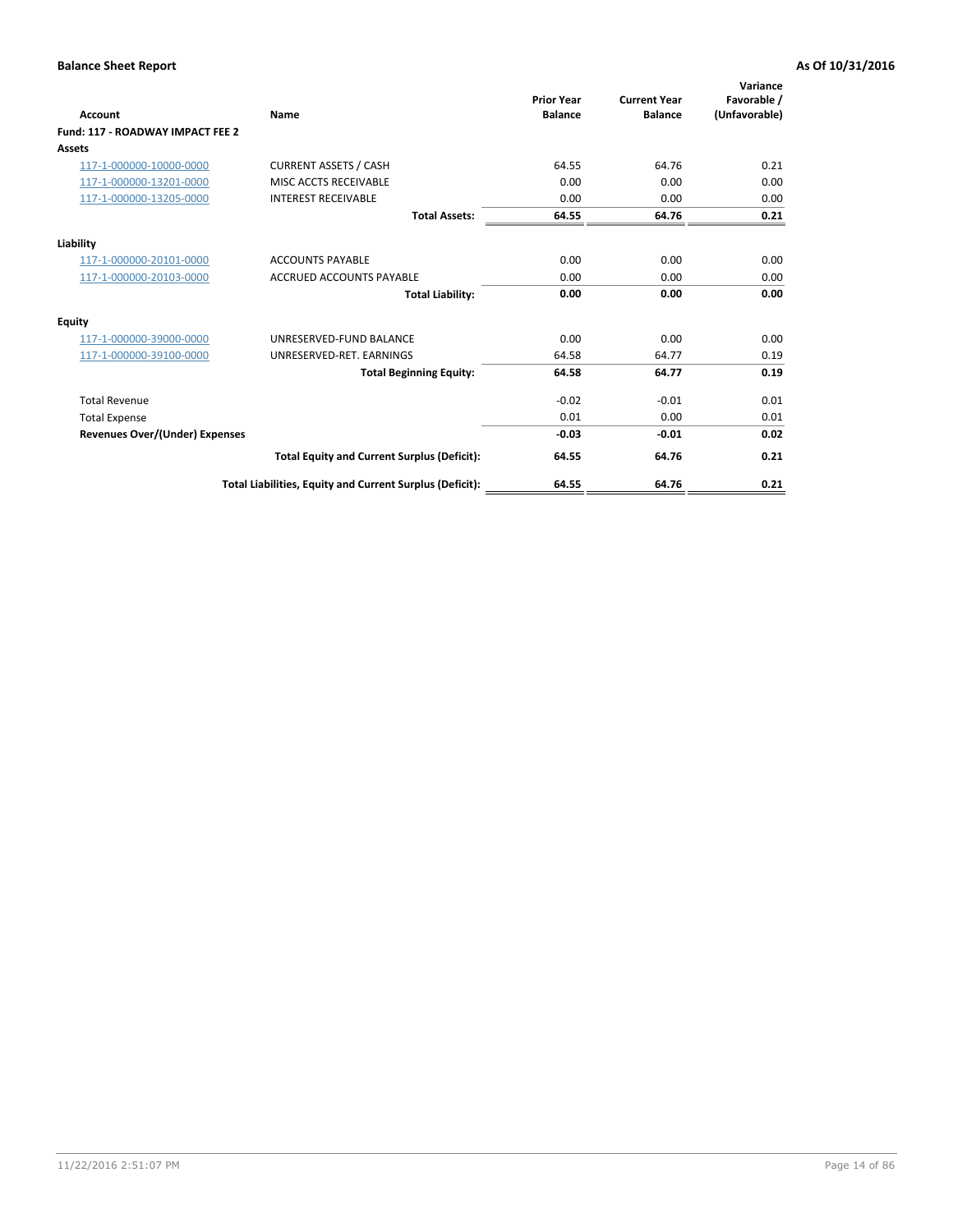| <b>Account</b>                        | Name                                                     | <b>Prior Year</b><br><b>Balance</b> | <b>Current Year</b><br><b>Balance</b> | Variance<br>Favorable /<br>(Unfavorable) |
|---------------------------------------|----------------------------------------------------------|-------------------------------------|---------------------------------------|------------------------------------------|
| Fund: 118 - ROADWAY IMPACT FEE 3      |                                                          |                                     |                                       |                                          |
| Assets                                |                                                          |                                     |                                       |                                          |
| 118-1-000000-10000-0000               | <b>CURRENT ASSETS / CASH</b>                             | 109.57                              | 109.90                                | 0.33                                     |
| 118-1-000000-13201-0000               | MISC ACCTS RECEIVABLE                                    | 0.00                                | 0.00                                  | 0.00                                     |
| 118-1-000000-13205-0000               | <b>INTEREST RECEIVABLE</b>                               | 0.00                                | 0.00                                  | 0.00                                     |
|                                       | <b>Total Assets:</b>                                     | 109.57                              | 109.90                                | 0.33                                     |
| Liability                             |                                                          |                                     |                                       |                                          |
| 118-1-000000-20101-0000               | <b>ACCOUNTS PAYABLE</b>                                  | 0.00                                | 0.00                                  | 0.00                                     |
| 118-1-000000-20103-0000               | <b>ACCRUED ACCOUNTS PAYABLE</b>                          | 0.00                                | 0.00                                  | 0.00                                     |
|                                       | <b>Total Liability:</b>                                  | 0.00                                | 0.00                                  | 0.00                                     |
| Equity                                |                                                          |                                     |                                       |                                          |
| 118-1-000000-39000-0000               | UNRESERVED-FUND BALANCE                                  | 0.00                                | 0.00                                  | 0.00                                     |
| 118-1-000000-39100-0000               | UNRESERVED-RET. EARNINGS                                 | 109.62                              | 109.92                                | 0.30                                     |
|                                       | <b>Total Beginning Equity:</b>                           | 109.62                              | 109.92                                | 0.30                                     |
| <b>Total Revenue</b>                  |                                                          | $-0.04$                             | $-0.01$                               | 0.03                                     |
| <b>Total Expense</b>                  |                                                          | 0.01                                | 0.01                                  | 0.00                                     |
| <b>Revenues Over/(Under) Expenses</b> |                                                          | $-0.05$                             | $-0.02$                               | 0.03                                     |
|                                       | <b>Total Equity and Current Surplus (Deficit):</b>       | 109.57                              | 109.90                                | 0.33                                     |
|                                       | Total Liabilities, Equity and Current Surplus (Deficit): | 109.57                              | 109.90                                | 0.33                                     |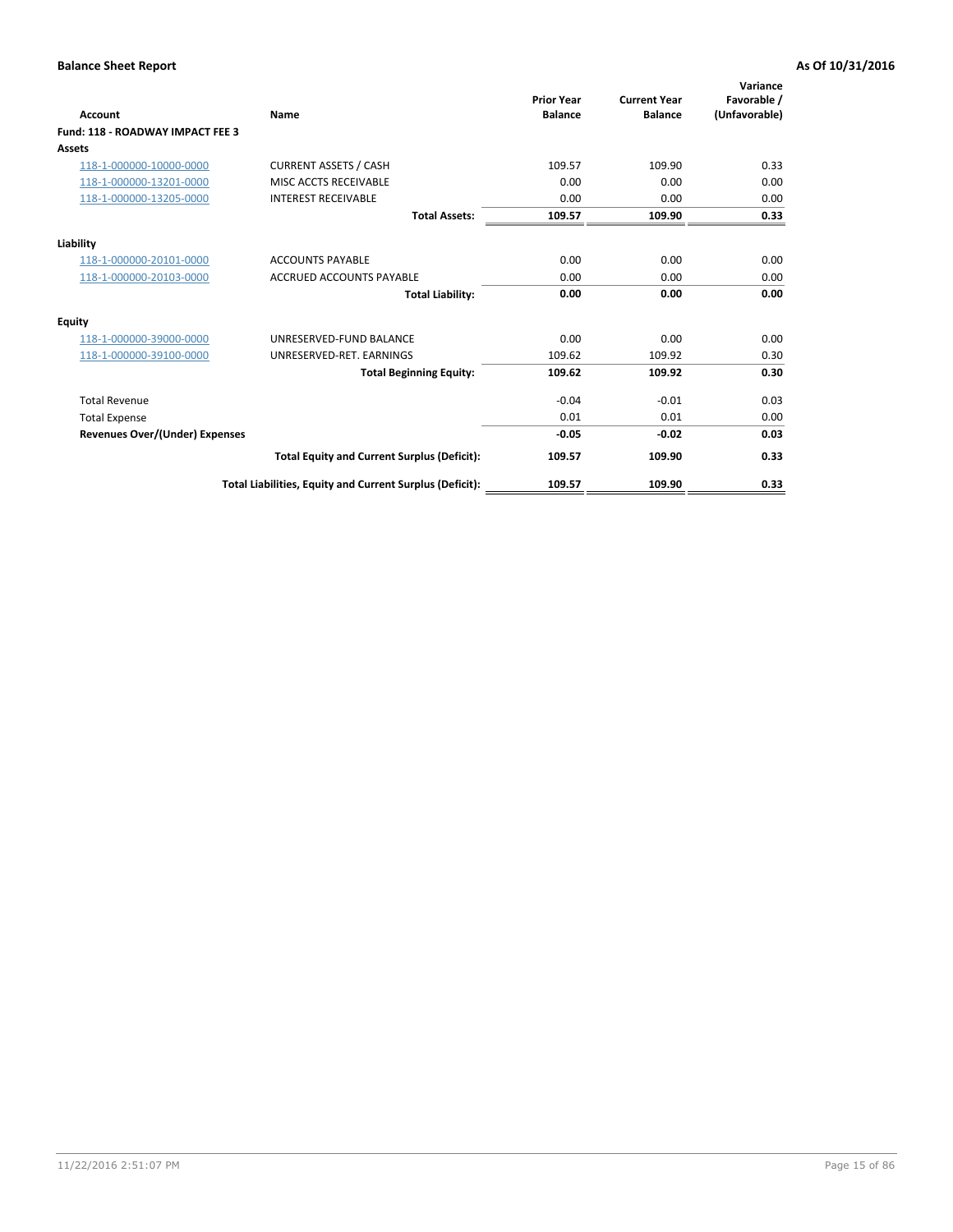| Account                                 | Name                                                     | <b>Prior Year</b><br><b>Balance</b> | <b>Current Year</b><br><b>Balance</b> | Variance<br>Favorable /<br>(Unfavorable) |
|-----------------------------------------|----------------------------------------------------------|-------------------------------------|---------------------------------------|------------------------------------------|
| <b>Fund: 119 - ROADWAY IMPACT FEE 4</b> |                                                          |                                     |                                       |                                          |
| Assets                                  |                                                          |                                     |                                       |                                          |
| 119-1-000000-10000-0000                 | <b>CURRENT ASSETS / CASH</b>                             | 4.62                                | 4.63                                  | 0.01                                     |
| 119-1-000000-13201-0000                 | MISC ACCTS RECEIVABLE                                    | 0.00                                | 0.00                                  | 0.00                                     |
| 119-1-000000-13205-0000                 | <b>INTEREST RECEIVABLE</b>                               | 0.00                                | 0.00                                  | 0.00                                     |
|                                         | <b>Total Assets:</b>                                     | 4.62                                | 4.63                                  | 0.01                                     |
| Liability                               |                                                          |                                     |                                       |                                          |
| 119-1-000000-20101-0000                 | <b>ACCOUNTS PAYABLE</b>                                  | 0.00                                | 0.00                                  | 0.00                                     |
| 119-1-000000-20103-0000                 | <b>ACCRUED ACCOUNTS PAYABLE</b>                          | 0.00                                | 0.00                                  | 0.00                                     |
|                                         | <b>Total Liability:</b>                                  | 0.00                                | 0.00                                  | 0.00                                     |
| Equity                                  |                                                          |                                     |                                       |                                          |
| 119-1-000000-39000-0000                 | UNRESERVED-FUND BALANCE                                  | 0.00                                | 0.00                                  | 0.00                                     |
| 119-1-000000-39100-0000                 | UNRESERVED-RET. EARNINGS                                 | 4.62                                | 4.63                                  | 0.01                                     |
|                                         | <b>Total Beginning Equity:</b>                           | 4.62                                | 4.63                                  | 0.01                                     |
| <b>Total Revenue</b>                    |                                                          | 0.00                                | 0.00                                  | 0.00                                     |
| <b>Total Expense</b>                    |                                                          | 0.00                                | 0.00                                  | 0.00                                     |
| <b>Revenues Over/(Under) Expenses</b>   |                                                          | 0.00                                | 0.00                                  | 0.00                                     |
|                                         | <b>Total Equity and Current Surplus (Deficit):</b>       | 4.62                                | 4.63                                  | 0.01                                     |
|                                         | Total Liabilities, Equity and Current Surplus (Deficit): | 4.62                                | 4.63                                  | 0.01                                     |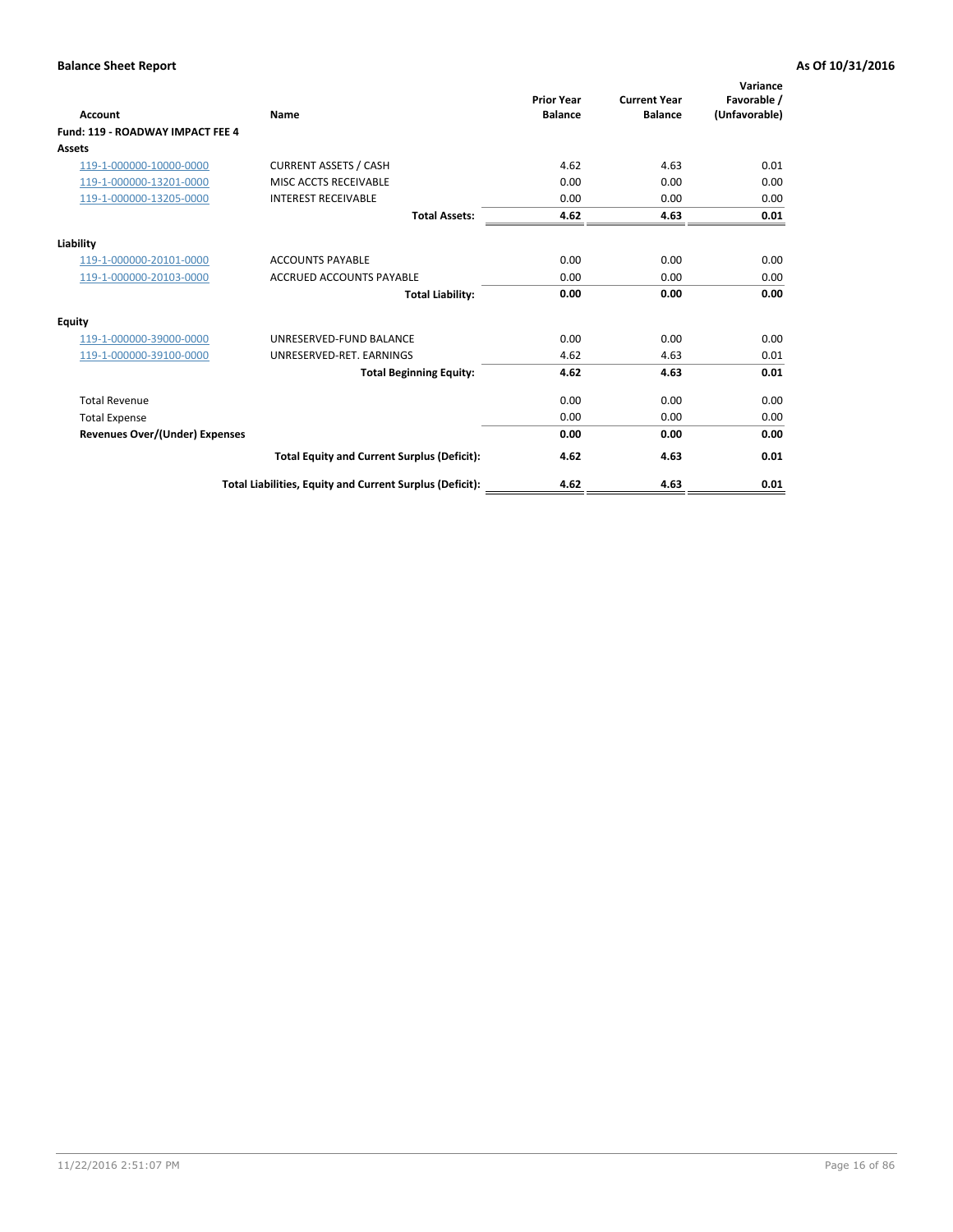| <b>Account</b>                                    | Name                                                     | <b>Prior Year</b><br><b>Balance</b> | <b>Current Year</b><br><b>Balance</b> | Variance<br>Favorable /<br>(Unfavorable) |
|---------------------------------------------------|----------------------------------------------------------|-------------------------------------|---------------------------------------|------------------------------------------|
| Fund: 120 - BROWNSFIELD HAZARDOUS WASTE EPA GRANT |                                                          |                                     |                                       |                                          |
| <b>Assets</b>                                     |                                                          |                                     |                                       |                                          |
| 120-1-000000-10000-0000                           | <b>CURRENT ASSETS / CASH</b>                             | 0.00                                | 0.00                                  | 0.00                                     |
| 120-1-000000-13201-0000                           | MISC ACCTS RECEIVABLE                                    | 0.00                                | 0.00                                  | 0.00                                     |
|                                                   | <b>Total Assets:</b>                                     | 0.00                                | 0.00                                  | 0.00                                     |
| Liability                                         |                                                          |                                     |                                       |                                          |
| 120-1-000000-20101-0000                           | <b>ACCOUNTS PAYABLE</b>                                  | 0.00                                | 0.00                                  | 0.00                                     |
| 120-1-000000-20102-0000                           | <b>CREDIT CARD PAYABLE</b>                               | 0.00                                | 0.00                                  | 0.00                                     |
| 120-1-000000-20902-0000                           | <b>DEFERRED GRANT REVENUE</b>                            | 0.00                                | 0.00                                  | 0.00                                     |
| 120-1-000000-29300-0000                           | <b>ENCUMBRANCE SUMMARY</b>                               | 0.00                                | 0.00                                  | 0.00                                     |
| 120-1-000000-29400-0000                           | RESERVED ACCOUNT / ENCUMBRANCES                          | 0.00                                | 0.00                                  | 0.00                                     |
|                                                   | <b>Total Liability:</b>                                  | 0.00                                | 0.00                                  | 0.00                                     |
| Equity                                            |                                                          |                                     |                                       |                                          |
| 120-1-000000-39000-0000                           | UNRESERVED-FUND BALANCE                                  | 0.00                                | 0.00                                  | 0.00                                     |
|                                                   | <b>Total Beginning Equity:</b>                           | 0.00                                | 0.00                                  | 0.00                                     |
| <b>Total Revenue</b>                              |                                                          | 0.00                                | 0.00                                  | 0.00                                     |
| <b>Total Expense</b>                              |                                                          | 0.00                                | 0.00                                  | 0.00                                     |
| <b>Revenues Over/(Under) Expenses</b>             |                                                          | 0.00                                | 0.00                                  | 0.00                                     |
|                                                   | <b>Total Equity and Current Surplus (Deficit):</b>       | 0.00                                | 0.00                                  | 0.00                                     |
|                                                   | Total Liabilities, Equity and Current Surplus (Deficit): | 0.00                                | 0.00                                  | 0.00                                     |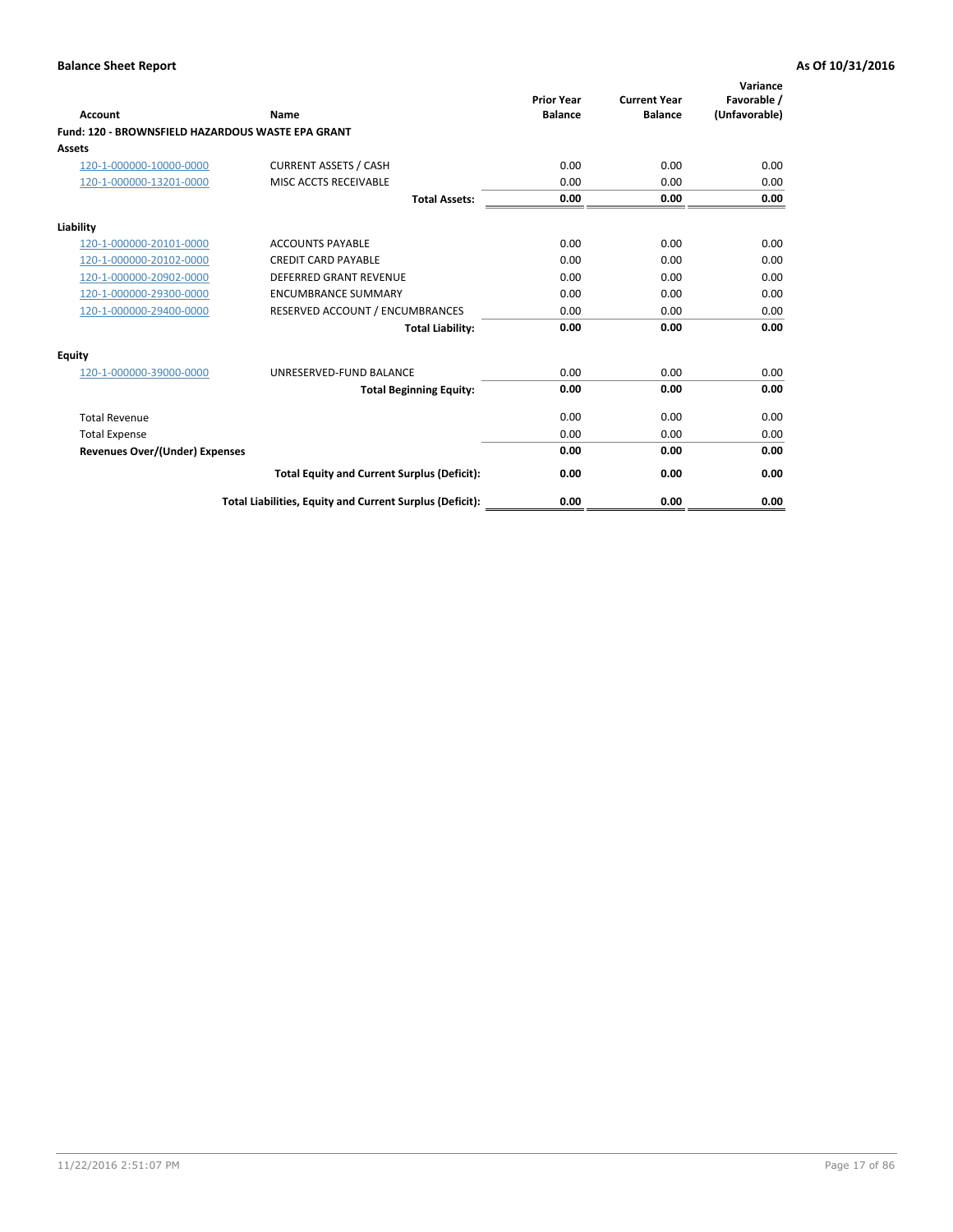| Account                                     | Name                                                     | <b>Prior Year</b><br><b>Balance</b> | <b>Current Year</b><br><b>Balance</b> | Variance<br>Favorable /<br>(Unfavorable) |
|---------------------------------------------|----------------------------------------------------------|-------------------------------------|---------------------------------------|------------------------------------------|
| Fund: 121 - BROWNSFIELD PETROLEUM EPA GRANT |                                                          |                                     |                                       |                                          |
| <b>Assets</b>                               |                                                          |                                     |                                       |                                          |
| 121-1-000000-10000-0000                     | <b>CURRENT ASSETS / CASH</b>                             | 15.82                               | 0.00                                  | $-15.82$                                 |
| 121-1-000000-13201-0000                     | MISC ACCTS RECEIVABLE                                    | 0.00                                | 0.00                                  | 0.00                                     |
|                                             | <b>Total Assets:</b>                                     | 15.82                               | 0.00                                  | $-15.82$                                 |
| Liability                                   |                                                          |                                     |                                       |                                          |
| 121-1-000000-20101-0000                     | <b>ACCOUNTS PAYABLE</b>                                  | 0.00                                | 0.00                                  | 0.00                                     |
| 121-1-000000-20102-0000                     | <b>CREDIT CARD PAYABLE</b>                               | 0.00                                | 0.00                                  | 0.00                                     |
| 121-1-000000-20103-0000                     | <b>ACCRUED ACCOUNTS PAYABLE</b>                          | 0.00                                | 0.00                                  | 0.00                                     |
| 121-1-000000-20902-0000                     | DEFERRED GRANT REVENUE                                   | 0.00                                | 0.00                                  | 0.00                                     |
| 121-1-000000-29300-0000                     | <b>ENCUMBRANCE SUMMARY</b>                               | 0.00                                | 0.00                                  | 0.00                                     |
| 121-1-000000-29400-0000                     | RESERVED ACCOUNT / ENCUMBRANCES                          | 0.00                                | 0.00                                  | 0.00                                     |
|                                             | <b>Total Liability:</b>                                  | 0.00                                | 0.00                                  | 0.00                                     |
| <b>Equity</b>                               |                                                          |                                     |                                       |                                          |
| 121-1-000000-39000-0000                     | UNRESERVED-FUND BALANCE                                  | 15.82                               | 0.00                                  | $-15.82$                                 |
|                                             | <b>Total Beginning Equity:</b>                           | 15.82                               | 0.00                                  | $-15.82$                                 |
| <b>Total Revenue</b>                        |                                                          | 0.00                                | 0.00                                  | 0.00                                     |
| <b>Total Expense</b>                        |                                                          | 0.00                                | 0.00                                  | 0.00                                     |
| <b>Revenues Over/(Under) Expenses</b>       |                                                          | 0.00                                | 0.00                                  | 0.00                                     |
|                                             | <b>Total Equity and Current Surplus (Deficit):</b>       | 15.82                               | 0.00                                  | $-15.82$                                 |
|                                             | Total Liabilities, Equity and Current Surplus (Deficit): | 15.82                               | 0.00                                  | $-15.82$                                 |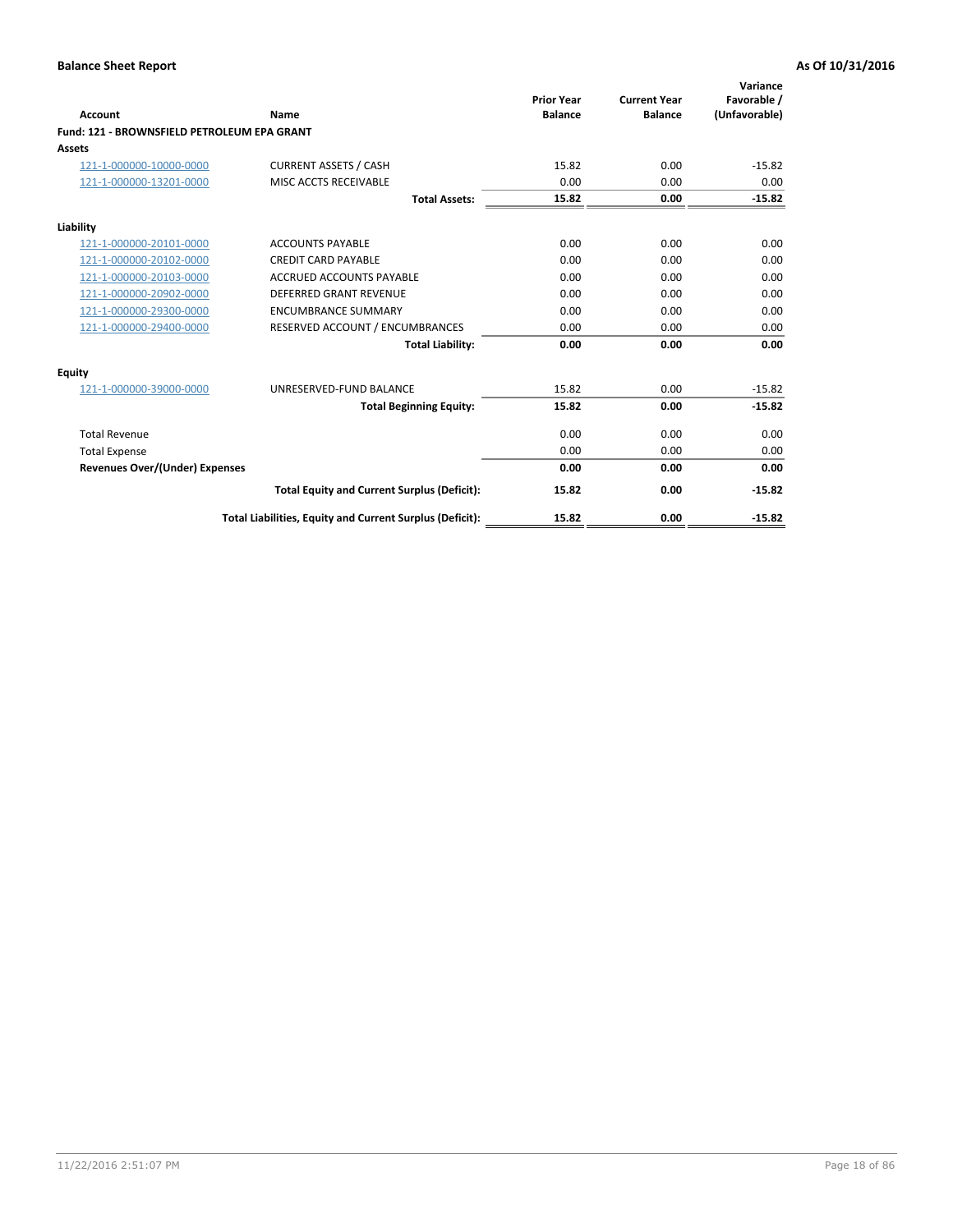| <b>Account</b>                                     | Name                                                     | <b>Prior Year</b><br><b>Balance</b> | <b>Current Year</b><br><b>Balance</b> | Variance<br>Favorable /<br>(Unfavorable) |
|----------------------------------------------------|----------------------------------------------------------|-------------------------------------|---------------------------------------|------------------------------------------|
| Fund: 122 - COPS HIRING PROGRAM GRANT 2010UMWX0308 |                                                          |                                     |                                       |                                          |
| Assets                                             |                                                          |                                     |                                       |                                          |
| 122-1-000000-10000-0000                            | <b>CURRENT ASSETS / CASH</b>                             | 0.00                                | 0.00                                  | 0.00                                     |
| 122-1-000000-13201-0000                            | MISC ACCTS RECEIVABLE                                    | 0.00                                | 0.00                                  | 0.00                                     |
|                                                    | <b>Total Assets:</b>                                     | 0.00                                | 0.00                                  | 0.00                                     |
| Liability                                          |                                                          |                                     |                                       |                                          |
| 122-1-000000-20101-0000                            | <b>ACCOUNTS PAYABLE</b>                                  | 0.00                                | 0.00                                  | 0.00                                     |
| 122-1-000000-20102-0000                            | <b>CREDIT CARD PAYABLE</b>                               | 0.00                                | 0.00                                  | 0.00                                     |
| 122-1-000000-20103-0000                            | <b>ACCRUED ACCOUNTS PAYABLE</b>                          | 0.00                                | 0.00                                  | 0.00                                     |
| 122-1-000000-20902-0000                            | <b>DEFERRED GRANT REVENUE</b>                            | 0.00                                | 0.00                                  | 0.00                                     |
|                                                    | <b>Total Liability:</b>                                  | 0.00                                | 0.00                                  | 0.00                                     |
| Equity                                             |                                                          |                                     |                                       |                                          |
| 122-1-000000-39000-0000                            | UNRESERVED-FUND BALANCE                                  | 0.00                                | 0.00                                  | 0.00                                     |
|                                                    | <b>Total Beginning Equity:</b>                           | 0.00                                | 0.00                                  | 0.00                                     |
| <b>Total Revenue</b>                               |                                                          | 0.00                                | 0.00                                  | 0.00                                     |
| <b>Total Expense</b>                               |                                                          | 0.00                                | 0.00                                  | 0.00                                     |
| <b>Revenues Over/(Under) Expenses</b>              |                                                          | 0.00                                | 0.00                                  | 0.00                                     |
|                                                    | <b>Total Equity and Current Surplus (Deficit):</b>       | 0.00                                | 0.00                                  | 0.00                                     |
|                                                    | Total Liabilities, Equity and Current Surplus (Deficit): | 0.00                                | 0.00                                  | 0.00                                     |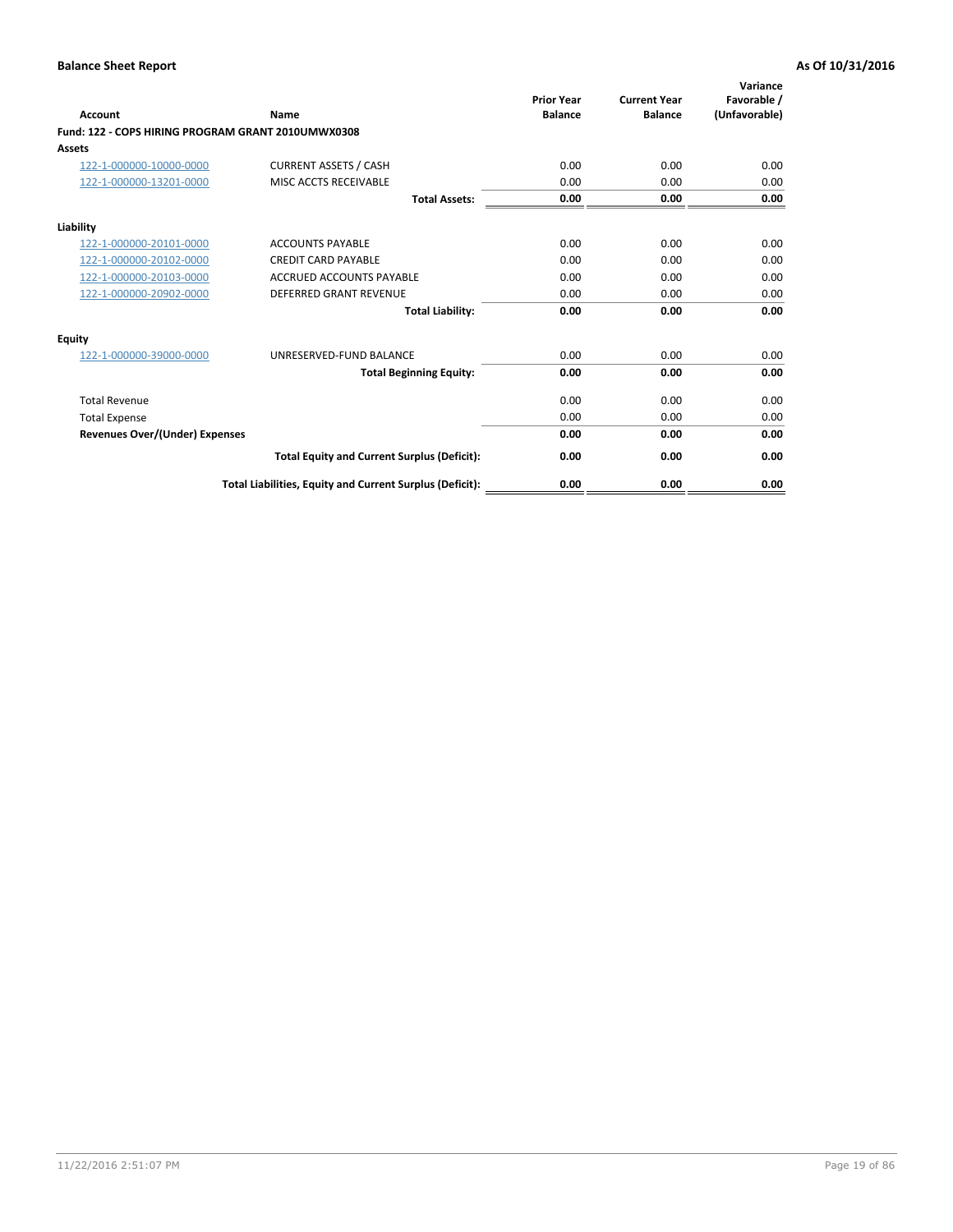| Account                        | Name                                                           | <b>Prior Year</b><br><b>Balance</b> | <b>Current Year</b><br><b>Balance</b> | Variance<br>Favorable /<br>(Unfavorable) |
|--------------------------------|----------------------------------------------------------------|-------------------------------------|---------------------------------------|------------------------------------------|
|                                | Fund: 123 - PTRAIN - POLICE REIMBURSEMENT GRANTS & CONT EDUCAT |                                     |                                       |                                          |
| Assets                         |                                                                |                                     |                                       |                                          |
| 123-1-000000-10000-0000        | <b>CURRENT ASSETS / CASH</b>                                   | 8,067.57                            | 6,549.41                              | $-1,518.16$                              |
| 123-1-000000-13201-0000        | MISC ACCTS RECEIVABLE                                          | 0.00                                | 0.00                                  | 0.00                                     |
|                                | <b>Total Assets:</b>                                           | 8,067.57                            | 6,549.41                              | $-1,518.16$                              |
| Liability                      |                                                                |                                     |                                       |                                          |
| 123-1-000000-20101-0000        | <b>ACCOUNTS PAYABLE</b>                                        | 0.00                                | 0.00                                  | 0.00                                     |
| 123-1-000000-20102-0000        | <b>CREDIT CARD PAYABLE</b>                                     | 0.00                                | 0.00                                  | 0.00                                     |
| 123-1-000000-20103-0000        | <b>ACCRUED ACCOUNTS PAYABLE</b>                                | 0.00                                | 0.00                                  | 0.00                                     |
|                                | <b>Total Liability:</b>                                        | 0.00                                | 0.00                                  | 0.00                                     |
| Equity                         |                                                                |                                     |                                       |                                          |
| 123-1-000000-39000-0000        | UNRESERVED-FUND BALANCE                                        | 8,071.25                            | 6,800.59                              | $-1,270.66$                              |
|                                | <b>Total Beginning Equity:</b>                                 | 8,071.25                            | 6.800.59                              | $-1,270.66$                              |
| <b>Total Revenue</b>           |                                                                | $-2.95$                             | $-0.81$                               | 2.14                                     |
| <b>Total Expense</b>           |                                                                | 0.73                                | 250.37                                | $-249.64$                                |
| Revenues Over/(Under) Expenses |                                                                | $-3.68$                             | $-251.18$                             | $-247.50$                                |
|                                | <b>Total Equity and Current Surplus (Deficit):</b>             | 8,067.57                            | 6,549.41                              | $-1,518.16$                              |
|                                | Total Liabilities, Equity and Current Surplus (Deficit):       | 8,067.57                            | 6,549.41                              | $-1,518.16$                              |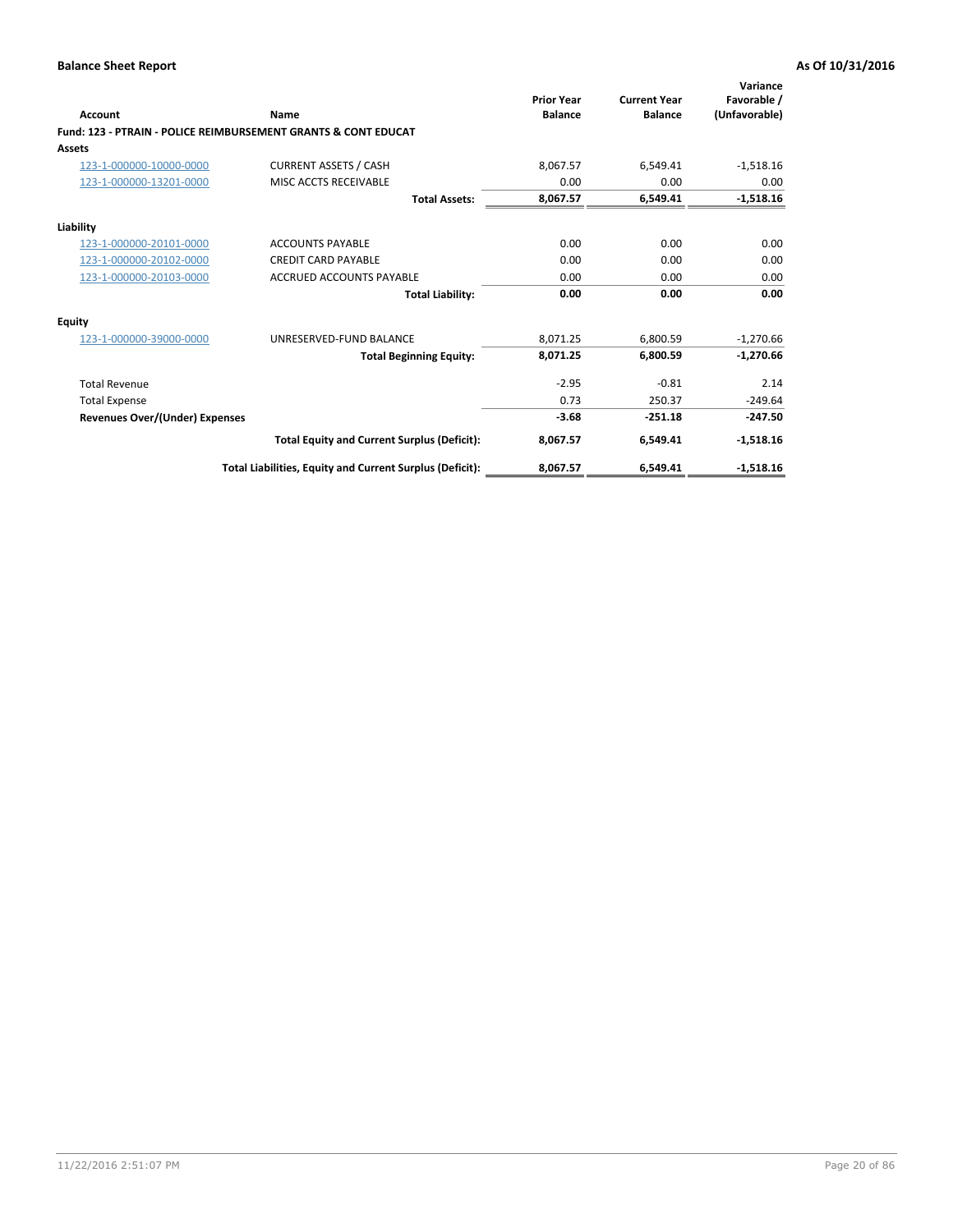| <b>Account</b>                        | Name                                                     | <b>Prior Year</b><br><b>Balance</b> | <b>Current Year</b><br><b>Balance</b> | Variance<br>Favorable /<br>(Unfavorable) |
|---------------------------------------|----------------------------------------------------------|-------------------------------------|---------------------------------------|------------------------------------------|
| <b>Fund: 124 - FIRE HAZMAT GRANT</b>  |                                                          |                                     |                                       |                                          |
| Assets                                |                                                          |                                     |                                       |                                          |
| 124-1-000000-10000-0000               | <b>CURRENT ASSETS / CASH</b>                             | 0.00                                | 0.00                                  | 0.00                                     |
| 124-1-000000-13201-0000               | MISC ACCTS RECEIVABLE                                    | 0.00                                | 0.00                                  | 0.00                                     |
| 124-1-000000-13205-0000               | <b>INTEREST RECEIVABLE</b>                               | 0.00                                | 0.00                                  | 0.00                                     |
|                                       | <b>Total Assets:</b>                                     | 0.00                                | 0.00                                  | 0.00                                     |
| Liability                             |                                                          |                                     |                                       |                                          |
| 124-1-000000-20101-0000               | <b>ACCOUNTS PAYABLE</b>                                  | 0.00                                | 0.00                                  | 0.00                                     |
| 124-1-000000-20102-0000               | <b>CREDIT CARD PAYABLE</b>                               | 0.00                                | 0.00                                  | 0.00                                     |
| 124-1-000000-20902-0000               | <b>DEFERRED GRANT REVENUE</b>                            | 0.00                                | 0.00                                  | 0.00                                     |
| 124-1-000000-21001-0000               | <b>GENERAL FUND / GENERAL FUND</b>                       | 0.00                                | 0.00                                  | 0.00                                     |
| 124-1-000000-29300-0000               | <b>ENCUMBRANCE SUMMARY</b>                               | 0.00                                | 0.00                                  | 0.00                                     |
| 124-1-000000-29400-0000               | RESERVED ACCOUNT / ENCUMBRANCES                          | 0.00                                | 0.00                                  | 0.00                                     |
|                                       | <b>Total Liability:</b>                                  | 0.00                                | 0.00                                  | 0.00                                     |
| Equity                                |                                                          |                                     |                                       |                                          |
| 124-1-000000-39000-0000               | UNRESERVED-FUND BALANCE                                  | 0.00                                | 0.00                                  | 0.00                                     |
|                                       | <b>Total Beginning Equity:</b>                           | 0.00                                | 0.00                                  | 0.00                                     |
| <b>Total Revenue</b>                  |                                                          | 0.00                                | 0.00                                  | 0.00                                     |
| <b>Total Expense</b>                  |                                                          | 0.00                                | 0.00                                  | 0.00                                     |
| <b>Revenues Over/(Under) Expenses</b> |                                                          | 0.00                                | 0.00                                  | 0.00                                     |
|                                       | <b>Total Equity and Current Surplus (Deficit):</b>       | 0.00                                | 0.00                                  | 0.00                                     |
|                                       | Total Liabilities, Equity and Current Surplus (Deficit): | 0.00                                | 0.00                                  | 0.00                                     |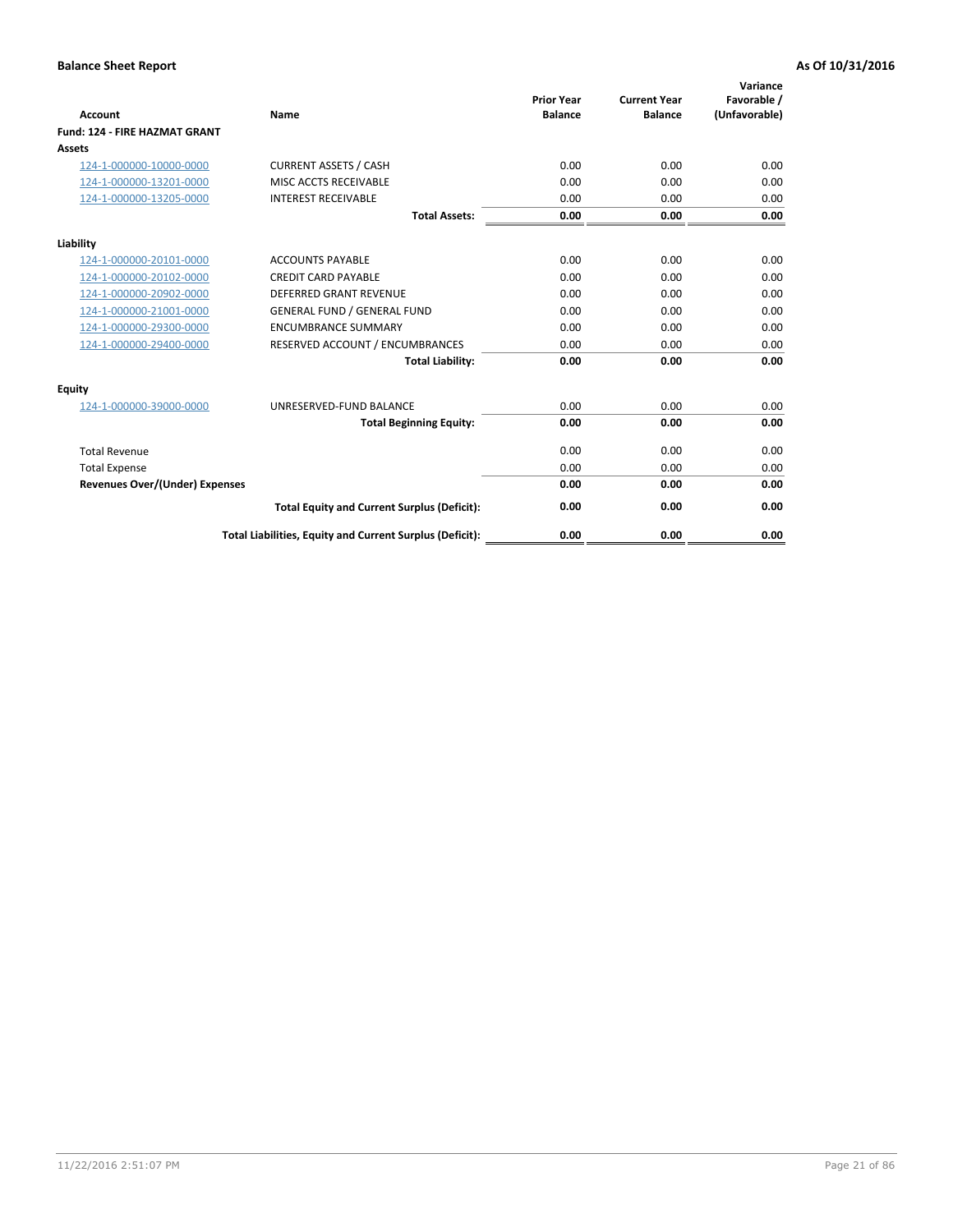| Account                                                   | Name                                                     | <b>Prior Year</b><br><b>Balance</b> | <b>Current Year</b><br><b>Balance</b> | Variance<br>Favorable /<br>(Unfavorable) |
|-----------------------------------------------------------|----------------------------------------------------------|-------------------------------------|---------------------------------------|------------------------------------------|
| <b>Fund: 125 - TRAINING &amp; HUMANITIES TEXAS GRANTS</b> |                                                          |                                     |                                       |                                          |
| <b>Assets</b>                                             |                                                          |                                     |                                       |                                          |
| 125-1-000000-10000-0000                                   | <b>CURRENT ASSETS / CASH</b>                             | 0.00                                | 0.00                                  | 0.00                                     |
| 125-1-000000-13205-0000                                   | <b>INTEREST RECEIVABLE</b>                               | 0.00                                | 0.00                                  | 0.00                                     |
|                                                           | <b>Total Assets:</b>                                     | 0.00                                | 0.00                                  | 0.00                                     |
| Liability                                                 |                                                          |                                     |                                       |                                          |
| 125-1-000000-20101-0000                                   | <b>ACCOUNTS PAYABLE</b>                                  | 0.00                                | 0.00                                  | 0.00                                     |
| 125-1-000000-20102-0000                                   | <b>CREDIT CARD PAYABLE</b>                               | 0.00                                | 0.00                                  | 0.00                                     |
| 125-1-000000-20103-0000                                   | <b>ACCRUED ACCOUNTS PAYABLE</b>                          | 0.00                                | 0.00                                  | 0.00                                     |
| 125-1-000000-20902-0000                                   | <b>DEFERRED GRANT REVENUE</b>                            | 0.00                                | 0.00                                  | 0.00                                     |
| 125-1-000000-29300-0000                                   | <b>ENCUMBRANCE SUMMARY</b>                               | 0.00                                | 0.00                                  | 0.00                                     |
| 125-1-000000-29400-0000                                   | RESERVED ACCOUNT / ENCUMBRANCES                          | 0.00                                | 0.00                                  | 0.00                                     |
|                                                           | <b>Total Liability:</b>                                  | 0.00                                | 0.00                                  | 0.00                                     |
| <b>Equity</b>                                             |                                                          |                                     |                                       |                                          |
| 125-1-000000-39000-0000                                   | UNRESERVED-FUND BALANCE                                  | 0.00                                | 0.00                                  | 0.00                                     |
|                                                           | <b>Total Beginning Equity:</b>                           | 0.00                                | 0.00                                  | 0.00                                     |
| <b>Total Revenue</b>                                      |                                                          | 0.00                                | 0.00                                  | 0.00                                     |
| <b>Total Expense</b>                                      |                                                          | 0.00                                | 0.00                                  | 0.00                                     |
| <b>Revenues Over/(Under) Expenses</b>                     |                                                          | 0.00                                | 0.00                                  | 0.00                                     |
|                                                           | <b>Total Equity and Current Surplus (Deficit):</b>       | 0.00                                | 0.00                                  | 0.00                                     |
|                                                           | Total Liabilities, Equity and Current Surplus (Deficit): | 0.00                                | 0.00                                  | 0.00                                     |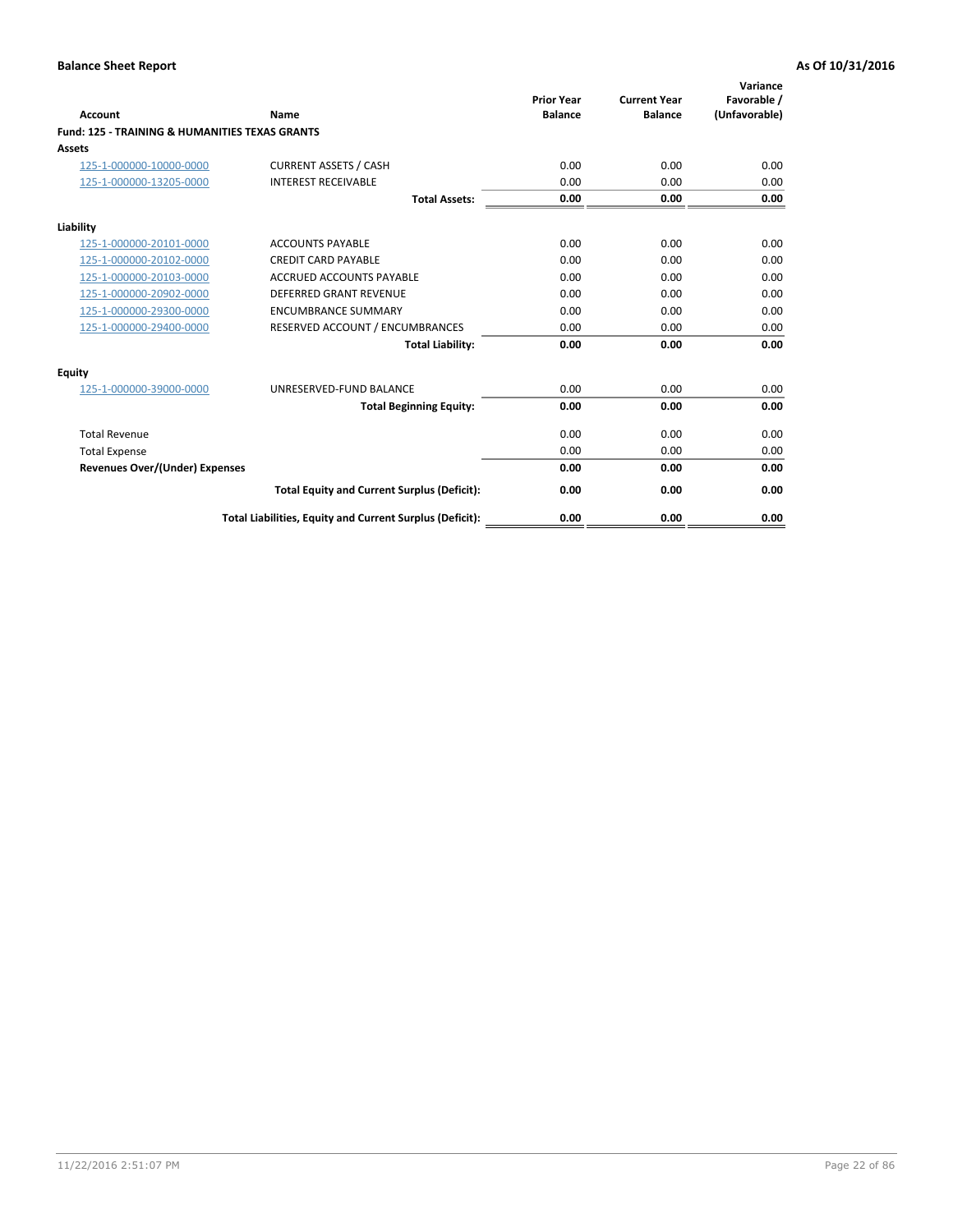| <b>Account</b>                         | Name                                                     | <b>Prior Year</b><br><b>Balance</b> | <b>Current Year</b><br><b>Balance</b> | Variance<br>Favorable /<br>(Unfavorable) |
|----------------------------------------|----------------------------------------------------------|-------------------------------------|---------------------------------------|------------------------------------------|
| <b>Fund: 126 - TIFMAS MOBILIZATION</b> |                                                          |                                     |                                       |                                          |
| Assets                                 |                                                          |                                     |                                       |                                          |
| 126-1-000000-10000-0000                | <b>CURRENT ASSETS / CASH</b>                             | 0.00                                | $-421.74$                             | $-421.74$                                |
| 126-1-000000-13201-0000                | MISC ACCTS RECEIVABLE                                    | 0.00                                | 0.00                                  | 0.00                                     |
|                                        | <b>Total Assets:</b>                                     | 0.00                                | $-421.74$                             | $-421.74$                                |
| Liability                              |                                                          |                                     |                                       |                                          |
| 126-1-000000-20101-0000                | <b>ACCOUNTS PAYABLE</b>                                  | 0.00                                | 0.00                                  | 0.00                                     |
| 126-1-000000-20102-0000                | <b>CREDIT CARD PAYABLE</b>                               | 0.00                                | 0.00                                  | 0.00                                     |
| 126-1-000000-39100-0000                | UNRESERVED-RET. EARNINGS                                 | 0.00                                | 0.00                                  | 0.00                                     |
|                                        | <b>Total Liability:</b>                                  | 0.00                                | 0.00                                  | 0.00                                     |
| Equity                                 |                                                          |                                     |                                       |                                          |
| 126-1-000000-39000-0000                | UNRESERVED-FUND BALANCE                                  | 0.00                                | $-421.74$                             | $-421.74$                                |
|                                        | <b>Total Beginning Equity:</b>                           | 0.00                                | $-421.74$                             | $-421.74$                                |
| <b>Total Revenue</b>                   |                                                          | 0.00                                | 0.00                                  | 0.00                                     |
| <b>Total Expense</b>                   |                                                          | 0.00                                | 0.00                                  | 0.00                                     |
| Revenues Over/(Under) Expenses         |                                                          | 0.00                                | 0.00                                  | 0.00                                     |
|                                        | <b>Total Equity and Current Surplus (Deficit):</b>       | 0.00                                | $-421.74$                             | $-421.74$                                |
|                                        | Total Liabilities, Equity and Current Surplus (Deficit): | 0.00                                | $-421.74$                             | $-421.74$                                |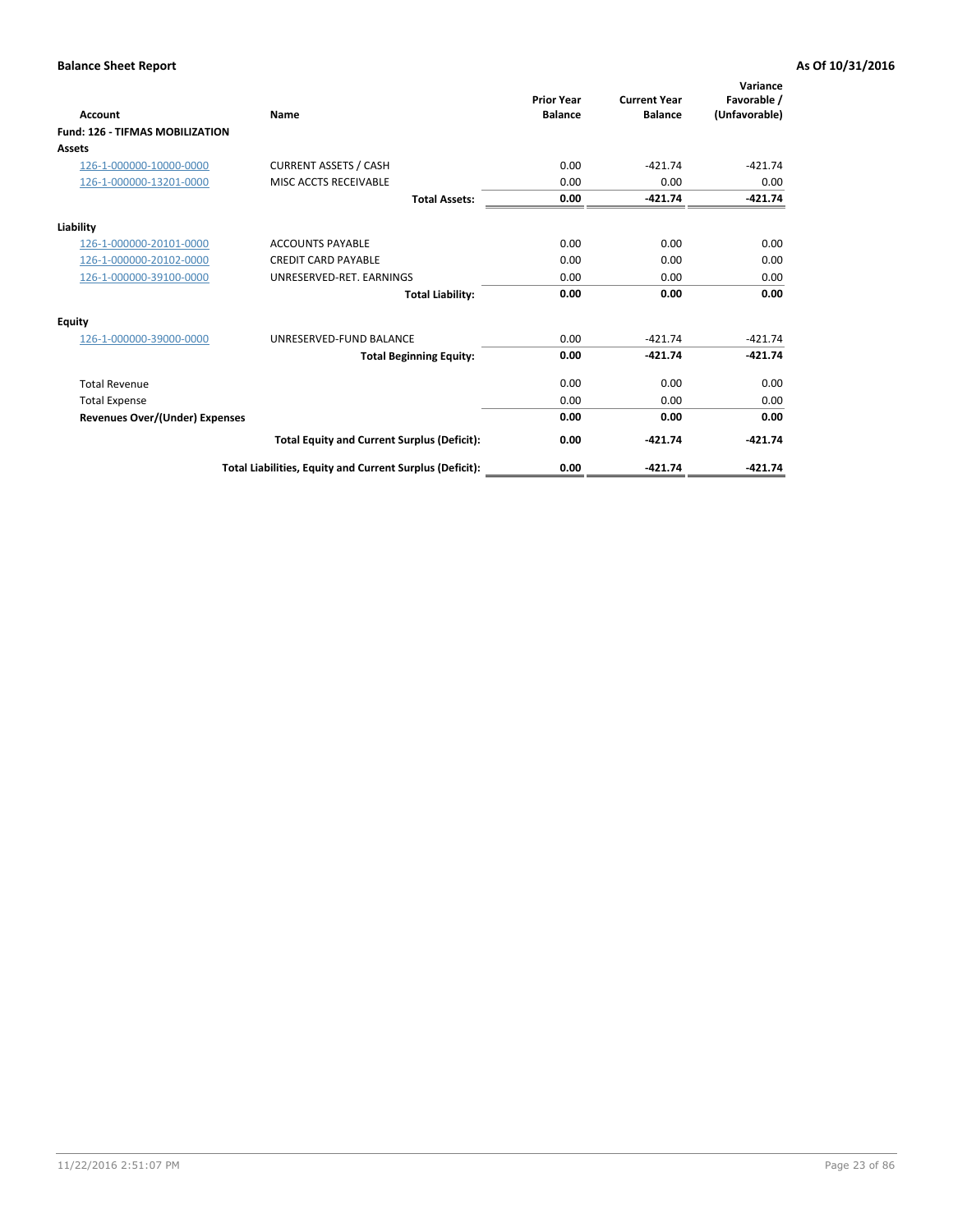| Account                               | Name                                                     | <b>Prior Year</b><br><b>Balance</b> | <b>Current Year</b><br><b>Balance</b> | Variance<br>Favorable /<br>(Unfavorable) |
|---------------------------------------|----------------------------------------------------------|-------------------------------------|---------------------------------------|------------------------------------------|
| Fund: 127 - FIRE GRANT                |                                                          |                                     |                                       |                                          |
| Assets                                |                                                          |                                     |                                       |                                          |
| 127-1-000000-10000-0000               | <b>CURRENT ASSETS / CASH</b>                             | 0.00                                | 0.00                                  | 0.00                                     |
| 127-1-000000-13201-0000               | MISC ACCTS RECEIVABLE                                    | 0.00                                | 0.00                                  | 0.00                                     |
|                                       | <b>Total Assets:</b>                                     | 0.00                                | 0.00                                  | 0.00                                     |
| Liability                             |                                                          |                                     |                                       |                                          |
| 127-1-000000-20101-0000               | <b>ACCOUNTS PAYABLE</b>                                  | 0.00                                | 0.00                                  | 0.00                                     |
|                                       | <b>Total Liability:</b>                                  | 0.00                                | 0.00                                  | 0.00                                     |
| <b>Equity</b>                         |                                                          |                                     |                                       |                                          |
| 127-1-000000-39000-0000               | UNRESERVED-FUND BALANCE                                  | 0.00                                | 0.00                                  | 0.00                                     |
|                                       | <b>Total Beginning Equity:</b>                           | 0.00                                | 0.00                                  | 0.00                                     |
| <b>Total Revenue</b>                  |                                                          | 0.00                                | 0.00                                  | 0.00                                     |
| <b>Total Expense</b>                  |                                                          | 0.00                                | 0.00                                  | 0.00                                     |
| <b>Revenues Over/(Under) Expenses</b> |                                                          | 0.00                                | 0.00                                  | 0.00                                     |
|                                       | <b>Total Equity and Current Surplus (Deficit):</b>       | 0.00                                | 0.00                                  | 0.00                                     |
|                                       | Total Liabilities, Equity and Current Surplus (Deficit): | 0.00                                | 0.00                                  | 0.00                                     |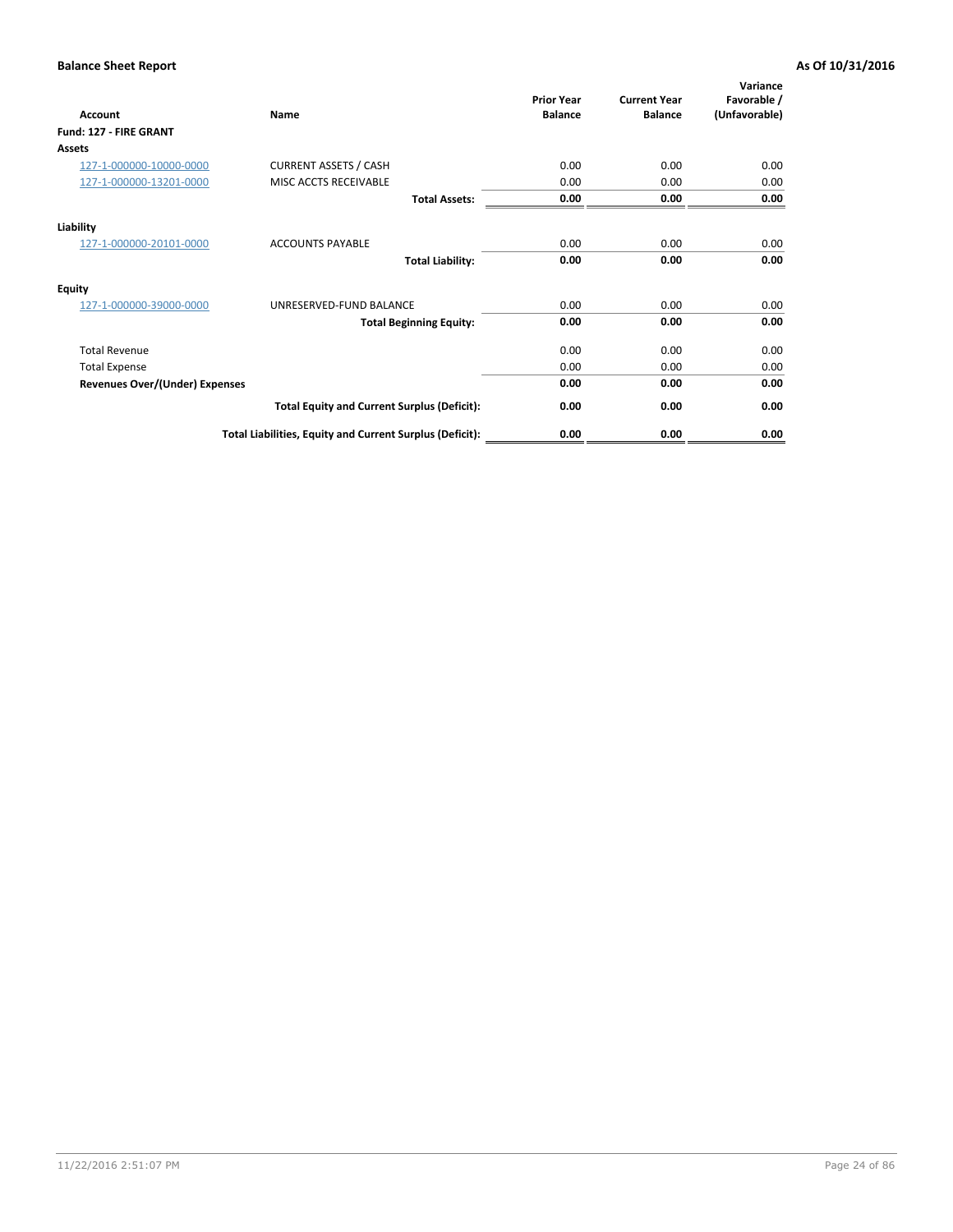| <b>Account</b>                        | Name                                                     | <b>Prior Year</b><br><b>Balance</b> | <b>Current Year</b><br><b>Balance</b> | Variance<br>Favorable /<br>(Unfavorable) |
|---------------------------------------|----------------------------------------------------------|-------------------------------------|---------------------------------------|------------------------------------------|
| Fund: 140 - DEBT SERVICE FUND         |                                                          |                                     |                                       |                                          |
| <b>Assets</b>                         |                                                          |                                     |                                       |                                          |
| 140-1-000000-10000-0000               | <b>CURRENT ASSETS / CASH</b>                             | 648,988.77                          | 768,159.63                            | 119,170.86                               |
| 140-1-000000-12101-0000               | <b>BOND ISSUANCE COSTS</b>                               | 0.00                                | 0.00                                  | 0.00                                     |
| 140-1-000000-13101-0000               | <b>TAX RECEIVABLE-CURRENT</b>                            | 3,870,741.61                        | $-27,465.97$                          | $-3,898,207.58$                          |
| 140-1-000000-13102-0000               | <b>TAXES REC-DELINQUENT</b>                              | 196,436.60                          | 162,442.07                            | $-33,994.53$                             |
| 140-1-000000-13103-0000               | ALLOW FOR UNCOLLECT TAXES                                | $-126,663.48$                       | $-126,663.48$                         | 0.00                                     |
| 140-1-000000-13203-0000               | NON-CURRENT ASSETS / PREPAYMENTS                         | 0.00                                | 0.00                                  | 0.00                                     |
| 140-1-000000-13205-0000               | <b>INTEREST RECEIVABLE</b>                               | 0.00                                | 0.00                                  | 0.00                                     |
| 140-1-000000-13221-0000               | MISC A/R - PROPERTY TAXES                                | 25,967.49                           | 29,593.92                             | 3,626.43                                 |
|                                       | <b>Total Assets:</b>                                     | 4,615,470.99                        | 806,066.17                            | -3,809,404.82                            |
| Liability                             |                                                          |                                     |                                       |                                          |
| 140-1-000000-20101-0000               | <b>ACCOUNTS PAYABLE</b>                                  | 0.00                                | 0.00                                  | 0.00                                     |
| 140-1-000000-20102-0000               | <b>CREDIT CARD PAYABLE</b>                               | 0.00                                | 0.00                                  | 0.00                                     |
| 140-1-000000-20103-0000               | ACCRUED ACCOUNTS PAYABLE                                 | 0.00                                | 0.00                                  | 0.00                                     |
| 140-1-000000-20108-0000               | <b>MATURED BONDS PAYABLE</b>                             | 0.00                                | 0.00                                  | 0.00                                     |
| 140-1-000000-20111-0000               | MATURED INTEREST PAYABLE                                 | 0.00                                | 0.00                                  | 0.00                                     |
| 140-1-000000-20112-0000               | <b>ACCRUED INTEREST PAYABLE</b>                          | 0.00                                | 0.00                                  | 0.00                                     |
| 140-1-000000-20203-0000               | <b>DEFERRED TAX REVENUE</b>                              | 3,935,971.19                        | 3,769.08                              | 3,932,202.11                             |
| 140-1-000000-21001-0000               | <b>GENERAL FUND / GENERAL FUND</b>                       | 0.00                                | 0.00                                  | 0.00                                     |
| 140-1-000000-21040-0000               | DUE TO / GENERAL CIP FUND                                | 0.00                                | 0.00                                  | 0.00                                     |
| 140-1-000000-29300-0000               | <b>ENCUMBRANCE SUMMARY</b>                               | 0.00                                | 0.00                                  | 0.00                                     |
| 140-1-000000-29400-0000               | RESERVED ACCOUNT / ENCUMBRANCES                          | 0.00                                | 0.00                                  | 0.00                                     |
|                                       | <b>Total Liability:</b>                                  | 3,935,971.19                        | 3,769.08                              | 3,932,202.11                             |
| <b>Equity</b>                         |                                                          |                                     |                                       |                                          |
| 140-1-000000-39000-0000               | UNRESERVED-FUND BALANCE                                  | 452,712.07                          | 602,995.37                            | 150,283.30                               |
|                                       | <b>Total Beginning Equity:</b>                           | 452,712.07                          | 602,995.37                            | 150,283.30                               |
|                                       |                                                          |                                     |                                       |                                          |
| <b>Total Revenue</b>                  |                                                          | 226,813.92                          | 199,343.14                            | $-27,470.78$                             |
| <b>Total Expense</b>                  |                                                          | 26.19                               | 41.42                                 | $-15.23$                                 |
| <b>Revenues Over/(Under) Expenses</b> |                                                          | 226,787.73                          | 199,301.72                            | $-27,486.01$                             |
|                                       | <b>Total Equity and Current Surplus (Deficit):</b>       | 679,499.80                          | 802,297.09                            | 122,797.29                               |
|                                       | Total Liabilities, Equity and Current Surplus (Deficit): | 4,615,470.99                        | 806,066.17                            | -3,809,404.82                            |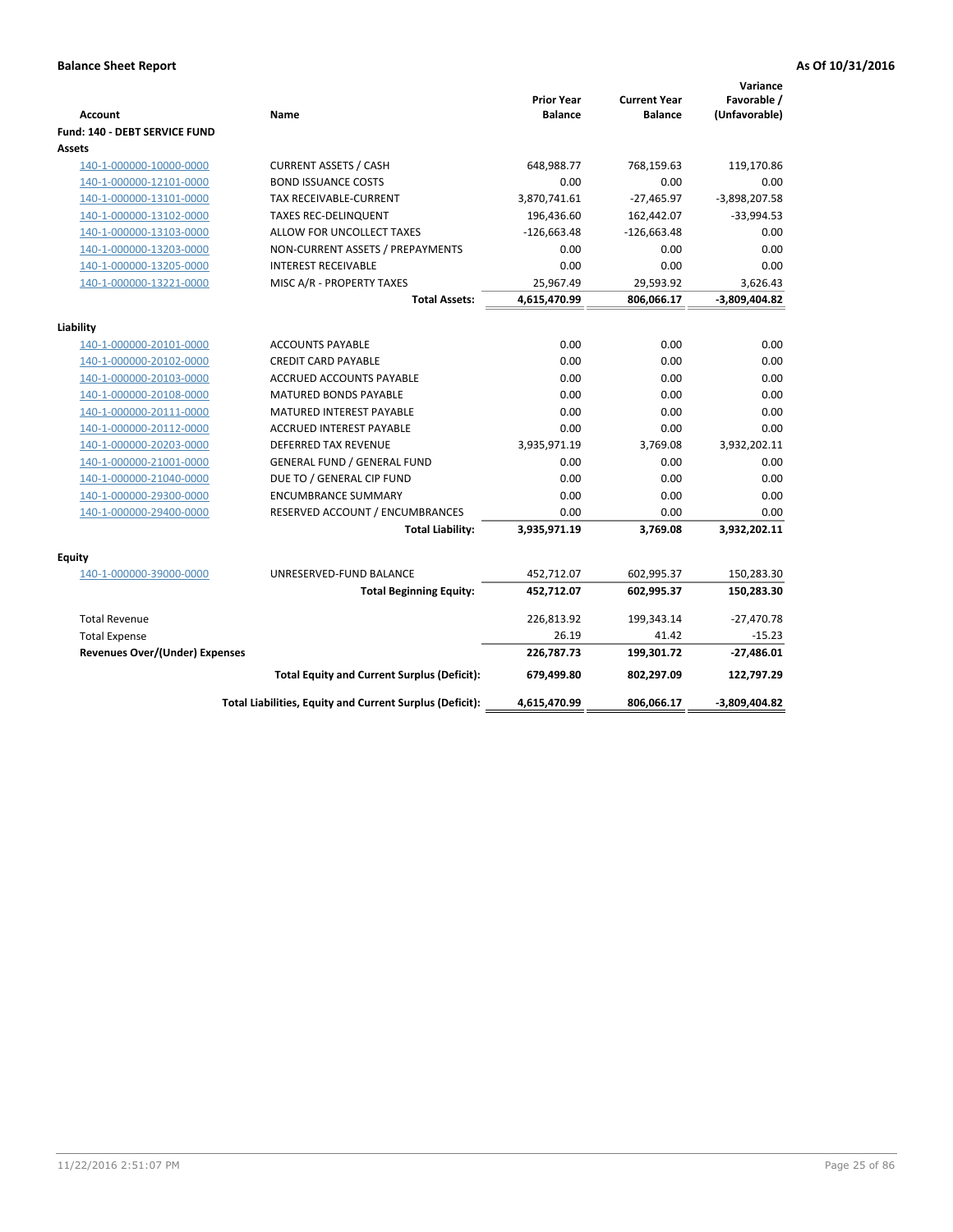|                                                               |                                                                |                                     |                                       | Variance      |
|---------------------------------------------------------------|----------------------------------------------------------------|-------------------------------------|---------------------------------------|---------------|
| <b>Account</b>                                                |                                                                | <b>Prior Year</b><br><b>Balance</b> | <b>Current Year</b><br><b>Balance</b> | Favorable /   |
|                                                               | Name                                                           |                                     |                                       | (Unfavorable) |
| <b>Fund: 160 - GENERAL CAPITAL IMPROVEMENT FUND</b><br>Assets |                                                                |                                     |                                       |               |
| 160-1-000000-10000-0000                                       | <b>CURRENT ASSETS / CASH</b>                                   | 2,691,022.13                        | 2,396,981.50                          | $-294,040.63$ |
| 160-1-000000-11402-0000                                       | 2002 CO'S                                                      | 282,723.49                          | 283,665.66                            | 942.17        |
| 160-1-000000-11514-0000                                       | EXCHANGE BLDG - TX DAILY ACCOUNT 1157                          | 0.00                                | 2,260,893.86                          | 2,260,893.86  |
| 160-1-000000-11517-0000                                       | <b>EXCHANGE BLDG - TX TERM</b>                                 | 0.00                                | 0.00                                  | 0.00          |
| 160-1-000000-11520-0000                                       | <b>CERTIFICATES OF DEPOSIT</b>                                 | 300,000.00                          | 300,000.00                            | 0.00          |
|                                                               | 2001 CO                                                        | 87,715.79                           |                                       | 274.56        |
| 160-1-000000-11602-0000                                       |                                                                |                                     | 87,990.35                             | 229.28        |
| 160-1-000000-11603-0000                                       | 2001-A CO'S                                                    | 73,222.47<br>5,584.39               | 73,451.75<br>0.00                     | $-5,584.39$   |
| 160-1-000000-13201-0000                                       | MISC ACCTS RECEIVABLE                                          |                                     |                                       |               |
| 160-1-000000-13205-0000<br>160-1-000000-14035-0000            | <b>INTEREST RECEIVABLE</b><br>DEBT SERVICE / DEBT SERVICE FUND | 0.00<br>0.00                        | 0.00<br>0.00                          | 0.00<br>0.00  |
|                                                               | <b>Total Assets:</b>                                           | 3,440,268.27                        | 5,402,983.12                          | 1,962,714.85  |
|                                                               |                                                                |                                     |                                       |               |
| Liability                                                     |                                                                |                                     |                                       |               |
| 160-1-000000-20101-0000                                       | <b>ACCOUNTS PAYABLE</b>                                        | 390,219.12                          | 0.00                                  | 390,219.12    |
| 160-1-000000-20102-0000                                       | <b>CREDIT CARD PAYABLE</b>                                     | 0.00                                | 0.00                                  | 0.00          |
| 160-1-000000-20103-0000                                       | ACCRUED ACCOUNTS PAYABLE                                       | 0.00                                | 0.00                                  | 0.00          |
| 160-1-000000-20113-0000                                       | <b>DEVELOPERS ESCROW</b>                                       | 4,861.10                            | 0.00                                  | 4,861.10      |
| 160-1-000000-20139-0000                                       | <b>RETAINAGES PAYABLE</b>                                      | 55,966.63                           | 47,580.66                             | 8,385.97      |
| 160-1-000000-20902-0000                                       | <b>DEFERRED GRANT REVENUE</b>                                  | 0.00                                | 0.00                                  | 0.00          |
| 160-1-000000-21001-0000                                       | <b>GENERAL FUND / GENERAL FUND</b>                             | 0.00                                | 0.00                                  | 0.00          |
| 160-1-000000-21035-0000                                       | DEBT SERVICE / DUE TO DEBT SERVICE                             | 0.00                                | 0.00                                  | 0.00          |
| 160-1-000000-21101-0000                                       | ENTERPRISE / WTR/WWTR UTILITY FUND                             | 0.00                                | 0.00                                  | 0.00          |
| 160-1-000000-29300-0000                                       | <b>ENCUMBRANCE SUMMARY</b>                                     | 0.00                                | 0.00                                  | 0.00          |
| 160-1-000000-29400-0100                                       | RESERVED ACCOUNT / ENCUMBRANCES                                | 0.00                                | 0.00                                  | 0.00          |
|                                                               | <b>Total Liability:</b>                                        | 451,046.85                          | 47,580.66                             | 403,466.19    |
|                                                               |                                                                |                                     |                                       |               |
| <b>Equity</b>                                                 |                                                                |                                     |                                       |               |
| 160-1-000000-39000-0000                                       | UNRESERVED-FUND BALANCE                                        | 2,786,709.99                        | 5,536,648.91                          | 2,749,938.92  |
|                                                               | <b>Total Beginning Equity:</b>                                 | 2,786,709.99                        | 5,536,648.91                          | 2,749,938.92  |
| <b>Total Revenue</b>                                          |                                                                | 300,348.69                          | 175,866.76                            | $-124,481.93$ |
| <b>Total Expense</b>                                          |                                                                | 97,837.26                           | 357,113.21                            | $-259,275.95$ |
| <b>Revenues Over/(Under) Expenses</b>                         |                                                                | 202,511.43                          | $-181,246.45$                         | -383,757.88   |
|                                                               | <b>Total Equity and Current Surplus (Deficit):</b>             | 2,989,221.42                        | 5,355,402.46                          | 2,366,181.04  |
|                                                               | Total Liabilities, Equity and Current Surplus (Deficit):       | 3,440,268.27                        | 5,402,983.12                          | 1,962,714.85  |
|                                                               |                                                                |                                     |                                       |               |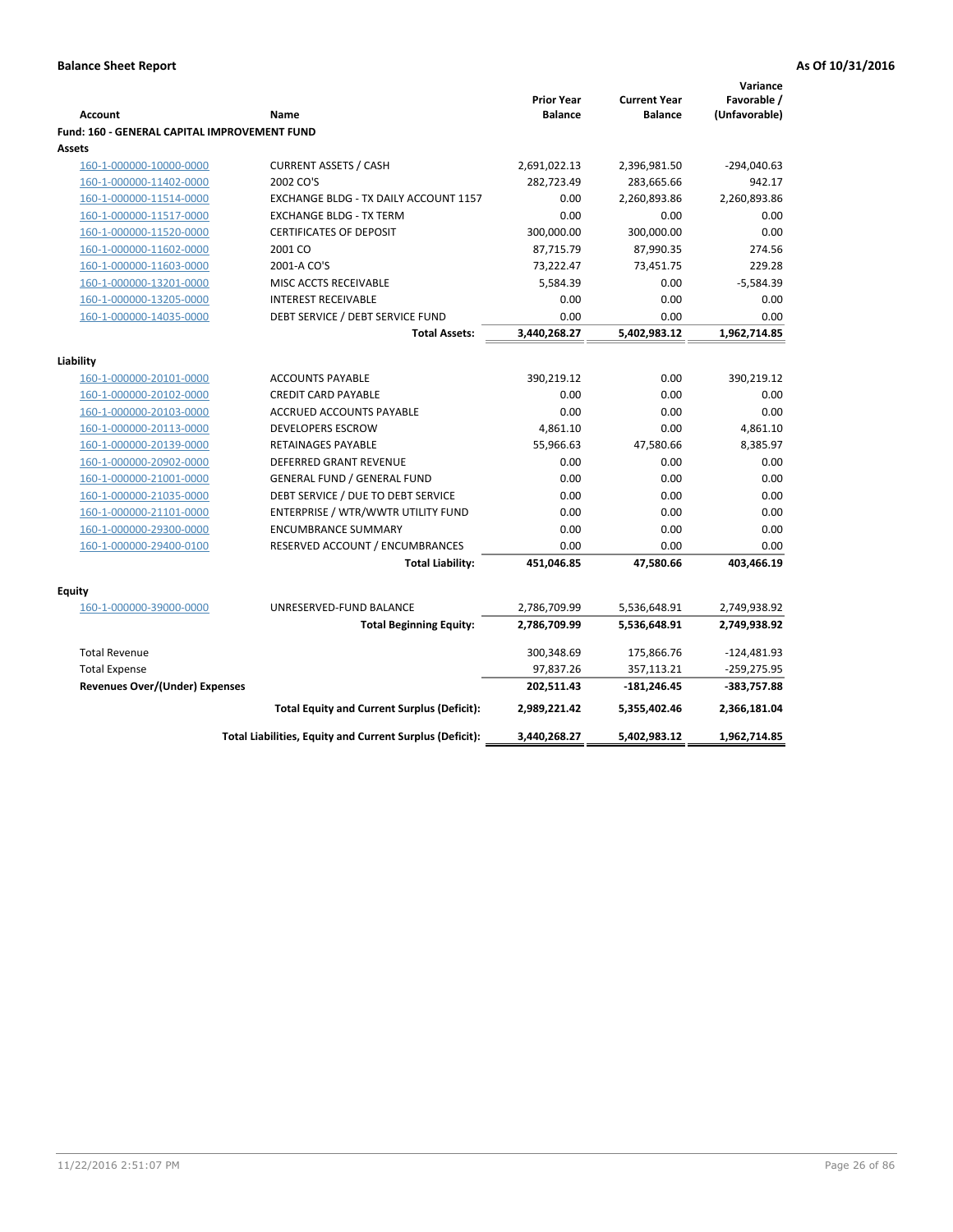| <b>Account</b>                        | <b>Name</b>                                              | <b>Prior Year</b><br><b>Balance</b> | <b>Current Year</b><br><b>Balance</b> | Variance<br>Favorable /<br>(Unfavorable) |
|---------------------------------------|----------------------------------------------------------|-------------------------------------|---------------------------------------|------------------------------------------|
| Fund: 161 - STREET CONSTRUCTION FUND  |                                                          |                                     |                                       |                                          |
| <b>Assets</b>                         |                                                          |                                     |                                       |                                          |
| 161-1-000000-10000-0000               | <b>CURRENT ASSETS / CASH</b>                             | 0.00                                | 844,879.44                            | 844,879.44                               |
| 161-1-000000-11003-0000               | 2010 CO'S                                                | 840,842.83                          | 0.00                                  | $-840,842.83$                            |
| 161-1-000000-13205-0000               | <b>INTEREST RECEIVABLE</b>                               | 0.00                                | 0.00                                  | 0.00                                     |
| 161-1-000000-14035-0000               | DEBT SERVICE / DEBT SERVICE FUND                         | 0.00                                | 0.00                                  | 0.00                                     |
|                                       | <b>Total Assets:</b>                                     | 840,842.83                          | 844,879.44                            | 4,036.61                                 |
| Liability                             |                                                          |                                     |                                       |                                          |
| 161-1-000000-20101-0000               | <b>ACCOUNTS PAYABLE</b>                                  | 0.00                                | 0.00                                  | 0.00                                     |
| 161-1-000000-20102-0000               | <b>CREDIT CARD PAYABLE</b>                               | 0.00                                | 0.00                                  | 0.00                                     |
| 161-1-000000-20103-0000               | <b>ACCRUED ACCOUNTS PAYABLE</b>                          | 0.00                                | 0.00                                  | 0.00                                     |
| 161-1-000000-20139-0000               | <b>RETAINAGES PAYABLE</b>                                | 0.00                                | 0.00                                  | 0.00                                     |
| 161-1-000000-21001-0000               | <b>GENERAL FUND / GENERAL FUND</b>                       | 0.00                                | 0.00                                  | 0.00                                     |
| 161-1-000000-21035-0000               | DEBT SERVICE / DUE TO DEBT SERVICE                       | 0.00                                | 0.00                                  | 0.00                                     |
| 161-1-000000-29300-0000               | <b>ENCUMBRANCE SUMMARY</b>                               | 0.00                                | 0.00                                  | 0.00                                     |
| 161-1-000000-29400-0100               | RESERVED ACCOUNT / ENCUMBRANCES                          | 0.00                                | 0.00                                  | 0.00                                     |
|                                       | <b>Total Liability:</b>                                  | 0.00                                | 0.00                                  | 0.00                                     |
| <b>Equity</b>                         |                                                          |                                     |                                       |                                          |
| 161-1-000000-39000-0000               | UNRESERVED-FUND BALANCE                                  | 840,690.20                          | 844,983.85                            | 4,293.65                                 |
|                                       | <b>Total Beginning Equity:</b>                           | 840,690.20                          | 844,983.85                            | 4,293.65                                 |
| <b>Total Revenue</b>                  |                                                          | 152.63                              | $-104.41$                             | $-257.04$                                |
| <b>Total Expense</b>                  |                                                          | 0.00                                | 0.00                                  | 0.00                                     |
| <b>Revenues Over/(Under) Expenses</b> |                                                          | 152.63                              | $-104.41$                             | $-257.04$                                |
|                                       | <b>Total Equity and Current Surplus (Deficit):</b>       | 840,842.83                          | 844,879.44                            | 4,036.61                                 |
|                                       | Total Liabilities, Equity and Current Surplus (Deficit): | 840,842.83                          | 844,879.44                            | 4,036.61                                 |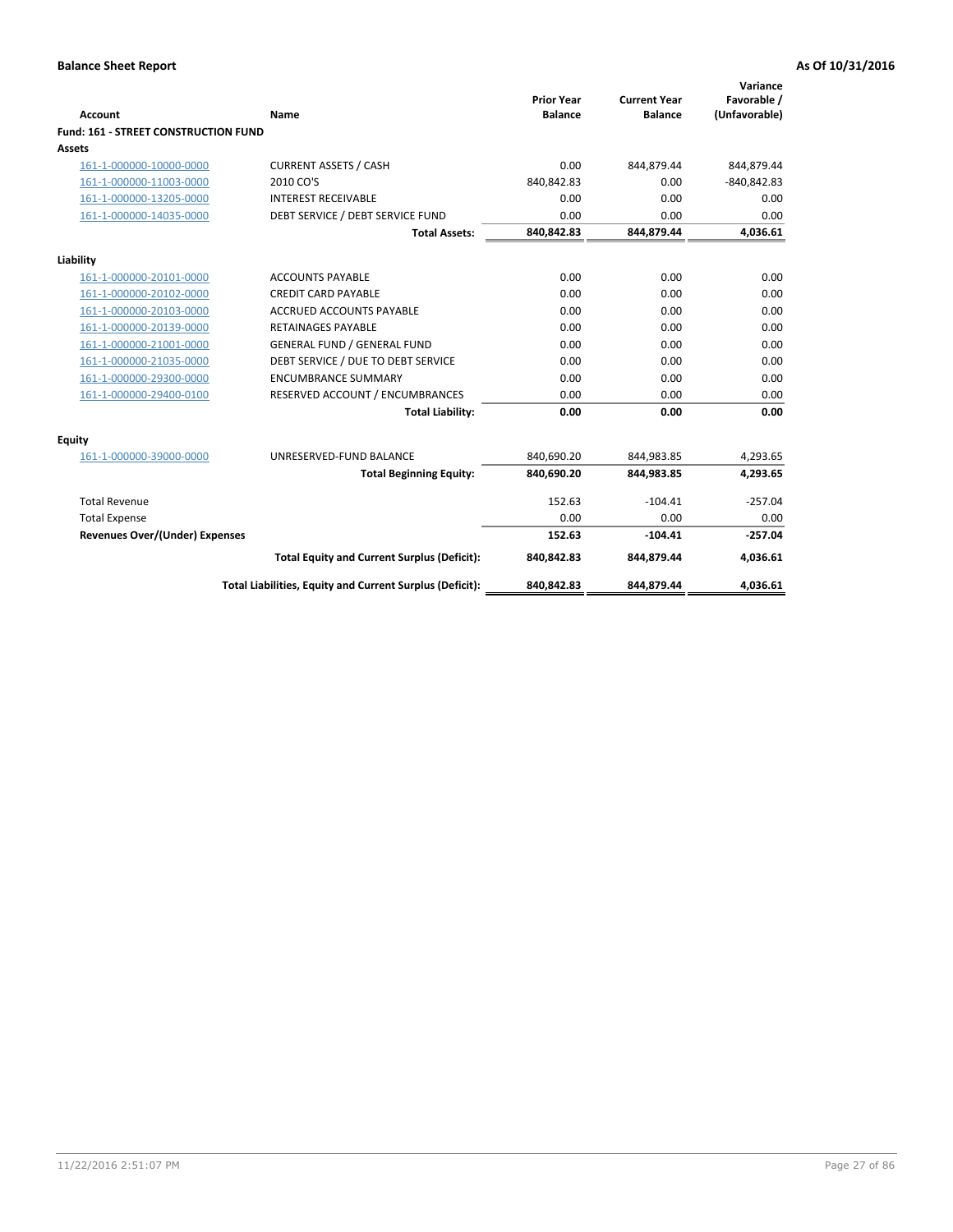| Account                                         | Name                                                     | <b>Prior Year</b><br><b>Balance</b> | <b>Current Year</b><br><b>Balance</b> | Variance<br>Favorable /<br>(Unfavorable) |
|-------------------------------------------------|----------------------------------------------------------|-------------------------------------|---------------------------------------|------------------------------------------|
| <b>Fund: 162 - GRAHAM PARK RENOVATIONS FUND</b> |                                                          |                                     |                                       |                                          |
| <b>Assets</b>                                   |                                                          |                                     |                                       |                                          |
| 162-1-000000-10000-0000                         | <b>CURRENT ASSETS / CASH</b>                             | 0.00                                | 0.00                                  | 0.00                                     |
| 162-1-000000-13201-0000                         | MISC ACCTS RECEIVABLE                                    | 0.00                                | 0.00                                  | 0.00                                     |
|                                                 | <b>Total Assets:</b>                                     | 0.00                                | 0.00                                  | 0.00                                     |
| Liability                                       |                                                          |                                     |                                       |                                          |
| 162-1-000000-20101-0000                         | <b>ACCOUNTS PAYABLE</b>                                  | 0.00                                | 0.00                                  | 0.00                                     |
| 162-1-000000-20139-0000                         | <b>RETAINAGES PAYABLE</b>                                | 0.00                                | 0.00                                  | 0.00                                     |
| 162-1-000000-20202-0000                         | <b>DEFERRED REVENUE</b>                                  | 0.00                                | 0.00                                  | 0.00                                     |
| 162-1-000000-29300-0000                         | <b>ENCUMBRANCE SUMMARY</b>                               | 0.00                                | 0.00                                  | 0.00                                     |
| 162-1-000000-29400-0000                         | RESERVED ACCOUNT / ENCUMBRANCES                          | 0.00                                | 0.00                                  | 0.00                                     |
|                                                 | <b>Total Liability:</b>                                  | 0.00                                | 0.00                                  | 0.00                                     |
| Equity                                          |                                                          |                                     |                                       |                                          |
| 162-1-000000-39000-0000                         | UNRESERVED-FUND BALANCE                                  | 0.00                                | 0.00                                  | 0.00                                     |
|                                                 | <b>Total Beginning Equity:</b>                           | 0.00                                | 0.00                                  | 0.00                                     |
| <b>Total Revenue</b>                            |                                                          | 0.00                                | 0.00                                  | 0.00                                     |
| <b>Total Expense</b>                            |                                                          | 0.00                                | 0.00                                  | 0.00                                     |
| <b>Revenues Over/(Under) Expenses</b>           |                                                          | 0.00                                | 0.00                                  | 0.00                                     |
|                                                 | <b>Total Equity and Current Surplus (Deficit):</b>       | 0.00                                | 0.00                                  | 0.00                                     |
|                                                 | Total Liabilities, Equity and Current Surplus (Deficit): | 0.00                                | 0.00                                  | 0.00                                     |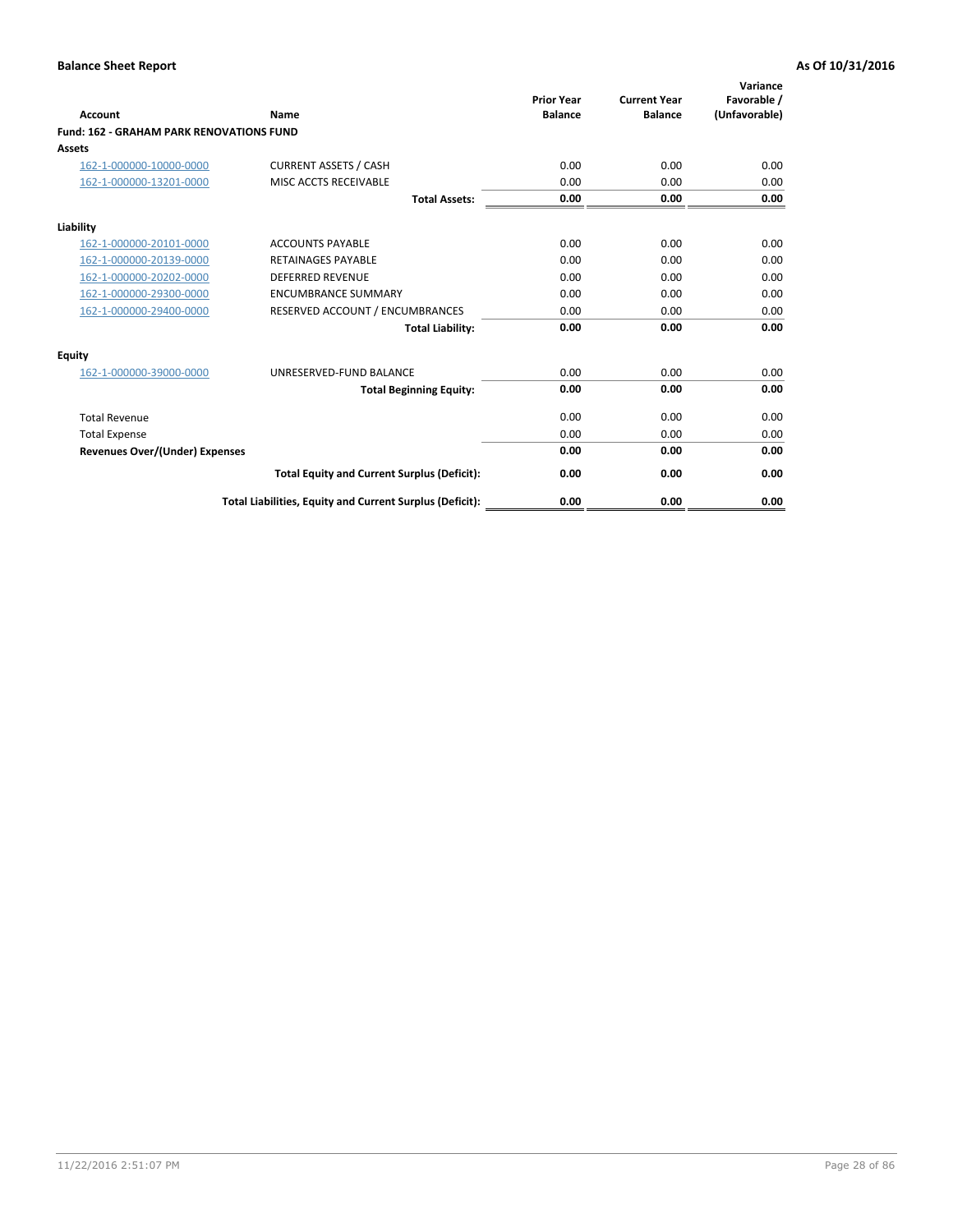| Account                                      | Name                                                     | <b>Prior Year</b><br><b>Balance</b> | <b>Current Year</b><br><b>Balance</b> | Variance<br>Favorable /<br>(Unfavorable) |
|----------------------------------------------|----------------------------------------------------------|-------------------------------------|---------------------------------------|------------------------------------------|
| <b>Fund: 163 - SECO STIMULAS BLOCK GRANT</b> |                                                          |                                     |                                       |                                          |
| <b>Assets</b>                                |                                                          |                                     |                                       |                                          |
| 163-1-000000-10000-0000                      | <b>CURRENT ASSETS / CASH</b>                             | 0.00                                | 0.00                                  | 0.00                                     |
| 163-1-000000-13201-0000                      | MISC ACCTS RECEIVABLE                                    | 0.00                                | 0.00                                  | 0.00                                     |
| 163-1-000000-13205-0000                      | <b>INTEREST RECEIVABLE</b>                               | 0.00                                | 0.00                                  | 0.00                                     |
|                                              | <b>Total Assets:</b>                                     | 0.00                                | 0.00                                  | 0.00                                     |
| Liability                                    |                                                          |                                     |                                       |                                          |
| 163-1-000000-20101-0000                      | <b>ACCOUNTS PAYABLE</b>                                  | 0.00                                | 0.00                                  | 0.00                                     |
| 163-1-000000-20102-0000                      | <b>CREDIT CARD PAYABLE</b>                               | 0.00                                | 0.00                                  | 0.00                                     |
| 163-1-000000-20103-0000                      | <b>ACCRUED ACCOUNTS PAYABLE</b>                          | 0.00                                | 0.00                                  | 0.00                                     |
| 163-1-000000-20139-0000                      | <b>RETAINAGES PAYABLE</b>                                | 0.00                                | 0.00                                  | 0.00                                     |
| 163-1-000000-20902-0000                      | <b>DEFERRED GRANT REVENUE</b>                            | 0.00                                | 0.00                                  | 0.00                                     |
| 163-1-000000-29300-0000                      | <b>ENCUMBRANCE SUMMARY</b>                               | 0.00                                | 0.00                                  | 0.00                                     |
| 163-1-000000-29400-0100                      | RESERVED ACCOUNT / ENCUMBRANCES                          | 0.00                                | 0.00                                  | 0.00                                     |
|                                              | <b>Total Liability:</b>                                  | 0.00                                | 0.00                                  | 0.00                                     |
| <b>Equity</b>                                |                                                          |                                     |                                       |                                          |
| 163-1-000000-39000-0000                      | UNRESERVED-FUND BALANCE                                  | 0.00                                | 0.00                                  | 0.00                                     |
|                                              | <b>Total Beginning Equity:</b>                           | 0.00                                | 0.00                                  | 0.00                                     |
| <b>Total Revenue</b>                         |                                                          | 0.00                                | 0.00                                  | 0.00                                     |
| <b>Total Expense</b>                         |                                                          | 0.00                                | 0.00                                  | 0.00                                     |
| Revenues Over/(Under) Expenses               |                                                          | 0.00                                | 0.00                                  | 0.00                                     |
|                                              | <b>Total Equity and Current Surplus (Deficit):</b>       | 0.00                                | 0.00                                  | 0.00                                     |
|                                              | Total Liabilities, Equity and Current Surplus (Deficit): | 0.00                                | 0.00                                  | 0.00                                     |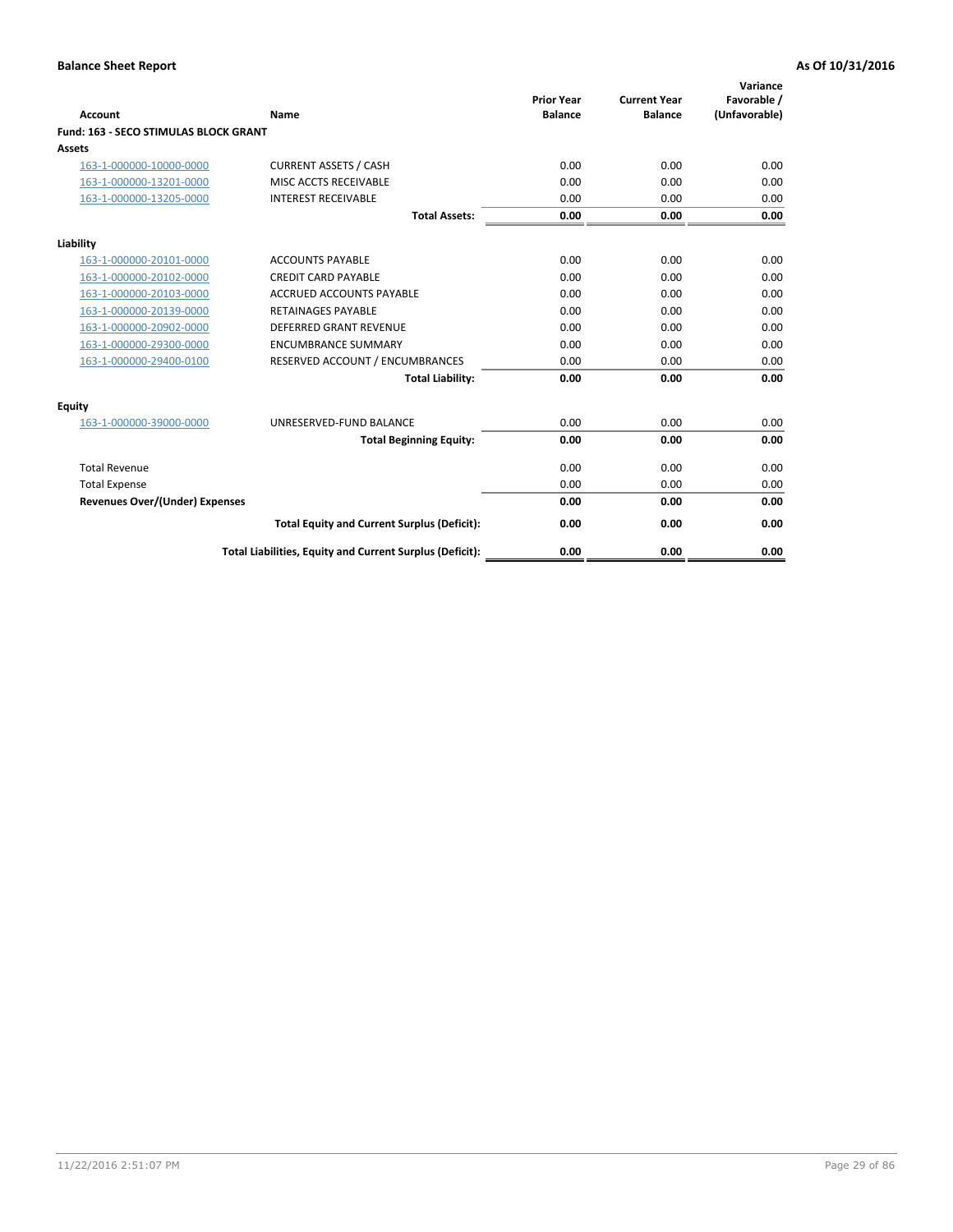| <b>Account</b>                        | <b>Name</b>                                              | <b>Prior Year</b><br><b>Balance</b> | <b>Current Year</b><br><b>Balance</b> | Variance<br>Favorable /<br>(Unfavorable) |
|---------------------------------------|----------------------------------------------------------|-------------------------------------|---------------------------------------|------------------------------------------|
| Fund: 164 - 2013 CO CAPITAL FUND      |                                                          |                                     |                                       |                                          |
| Assets                                |                                                          |                                     |                                       |                                          |
| 164-1-000000-10000-0000               | <b>CURRENT ASSETS / CASH</b>                             | 0.00                                | 0.00                                  | 0.00                                     |
| 164-1-000000-11508-0000               | 2013 CO'S PROJ CONST                                     | 28,675.31                           | 28,787.98                             | 112.67                                   |
| 164-1-000000-11509-0000               | 2013 CO'S DEBT SERVICE                                   | 4,708.19                            | 4,726.69                              | 18.50                                    |
| 164-1-000000-13205-0000               | <b>INTEREST RECEIVABLE</b>                               | 0.00                                | 0.00                                  | 0.00                                     |
| 164-1-000000-14035-0000               | DEBT SERVICE / DEBT SERVICE FUND                         | 0.00                                | 0.00                                  | 0.00                                     |
|                                       | <b>Total Assets:</b>                                     | 33,383.50                           | 33,514.67                             | 131.17                                   |
| Liability                             |                                                          |                                     |                                       |                                          |
| 164-1-000000-20101-0000               | <b>ACCOUNTS PAYABLE</b>                                  | 0.00                                | 0.00                                  | 0.00                                     |
| 164-1-000000-20102-0000               | <b>CREDIT CARD PAYABLE</b>                               | 0.00                                | 0.00                                  | 0.00                                     |
| 164-1-000000-20103-0000               | <b>ACCRUED ACCOUNTS PAYABLE</b>                          | 0.00                                | 0.00                                  | 0.00                                     |
| 164-1-000000-20139-0000               | <b>RETAINAGES PAYABLE</b>                                | 0.00                                | 0.00                                  | 0.00                                     |
| 164-1-000000-21001-0000               | <b>GENERAL FUND / GENERAL FUND</b>                       | 0.00                                | 0.00                                  | 0.00                                     |
| 164-1-000000-21035-0000               | DEBT SERVICE / DUE TO DEBT SERVICE                       | 0.00                                | 0.00                                  | 0.00                                     |
| 164-1-000000-29300-0000               | <b>ENCUMBRANCE SUMMARY</b>                               | 0.00                                | 0.00                                  | 0.00                                     |
| 164-1-000000-29400-0100               | RESERVED ACCOUNT / ENCUMBRANCES                          | 0.00                                | 0.00                                  | 0.00                                     |
|                                       | <b>Total Liability:</b>                                  | 0.00                                | 0.00                                  | 0.00                                     |
| Equity                                |                                                          |                                     |                                       |                                          |
| 164-1-000000-39000-0000               | UNRESERVED-FUND BALANCE                                  | 33,379.24                           | 33,501.36                             | 122.12                                   |
|                                       | <b>Total Beginning Equity:</b>                           | 33,379.24                           | 33,501.36                             | 122.12                                   |
| <b>Total Revenue</b>                  |                                                          | 4.26                                | 13.31                                 | 9.05                                     |
| <b>Total Expense</b>                  |                                                          | 0.00                                | 0.00                                  | 0.00                                     |
| <b>Revenues Over/(Under) Expenses</b> |                                                          | 4.26                                | 13.31                                 | 9.05                                     |
|                                       | <b>Total Equity and Current Surplus (Deficit):</b>       | 33,383.50                           | 33,514.67                             | 131.17                                   |
|                                       | Total Liabilities, Equity and Current Surplus (Deficit): | 33,383.50                           | 33,514.67                             | 131.17                                   |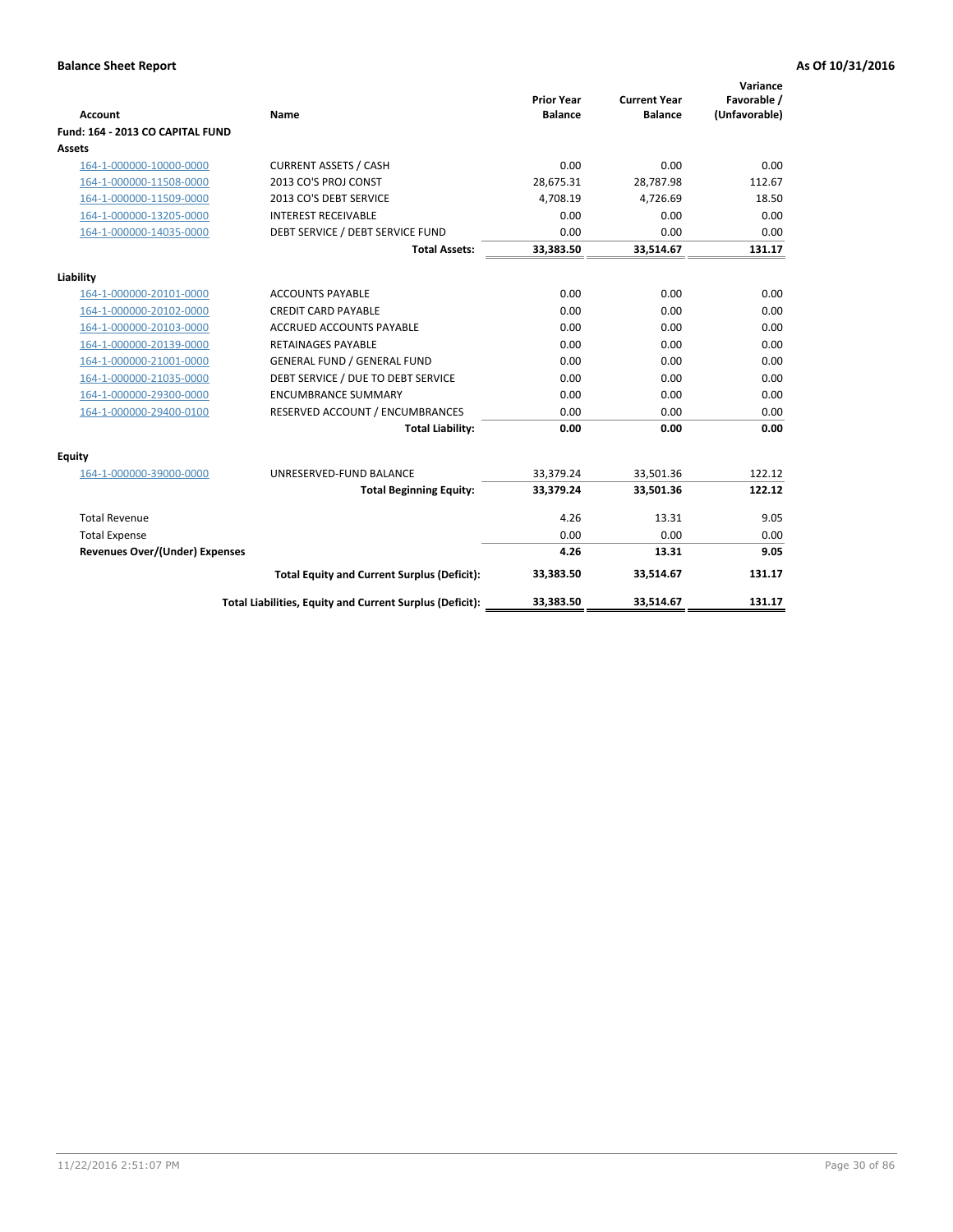| Account                               | Name                                                     | <b>Prior Year</b><br><b>Balance</b> | <b>Current Year</b><br><b>Balance</b> | Variance<br>Favorable /<br>(Unfavorable) |
|---------------------------------------|----------------------------------------------------------|-------------------------------------|---------------------------------------|------------------------------------------|
| Fund: 165 - 2014 GO FUND              |                                                          |                                     |                                       |                                          |
| Assets                                |                                                          |                                     |                                       |                                          |
| 165-1-000000-10000-0000               | <b>CURRENT ASSETS / CASH</b>                             | 0.00                                | $-959,223.63$                         | $-959,223.63$                            |
| 165-1-000000-11003-0000               | 2010 CO'S                                                | 0.00                                | 0.00                                  | 0.00                                     |
| 165-1-000000-11202-0000               | 2014 GO STREET BONDS                                     | 1,914,930.41                        | 0.00                                  | $-1,914,930.41$                          |
| 165-1-000000-11511-0000               | 2015 GO PROJECT CONSTRUCTION                             | 102,186.86                          | 1,004,250.89                          | 902,064.03                               |
| 165-1-000000-11520-0000               | <b>CERTIFICATES OF DEPOSIT</b>                           | 3,611,000.00                        | 0.00                                  | $-3,611,000.00$                          |
| 165-1-000000-11530-0000               | <b>TexasTERM CP</b>                                      | 3,750,000.00                        | 4,000,000.00                          | 250,000.00                               |
| 165-1-000000-13201-0000               | MISC ACCTS RECEIVABLE                                    | 12,310.52                           | 0.00                                  | $-12,310.52$                             |
| 165-1-000000-13205-0000               | <b>INTEREST RECEIVABLE</b>                               | 0.00                                | 0.00                                  | 0.00                                     |
| 165-1-000000-14035-0000               | DEBT SERVICE / DEBT SERVICE FUND                         | 0.00                                | 0.00                                  | 0.00                                     |
|                                       | <b>Total Assets:</b>                                     | 9,390,427.79                        | 4,045,027.26                          | $-5,345,400.53$                          |
|                                       |                                                          |                                     |                                       |                                          |
| Liability                             |                                                          |                                     |                                       |                                          |
| 165-1-000000-20101-0000               | <b>ACCOUNTS PAYABLE</b>                                  | 525,393.12                          | 0.00                                  | 525,393.12                               |
| 165-1-000000-20102-0000               | <b>CREDIT CARD PAYABLE</b>                               | 0.00                                | 0.00                                  | 0.00                                     |
| 165-1-000000-20103-0000               | <b>ACCRUED ACCOUNTS PAYABLE</b>                          | 0.00                                | 0.00                                  | 0.00                                     |
| 165-1-000000-20139-0000               | <b>RETAINAGES PAYABLE</b>                                | 158,001.18                          | 195,998.50                            | $-37,997.32$                             |
| 165-1-000000-21001-0000               | <b>GENERAL FUND / GENERAL FUND</b>                       | 0.00                                | 0.00<br>0.00                          | 0.00<br>0.00                             |
| 165-1-000000-21035-0000               | DEBT SERVICE / DUE TO DEBT SERVICE                       | 0.00                                |                                       |                                          |
| 165-1-000000-29300-0000               | <b>ENCUMBRANCE SUMMARY</b>                               | 0.00                                | 0.00<br>0.00                          | 0.00                                     |
| 165-1-000000-29400-0100               | RESERVED ACCOUNT / ENCUMBRANCES                          | 0.00                                |                                       | 0.00                                     |
|                                       | <b>Total Liability:</b>                                  | 683,394.30                          | 195,998.50                            | 487,395.80                               |
| <b>Equity</b>                         |                                                          |                                     |                                       |                                          |
| 165-1-000000-39000-0000               | UNRESERVED-FUND BALANCE                                  | 8,706,752.14                        | 3,846,902.24                          | -4,859,849.90                            |
|                                       | <b>Total Beginning Equity:</b>                           | 8,706,752.14                        | 3,846,902.24                          | -4,859,849.90                            |
| <b>Total Revenue</b>                  |                                                          | 281.35                              | 2,173.63                              | 1,892.28                                 |
| <b>Total Expense</b>                  |                                                          | 0.00                                | 47.11                                 | $-47.11$                                 |
| <b>Revenues Over/(Under) Expenses</b> |                                                          | 281.35                              | 2,126.52                              | 1,845.17                                 |
|                                       | <b>Total Equity and Current Surplus (Deficit):</b>       | 8,707,033.49                        | 3,849,028.76                          | $-4,858,004.73$                          |
|                                       | Total Liabilities, Equity and Current Surplus (Deficit): | 9,390,427.79                        | 4,045,027.26                          | $-5,345,400.53$                          |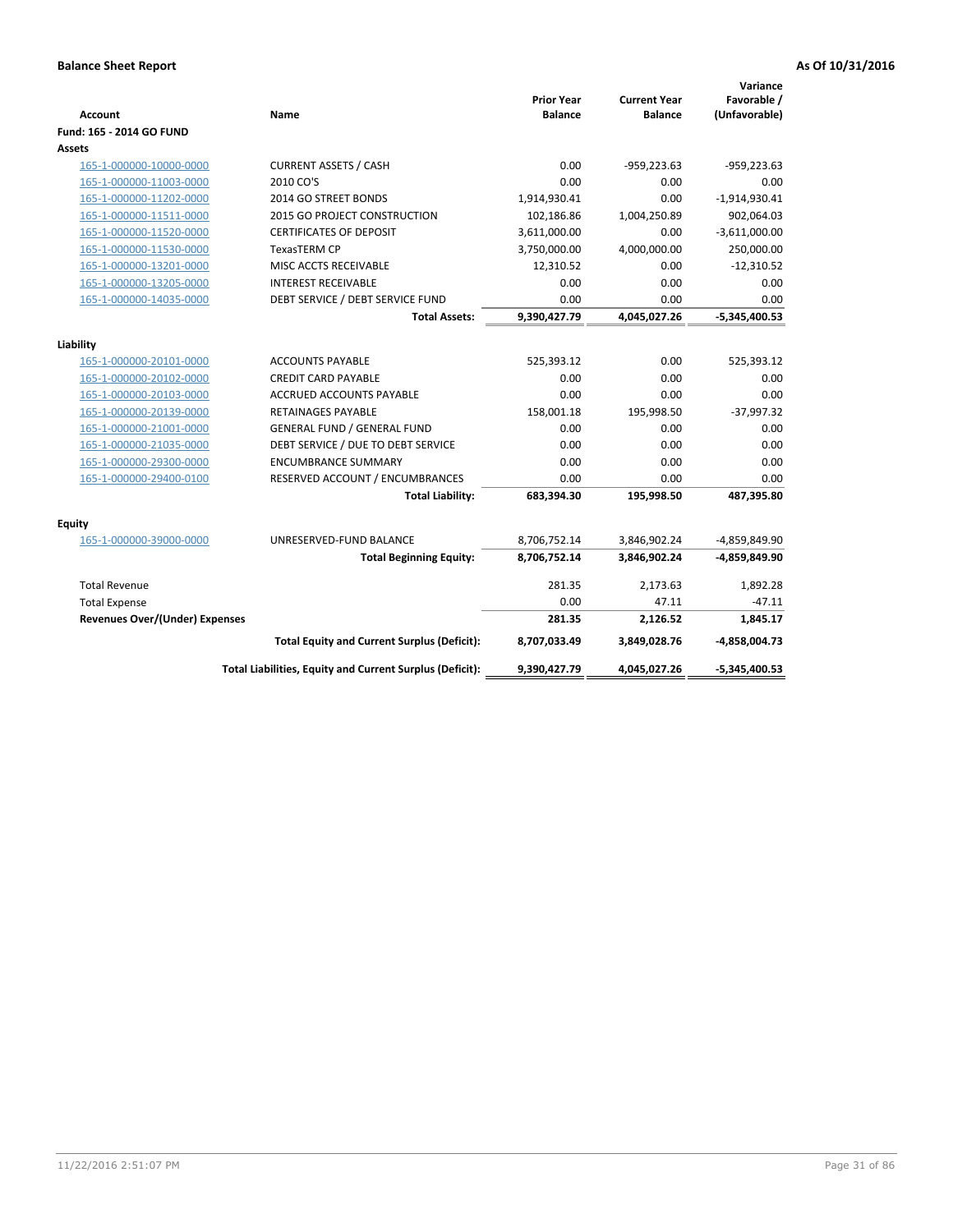| Account                                               | Name                                                     | <b>Prior Year</b><br><b>Balance</b> | <b>Current Year</b><br><b>Balance</b> | Variance<br>Favorable /<br>(Unfavorable) |
|-------------------------------------------------------|----------------------------------------------------------|-------------------------------------|---------------------------------------|------------------------------------------|
| Fund: 170 - LAW ENFORCEMENT GRANT - CAPITAL PURCHASES |                                                          |                                     |                                       |                                          |
| <b>Assets</b>                                         |                                                          |                                     |                                       |                                          |
| 170-1-000000-10000-0000                               | <b>CURRENT ASSETS / CASH</b>                             | 194.66                              | 194.66                                | 0.00                                     |
| 170-1-000000-13201-0000                               | MISC ACCTS RECEIVABLE                                    | 0.00                                | 0.00                                  | 0.00                                     |
|                                                       | <b>Total Assets:</b>                                     | 194.66                              | 194.66                                | 0.00                                     |
| Liability                                             |                                                          |                                     |                                       |                                          |
| 170-1-000000-20101-0000                               | <b>ACCOUNTS PAYABLE</b>                                  | 0.00                                | 0.00                                  | 0.00                                     |
| 170-1-000000-20102-0000                               | <b>CREDIT CARD PAYABLE</b>                               | 0.00                                | 0.00                                  | 0.00                                     |
| 170-1-000000-20103-0000                               | <b>ACCRUED ACCOUNTS PAYABLE</b>                          | 0.00                                | 0.00                                  | 0.00                                     |
| 170-1-000000-20902-0000                               | <b>DEFERRED GRANT REVENUE</b>                            | 0.00                                | 0.00                                  | 0.00                                     |
| 170-1-000000-21001-0000                               | <b>GENERAL FUND / GENERAL FUND</b>                       | 0.00                                | 0.00                                  | 0.00                                     |
| 170-1-000000-24004-0000                               | <b>INTEREST PAYABLE ON DEP</b>                           | 0.00                                | 0.00                                  | 0.00                                     |
| 170-1-000000-29300-0000                               | <b>ENCUMBRANCE SUMMARY</b>                               | 0.00                                | 0.00                                  | 0.00                                     |
| 170-1-000000-29400-0000                               | RESERVED ACCOUNT / ENCUMBRANCES                          | 0.00                                | 0.00                                  | 0.00                                     |
|                                                       | <b>Total Liability:</b>                                  | 0.00                                | 0.00                                  | 0.00                                     |
| <b>Equity</b>                                         |                                                          |                                     |                                       |                                          |
| 170-1-000000-39000-0000                               | UNRESERVED-FUND BALANCE                                  | 194.66                              | 194.66                                | 0.00                                     |
|                                                       | <b>Total Beginning Equity:</b>                           | 194.66                              | 194.66                                | 0.00                                     |
| <b>Total Revenue</b>                                  |                                                          | 0.00                                | 0.00                                  | 0.00                                     |
| <b>Total Expense</b>                                  |                                                          | 0.00                                | 0.00                                  | 0.00                                     |
| <b>Revenues Over/(Under) Expenses</b>                 |                                                          | 0.00                                | 0.00                                  | 0.00                                     |
|                                                       | <b>Total Equity and Current Surplus (Deficit):</b>       | 194.66                              | 194.66                                | 0.00                                     |
|                                                       | Total Liabilities, Equity and Current Surplus (Deficit): | 194.66                              | 194.66                                | 0.00                                     |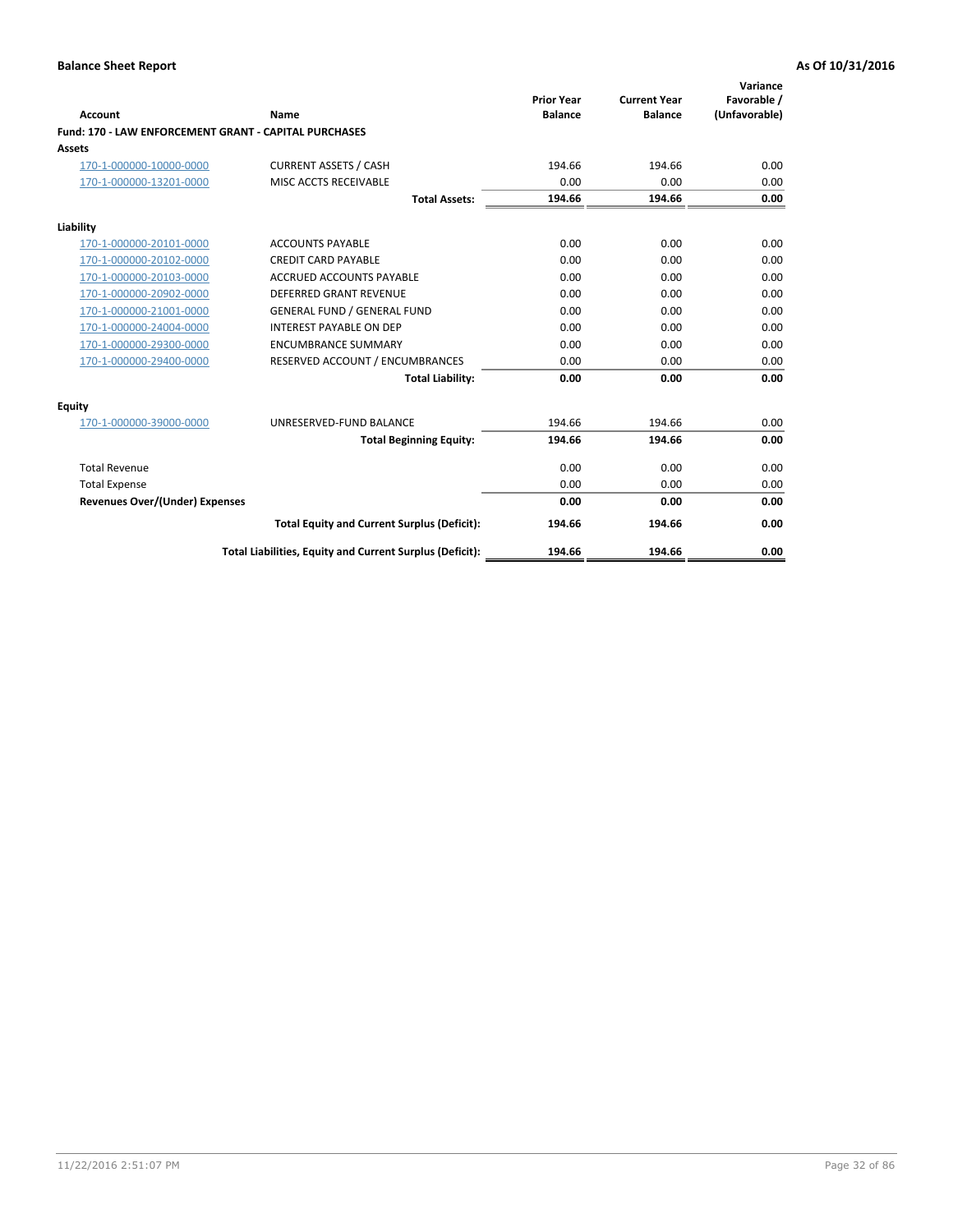|                                                           |                                                          | <b>Prior Year</b> | <b>Current Year</b> | Variance<br>Favorable / |
|-----------------------------------------------------------|----------------------------------------------------------|-------------------|---------------------|-------------------------|
| Account<br><b>Fund: 171 - MAIN STREET SPECIAL REVENUE</b> | Name                                                     | <b>Balance</b>    | <b>Balance</b>      | (Unfavorable)           |
| Assets                                                    |                                                          |                   |                     |                         |
| 171-1-000000-10000-0000                                   | <b>CURRENT ASSETS / CASH</b>                             | 29,641.28         | 32,308.28           | 2,667.00                |
| 171-1-000000-13201-0000                                   | MISC ACCTS RECEIVABLE                                    | 0.00              | 0.00                | 0.00                    |
| 171-1-000000-13205-0000                                   | <b>INTEREST RECEIVABLE</b>                               | 0.00              | 0.00                | 0.00                    |
|                                                           | <b>Total Assets:</b>                                     | 29,641.28         | 32,308.28           | 2,667.00                |
|                                                           |                                                          |                   |                     |                         |
| Liability                                                 |                                                          |                   |                     |                         |
| 171-1-000000-20101-0000                                   | <b>ACCOUNTS PAYABLE</b>                                  | 0.00              | 0.00                | 0.00                    |
| 171-1-000000-20102-0000                                   | <b>CREDIT CARD PAYABLE</b>                               | 0.00              | 0.00                | 0.00                    |
| 171-1-000000-20103-0000                                   | <b>ACCRUED ACCOUNTS PAYABLE</b>                          | 0.00              | 0.00                | 0.00                    |
| 171-1-000000-20139-0000                                   | <b>RETAINAGES PAYABLE</b>                                | 0.00              | 0.00                | 0.00                    |
| 171-1-000000-20902-0000                                   | <b>DEFERRED GRANT REVENUE</b>                            | 0.00              | 0.00                | 0.00                    |
| 171-1-000000-29300-0000                                   | <b>ENCUMBRANCE SUMMARY</b>                               | 0.00              | 0.00                | 0.00                    |
| 171-1-000000-29400-0100                                   | RESERVED ACCOUNT / ENCUMBRANCES                          | 0.00              | 0.00                | 0.00                    |
|                                                           | <b>Total Liability:</b>                                  | 0.00              | 0.00                | 0.00                    |
| <b>Equity</b>                                             |                                                          |                   |                     |                         |
| 171-1-000000-39000-0000                                   | UNRESERVED-FUND BALANCE                                  | 29,641.28         | 37,308.28           | 7,667.00                |
|                                                           | <b>Total Beginning Equity:</b>                           | 29,641.28         | 37,308.28           | 7,667.00                |
| <b>Total Revenue</b>                                      |                                                          | 0.00              | 0.00                | 0.00                    |
| <b>Total Expense</b>                                      |                                                          | 0.00              | 5,000.00            | $-5,000.00$             |
| Revenues Over/(Under) Expenses                            |                                                          | 0.00              | $-5,000.00$         | $-5,000.00$             |
|                                                           | <b>Total Equity and Current Surplus (Deficit):</b>       | 29,641.28         | 32,308.28           | 2,667.00                |
|                                                           | Total Liabilities, Equity and Current Surplus (Deficit): | 29,641.28         | 32,308.28           | 2,667.00                |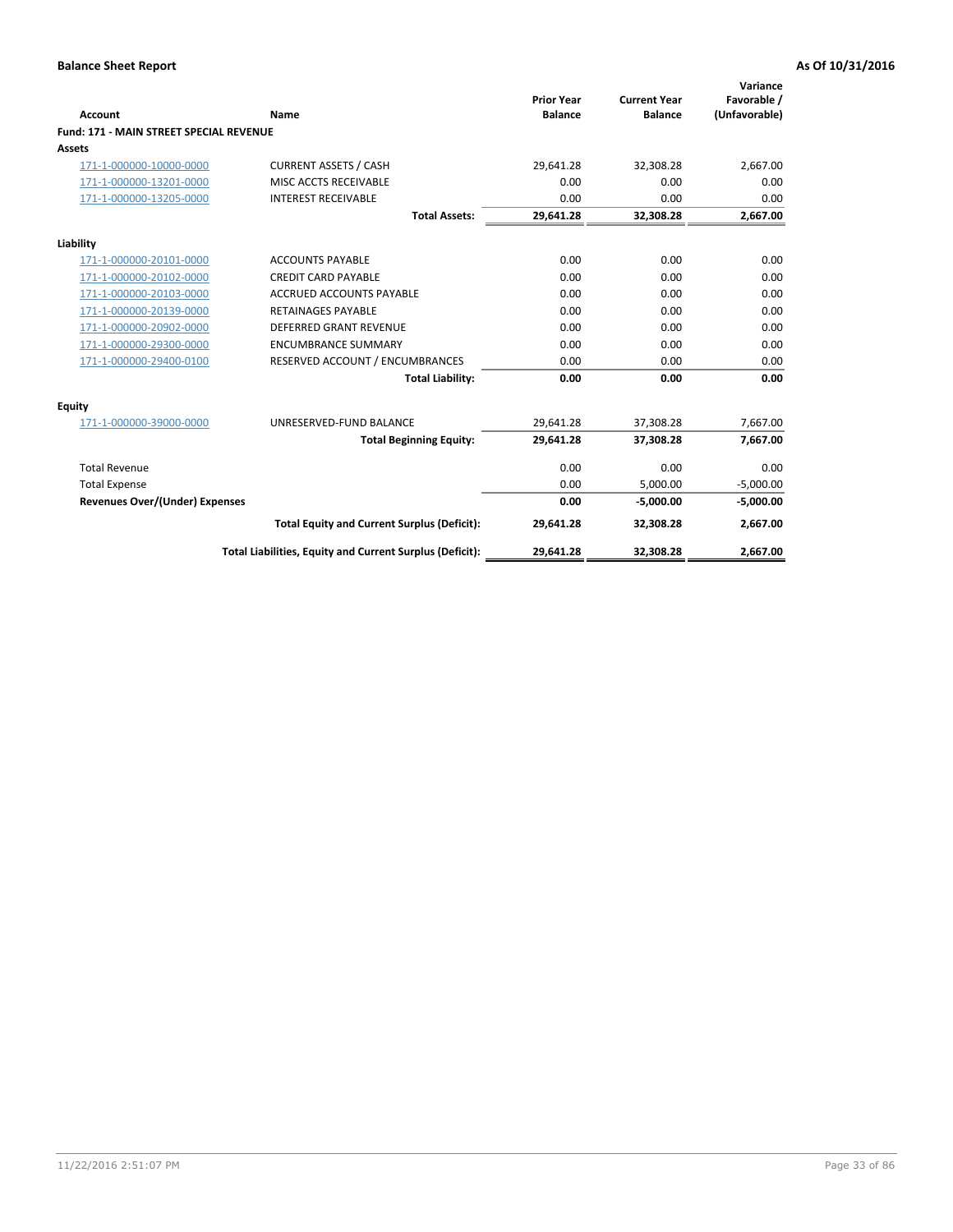|                                      |                                                          | <b>Prior Year</b> | <b>Current Year</b> | Variance<br>Favorable / |
|--------------------------------------|----------------------------------------------------------|-------------------|---------------------|-------------------------|
| <b>Account</b>                       | <b>Name</b>                                              | <b>Balance</b>    | <b>Balance</b>      | (Unfavorable)           |
| <b>Fund: 172 - MINOR GRANTS FUND</b> |                                                          |                   |                     |                         |
| <b>Assets</b>                        |                                                          |                   |                     |                         |
| 172-1-000000-10000-0000              | <b>CURRENT ASSETS / CASH</b>                             | 2,089.93          | 2,621.36            | 531.43                  |
| 172-1-000000-13201-0000              | MISC ACCTS RECEIVABLE                                    | 0.00              | 0.00                | 0.00                    |
| 172-1-000000-13205-0000              | <b>INTEREST RECEIVABLE</b>                               | 0.00              | 0.00                | 0.00                    |
|                                      | <b>Total Assets:</b>                                     | 2,089.93          | 2,621.36            | 531.43                  |
| Liability                            |                                                          |                   |                     |                         |
| 172-1-000000-20101-0000              | <b>ACCOUNTS PAYABLE</b>                                  | 0.00              | 10.23               | $-10.23$                |
| 172-1-000000-20102-0000              | <b>CREDIT CARD PAYABLE</b>                               | 0.00              | 0.00                | 0.00                    |
| 172-1-000000-20103-0000              | <b>ACCRUED ACCOUNTS PAYABLE</b>                          | 0.00              | 0.00                | 0.00                    |
| 172-1-000000-20902-0000              | DEFERRED GRANT REVENUE                                   | 0.00              | 0.00                | 0.00                    |
| 172-1-000000-29300-0000              | <b>ENCUMBRANCE SUMMARY</b>                               | 0.00              | 0.00                | 0.00                    |
| 172-1-000000-29400-0000              | RESERVED ACCOUNT / ENCUMBRANCES                          | 0.00              | 0.00                | 0.00                    |
|                                      | <b>Total Liability:</b>                                  | 0.00              | 10.23               | $-10.23$                |
| Equity                               |                                                          |                   |                     |                         |
| 172-1-000000-39000-0000              | UNRESERVED-FUND BALANCE                                  | 2,129.85          | 2,962.31            | 832.46                  |
|                                      | <b>Total Beginning Equity:</b>                           | 2,129.85          | 2,962.31            | 832.46                  |
| <b>Total Revenue</b>                 |                                                          | $-0.56$           | 0.00                | 0.56                    |
| <b>Total Expense</b>                 |                                                          | 39.36             | 351.18              | $-311.82$               |
| Revenues Over/(Under) Expenses       |                                                          | $-39.92$          | $-351.18$           | $-311.26$               |
|                                      | <b>Total Equity and Current Surplus (Deficit):</b>       | 2,089.93          | 2,611.13            | 521.20                  |
|                                      | Total Liabilities, Equity and Current Surplus (Deficit): | 2,089.93          | 2,621.36            | 531.43                  |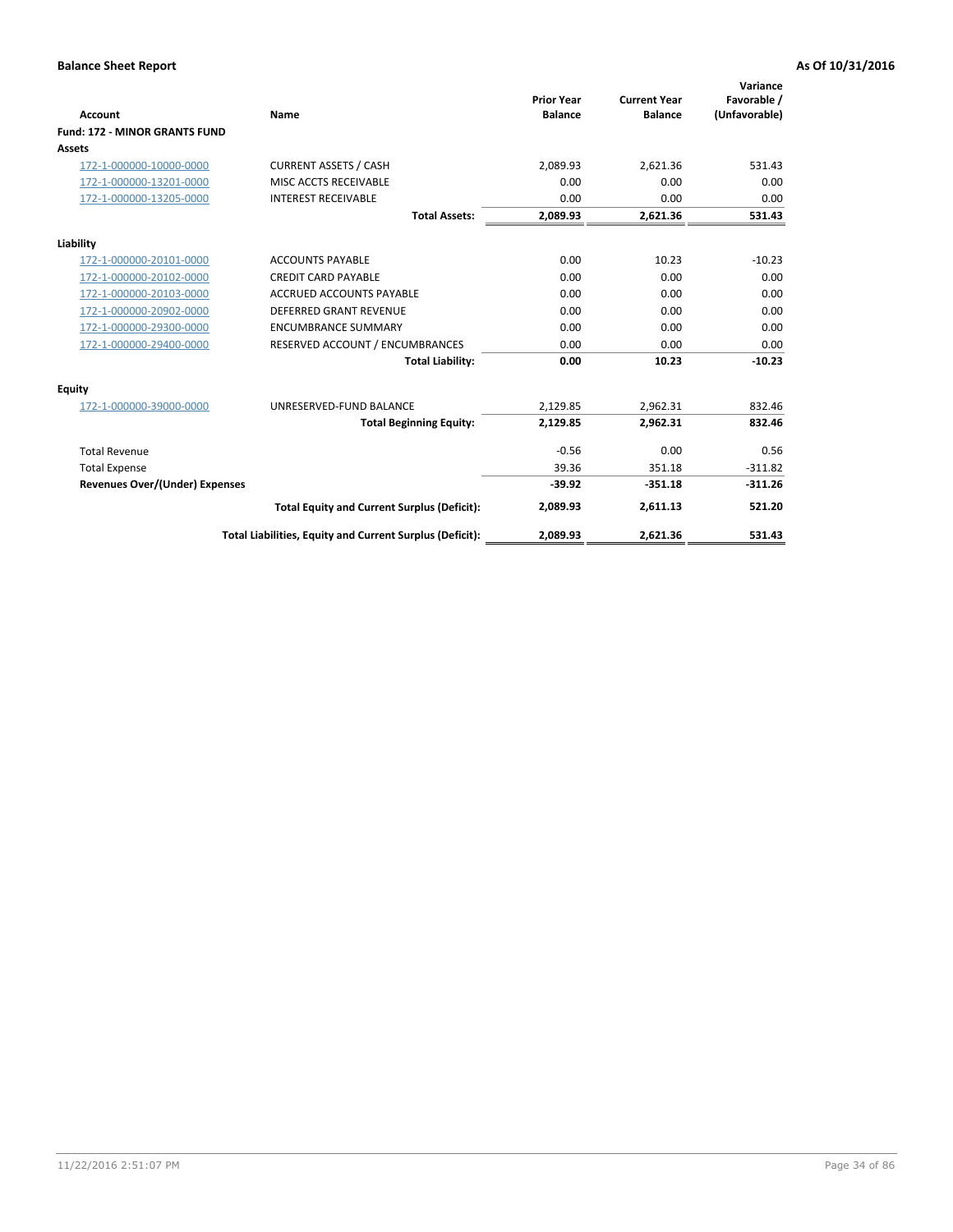| <b>Account</b>                         | Name                                                     | <b>Prior Year</b><br><b>Balance</b> | <b>Current Year</b><br><b>Balance</b> | Variance<br>Favorable /<br>(Unfavorable) |
|----------------------------------------|----------------------------------------------------------|-------------------------------------|---------------------------------------|------------------------------------------|
| <b>Fund: 173 - FL YOUNG FOUNDATION</b> |                                                          |                                     |                                       |                                          |
| Assets                                 |                                                          |                                     |                                       |                                          |
| 173-1-000000-10000-0000                | <b>CURRENT ASSETS / CASH</b>                             | 0.00                                | 0.00                                  | 0.00                                     |
| 173-1-000000-13201-0000                | MISC ACCTS RECEIVABLE                                    | 0.00                                | 0.00                                  | 0.00                                     |
|                                        | <b>Total Assets:</b>                                     | 0.00                                | 0.00                                  | 0.00                                     |
| Liability                              |                                                          |                                     |                                       |                                          |
| 173-1-000000-20101-0000                | <b>ACCOUNTS PAYABLE</b>                                  | 0.00                                | 0.00                                  | 0.00                                     |
| 173-1-000000-20102-0000                | <b>CREDIT CARD PAYABLE</b>                               | 0.00                                | 0.00                                  | 0.00                                     |
| 173-1-000000-20902-0000                | <b>DEFERRED GRANT REVENUE</b>                            | 0.00                                | 0.00                                  | 0.00                                     |
| 173-1-000000-29300-0000                | <b>ENCUMBRANCE SUMMARY</b>                               | 0.00                                | 0.00                                  | 0.00                                     |
| 173-1-000000-29400-0000                | RESERVED ACCOUNT / ENCUMBRANCES                          | 0.00                                | 0.00                                  | 0.00                                     |
|                                        | <b>Total Liability:</b>                                  | 0.00                                | 0.00                                  | 0.00                                     |
| Equity                                 |                                                          |                                     |                                       |                                          |
| 173-1-000000-39000-0000                | UNRESERVED-FUND BALANCE                                  | 0.00                                | 0.00                                  | 0.00                                     |
|                                        | <b>Total Beginning Equity:</b>                           | 0.00                                | 0.00                                  | 0.00                                     |
| <b>Total Revenue</b>                   |                                                          | 0.00                                | 0.00                                  | 0.00                                     |
| <b>Total Expense</b>                   |                                                          | 0.00                                | 0.00                                  | 0.00                                     |
| <b>Revenues Over/(Under) Expenses</b>  |                                                          | 0.00                                | 0.00                                  | 0.00                                     |
|                                        | <b>Total Equity and Current Surplus (Deficit):</b>       | 0.00                                | 0.00                                  | 0.00                                     |
|                                        | Total Liabilities, Equity and Current Surplus (Deficit): | 0.00                                | 0.00                                  | 0.00                                     |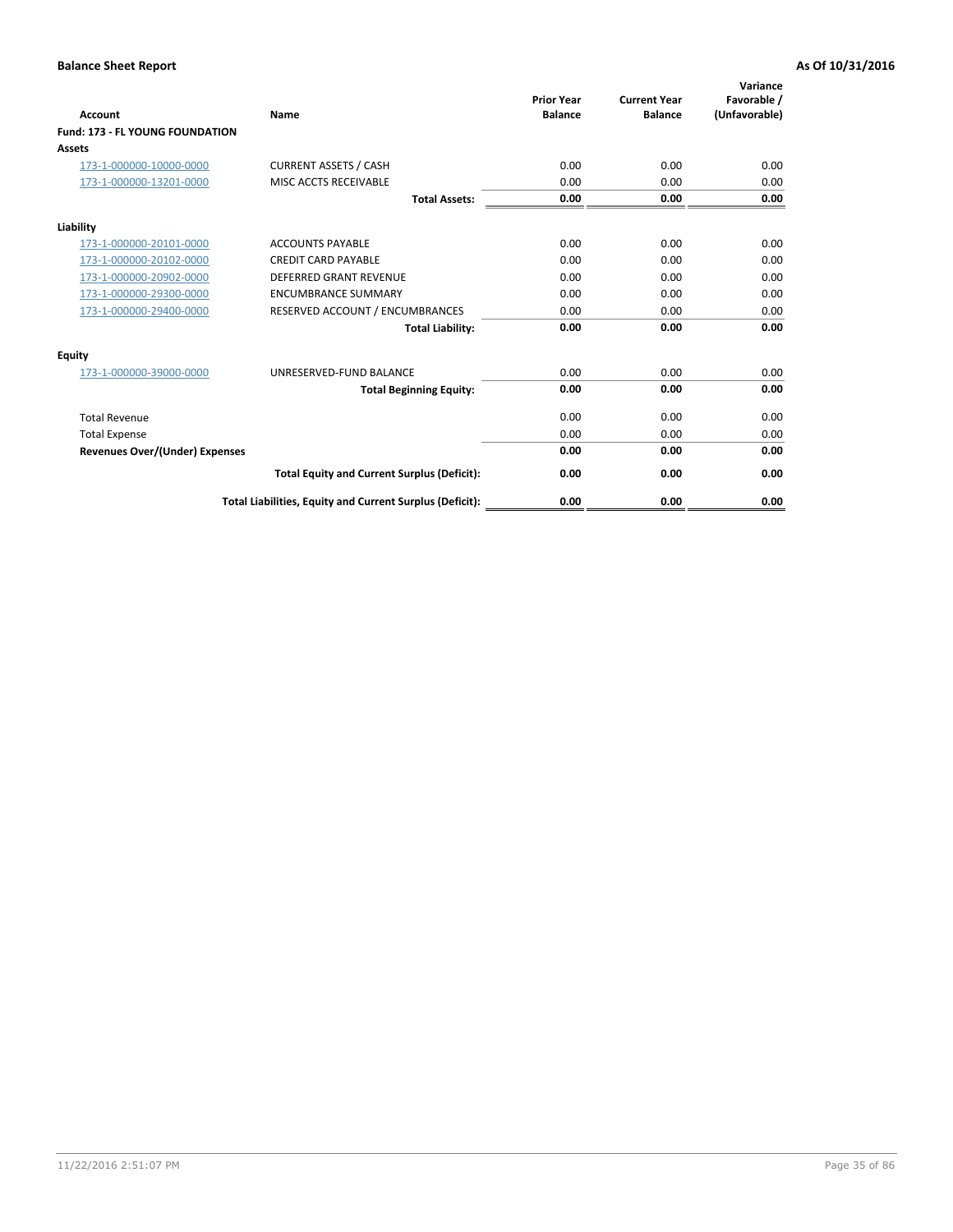| <b>Account</b>                        | Name                                                     | <b>Prior Year</b><br><b>Balance</b> | <b>Current Year</b><br><b>Balance</b> | Variance<br>Favorable /<br>(Unfavorable) |
|---------------------------------------|----------------------------------------------------------|-------------------------------------|---------------------------------------|------------------------------------------|
| <b>Fund: 174 - FEMA GRANT</b>         |                                                          |                                     |                                       |                                          |
| Assets                                |                                                          |                                     |                                       |                                          |
| 174-1-000000-10000-0000               | <b>CURRENT ASSETS / CASH</b>                             | 1.08                                | 1.08                                  | 0.00                                     |
| 174-1-000000-13201-0000               | MISC ACCTS RECEIVABLE                                    | 0.00                                | 0.00                                  | 0.00                                     |
| 174-1-000000-13205-0000               | <b>INTEREST RECEIVABLE</b>                               | 0.00                                | 0.00                                  | 0.00                                     |
|                                       | <b>Total Assets:</b>                                     | 1.08                                | 1.08                                  | 0.00                                     |
| Liability                             |                                                          |                                     |                                       |                                          |
| 174-1-000000-20101-0000               | <b>ACCOUNTS PAYABLE</b>                                  | 0.00                                | 0.00                                  | 0.00                                     |
| 174-1-000000-20102-0000               | <b>CREDIT CARD PAYABLE</b>                               | 0.00                                | 0.00                                  | 0.00                                     |
| 174-1-000000-20103-0000               | <b>ACCRUED ACCOUNTS PAYABLE</b>                          | 0.00                                | 0.00                                  | 0.00                                     |
| 174-1-000000-20902-0000               | <b>DEFERRED GRANT REVENUE</b>                            | 0.00                                | 0.00                                  | 0.00                                     |
| 174-1-000000-29300-0000               | <b>ENCUMBRANCE SUMMARY</b>                               | 0.00                                | 0.00                                  | 0.00                                     |
| 174-1-000000-29400-0000               | RESERVED ACCOUNT / ENCUMBRANCES                          | 0.00                                | 0.00                                  | 0.00                                     |
|                                       | <b>Total Liability:</b>                                  | 0.00                                | 0.00                                  | 0.00                                     |
| Equity                                |                                                          |                                     |                                       |                                          |
| 174-1-000000-39000-0000               | UNRESERVED-FUND BALANCE                                  | 1.08                                | 1.08                                  | 0.00                                     |
|                                       | <b>Total Beginning Equity:</b>                           | 1.08                                | 1.08                                  | 0.00                                     |
| <b>Total Revenue</b>                  |                                                          | 0.00                                | 0.00                                  | 0.00                                     |
| <b>Total Expense</b>                  |                                                          | 0.00                                | 0.00                                  | 0.00                                     |
| <b>Revenues Over/(Under) Expenses</b> |                                                          | 0.00                                | 0.00                                  | 0.00                                     |
|                                       | <b>Total Equity and Current Surplus (Deficit):</b>       | 1.08                                | 1.08                                  | 0.00                                     |
|                                       | Total Liabilities, Equity and Current Surplus (Deficit): | 1.08                                | 1.08                                  | 0.00                                     |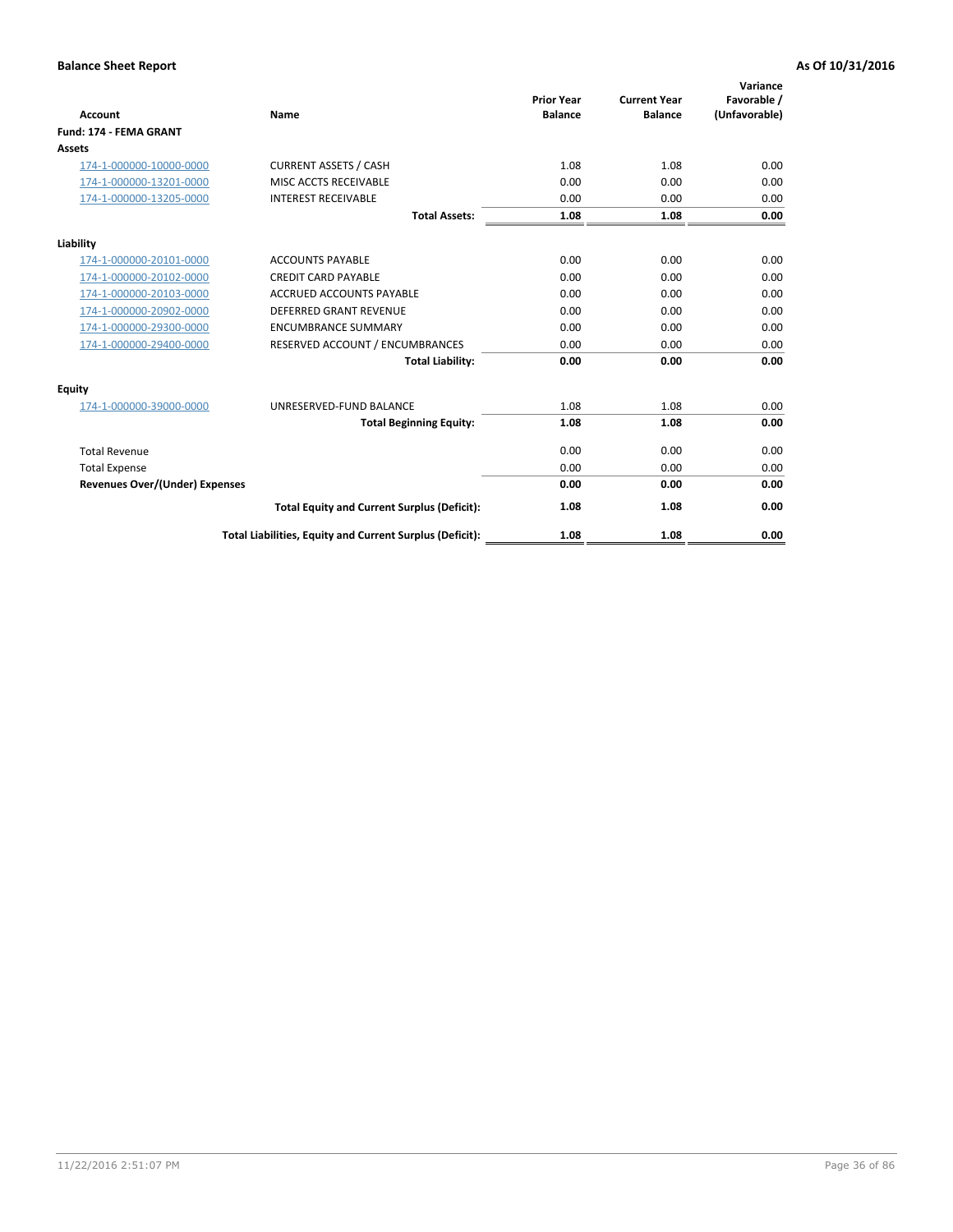| <b>Account</b>                             | Name                                                     | <b>Prior Year</b><br><b>Balance</b> | <b>Current Year</b><br><b>Balance</b> | Variance<br>Favorable /<br>(Unfavorable) |
|--------------------------------------------|----------------------------------------------------------|-------------------------------------|---------------------------------------|------------------------------------------|
| Fund: 175 - JUSTICE ASSISTANCE GRANT - JAG |                                                          |                                     |                                       |                                          |
| <b>Assets</b>                              |                                                          |                                     |                                       |                                          |
| 175-1-000000-10000-0000                    | <b>CURRENT ASSETS / CASH</b>                             | 30.65                               | 6,195.65                              | 6,165.00                                 |
| 175-1-000000-13201-0000                    | MISC ACCTS RECEIVABLE                                    | 0.00                                | 0.00                                  | 0.00                                     |
|                                            | <b>Total Assets:</b>                                     | 30.65                               | 6,195.65                              | 6,165.00                                 |
| Liability                                  |                                                          |                                     |                                       |                                          |
| 175-1-000000-20101-0000                    | <b>ACCOUNTS PAYABLE</b>                                  | 0.00                                | 0.00                                  | 0.00                                     |
| 175-1-000000-20102-0000                    | <b>CREDIT CARD PAYABLE</b>                               | 0.00                                | 0.00                                  | 0.00                                     |
| 175-1-000000-20902-0000                    | <b>DEFERRED GRANT REVENUE</b>                            | 0.00                                | 0.00                                  | 0.00                                     |
| 175-1-000000-29300-0000                    | <b>ENCUMBRANCE SUMMARY</b>                               | 0.00                                | 0.00                                  | 0.00                                     |
| 175-1-000000-29400-0000                    | RESERVED ACCOUNT / ENCUMBRANCES                          | 0.00                                | 0.00                                  | 0.00                                     |
|                                            | <b>Total Liability:</b>                                  | 0.00                                | 0.00                                  | 0.00                                     |
| Equity                                     |                                                          |                                     |                                       |                                          |
| 175-1-000000-39000-0000                    | UNRESERVED-FUND BALANCE                                  | 30.65                               | 30.65                                 | 0.00                                     |
|                                            | <b>Total Beginning Equity:</b>                           | 30.65                               | 30.65                                 | 0.00                                     |
| <b>Total Revenue</b>                       |                                                          | 0.00                                | 6,165.00                              | 6,165.00                                 |
| <b>Total Expense</b>                       |                                                          | 0.00                                | 0.00                                  | 0.00                                     |
| <b>Revenues Over/(Under) Expenses</b>      |                                                          | 0.00                                | 6,165.00                              | 6,165.00                                 |
|                                            | <b>Total Equity and Current Surplus (Deficit):</b>       | 30.65                               | 6,195.65                              | 6,165.00                                 |
|                                            | Total Liabilities, Equity and Current Surplus (Deficit): | 30.65                               | 6,195.65                              | 6.165.00                                 |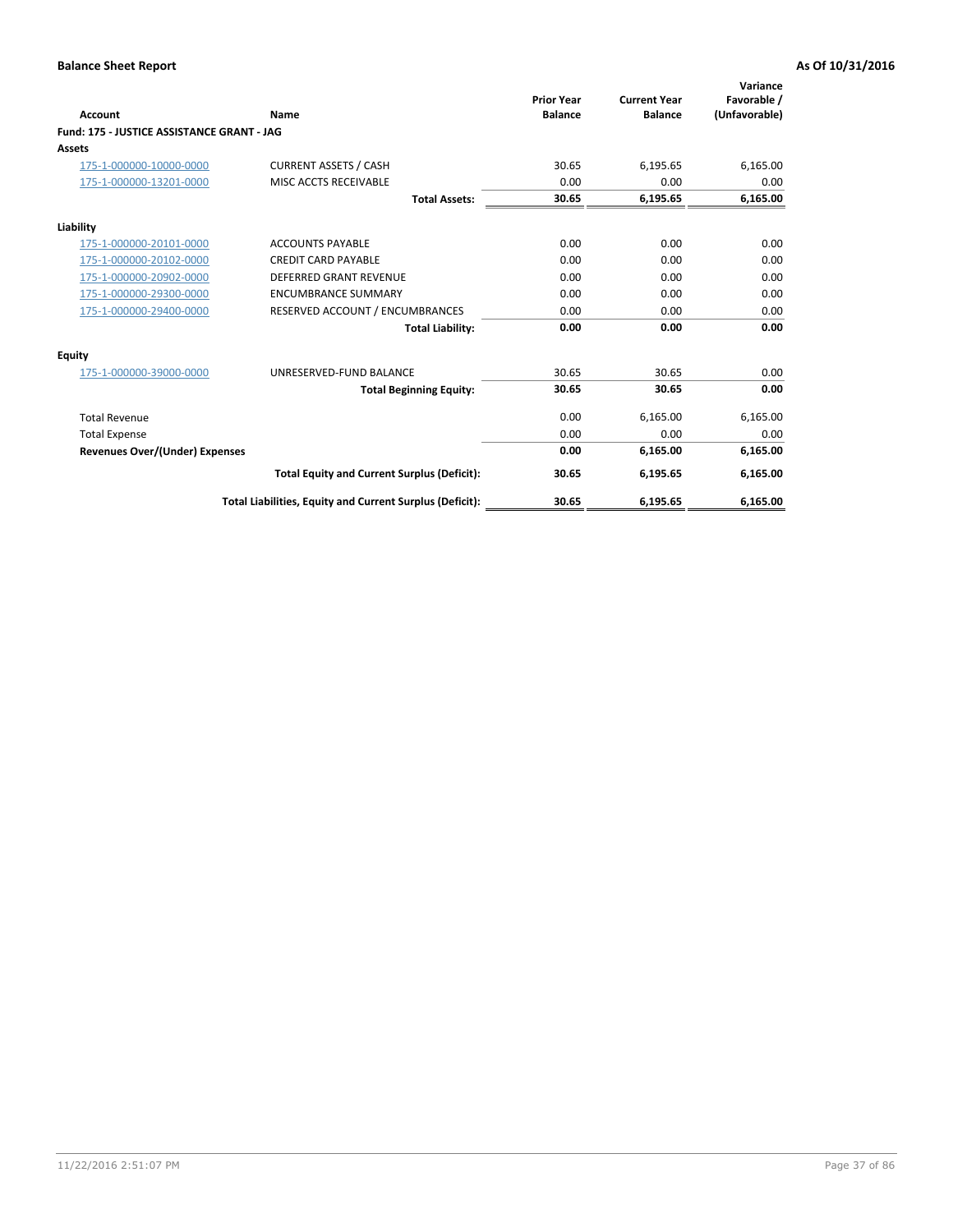| <b>Account</b>                        | <b>Name</b>                                              | <b>Prior Year</b><br><b>Balance</b> | <b>Current Year</b><br><b>Balance</b> | Variance<br>Favorable /<br>(Unfavorable) |
|---------------------------------------|----------------------------------------------------------|-------------------------------------|---------------------------------------|------------------------------------------|
| <b>Fund: 176 - HOME GRANT FUND</b>    |                                                          |                                     |                                       |                                          |
| Assets                                |                                                          |                                     |                                       |                                          |
| 176-1-000000-10000-0000               | <b>CURRENT ASSETS / CASH</b>                             | 0.00                                | 0.00                                  | 0.00                                     |
| 176-1-000000-13201-0000               | MISC ACCTS RECEIVABLE                                    | 0.00                                | 0.00                                  | 0.00                                     |
| 176-1-000000-13205-0000               | <b>INTEREST RECEIVABLE</b>                               | 0.00                                | 0.00                                  | 0.00                                     |
|                                       | <b>Total Assets:</b>                                     | 0.00                                | 0.00                                  | 0.00                                     |
| Liability                             |                                                          |                                     |                                       |                                          |
| 176-1-000000-20101-0000               | <b>ACCOUNTS PAYABLE</b>                                  | 0.00                                | 0.00                                  | 0.00                                     |
| 176-1-000000-20102-0000               | <b>CREDIT CARD PAYABLE</b>                               | 0.00                                | 0.00                                  | 0.00                                     |
| 176-1-000000-20103-0000               | <b>ACCRUED ACCOUNTS PAYABLE</b>                          | 0.00                                | 0.00                                  | 0.00                                     |
| 176-1-000000-20902-0000               | DEFERRED GRANT REVENUE                                   | 0.00                                | 0.00                                  | 0.00                                     |
| 176-1-000000-29300-0000               | <b>ENCUMBRANCE SUMMARY</b>                               | 0.00                                | 0.00                                  | 0.00                                     |
| 176-1-000000-29400-0000               | RESERVED ACCOUNT / ENCUMBRANCES                          | 0.00                                | 0.00                                  | 0.00                                     |
|                                       | <b>Total Liability:</b>                                  | 0.00                                | 0.00                                  | 0.00                                     |
| Equity                                |                                                          |                                     |                                       |                                          |
| 176-1-000000-39000-0000               | UNRESERVED-FUND BALANCE                                  | 0.00                                | 0.00                                  | 0.00                                     |
|                                       | <b>Total Beginning Equity:</b>                           | 0.00                                | 0.00                                  | 0.00                                     |
| <b>Total Revenue</b>                  |                                                          | 0.00                                | 0.00                                  | 0.00                                     |
| <b>Total Expense</b>                  |                                                          | 0.00                                | 0.00                                  | 0.00                                     |
| <b>Revenues Over/(Under) Expenses</b> |                                                          | 0.00                                | 0.00                                  | 0.00                                     |
|                                       | <b>Total Equity and Current Surplus (Deficit):</b>       | 0.00                                | 0.00                                  | 0.00                                     |
|                                       | Total Liabilities, Equity and Current Surplus (Deficit): | 0.00                                | 0.00                                  | 0.00                                     |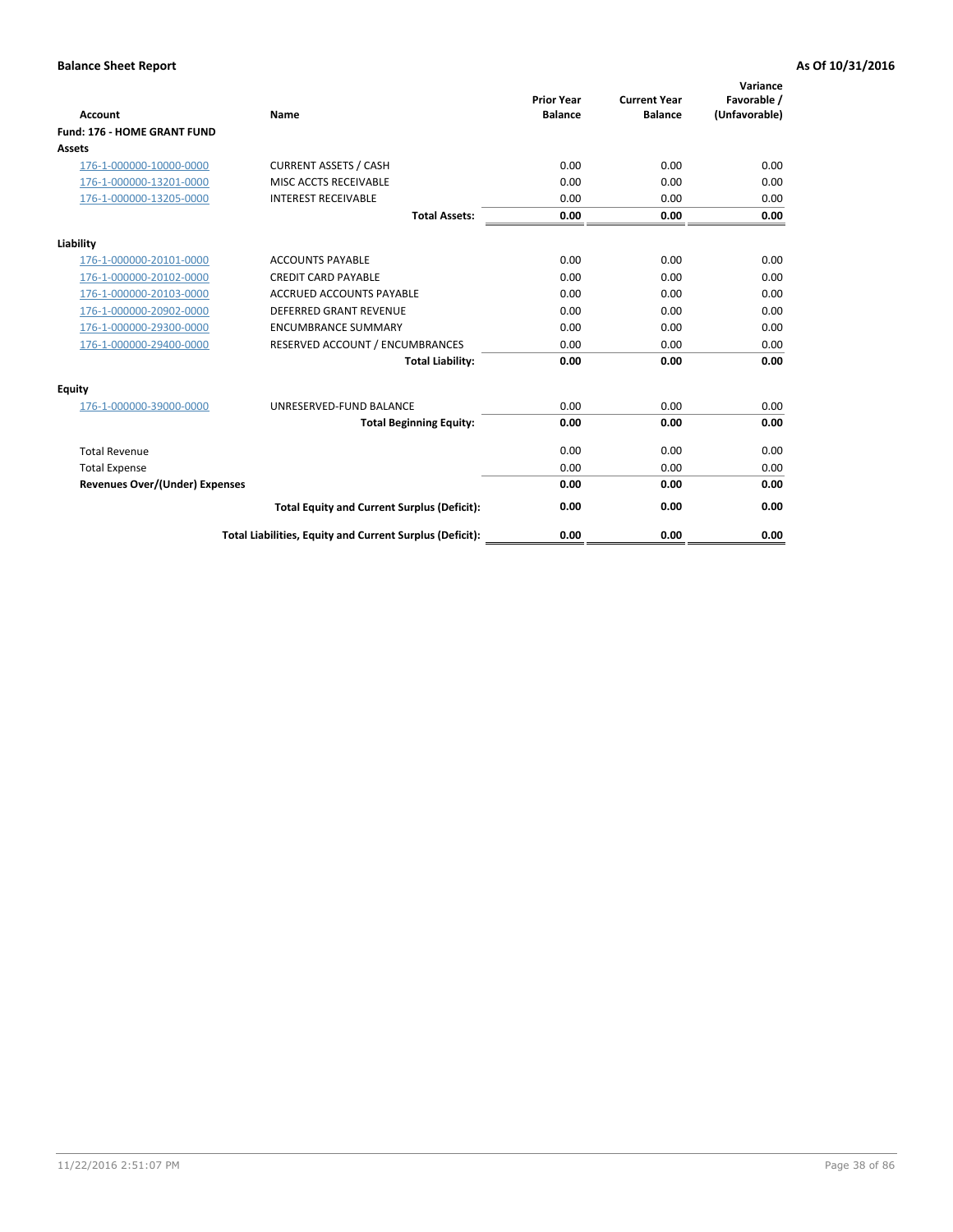| Account                                        | Name                                                     | <b>Prior Year</b><br><b>Balance</b> | <b>Current Year</b><br><b>Balance</b> | Variance<br>Favorable /<br>(Unfavorable) |
|------------------------------------------------|----------------------------------------------------------|-------------------------------------|---------------------------------------|------------------------------------------|
| <b>Fund: 177 - SAFE ROUTES TO SCHOOL GRANT</b> |                                                          |                                     |                                       |                                          |
| <b>Assets</b>                                  |                                                          |                                     |                                       |                                          |
| 177-1-000000-10000-0000                        | <b>CURRENT ASSETS / CASH</b>                             | 0.02                                | 0.02                                  | 0.00                                     |
| 177-1-000000-13201-0000                        | MISC ACCTS RECEIVABLE                                    | 0.00                                | 0.00                                  | 0.00                                     |
| 177-1-000000-13205-0000                        | <b>INTEREST RECEIVABLE</b>                               | 0.00                                | 0.00                                  | 0.00                                     |
|                                                | <b>Total Assets:</b>                                     | 0.02                                | 0.02                                  | 0.00                                     |
| Liability                                      |                                                          |                                     |                                       |                                          |
| 177-1-000000-20101-0000                        | <b>ACCOUNTS PAYABLE</b>                                  | 0.00                                | 0.00                                  | 0.00                                     |
| 177-1-000000-20102-0000                        | <b>CREDIT CARD PAYABLE</b>                               | 0.00                                | 0.00                                  | 0.00                                     |
| 177-1-000000-20139-0000                        | <b>RETAINAGES PAYABLE</b>                                | 0.00                                | 0.00                                  | 0.00                                     |
| 177-1-000000-20902-0000                        | <b>DEFERRED GRANT REVENUE</b>                            | 0.00                                | 0.00                                  | 0.00                                     |
|                                                | <b>Total Liability:</b>                                  | 0.00                                | 0.00                                  | 0.00                                     |
| Equity                                         |                                                          |                                     |                                       |                                          |
| 177-1-000000-39000-0000                        | UNRESERVED-FUND BALANCE                                  | 0.02                                | 0.02                                  | 0.00                                     |
|                                                | <b>Total Beginning Equity:</b>                           | 0.02                                | 0.02                                  | 0.00                                     |
| <b>Total Revenue</b>                           |                                                          | 0.00                                | 0.00                                  | 0.00                                     |
| <b>Total Expense</b>                           |                                                          | 0.00                                | 0.00                                  | 0.00                                     |
| Revenues Over/(Under) Expenses                 |                                                          | 0.00                                | 0.00                                  | 0.00                                     |
|                                                | <b>Total Equity and Current Surplus (Deficit):</b>       | 0.02                                | 0.02                                  | 0.00                                     |
|                                                | Total Liabilities, Equity and Current Surplus (Deficit): | 0.02                                | 0.02                                  | 0.00                                     |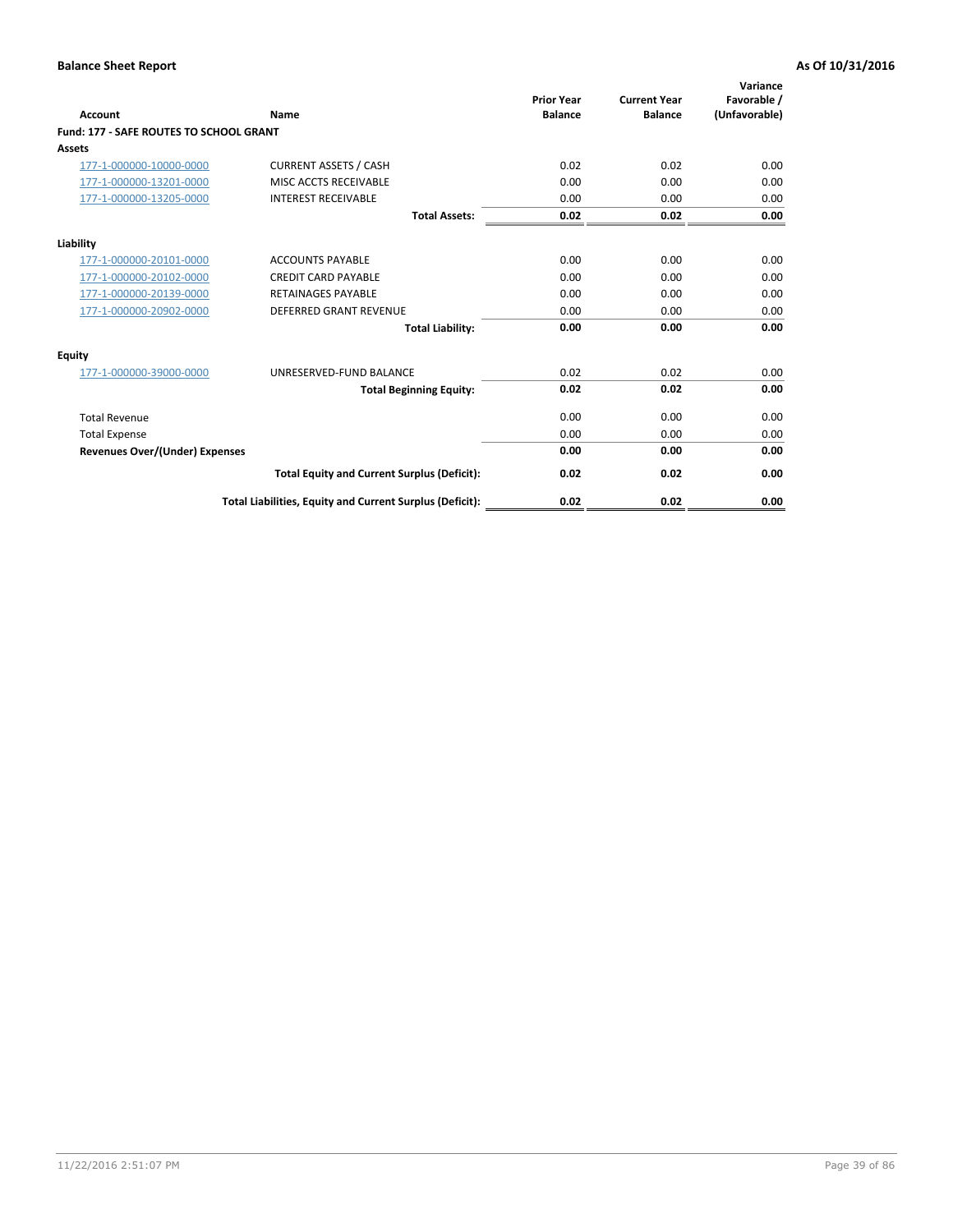| <b>Account</b>                        | Name                                                     | <b>Prior Year</b><br><b>Balance</b> | <b>Current Year</b><br><b>Balance</b> | Variance<br>Favorable /<br>(Unfavorable) |
|---------------------------------------|----------------------------------------------------------|-------------------------------------|---------------------------------------|------------------------------------------|
| Fund: 190 - FIXED ASSETS<br>Assets    |                                                          |                                     |                                       |                                          |
| 190-1-000000-10000-0000               | <b>CURRENT ASSETS / CASH</b>                             | 0.00                                | 0.00                                  | 0.00                                     |
| 190-1-000000-16001-0000               | FIXED ASSETS / LAND                                      | 1,432,334.75                        | 1,432,334.75                          | 0.00                                     |
| 190-1-000000-16002-0000               | FIXED ASSETS / IMPROVMENTS-NON BUILDI                    | 8,469,732.94                        | 8,469,732.94                          | 0.00                                     |
| 190-1-000000-16003-0000               | ACCUM DEPR / IMPROVEMENTS- NON BUIL                      | $-3,471,050.55$                     | $-3,471,050.55$                       | 0.00                                     |
| 190-1-000000-16004-0000               | FIXED ASSETS / BUILDINGS                                 | 23,501,256.14                       | 23,501,256.14                         | 0.00                                     |
| 190-1-000000-16005-0000               | <b>ACCUM DEPR / BUILDINGS</b>                            | -7,547,999.04                       | -7,547,999.04                         | 0.00                                     |
| 190-1-000000-16109-0000               | FIXED ASSETS / INFRASTRUCTURE                            | 36,030,072.95                       | 36,030,072.95                         | 0.00                                     |
| 190-1-000000-16110-0000               | <b>ACCUM DEPR / INFRASTRUCTURE</b>                       | $-16,216,860.87$                    | $-16,216,860.87$                      | 0.00                                     |
| 190-1-000000-16201-0000               | FIXED ASSETS / MACHINERY AND EQUIPMEN                    | 6,012,215.41                        | 6,012,215.41                          | 0.00                                     |
| 190-1-000000-16202-0000               | ACCUM DEPR / MACHINERY AND EQUIPMEI                      | -3,959,622.39                       | -3,959,622.39                         | 0.00                                     |
| 190-1-000000-16205-0000               | FIXED ASSETS / SEIZURE FUNDED VEHICLES                   | 109,736.85                          | 109,736.85                            | 0.00                                     |
| 190-1-000000-16206-0000               | ACCUM DEPR / SEIZURE FUNDED VEHICLES                     | $-67,386.30$                        | $-67,386.30$                          | 0.00                                     |
| 190-1-000000-16301-0000               | FIXED ASSETS / C W I P                                   | 1,135,346.08                        | 1,135,346.08                          | 0.00                                     |
|                                       | <b>Total Assets:</b>                                     | 45,427,775.97                       | 45,427,775.97                         | 0.00                                     |
|                                       |                                                          |                                     |                                       |                                          |
| Liability                             |                                                          |                                     |                                       |                                          |
| 190-1-000000-20101-0000               | <b>ACCOUNTS PAYABLE</b>                                  | 0.00                                | 0.00                                  | 0.00                                     |
| 190-1-000000-20102-0000               | <b>CREDIT CARD PAYABLE</b>                               | 0.00                                | 0.00                                  | 0.00                                     |
| 190-1-000000-27001-0000               | CONTRIBUTED CAPITAL / DEVELOPERS                         | 7,196,125.29                        | 7,196,125.29                          | 0.00                                     |
| 190-1-000000-27101-0000               | INVESTMENT IN GFA / GENERAL FUND                         | 2,194,657.07                        | 2,194,657.07                          | 0.00                                     |
| 190-1-000000-27102-0000               | SPECIAL REVENUE FUNDS                                    | 4,861,998.29                        | 4,861,998.29                          | 0.00                                     |
| 190-1-000000-27103-0000               | <b>GENERAL CIP FUND</b>                                  | 47,834,759.54                       | 47,834,759.54                         | 0.00                                     |
| 190-1-000000-27104-0000               | PROPRIETARY FUNDS                                        | 13,885,324.34                       | 13,885,324.34                         | 0.00                                     |
| 190-1-000000-27105-0000               | <b>INTERNAL SERVICE FUNDS</b>                            | 0.00                                | 0.00                                  | 0.00                                     |
| 190-1-000000-27106-0000               | <b>EXPENDABLE TRUST FUNDS</b>                            | 0.00                                | 0.00                                  | 0.00                                     |
| 190-1-000000-27107-0000               | INVESTMENT IN GFA / SEIZURE FUNDS                        | 127,680.68                          | 127,680.68                            | 0.00                                     |
| 190-1-000000-27108-0000               | INVESTMENT IN GFA / FIRE DEPARTMEN                       | 0.00                                | 0.00                                  | 0.00                                     |
| 190-1-000000-27109-0000               | PARKS & RECREATION DEPT                                  | 0.00                                | 0.00                                  | 0.00                                     |
| 190-1-000000-27110-0000               | INVESTMENT IN GFA / 4A EDC                               | 524,560.49                          | 524,560.49                            | 0.00                                     |
| 190-1-000000-27201-0000               | CAFR USE / MUNICIPAL BUILDINGS                           | 1,862,037.81                        | 1,862,037.81                          | 0.00                                     |
| 190-1-000000-27202-0000               | CAFR USE / OTHER GENERAL GOVERNMEN                       | 363,987.04                          | 363,987.04                            | 0.00                                     |
| 190-1-000000-27203-0000               | CAFR USE / POLICE PROTECTION                             | 1,742,383.46                        | 1,742,383.46                          | 0.00                                     |
| 190-1-000000-27204-0000               | CAFR USE / FIRE PROTECTION                               | 2,609,936.84                        | 2,609,936.84                          | 0.00                                     |
| 190-1-000000-27205-0000               | CAFR USE / PUBLIC WORKS                                  | 2,509,263.59                        | 2,509,263.59                          | 0.00                                     |
| 190-1-000000-27206-0000               | CAFR USE / LIBRARIES                                     | 2,147,054.00                        | 2,147,054.00                          | 0.00                                     |
| 190-1-000000-27207-0000               | CAFR USE / RECREATION                                    | 4,153,623.63                        | 4,153,623.63                          | 0.00                                     |
| 190-1-000000-27208-0000               | CAFR USE / CEMETERY                                      | 246,894.00                          | 246,894.00                            | 0.00                                     |
| 190-1-000000-27209-0000               | CAFR USE / EXCHANGE BUILDING                             | 6,053,703.29                        | 6,053,703.29                          | 0.00                                     |
| 190-1-000000-27210-0000               | CAFR USE / INVESTMENT IN GFA                             | $-21,688,883.66$                    | -21,688,883.66                        | 0.00                                     |
| 190-1-000000-27301-0000               | DONATIONS/GRANTS                                         | 2,092,706.06                        | 2,092,706.06                          | 0.00                                     |
|                                       | <b>Total Liability:</b>                                  | 78,717,811.76                       | 78,717,811.76                         | 0.00                                     |
| <b>Equity</b>                         |                                                          |                                     |                                       |                                          |
| 190-1-000000-39000-0000               | UNRESERVED-FUND BALANCE                                  | -33,290,035.79                      | -33,290,035.79                        | 0.00                                     |
|                                       | <b>Total Beginning Equity:</b>                           | -33,290,035.79                      | -33,290,035.79                        | 0.00                                     |
| <b>Total Expense</b>                  |                                                          | 0.00                                | 0.00                                  | 0.00                                     |
| <b>Revenues Over/(Under) Expenses</b> |                                                          | 0.00                                | 0.00                                  | 0.00                                     |
|                                       | <b>Total Equity and Current Surplus (Deficit):</b>       | -33,290,035.79                      | -33,290,035.79                        | 0.00                                     |
|                                       | Total Liabilities, Equity and Current Surplus (Deficit): | 45,427,775.97                       | 45,427,775.97                         | 0.00                                     |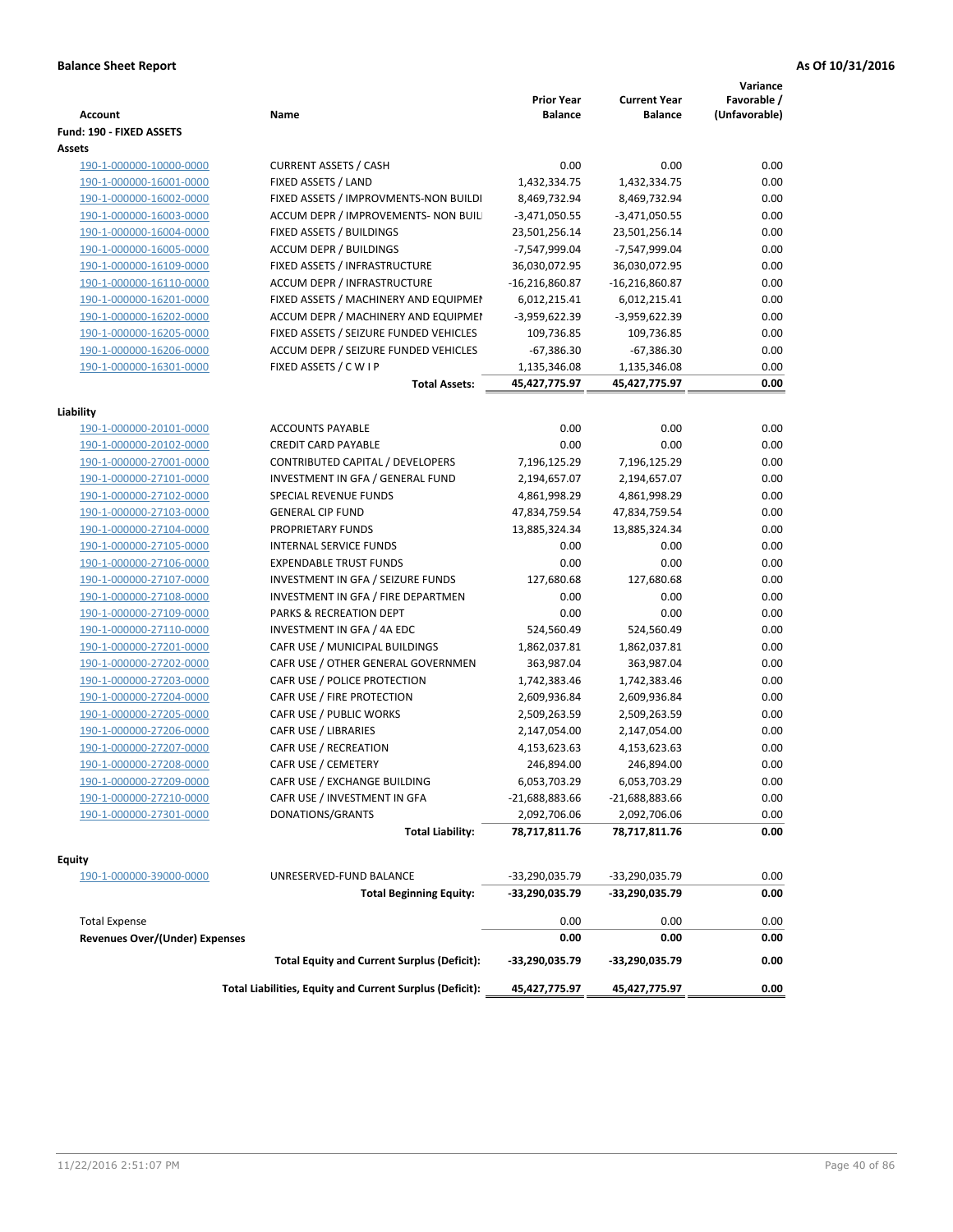| <b>Account</b>                 | Name                                                     | <b>Prior Year</b><br><b>Balance</b> | <b>Current Year</b><br><b>Balance</b> | Variance<br>Favorable /<br>(Unfavorable) |
|--------------------------------|----------------------------------------------------------|-------------------------------------|---------------------------------------|------------------------------------------|
| <b>Fund: 191 - DEBT</b>        |                                                          |                                     |                                       |                                          |
| <b>Assets</b>                  |                                                          |                                     |                                       |                                          |
| 191-1-000000-12101-0000        | <b>BOND ISSUANCE COSTS</b>                               | 0.00                                | 0.00                                  | 0.00                                     |
| 191-1-000000-12201-0000        | DEFERRED CHARGES / BOND DISCOUNT                         | $-1,094,398.22$                     | $-1,094,398.22$                       | 0.00                                     |
| 191-1-000000-14101-0000        | WTR/WWTR UTILITY FUND                                    | 0.00                                | 0.00                                  | 0.00                                     |
| 191-1-000000-17101-0000        | LONG-TERM DEBT / AMT TO BE PROVIDE                       | 7,551,515.46                        | 7,551,515.46                          | 0.00                                     |
|                                | <b>Total Assets:</b>                                     | 6,457,117.24                        | 6,457,117.24                          | 0.00                                     |
| Liability                      |                                                          |                                     |                                       |                                          |
| 191-1-000000-20102-0000        | <b>CREDIT CARD PAYABLE</b>                               | 0.00                                | 0.00                                  | 0.00                                     |
| 191-1-000000-22002-0000        | <b>VACATION/SICK PAYABLE</b>                             | 1,656,587.16                        | 1,656,587.16                          | 0.00                                     |
| 191-1-000000-26001-0000        | <b>COMPENSATED ABSENCES PAY</b>                          | 1,600,423.44                        | 1,600,423.44                          | 0.00                                     |
| 191-1-000000-26003-0000        | <b>EXCESS SALES TAX DUE TO STATE OF TEXAS</b>            | 2,728,301.60                        | 2,728,301.60                          | 0.00                                     |
| 191-1-000000-26101-0000        | <b>GENERAL OBLIG BONDS PAY</b>                           | 38,194,000.00                       | 38,194,000.00                         | 0.00                                     |
| 191-1-000000-26103-0000        | DEFERRED LOSS/DEFEASEMENT                                | $-1,109,374.99$                     | $-1,109,374.99$                       | 0.00                                     |
| 191-1-000000-26104-0000        | <b>ACCRETED INTEREST</b>                                 | 225,928.14                          | 225,928.14                            | 0.00                                     |
| 191-1-000000-26105-0000        | INV NET OF RELATED DEBT                                  | -34,384,329.59                      | -34,384,329.59                        | 0.00                                     |
| 191-1-000000-26106-0000        | <b>RESTRICTED DEBT SERVICE</b>                           | 621,308.00                          | 621,308.00                            | 0.00                                     |
|                                | <b>Total Liability:</b>                                  | 9,532,843.76                        | 9,532,843.76                          | 0.00                                     |
| Equity                         |                                                          |                                     |                                       |                                          |
| 191-1-000000-39000-0000        | UNRESERVED-FUND BALANCE                                  | $-3,075,726.52$                     | $-3,075,726.52$                       | 0.00                                     |
|                                | <b>Total Beginning Equity:</b>                           | $-3,075,726.52$                     | $-3,075,726.52$                       | 0.00                                     |
| <b>Total Expense</b>           |                                                          | 0.00                                | 0.00                                  | 0.00                                     |
| Revenues Over/(Under) Expenses |                                                          | 0.00                                | 0.00                                  | 0.00                                     |
|                                | <b>Total Equity and Current Surplus (Deficit):</b>       | $-3,075,726.52$                     | $-3,075,726.52$                       | 0.00                                     |
|                                | Total Liabilities, Equity and Current Surplus (Deficit): | 6,457,117.24                        | 6,457,117.24                          | 0.00                                     |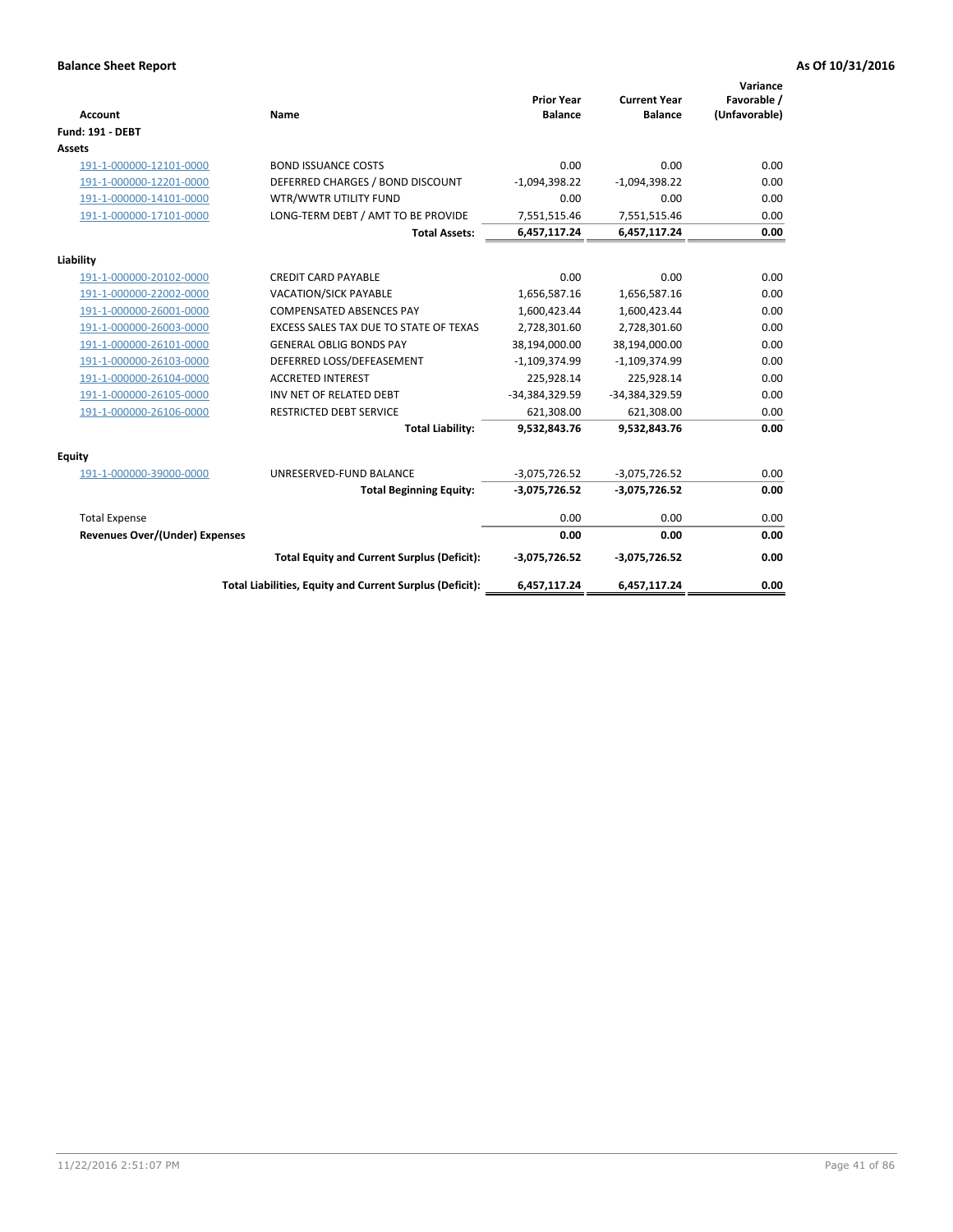| <b>Account</b>                                | Name                                  | <b>Prior Year</b><br><b>Balance</b> | <b>Current Year</b><br><b>Balance</b> | Variance<br>Favorable /<br>(Unfavorable) |
|-----------------------------------------------|---------------------------------------|-------------------------------------|---------------------------------------|------------------------------------------|
| <b>Fund: 192 - PAYROLL CLEARING</b><br>Assets |                                       |                                     |                                       |                                          |
| 192-1-000000-10000-0000                       | <b>CURRENT ASSETS / CASH</b>          | 198,144.18                          | 161,152.62                            | $-36,991.56$                             |
| 192-1-000000-13201-0000                       | MISC ACCTS RECEIVABLE                 | 1,482.18                            | 1,482.18                              | 0.00                                     |
| 192-1-000000-13203-0000                       | NON-CURRENT ASSETS / PREPAYMENTS      | 0.00                                | 0.00                                  | 0.00                                     |
| 192-1-000000-13205-0000                       | <b>INTEREST RECEIVABLE</b>            | 0.00                                | 0.00                                  | 0.00                                     |
|                                               | <b>Total Assets:</b>                  | 199,626.36                          | 162,634.80                            | $-36,991.56$                             |
| Liability                                     |                                       |                                     |                                       |                                          |
| 192-1-000000-20101-0000                       | <b>ACCOUNTS PAYABLE</b>               | $-6,101.28$                         | 0.00                                  | $-6,101.28$                              |
| 192-1-000000-20102-0000                       | <b>CREDIT CARD PAYABLE</b>            | 0.00                                | 0.00                                  | 0.00                                     |
| 192-1-000000-20103-0000                       | ACCRUED ACCOUNTS PAYABLE              | 0.00                                | 0.00                                  | 0.00                                     |
| 192-1-000000-22001-0000                       | SALARIES PAYABLE                      | 0.00                                | 0.00                                  | 0.00                                     |
| 192-1-000000-22002-0000                       | <b>VACATION/SICK PAYABLE</b>          | 0.00                                | 0.00                                  | 0.00                                     |
| 192-1-000000-22101-0000                       | TAXES - FEDERAL WITHHOLDING           | 0.00                                | 0.00                                  | 0.00                                     |
| 192-1-000000-22102-0000                       | <b>TAXES - FICA</b>                   | $-0.01$                             | 0.00                                  | $-0.01$                                  |
| 192-1-000000-22103-0000                       | <b>TAXES - MEDICARE</b>               | 0.00                                | 0.00                                  | 0.00                                     |
| 192-1-000000-22201-0000                       | <b>INS - AFLAC</b>                    | 6,065.66                            | 6,530.69                              | $-465.03$                                |
| 192-1-000000-22202-0000                       | INS - LIFE INSURANCE                  | 0.00                                | 0.00                                  | 0.00                                     |
| 192-1-000000-22203-0000                       | INS - CITY EMPLOYEE PORTION           | 0.00                                | 0.00                                  | 0.00                                     |
| 192-1-000000-22204-0000                       | INS - GEUS EMPLOYEE PORTION           | 0.00                                | 0.00                                  | 0.00                                     |
| 192-1-000000-22205-0000                       | INS - CITY EMPL-FLEXCARD              | $-52.09$                            | 5,070.53                              | $-5,122.62$                              |
| 192-1-000000-22206-0000                       | INS - CITY EMPL-DEPENDENT CARE        | 0.00                                | 0.00                                  | 0.00                                     |
| 192-1-000000-22207-0000                       | INS - GEUS EMPL-HEALTH CARE           | 0.00                                | 0.00                                  | 0.00                                     |
| 192-1-000000-22208-0000                       | INS - AMERICAN FIDELITY               | 0.00                                | 0.00                                  | 0.00                                     |
| 192-1-000000-22209-0000                       | INS - GEUS EMPL-DEPENDENT CARE        | 0.00                                | 0.00                                  | 0.00                                     |
|                                               | INS - CITY EMPLOYEE - OPT OU          | 0.00                                | 0.00                                  |                                          |
| 192-1-000000-22210-0000                       |                                       |                                     |                                       | 0.00                                     |
| 192-1-000000-22211-0000                       | INS - GEUS EMP - OPT OU               | 0.00                                | 0.00                                  | 0.00                                     |
| 192-1-000000-22212-0000                       | <b>INS - VISION PLAN</b>              | $-3,549.75$                         | $-4,623.35$                           | 1,073.60                                 |
| 192-1-000000-22213-0000                       | INS - AIG CRITICAL CARE               | 0.00                                | 0.00                                  | 0.00                                     |
| 192-1-000000-22214-0000                       | INS - AIG ACCIDENT                    | 0.00                                | 0.00                                  | 0.00                                     |
| 192-1-000000-22215-0000                       | INS - ALLSTATE CANCER                 | 0.00                                | 0.00                                  | 0.00                                     |
| 192-1-000000-22216-0000                       | INS - CRITICAL ILLNESS/CHARTIS        | 0.00                                | 0.00                                  | 0.00                                     |
| 192-1-000000-22217-0000                       | INS - MUTUAL OF OMAHA                 | $-4,365.90$                         | $-14,007.32$                          | 9,641.42                                 |
| 192-1-000000-22218-0000                       | INS - TX LIFE                         | 0.53                                | $-1,499.99$                           | 1,500.52                                 |
| 192-1-000000-22219-0000                       | <b>INS - NEW YORK LIFE</b>            | 0.00                                | 0.00                                  | 0.00                                     |
| 192-1-000000-22220-0000                       | INS - AFLAC CRITICAL INSURANCE        | 111.77                              | 1,599.94                              | $-1,488.17$                              |
| 192-1-000000-22223-0000                       | INS - DENTAL PLAN                     | $-28,134.55$                        | $-55,071.55$                          | 26,937.00                                |
| 192-1-000000-22301-0000                       | <b>RETIREMENT - TMRS</b>              | 236,945.35                          | 226,652.00                            | 10,293.35                                |
| 192-1-000000-22302-0000                       | RETIREMENT - F R & R                  | $-1,423.92$                         | $-2,145.70$                           | 721.78                                   |
| 192-1-000000-22303-0000                       | RETIREMENT - NATIONWIDE / PEBSCO      | 0.00                                | 0.00                                  | 0.00                                     |
| 192-1-000000-22304-0000                       | RETIREMENT - 401 ICMA RETIREMENT      | 0.00                                | 0.00                                  | 0.00                                     |
| 192-1-000000-22305-0000                       | RETIREMENT - VANTAGE CARE PRE-TAX RSP | 0.00                                | 0.00                                  | 0.00                                     |
| 192-1-000000-22401-0000                       | <b>GARNISHMENT - TAX LEVY</b>         | 0.00                                | 0.00                                  | 0.00                                     |
| 192-1-000000-22402-0000                       | GARNISHMENT - CHILD SUPPORT           | 0.00                                | 0.00                                  | 0.00                                     |
| 192-1-000000-22403-0000                       | <b>GARNISHMENT - CHAPTER 13</b>       | 0.00                                | 0.00                                  | 0.00                                     |
| 192-1-000000-22404-0000                       | <b>GARNISHMENT - STUDENT LOAN</b>     | 0.00                                | 0.00                                  | 0.00                                     |
| 192-1-000000-22501-0000                       | <b>CHARITY PAYABLE</b>                | 0.00                                | 0.00                                  | 0.00                                     |
| 192-1-000000-22502-0000                       | UNITED WAY                            | 0.00                                | 0.00                                  | 0.00                                     |
| 192-1-000000-22503-0000                       | AMERICAN CANCER SOCIETY               | 0.00                                | 0.00                                  | 0.00                                     |
| 192-1-000000-22601-0000                       | PR DEDUCT - SAVINGS BOND              | 0.00                                | 0.00                                  | 0.00                                     |
| 192-1-000000-22602-0000                       | PR DEDUCT - CREDIT UNION              | 0.00                                | 0.00                                  | 0.00                                     |
| 192-1-000000-22603-0000                       | PR DEDUCT - PRE PAID LEGAL FEE        | 130.55                              | 129.55                                | 1.00                                     |
| 192-1-000000-22604-0000                       | PR DEDUCT - AUTO LEASE AGREEMENT      | 0.00                                | 0.00                                  | 0.00                                     |
| 192-1-000000-22605-0000                       | PR DEDUCT - YMCA                      | 0.00                                | 0.00                                  | 0.00                                     |
| 192-1-000000-22606-0000                       | PR DEDUCT - GAC                       | 0.00                                | 0.00                                  | 0.00                                     |
| 192-1-000000-22607-0000                       | PR DEDUCT - WEIGHT WATCHERS           | 0.00                                | 0.00                                  | 0.00                                     |
| 192-1-000000-22608-0000                       | PR DEDUCT - HUNT REG-FITNESS CTR      | 0.00                                | 0.00                                  | 0.00                                     |
| 192-1-000000-22609-0000                       | PR DEDUCT - MISCELLANEOUS             | 0.00                                | 0.00                                  | 0.00                                     |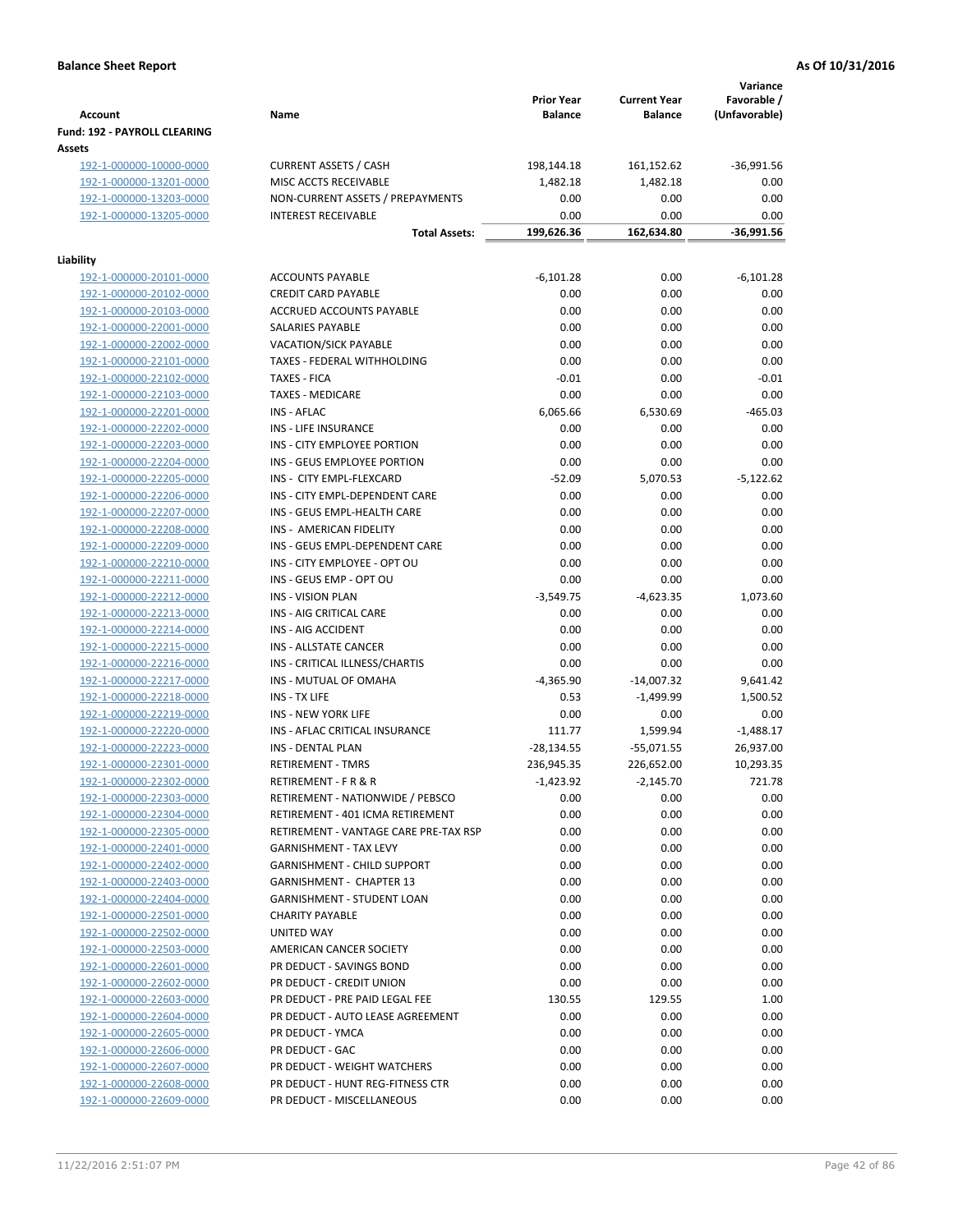| Account                 | Name                                                     | <b>Prior Year</b><br><b>Balance</b> | <b>Current Year</b><br><b>Balance</b> | Variance<br>Favorable /<br>(Unfavorable) |
|-------------------------|----------------------------------------------------------|-------------------------------------|---------------------------------------|------------------------------------------|
| 192-1-000000-22610-0000 | PR DEDUCT - MISC REIMB                                   | 0.00                                | 0.00                                  | 0.00                                     |
| 192-1-000000-22611-0000 | PR DEDUCT - GOLF COURSE FEES                             | 0.00                                | 0.00                                  | 0.00                                     |
| 192-1-000000-22612-0000 | PR DEDUCT - WEARING APPAREL                              | 0.00                                | 0.00                                  | 0.00                                     |
| 192-1-000000-22613-0000 | PR DEDUCT - SNAP FITNESS                                 | 0.00                                | 0.00                                  | 0.00                                     |
|                         | <b>Total Liability:</b>                                  | 199,626.36                          | 162,634.80                            | 36,991.56                                |
| Equity                  |                                                          |                                     |                                       |                                          |
| 192-1-000000-39000-0000 | UNRESERVED-FUND BALANCE                                  | 0.00                                | 0.00                                  | 0.00                                     |
|                         | <b>Total Beginning Equity:</b>                           | 0.00                                | 0.00                                  | 0.00                                     |
|                         | <b>Total Equity and Current Surplus (Deficit):</b>       | 0.00                                | 0.00                                  | 0.00                                     |
|                         | Total Liabilities, Equity and Current Surplus (Deficit): | 199,626.36                          | 162,634.80                            | $-36.991.56$                             |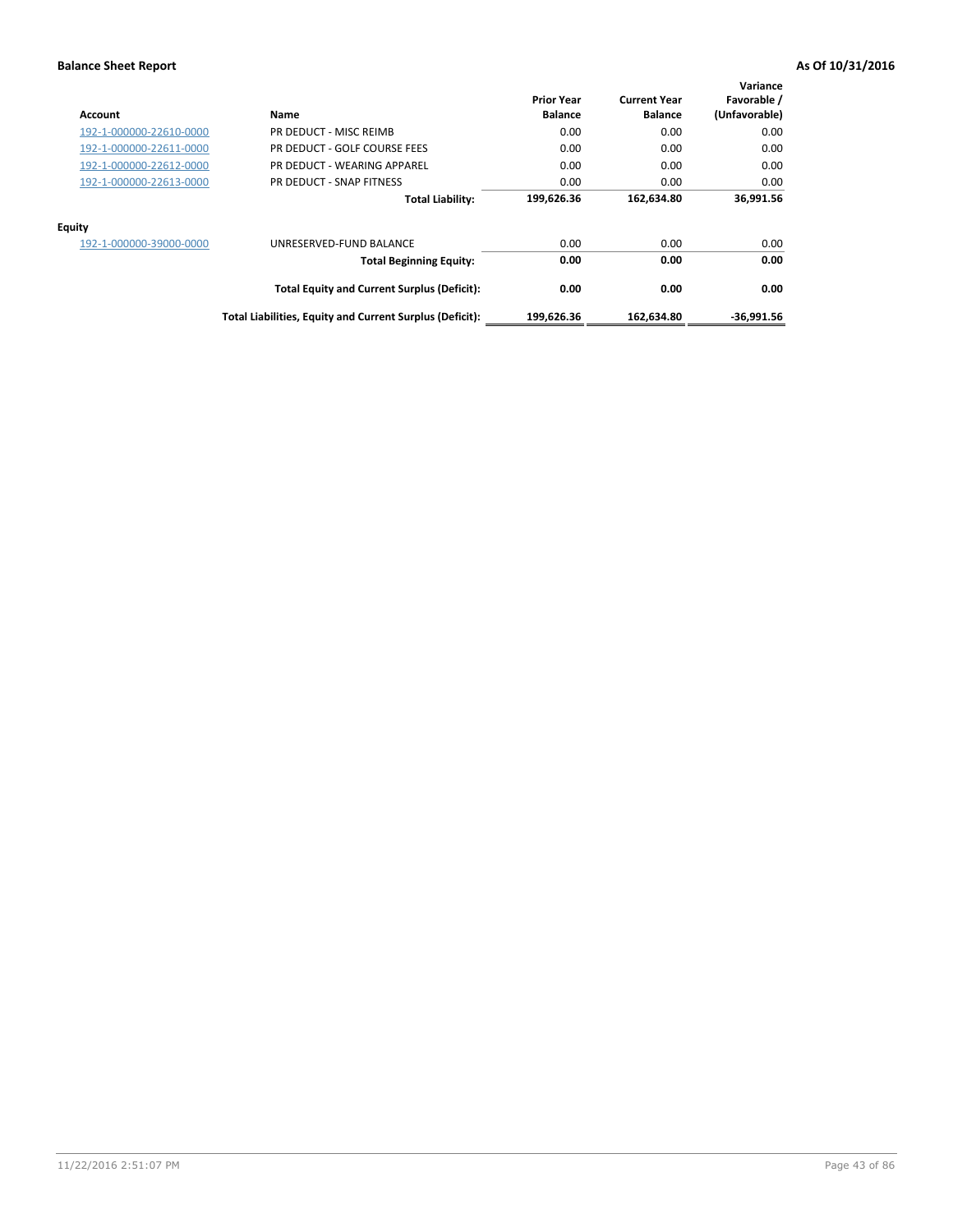|                                     |                                       |                   |                     | Variance      |
|-------------------------------------|---------------------------------------|-------------------|---------------------|---------------|
|                                     |                                       | <b>Prior Year</b> | <b>Current Year</b> | Favorable /   |
| <b>Account</b>                      | Name                                  | <b>Balance</b>    | <b>Balance</b>      | (Unfavorable) |
| Fund: 200 - WATER / WASTEWATER FUND |                                       |                   |                     |               |
| Assets                              |                                       |                   |                     |               |
| 200-2-000000-10000-0000             | <b>CURRENT ASSETS / CASH</b>          | 6,232,203.70      | 5,875,438.12        | -356,765.58   |
| 200-2-000000-12101-0000             | <b>BOND ISSUANCE COSTS</b>            | 0.00              | 0.00                | 0.00          |
| 200-2-000000-12201-0000             | DEFERRED CHARGES / BOND DISCOUNT      | $-45,740.73$      | $-45,740.73$        | 0.00          |
| 200-2-000000-13000-0000             | <b>CUSTOMER ACCTS RECEIVABLE</b>      | 550,205.70        | 412,641.66          | $-137,564.04$ |
| 200-2-000000-13001-0000             | NON CURRENT CUSTOMER ACCTS RECEIVAE   | 135,222.67        | 159,438.85          | 24,216.18     |
| 200-2-000000-13002-0000             | ALLOW FOR UNCOLLECT REC               | $-146,301.30$     | -146,301.30         | 0.00          |
| 200-2-000000-13003-0000             | UNBILLED YEAR-END ACCRUAL             | 1,289,398.91      | 1,289,398.91        | 0.00          |
| 200-2-000000-13004-0000             | WASTE HAULER RECEIVABLE               | 51,734.10         | 30,590.60           | $-21,143.50$  |
| 200-2-000000-13007-0000             | <b>RETURNED CHECKS</b>                | 0.00              | 0.00                | 0.00          |
| 200-2-000000-13010-0000             | <b>CADDO MILLS</b>                    | 0.00              | 0.00                | 0.00          |
| 200-2-000000-13201-0000             | MISC ACCTS RECEIVABLE                 | 0.00              | 2,424.30            | 2,424.30      |
| 200-2-000000-13202-0000             | <b>EMPLOYEE ADVANCES</b>              | 0.00              | 0.00                | 0.00          |
| 200-2-000000-13203-0000             | NON-CURRENT ASSETS / PREPAYMENTS      | 0.00              | 0.00                | 0.00          |
| 200-2-000000-13205-0000             | <b>INTEREST RECEIVABLE</b>            | 0.00              | 0.00                | 0.00          |
| 200-2-000000-14001-0000             | DUE FROM / GENERAL FUND               | 0.00              | 0.00                | 0.00          |
| 200-2-000000-14040-0000             | <b>GENERAL CIP / GENERAL CIP</b>      | 0.00              | 0.00                | 0.00          |
| 200-2-000000-14120-0000             | DUE FROM UTILITY CIP                  | 38,336,026.85     | 38,336,026.85       | 0.00          |
| 200-2-000000-15401-0000             | <b>INVENTORIES / WATER STOCK</b>      | 196,135.46        | 239,969.19          | 43,833.73     |
| 200-2-000000-15501-0000             | <b>INVENTORIES / WASTEWATER STOCK</b> | 21,894.13         | 35,479.62           | 13,585.49     |
| 200-2-000000-16001-0000             | FIXED ASSETS / LAND                   | 685,983.11        | 685,983.11          | 0.00          |
| 200-2-000000-16002-0000             | FIXED ASSETS / IMPROVMENTS-NON BUILDI | 5,396,182.49      | 5,396,182.49        | 0.00          |
| 200-2-000000-16003-0000             | ACCUM DEPR / IMPROVEMENTS-NON BUILI   | $-1,609,654.50$   | $-1,609,654.50$     | 0.00          |
| 200-2-000000-16004-0000             | FIXED ASSETS / BUILDINGS              | 23,420,667.00     | 23,420,667.00       | 0.00          |
| 200-2-000000-16005-0000             | <b>ACCUM DEPR / BUILDINGS</b>         | $-1,379,925.46$   | $-1,379,925.46$     | 0.00          |
| 200-2-000000-16006-0000             | FIXED ASSETS / FILTRATION PLANT       | 10,529,295.00     | 10,529,295.00       | 0.00          |
| 200-2-000000-16007-0000             | ACCUM DEPR / FILTRATION PLANT         |                   |                     | 0.00          |
|                                     |                                       | -6,628,314.94     | -6,628,314.94       |               |
| 200-2-000000-16008-0000             | FIXED ASSETS / WATER RECLAMATION PLAN | 6,424,693.00      | 6,424,693.00        | 0.00          |
| 200-2-000000-16009-0000             | ACCUM DEPR / WATER RECLAMATION PLAN   | -5,797,976.53     | -5,797,976.53       | 0.00          |
| 200-2-000000-16101-0000             | FIXED ASSETS / WATER MAINS            | 19,560,838.81     | 19,560,838.81       | 0.00          |
| 200-2-000000-16102-0000             | <b>ACCUM DEPR / WATER MAINS</b>       | -8,898,988.27     | -8,898,988.27       | 0.00          |
| 200-2-000000-16103-0000             | FIXED ASSETS / SANITARY SEWERS        | 25,544,578.76     | 25,544,578.76       | 0.00          |
| 200-2-000000-16104-0000             | <b>ACCUM DEPR / SANITARY SEWERS</b>   | -9,628,469.08     | -9,628,469.08       | 0.00          |
| 200-2-000000-16105-0000             | FIXED ASSETS / RESERVOIRS & TANKS     | 1,023,525.00      | 1,023,525.00        | 0.00          |
| 200-2-000000-16106-0000             | ACCUM DEPR / RESERVOIRS & TANKS       | -796,294.04       | -796,294.04         | 0.00          |
| 200-2-000000-16107-0000             | FIXED ASSETS / PUMP STATIONS          | 366,796.61        | 366,796.61          | 0.00          |
| 200-2-000000-16108-0000             | <b>ACCUM DEPR / PUMP STATIONS</b>     | $-265,667.46$     | -265,667.46         | 0.00          |
| 200-2-000000-16201-0000             | FIXED ASSETS / MACHINERY AND EQUIPMEN | 2,680,080.80      | 2,680,080.80        | 0.00          |
| 200-2-000000-16202-0000             | ACCUM DEPR / MACHINERY AND EQUIPMEI   | -1,267,769.25     | $-1,267,769.25$     | 0.00          |
| 200-2-000000-16301-0000             | FIXED ASSETS / C W I P                | 0.00              | 0.00                | 0.00          |
| 200-2-000000-17501-0000             | <b>EMPLOYEE CONTRIBUTIONS</b>         | 146,294.00        | 146,294.00          | 0.00          |
| 200-2-000000-17504-0000             | <b>INVESTMENT RETURN</b>              | 106,189.00        | 106,189.00          | 0.00          |
| 200-2-000000-17508-0000             | <b>EXPERIENCE DIFFERENCE</b>          | 1,275.00          | 1,275.00            | 0.00          |
|                                     | <b>Total Assets:</b>                  | 106,234,118.54    | 105,802,705.12      | -431,413.42   |
|                                     |                                       |                   |                     |               |
| Liability                           |                                       |                   |                     |               |
| 200-2-000000-20101-0000             | <b>ACCOUNTS PAYABLE</b>               | $-2,871.07$       | 5,907.74            | $-8,778.81$   |
| 200-2-000000-20102-0000             | <b>CREDIT CARD PAYABLE</b>            | 0.00              | 0.00                | 0.00          |
| 200-2-000000-20103-0000             | ACCRUED ACCOUNTS PAYABLE              | 0.00              | 0.00                | 0.00          |
| 200-2-000000-20104-0000             | <b>ESCHEATED LIABILITY</b>            | 0.00              | 0.00                | 0.00          |
| 200-2-000000-20109-0000             | <b>GENERAL OBLIG BONDS PAY</b>        | 1,334,000.00      | 1,334,000.00        | 0.00          |
| 200-2-000000-20110-0000             | REVENUE BONDS PAYABLE                 | 910,000.00        | 910,000.00          | 0.00          |
| 200-2-000000-20112-0000             | ACCRUED INTEREST PAYABLE              | 77,667.06         | 77,667.06           | 0.00          |
| 200-2-000000-20125-0000             | SALES TAX PAYABLE / IN THE CITY       | 0.00              | 0.00                | 0.00          |
| 200-2-000000-20139-0000             | RETAINAGES PAYABLE                    | 0.00              | 0.00                | 0.00          |
| 200-2-000000-20141-0000             | <b>TELEPHONE CLEARING</b>             | 0.01              | 0.01                | 0.00          |
| 200-2-000000-20160-0000             | <b>UNAPPLIED CREDIT</b>               | 0.00              | 0.00                | 0.00          |
| 200-2-000000-21001-0000             | <b>GENERAL FUND / GENERAL FUND</b>    | 0.00              | 0.00                | 0.00          |
|                                     |                                       |                   |                     |               |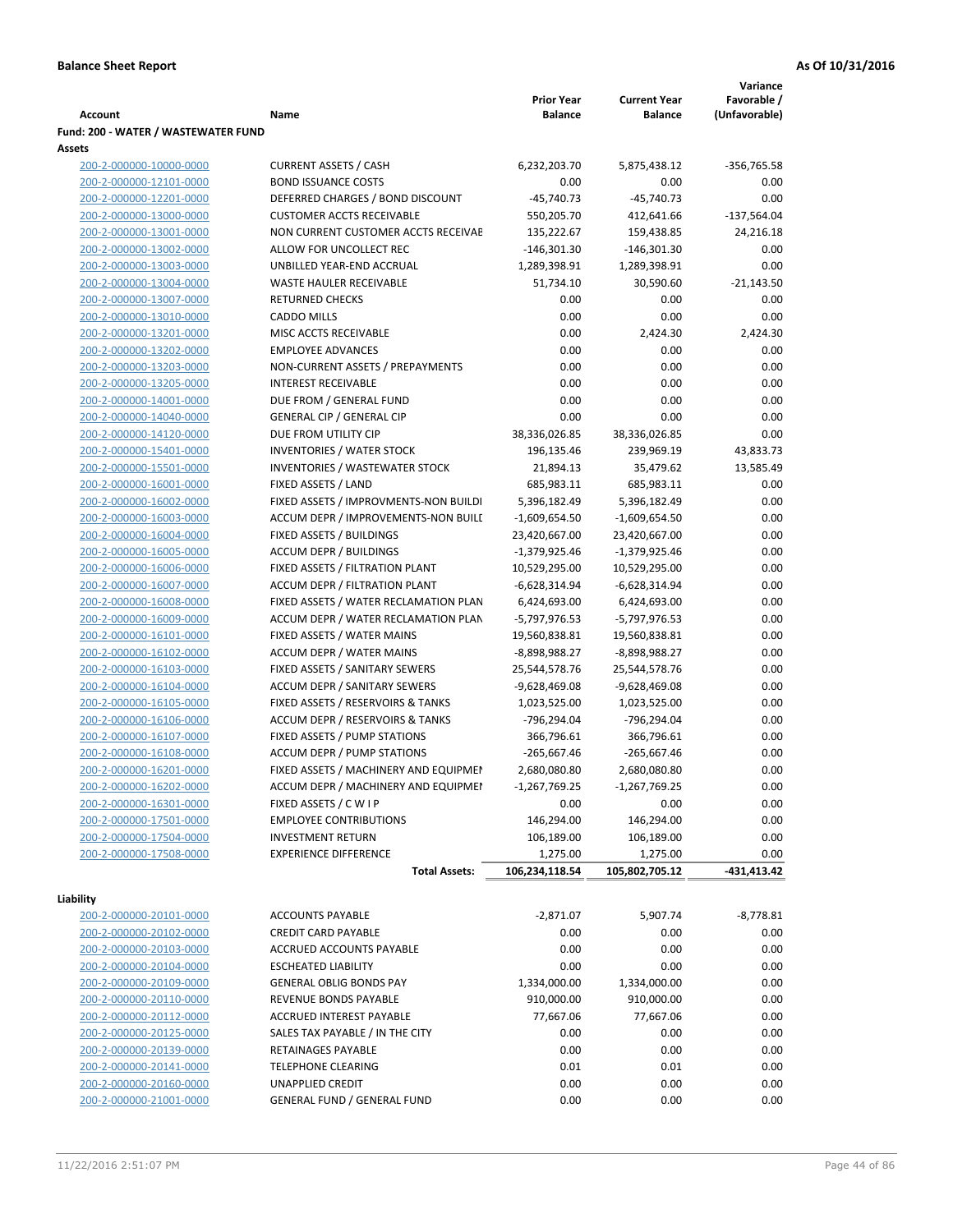| <b>Account</b>                        | Name                                                     | <b>Prior Year</b><br><b>Balance</b> | <b>Current Year</b><br><b>Balance</b> | Variance<br>Favorable /<br>(Unfavorable) |
|---------------------------------------|----------------------------------------------------------|-------------------------------------|---------------------------------------|------------------------------------------|
| 200-2-000000-21101-0000               | ENTERPRISE / WTR/WWTR UTILITY FUND                       | 0.00                                | 0.00                                  | 0.00                                     |
| 200-2-000000-22001-0000               | SALARIES PAYABLE                                         | 66,832.69                           | 72,876.25                             | $-6,043.56$                              |
| 200-2-000000-22002-0000               | <b>VACATION/SICK PAYABLE</b>                             | 184,901.55                          | 184,901.55                            | 0.00                                     |
| 200-2-000000-23001-0000               | CAPITAL LEASE PAYABLE                                    | 0.00                                | 0.00                                  | 0.00                                     |
| 200-2-000000-24001-0000               | O/S CHECKS PAYABLE                                       | 0.00                                | 0.00                                  | 0.00                                     |
| 200-2-000000-24002-0000               | <b>CUSTOMER DEPOSITS</b>                                 | 588,006.28                          | 621,826.04                            | $-33,819.76$                             |
| 200-2-000000-24003-0000               | <b>CUSTOMER OVERPMT SUSPENSE</b>                         | 47,907.82                           | 66,243.19                             | $-18,335.37$                             |
| 200-2-000000-24004-0000               | <b>INTEREST PAYABLE ON DEP</b>                           | 0.00                                | 0.00                                  | 0.00                                     |
| 200-2-000000-24005-0000               | ACCRUED INT PAY ON DEP                                   | 0.00                                | 0.00                                  | 0.00                                     |
| 200-2-000000-24006-0000               | <b>AWAITING CUSTOMER SETUP</b>                           | 1,955.61                            | 1,955.61                              | 0.00                                     |
| 200-2-000000-24007-0000               | <b>BILLED DEPOSITS SUSPENSE</b>                          | 0.00                                | 0.00                                  | 0.00                                     |
| 200-2-000000-26001-0000               | <b>COMPENSATED ABSENCES PAY</b>                          | 251,537.37                          | 251,537.37                            | 0.00                                     |
| 200-2-000000-26101-0000               | <b>GENERAL OBLIG BONDS PAY</b>                           | 10,207,000.00                       | 10,207,000.00                         | 0.00                                     |
| 200-2-000000-26102-0000               | <b>REVENUE BONDS PAYABLE</b>                             | 15,070,000.00                       | 15,070,000.00                         | 0.00                                     |
| 200-2-000000-26103-0000               | DEFERRED LOSS/DEFEASEMENT                                | $-363,302.13$                       | $-363,302.13$                         | 0.00                                     |
| 200-2-000000-27001-0000               | <b>CONTRIBUTED CAPITAL</b>                               | 0.00                                | 0.00                                  | 0.00                                     |
| 200-2-000000-27002-0000               | CONTRIBUTED CAPITAL / DEVELOPERS                         | 0.00                                | 0.00                                  | 0.00                                     |
| 200-2-000000-29300-0000               | <b>ENCUMBRANCE SUMMARY</b>                               | 0.00                                | 0.00                                  | 0.00                                     |
| 200-2-000000-29400-0100               | RESERVED ACCOUNT / ENCUMBRANCES                          | 0.00                                | 0.00                                  | 0.00                                     |
| 200-2-000000-29999-0000               | <b>NET PENSION LIABILITY</b>                             | 191,698.00                          | 191,698.00                            | 0.00                                     |
| 200-2-000000-92080-0000               | <b>GLTDAG</b>                                            | 0.00                                | 0.00                                  | 0.00                                     |
|                                       | <b>Total Liability:</b>                                  | 28,565,333.19                       | 28,632,310.69                         | $-66,977.50$                             |
| <b>Equity</b>                         |                                                          |                                     |                                       |                                          |
| 200-2-000000-39000-0000               | UNRESERVED-FUND BALANCE                                  | 0.00                                | 0.00                                  | 0.00                                     |
| 200-2-000000-39100-0000               | UNRESERVED-RET. EARNINGS                                 | 77,295,959.47                       | 76,933,820.81                         | $-362,138.66$                            |
| 200-2-000000-39150-0000               | RESERVED-RET. EARNINGS                                   | 0.00                                | 0.00                                  | 0.00                                     |
| 200-2-000000-39500-0000               | <b>NET POSITION - PENSION</b>                            | $-965.00$                           | $-965.00$                             | 0.00                                     |
|                                       | <b>Total Beginning Equity:</b>                           | 77,294,994.47                       | 76,932,855.81                         | $-362,138.66$                            |
| <b>Total Revenue</b>                  |                                                          | 1,211,960.92                        | 1,137,580.55                          | $-74,380.37$                             |
| <b>Total Expense</b>                  |                                                          | 838,170.04                          | 900,041.93                            | $-61,871.89$                             |
| <b>Revenues Over/(Under) Expenses</b> |                                                          | 373,790.88                          | 237,538.62                            | $-136,252.26$                            |
|                                       | <b>Total Equity and Current Surplus (Deficit):</b>       | 77,668,785.35                       | 77,170,394.43                         | -498,390.92                              |
|                                       | Total Liabilities, Equity and Current Surplus (Deficit): | 106,234,118.54                      | 105,802,705.12                        | -431,413.42                              |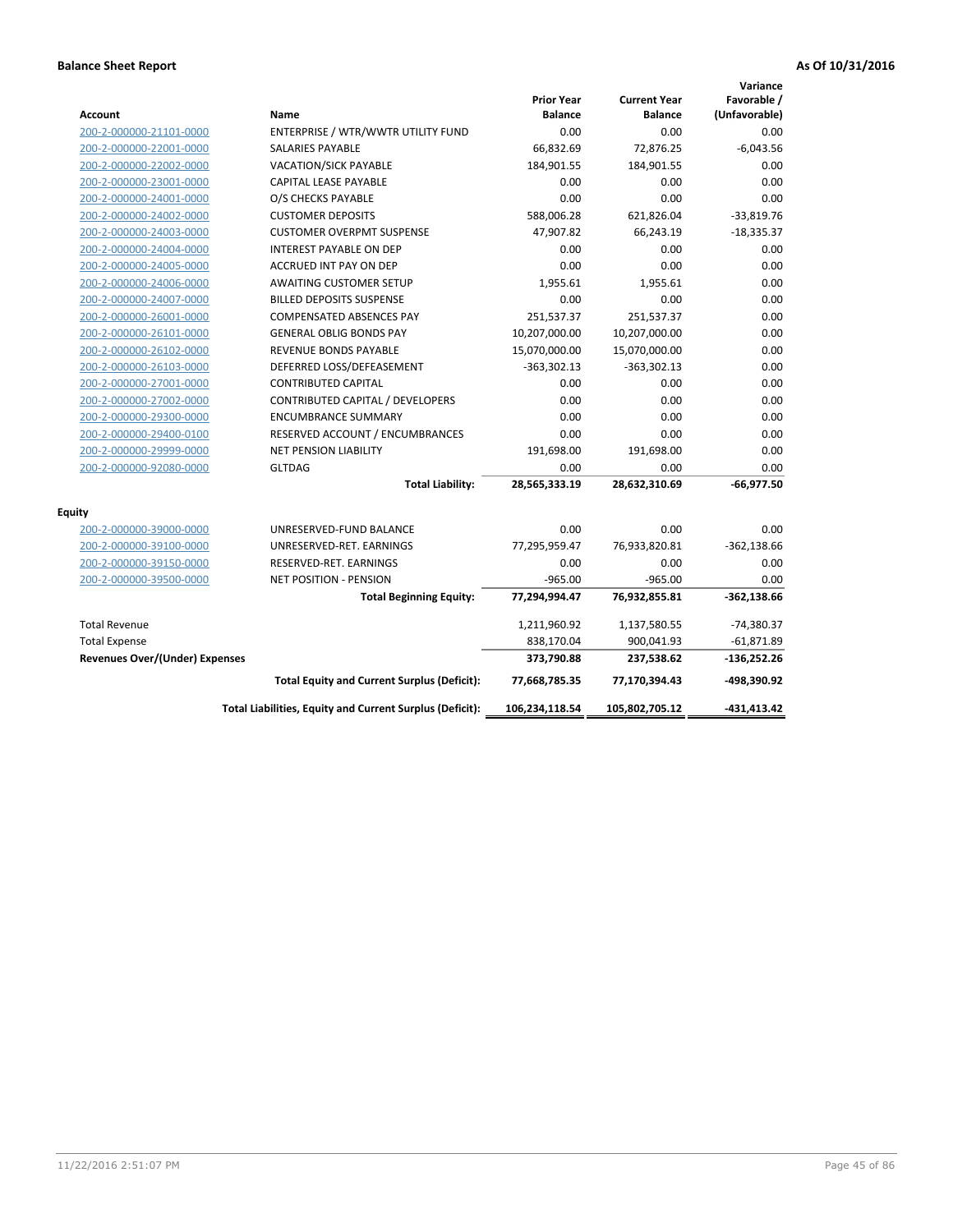| Account                               | Name                                                     | <b>Prior Year</b><br><b>Balance</b> | <b>Current Year</b><br><b>Balance</b> | Variance<br>Favorable /<br>(Unfavorable) |
|---------------------------------------|----------------------------------------------------------|-------------------------------------|---------------------------------------|------------------------------------------|
| <b>Fund: 210 - WATER IMPACT FEES</b>  |                                                          |                                     |                                       |                                          |
| <b>Assets</b>                         |                                                          |                                     |                                       |                                          |
| 210-2-000000-10000-0000               | <b>CURRENT ASSETS / CASH</b>                             | 36.64                               | 36.78                                 | 0.14                                     |
| 210-2-000000-13201-0000               | MISC ACCTS RECEIVABLE                                    | 0.00                                | 0.00                                  | 0.00                                     |
| 210-2-000000-13205-0000               | <b>INTEREST RECEIVABLE</b>                               | 0.00                                | 0.00                                  | 0.00                                     |
|                                       | <b>Total Assets:</b>                                     | 36.64                               | 36.78                                 | 0.14                                     |
| Liability                             |                                                          |                                     |                                       |                                          |
| 210-2-000000-20101-0000               | <b>ACCOUNTS PAYABLE</b>                                  | 0.00                                | 0.00                                  | 0.00                                     |
| 210-2-000000-20103-0000               | <b>ACCRUED ACCOUNTS PAYABLE</b>                          | 0.00                                | 0.00                                  | 0.00                                     |
| 210-2-000000-29300-0000               | <b>ENCUMBRANCE SUMMARY</b>                               | 0.00                                | 0.00                                  | 0.00                                     |
| 210-2-000000-29400-0000               | RESERVED ACCOUNT / ENCUMBRANCES                          | 0.00                                | 0.00                                  | 0.00                                     |
|                                       | <b>Total Liability:</b>                                  | 0.00                                | 0.00                                  | 0.00                                     |
| <b>Equity</b>                         |                                                          |                                     |                                       |                                          |
| 210-2-000000-39000-0000               | UNRESERVED-FUND BALANCE                                  | 0.00                                | 0.00                                  | 0.00                                     |
| 210-2-000000-39100-0000               | UNRESERVED-RET. EARNINGS                                 | 36.65                               | 36.78                                 | 0.13                                     |
|                                       | <b>Total Beginning Equity:</b>                           | 36.65                               | 36.78                                 | 0.13                                     |
| <b>Total Revenue</b>                  |                                                          | $-0.01$                             | 0.00                                  | 0.01                                     |
| <b>Total Expense</b>                  |                                                          | 0.00                                | 0.00                                  | 0.00                                     |
| <b>Revenues Over/(Under) Expenses</b> |                                                          | $-0.01$                             | 0.00                                  | 0.01                                     |
|                                       | <b>Total Equity and Current Surplus (Deficit):</b>       | 36.64                               | 36.78                                 | 0.14                                     |
|                                       | Total Liabilities, Equity and Current Surplus (Deficit): | 36.64                               | 36.78                                 | 0.14                                     |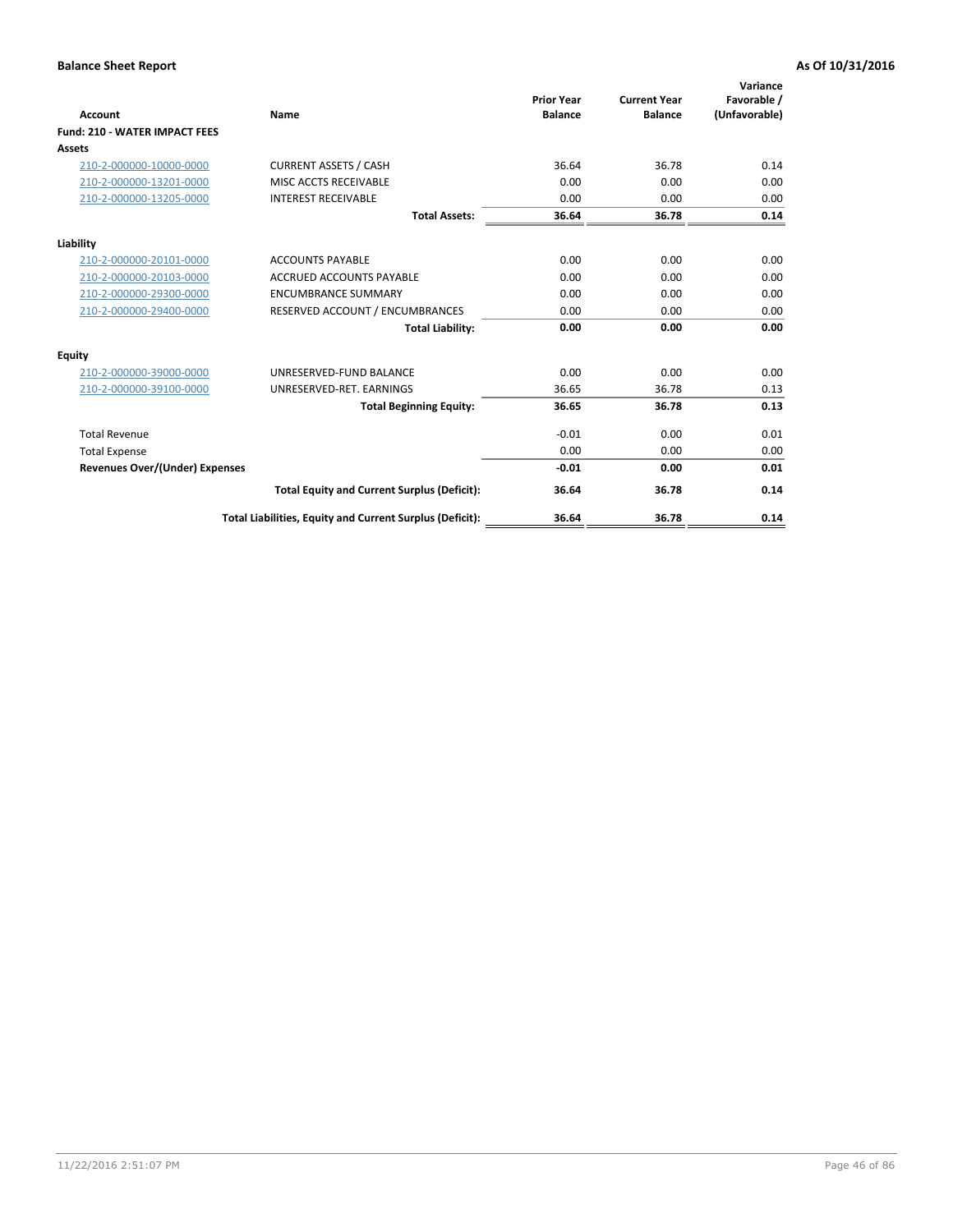| <b>Account</b>                            | Name                                                     | <b>Prior Year</b><br><b>Balance</b> | <b>Current Year</b><br><b>Balance</b> | Variance<br>Favorable /<br>(Unfavorable) |
|-------------------------------------------|----------------------------------------------------------|-------------------------------------|---------------------------------------|------------------------------------------|
| <b>Fund: 211 - WASTEWATER IMPACT FEES</b> |                                                          |                                     |                                       |                                          |
| <b>Assets</b>                             |                                                          |                                     |                                       |                                          |
| 211-2-000000-10000-0000                   | <b>CURRENT ASSETS / CASH</b>                             | 1,990.97                            | 1,996.39                              | 5.42                                     |
| 211-2-000000-13201-0000                   | MISC ACCTS RECEIVABLE                                    | 0.00                                | 0.00                                  | 0.00                                     |
| 211-2-000000-13205-0000                   | <b>INTEREST RECEIVABLE</b>                               | 0.00                                | 0.00                                  | 0.00                                     |
|                                           | <b>Total Assets:</b>                                     | 1,990.97                            | 1,996.39                              | 5.42                                     |
| Liability                                 |                                                          |                                     |                                       |                                          |
| 211-2-000000-20101-0000                   | <b>ACCOUNTS PAYABLE</b>                                  | 0.00                                | 0.00                                  | 0.00                                     |
| 211-2-000000-20103-0000                   | <b>ACCRUED ACCOUNTS PAYABLE</b>                          | 0.00                                | 0.00                                  | 0.00                                     |
|                                           | <b>Total Liability:</b>                                  | 0.00                                | 0.00                                  | 0.00                                     |
| <b>Equity</b>                             |                                                          |                                     |                                       |                                          |
| 211-2-000000-39000-0000                   | UNRESERVED-FUND BALANCE                                  | 0.00                                | 0.00                                  | 0.00                                     |
| 211-2-000000-39100-0000                   | UNRESERVED-RET. EARNINGS                                 | 1,991.86                            | 1,996.75                              | 4.89                                     |
|                                           | <b>Total Beginning Equity:</b>                           | 1,991.86                            | 1,996.75                              | 4.89                                     |
| <b>Total Revenue</b>                      |                                                          | $-0.71$                             | $-0.25$                               | 0.46                                     |
| <b>Total Expense</b>                      |                                                          | 0.18                                | 0.11                                  | 0.07                                     |
| <b>Revenues Over/(Under) Expenses</b>     |                                                          | $-0.89$                             | $-0.36$                               | 0.53                                     |
|                                           | <b>Total Equity and Current Surplus (Deficit):</b>       | 1,990.97                            | 1,996.39                              | 5.42                                     |
|                                           | Total Liabilities, Equity and Current Surplus (Deficit): | 1,990.97                            | 1,996.39                              | 5.42                                     |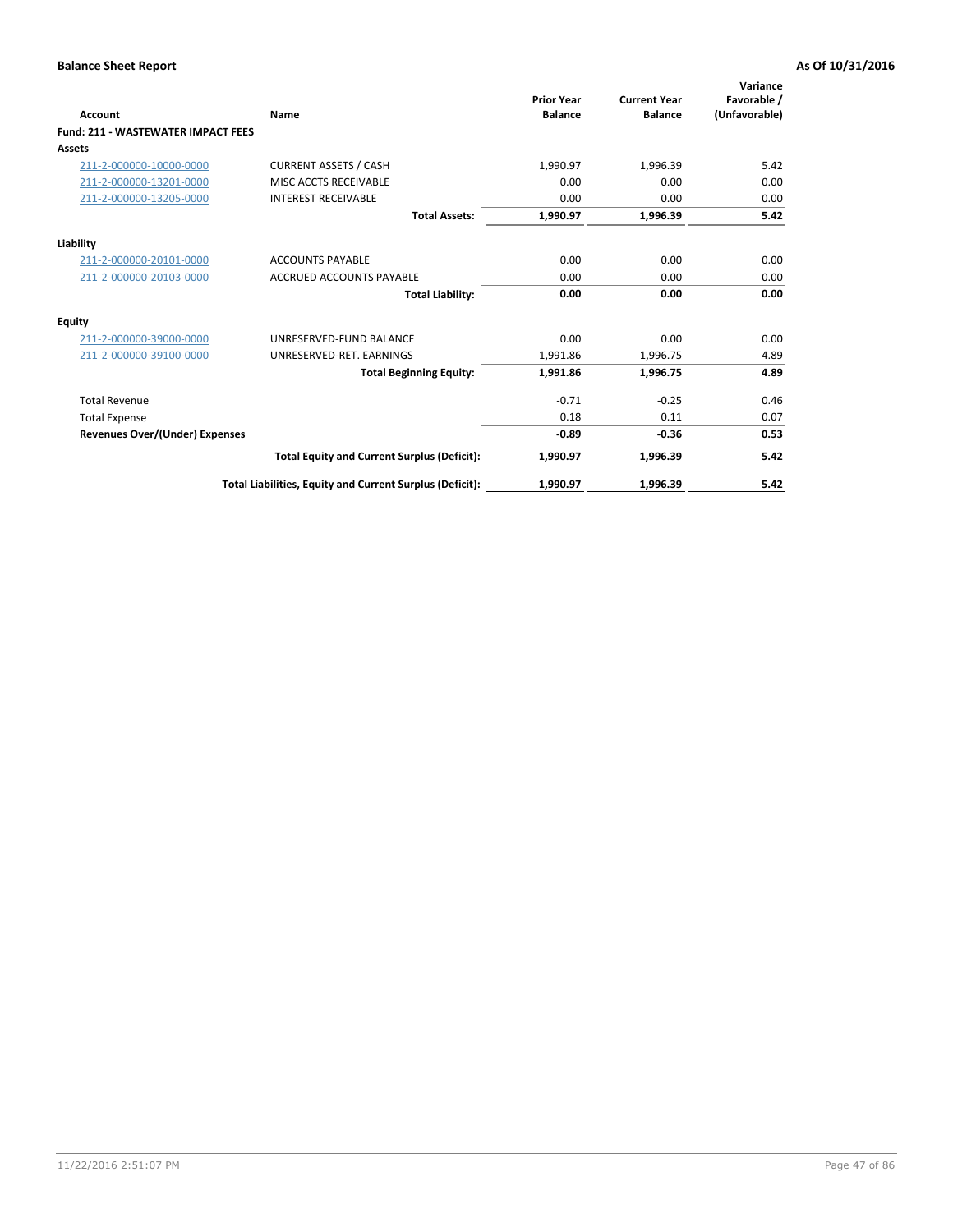| <b>Account</b>                        | Name                                                      | <b>Prior Year</b><br><b>Balance</b> | <b>Current Year</b><br><b>Balance</b> | Variance<br>Favorable /<br>(Unfavorable) |
|---------------------------------------|-----------------------------------------------------------|-------------------------------------|---------------------------------------|------------------------------------------|
|                                       | Fund: 212 - TX COMMUNITY DEV SWR SYSTEM IMPROV PROG GRANT |                                     |                                       |                                          |
| <b>Assets</b>                         |                                                           |                                     |                                       |                                          |
| 212-2-000000-10000-0000               | <b>CURRENT ASSETS / CASH</b>                              | 0.00                                | 0.00                                  | 0.00                                     |
| 212-2-000000-13201-0000               | MISC ACCTS RECEIVABLE                                     | 0.00                                | 0.00                                  | 0.00                                     |
| 212-2-000000-13205-0000               | <b>INTEREST RECEIVABLE</b>                                | 0.00                                | 0.00                                  | 0.00                                     |
| 212-2-000000-16301-0000               | FIXED ASSETS / C W I P                                    | 0.00                                | 0.00                                  | 0.00                                     |
|                                       | <b>Total Assets:</b>                                      | 0.00                                | 0.00                                  | 0.00                                     |
| Liability                             |                                                           |                                     |                                       |                                          |
| 212-2-000000-20101-0000               | <b>ACCOUNTS PAYABLE</b>                                   | 0.00                                | 0.00                                  | 0.00                                     |
| 212-2-000000-20102-0000               | <b>CREDIT CARD PAYABLE</b>                                | 0.00                                | 0.00                                  | 0.00                                     |
| 212-2-000000-20103-0000               | <b>ACCRUED ACCOUNTS PAYABLE</b>                           | 0.00                                | 0.00                                  | 0.00                                     |
| 212-2-000000-20139-0000               | <b>RETAINAGES PAYABLE</b>                                 | 0.00                                | 0.00                                  | 0.00                                     |
| 212-2-000000-20902-0000               | <b>DEFERRED GRANT REVENUE</b>                             | 0.00                                | 0.00                                  | 0.00                                     |
| 212-2-000000-21001-0000               | <b>GENERAL FUND / GENERAL FUND</b>                        | 0.00                                | 0.00                                  | 0.00                                     |
| 212-2-000000-29300-0000               | <b>ENCUMBRANCE SUMMARY</b>                                | 0.00                                | 0.00                                  | 0.00                                     |
| 212-2-000000-29400-0100               | RESERVED ACCOUNT / ENCUMBRANCES                           | 0.00                                | 0.00                                  | 0.00                                     |
|                                       | <b>Total Liability:</b>                                   | 0.00                                | 0.00                                  | 0.00                                     |
| <b>Equity</b>                         |                                                           |                                     |                                       |                                          |
| 212-2-000000-39100-0000               | UNRESERVED-RET. EARNINGS                                  | 0.00                                | 0.00                                  | 0.00                                     |
|                                       | <b>Total Beginning Equity:</b>                            | 0.00                                | 0.00                                  | 0.00                                     |
| <b>Total Revenue</b>                  |                                                           | 0.00                                | 0.00                                  | 0.00                                     |
| <b>Total Expense</b>                  |                                                           | 0.00                                | 0.00                                  | 0.00                                     |
| <b>Revenues Over/(Under) Expenses</b> |                                                           | 0.00                                | 0.00                                  | 0.00                                     |
|                                       | <b>Total Equity and Current Surplus (Deficit):</b>        | 0.00                                | 0.00                                  | 0.00                                     |
|                                       | Total Liabilities, Equity and Current Surplus (Deficit):  | 0.00                                | 0.00                                  | 0.00                                     |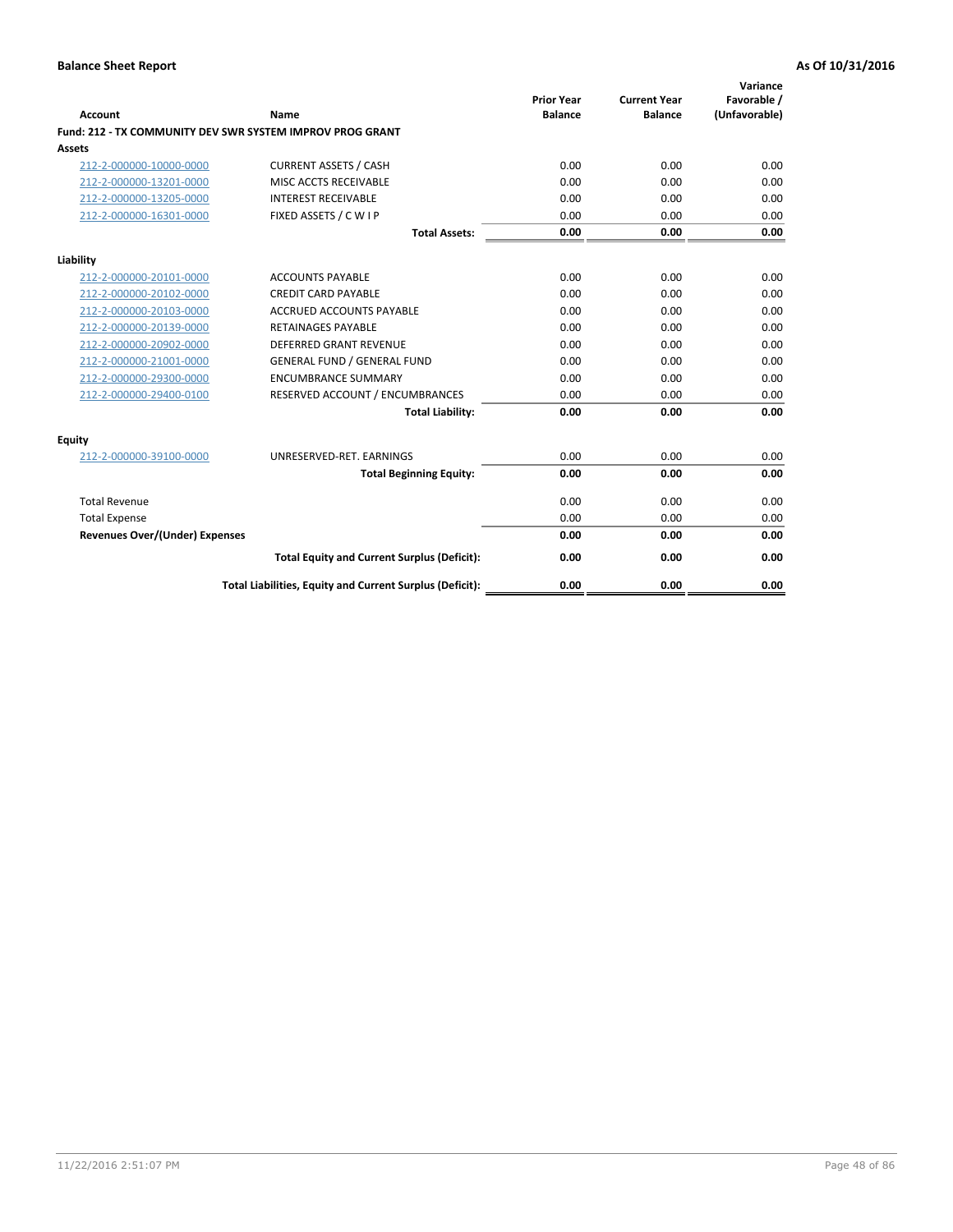|                                       |                                                          |                   |                     | Variance      |
|---------------------------------------|----------------------------------------------------------|-------------------|---------------------|---------------|
|                                       |                                                          | <b>Prior Year</b> | <b>Current Year</b> | Favorable /   |
| <b>Account</b>                        | Name                                                     | <b>Balance</b>    | <b>Balance</b>      | (Unfavorable) |
| <b>Fund: 216 - UTILIITY CIP FUND</b>  |                                                          |                   |                     |               |
| <b>Assets</b>                         |                                                          |                   |                     |               |
| 216-2-000000-10000-0000               | <b>CURRENT ASSETS / CASH</b>                             | 2,273,449.82      | 3,766,939.54        | 1,493,489.72  |
| 216-2-000000-11101-0000               | MBIA ACCOUNTS / 2002 WSSR                                | 0.00              | 0.00                | 0.00          |
| 216-2-000000-11103-0000               | <b>2005 WSSR</b>                                         | 0.00              | 0.00                | 0.00          |
| 216-2-000000-11403-0000               | RESERVE FUND / 2003 WSSR                                 | 0.01              | 0.01                | 0.00          |
| 216-2-000000-11503-0000               | 2008WSSR CONST 486000273                                 | 0.00              | 0.00                | 0.00          |
| 216-2-000000-13000-0000               | <b>CUSTOMER ACCTS RECEIVABLE</b>                         | 0.00              | 0.00                | 0.00          |
| 216-2-000000-13002-0000               | ALLOW FOR UNCOLLECT REC                                  | 0.00              | 0.00                | 0.00          |
| 216-2-000000-13003-0000               | UNBILLED YEAR-END ACCRUAL                                | 0.00              | 0.00                | 0.00          |
| 216-2-000000-13201-0000               | MISC ACCTS RECEIVABLE                                    | 0.00              | 0.00                | 0.00          |
| 216-2-000000-13205-0000               | <b>INTEREST RECEIVABLE</b>                               | 0.00              | 0.00                | 0.00          |
| 216-2-000000-16301-0000               | FIXED ASSETS / C W I P                                   | 958,468.54        | 958,468.54          | 0.00          |
|                                       | <b>Total Assets:</b>                                     | 3,231,918.37      | 4,725,408.09        | 1,493,489.72  |
| Liability                             |                                                          |                   |                     |               |
| 216-2-000000-20101-0000               | <b>ACCOUNTS PAYABLE</b>                                  | 0.00              | 77,412.18           | $-77,412.18$  |
| 216-2-000000-20102-0000               | <b>CREDIT CARD PAYABLE</b>                               | 0.00              | 0.00                | 0.00          |
| 216-2-000000-20103-0000               | ACCRUED ACCOUNTS PAYABLE                                 | 0.00              | 0.00                | 0.00          |
| 216-2-000000-20113-0000               | <b>DEVELOPERS ESCROW</b>                                 | 800.00            | 0.00                | 800.00        |
| 216-2-000000-20139-0000               | RETAINAGES PAYABLE                                       | 29,530.87         | 0.00                | 29,530.87     |
| 216-2-000000-21101-0000               | ENTERPRISE / WTR/WWTR UTILITY FUND                       | 18,939,652.64     | 18,939,652.64       | 0.00          |
| 216-2-000000-29300-0000               | <b>ENCUMBRANCE SUMMARY</b>                               | 0.00              | 0.00                | 0.00          |
| 216-2-000000-29400-0100               | RESERVED ACCOUNT / ENCUMBRANCES                          | 0.00              | 0.00                | 0.00          |
|                                       | <b>Total Liability:</b>                                  | 18,969,983.51     | 19,017,064.82       | $-47,081.31$  |
| <b>Equity</b>                         |                                                          |                   |                     |               |
| 216-2-000000-39000-0000               | UNRESERVED-FUND BALANCE                                  | 0.00              | 0.00                | 0.00          |
| 216-2-000000-39100-0000               | UNRESERVED-RET. EARNINGS                                 | -15,886,357.89    | $-14,537,767.31$    | 1,348,590.58  |
|                                       | <b>Total Beginning Equity:</b>                           | $-15,886,357.89$  | $-14,537,767.31$    | 1,348,590.58  |
| <b>Total Revenue</b>                  |                                                          | 148,483.27        | 246,320.98          | 97,837.71     |
| <b>Total Expense</b>                  |                                                          | 190.52            | 210.40              | $-19.88$      |
| <b>Revenues Over/(Under) Expenses</b> |                                                          | 148,292.75        | 246,110.58          | 97,817.83     |
|                                       | <b>Total Equity and Current Surplus (Deficit):</b>       | -15,738,065.14    | -14,291,656.73      | 1,446,408.41  |
|                                       | Total Liabilities, Equity and Current Surplus (Deficit): | 3,231,918.37      | 4,725,408.09        | 1,493,489.72  |
|                                       |                                                          |                   |                     |               |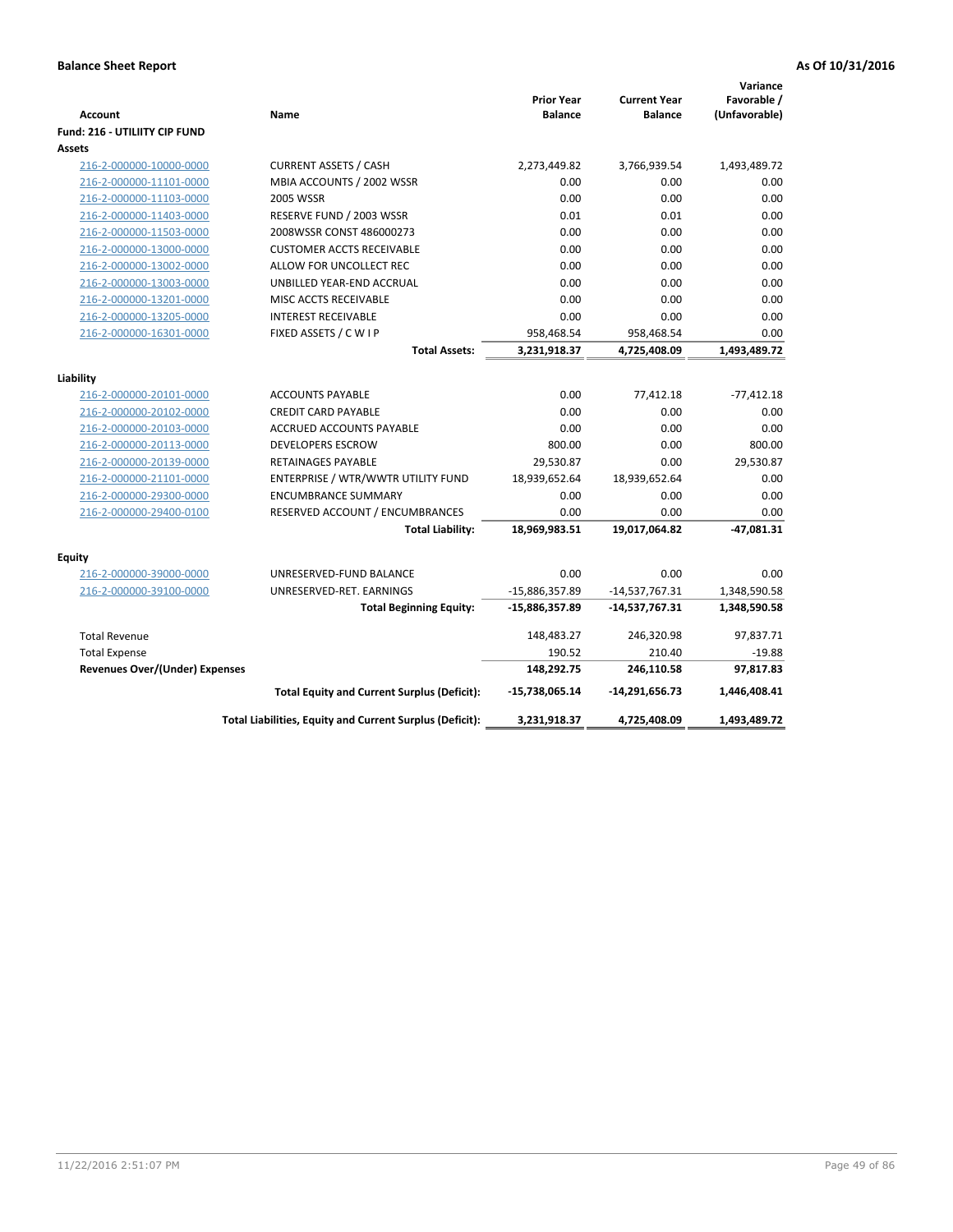|                                                |                                                          | <b>Prior Year</b> | <b>Current Year</b> | Variance<br>Favorable / |
|------------------------------------------------|----------------------------------------------------------|-------------------|---------------------|-------------------------|
| <b>Account</b>                                 | Name                                                     | <b>Balance</b>    | <b>Balance</b>      | (Unfavorable)           |
| <b>Fund: 217 - WASTEWATER RECLAMATION FUND</b> |                                                          |                   |                     |                         |
| <b>Assets</b>                                  |                                                          |                   |                     |                         |
| 217-2-000000-10000-0000                        | <b>CURRENT ASSETS / CASH</b>                             | 0.00              | 0.00                | 0.00                    |
| 217-2-000000-11301-0000                        | TEXASTERM / 2008 WSSR REVENUE BOND                       | 0.00              | 0.00                | 0.00                    |
| 217-2-000000-11302-0000                        | 2008 WSSR REVENUE BOND                                   | 0.00              | 0.00                | 0.00                    |
| 217-2-000000-11503-0000                        | 2008WSSR CONST 486000273                                 | 733,505.15        | 736,387.12          | 2,881.97                |
| 217-2-000000-13000-0000                        | <b>CUSTOMER ACCTS RECEIVABLE</b>                         | 0.00              | 0.00                | 0.00                    |
| 217-2-000000-13002-0000                        | ALLOW FOR UNCOLLECT REC                                  | 0.00              | 0.00                | 0.00                    |
| 217-2-000000-13201-0000                        | MISC ACCTS RECEIVABLE                                    | 0.00              | 0.00                | 0.00                    |
| 217-2-000000-13205-0000                        | <b>INTEREST RECEIVABLE</b>                               | 0.00              | 0.00                | 0.00                    |
| 217-2-000000-16301-0000                        | FIXED ASSETS / C W I P                                   | 0.00              | 0.00                | 0.00                    |
|                                                | <b>Total Assets:</b>                                     | 733,505.15        | 736,387.12          | 2,881.97                |
|                                                |                                                          |                   |                     |                         |
| Liability                                      |                                                          |                   |                     |                         |
| 217-2-000000-20101-0000                        | <b>ACCOUNTS PAYABLE</b>                                  | 0.00              | 0.00                | 0.00                    |
| 217-2-000000-20102-0000                        | <b>CREDIT CARD PAYABLE</b>                               | 0.00              | 0.00                | 0.00                    |
| 217-2-000000-20103-0000                        | ACCRUED ACCOUNTS PAYABLE                                 | 0.00              | 0.00                | 0.00                    |
| 217-2-000000-20139-0000                        | <b>RETAINAGES PAYABLE</b>                                | 0.00              | 0.00                | 0.00<br>0.00            |
| 217-2-000000-21101-0000                        | ENTERPRISE / WTR/WWTR UTILITY FUND                       | 19,396,374.21     | 19,396,374.21       |                         |
| 217-2-000000-29300-0000                        | <b>ENCUMBRANCE SUMMARY</b>                               | 0.00              | 0.00                | 0.00<br>0.00            |
| 217-2-000000-29400-0100                        | RESERVED ACCOUNT / ENCUMBRANCES                          | 0.00              | 0.00                |                         |
|                                                | <b>Total Liability:</b>                                  | 19,396,374.21     | 19,396,374.21       | 0.00                    |
| <b>Equity</b>                                  |                                                          |                   |                     |                         |
| 217-2-000000-39100-0000                        | UNRESERVED-RET. EARNINGS                                 | $-18,662,962.72$  | $-18,660,279.37$    | 2.683.35                |
|                                                | <b>Total Beginning Equity:</b>                           | $-18,662,962.72$  | -18,660,279.37      | 2,683.35                |
| <b>Total Revenue</b>                           |                                                          | 93.66             | 292.28              | 198.62                  |
| <b>Total Expense</b>                           |                                                          | 0.00              | 0.00                | 0.00                    |
| <b>Revenues Over/(Under) Expenses</b>          |                                                          | 93.66             | 292.28              | 198.62                  |
|                                                | <b>Total Equity and Current Surplus (Deficit):</b>       | -18,662,869.06    | -18,659,987.09      | 2,881.97                |
|                                                | Total Liabilities, Equity and Current Surplus (Deficit): | 733,505.15        | 736,387.12          | 2.881.97                |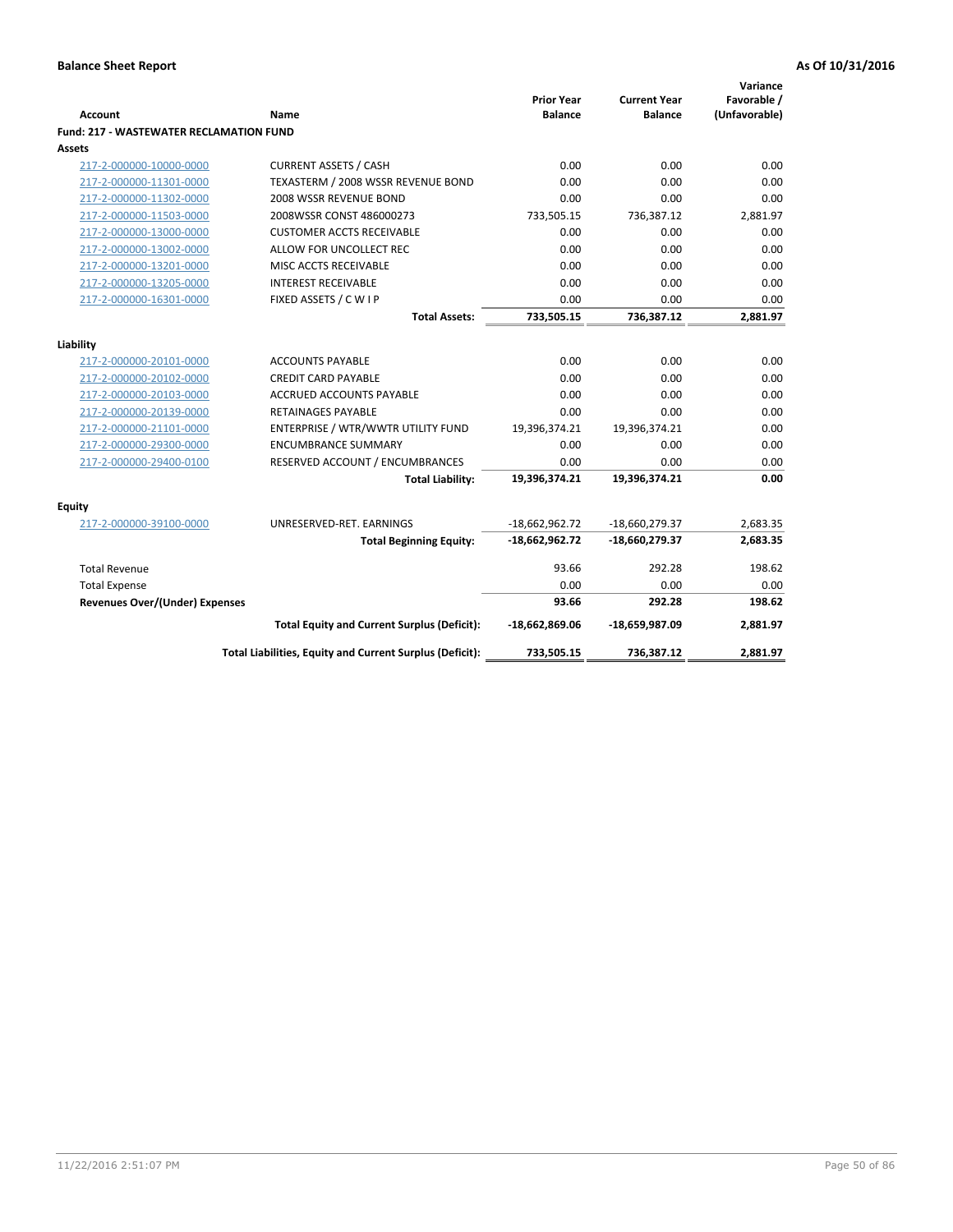| <b>Account</b>                        | Name                                                     | <b>Prior Year</b><br><b>Balance</b> | <b>Current Year</b><br><b>Balance</b> | Variance<br>Favorable /<br>(Unfavorable) |
|---------------------------------------|----------------------------------------------------------|-------------------------------------|---------------------------------------|------------------------------------------|
| Fund: 300 - AIRPORT FUND              |                                                          |                                     |                                       |                                          |
| Assets                                |                                                          |                                     |                                       |                                          |
| 300-2-000000-10000-0000               | <b>CURRENT ASSETS / CASH</b>                             | 524,057.13                          | 980,777.64                            | 456,720.51                               |
| 300-2-000000-13201-0000               | MISC ACCTS RECEIVABLE                                    | 0.00                                | 0.00                                  | 0.00                                     |
| 300-2-000000-13202-0000               | <b>EMPLOYEE ADVANCES</b>                                 | 0.00                                | 0.00                                  | 0.00                                     |
| 300-2-000000-13203-0000               | NON-CURRENT ASSETS / PREPAYMENTS                         | 0.00                                | 0.00                                  | 0.00                                     |
| 300-2-000000-13205-0000               | <b>INTEREST RECEIVABLE</b>                               | 0.00                                | 0.00                                  | 0.00                                     |
| 300-2-000000-14126-0000               | <b>GRANT FUND / AIRPORT GRANT FUND</b>                   | 0.00                                | 0.00                                  | 0.00                                     |
| 300-2-000000-16001-0000               | FIXED ASSETS / LAND                                      | 813,937.00                          | 813,937.00                            | 0.00                                     |
| 300-2-000000-16002-0000               | FIXED ASSETS / IMPROVMENTS-NON BUILDI                    | 64,531,290.21                       | 66,517,888.51                         | 1,986,598.30                             |
| 300-2-000000-16003-0000               | ACCUM DEPR / IMPROVEMENTS-NON BUILI                      | $-32,694,577.61$                    | $-32,694,577.61$                      | 0.00                                     |
| 300-2-000000-16004-0000               | FIXED ASSETS / BUILDINGS                                 | 60,824,408.10                       | 60,824,408.10                         | 0.00                                     |
| 300-2-000000-16005-0000               | <b>ACCUM DEPR / BUILDINGS</b>                            | -22,157,381.37                      | $-22,157,381.37$                      | 0.00                                     |
| 300-2-000000-16201-0000               | FIXED ASSETS / MACHINERY AND EQUIPMEN                    | 12,340.00                           | 12,340.00                             | 0.00                                     |
| 300-2-000000-16202-0000               | ACCUM DEPR / MACHINERY AND EQUIPMEI                      | $-12,339.94$                        | $-12,339.94$                          | 0.00                                     |
| 300-2-000000-16301-0000               | FIXED ASSETS / C W I P                                   | 1,024,406.10                        | 1,024,406.10                          | 0.00                                     |
| 300-2-000000-17501-0000               | <b>EMPLOYEE CONTRIBUTIONS</b>                            | 0.00                                | 0.00                                  | 0.00                                     |
| 300-2-000000-17504-0000               | <b>INVESTMENT RETURN</b>                                 | 0.00                                | 0.00                                  | 0.00                                     |
| 300-2-000000-17508-0000               | <b>EXPERIENCE DIFFERENCE</b>                             | 0.00                                | 0.00                                  | 0.00                                     |
|                                       | <b>Total Assets:</b>                                     | 72,866,139.62                       | 75,309,458.43                         | 2,443,318.81                             |
|                                       |                                                          |                                     |                                       |                                          |
| Liability                             |                                                          |                                     |                                       |                                          |
| 300-2-000000-20101-0000               | <b>ACCOUNTS PAYABLE</b>                                  | 6,900.72                            | 79.41                                 | 6,821.31                                 |
| 300-2-000000-20102-0000               | <b>CREDIT CARD PAYABLE</b>                               | 0.00                                | 0.00                                  | 0.00                                     |
| 300-2-000000-20103-0000               | ACCRUED ACCOUNTS PAYABLE                                 | 0.00                                | 0.00                                  | 0.00                                     |
| 300-2-000000-20105-0000               | <b>L-3 FUNDS PAYABLE</b>                                 | 34,530.60                           | 0.00                                  | 34,530.60                                |
| 300-2-000000-20106-0000               | <b>GRANT MATCH</b>                                       | 0.00                                | 0.00                                  | 0.00                                     |
| 300-2-000000-20108-0000               | <b>MATURED BONDS PAYABLE</b>                             | 0.00                                | 0.00                                  | 0.00                                     |
| 300-2-000000-20110-0000               | REVENUE BONDS PAYABLE                                    | 0.00                                | 0.00                                  | 0.00                                     |
| 300-2-000000-20111-0000               | MATURED INTEREST PAYABLE                                 | 0.00                                | 0.00                                  | 0.00                                     |
| 300-2-000000-20112-0000               | <b>ACCRUED INTEREST PAYABLE</b>                          | 0.00                                | 0.00                                  | 0.00                                     |
| 300-2-000000-20139-0000               | RETAINAGES PAYABLE                                       | 0.00                                | 0.00                                  | 0.00                                     |
| 300-2-000000-20141-0000               | <b>TELEPHONE CLEARING</b>                                | 0.00                                | 0.00                                  | 0.00                                     |
| 300-2-000000-20160-0000               | <b>UNAPPLIED CREDIT</b>                                  | 0.00                                | 0.00                                  | 0.00                                     |
| 300-2-000000-20201-0000               | <b>DEFERRED REVENUE</b>                                  | 0.00                                | 16,671.00                             | $-16,671.00$                             |
| 300-2-000000-21001-0000               | <b>GENERAL FUND / GENERAL FUND</b>                       | 0.00                                | 0.00                                  | 0.00                                     |
| 300-2-000000-22001-0000               | <b>SALARIES PAYABLE</b>                                  | 1,078.43                            | 2,099.43                              | $-1,021.00$                              |
| 300-2-000000-22002-0000               | <b>VACATION/SICK PAYABLE</b>                             | 966.57                              | 966.57                                | 0.00                                     |
| 300-2-000000-26001-0000               | <b>COMPENSATED ABSENCES PAY</b>                          | 1,112.85                            | 1,112.85                              | 0.00                                     |
| 300-2-000000-26101-0000               | <b>GENERAL OBLIG BONDS PAY</b>                           | 0.00                                | 0.00                                  | 0.00                                     |
| 300-2-000000-26102-0000               | REVENUE BONDS PAYABLE                                    | 0.00                                | 0.00                                  | 0.00                                     |
| 300-2-000000-29300-0000               | <b>ENCUMBRANCE SUMMARY</b>                               | 0.00                                | 0.00                                  | 0.00                                     |
| 300-2-000000-29400-0100               | RESERVED ACCOUNT / ENCUMBRANCES                          | 0.00                                | 0.00                                  | 0.00                                     |
| 300-2-000000-29999-0000               | <b>NET PENSION LIABILITY</b>                             | 0.00                                | 0.00                                  | 0.00                                     |
|                                       | <b>Total Liability:</b>                                  | 44,589.17                           | 20,929.26                             | 23,659.91                                |
|                                       |                                                          |                                     |                                       |                                          |
| Equity                                |                                                          |                                     |                                       |                                          |
| 300-2-000000-39000-0000               | UNRESERVED-FUND BALANCE                                  | 0.00                                | 0.00                                  | 0.00                                     |
| 300-2-000000-39100-0000               | UNRESERVED-RET. EARNINGS                                 | 72,742,602.86                       | 75,297,532.89                         | 2,554,930.03                             |
| 300-2-000000-39500-0000               | NET POSITION - PENSION                                   | 0.00                                | 0.00                                  | 0.00                                     |
|                                       | <b>Total Beginning Equity:</b>                           | 72,742,602.86                       | 75,297,532.89                         | 2,554,930.03                             |
|                                       |                                                          |                                     |                                       |                                          |
| <b>Total Revenue</b>                  |                                                          | 100,586.68                          | 4,885.26                              | -95,701.42                               |
| <b>Total Expense</b>                  |                                                          | 21,639.09                           | 13,888.97                             | 7,750.12                                 |
| <b>Revenues Over/(Under) Expenses</b> |                                                          | 78,947.59                           | $-9,003.71$                           | -87,951.30                               |
|                                       | <b>Total Equity and Current Surplus (Deficit):</b>       | 72,821,550.45                       | 75,288,529.18                         | 2,466,978.73                             |
|                                       | Total Liabilities, Equity and Current Surplus (Deficit): | 72,866,139.62                       | 75,309,458.44                         | 2,443,318.82                             |
|                                       |                                                          |                                     |                                       |                                          |

**\*\*\*Warning: Account Authorization is turned on. Please run the Unauthorized Account Listing Report to see if you are out of balance due to missing accounts \*\*\***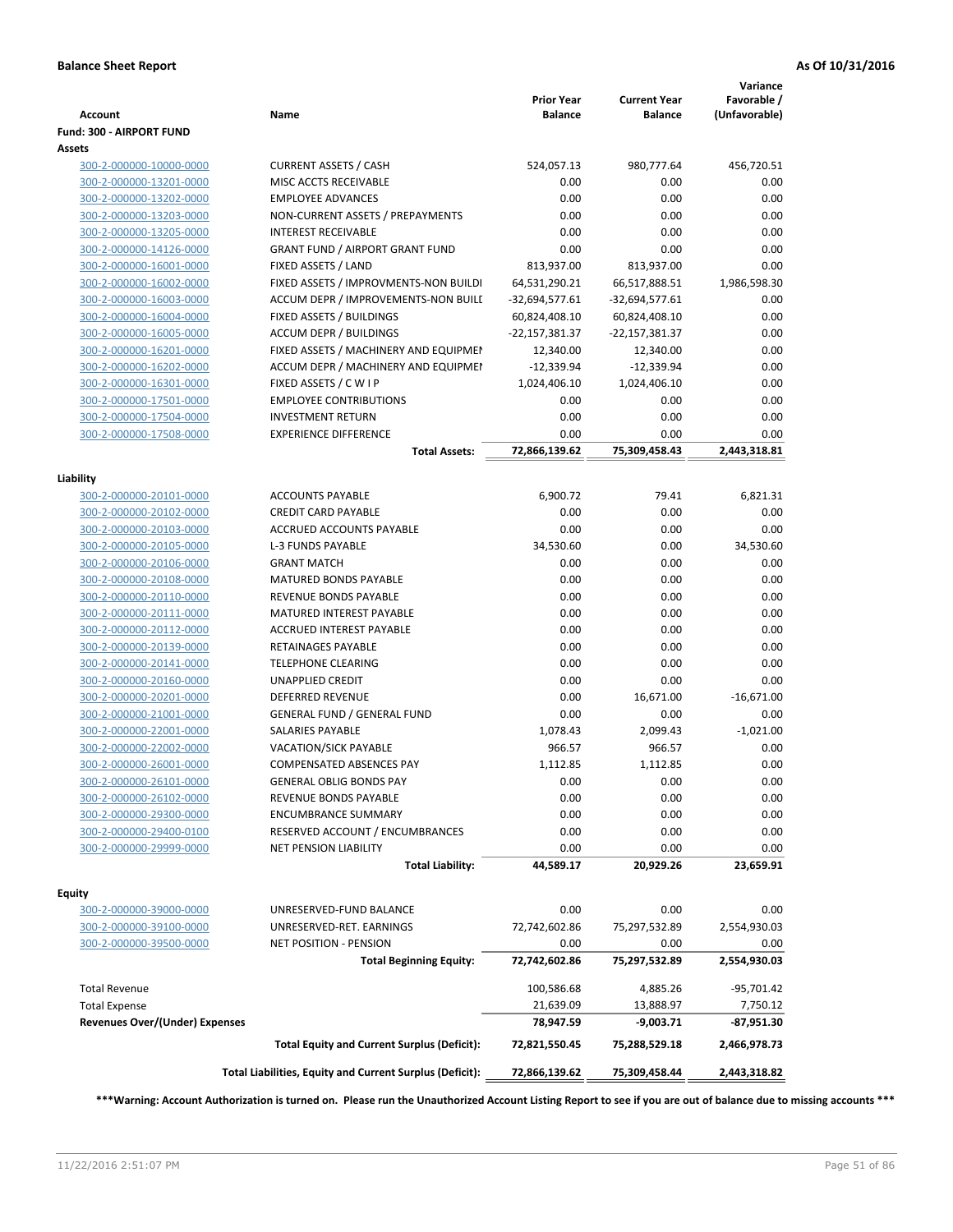|                                 |                                                          |                                     |                                       | Variance                     |
|---------------------------------|----------------------------------------------------------|-------------------------------------|---------------------------------------|------------------------------|
| <b>Account</b>                  | Name                                                     | <b>Prior Year</b><br><b>Balance</b> | <b>Current Year</b><br><b>Balance</b> | Favorable /<br>(Unfavorable) |
| Fund: 320 - AIRPORT TXDOT GRANT |                                                          |                                     |                                       |                              |
| Assets                          |                                                          |                                     |                                       |                              |
| 320-2-000000-10000-0000         | <b>CURRENT ASSETS / CASH</b>                             | 69,646.56                           | 214,975.84                            | 145,329.28                   |
| 320-2-000000-13201-0000         | MISC ACCTS RECEIVABLE                                    | 0.00                                | 0.00                                  | 0.00                         |
| 320-2-000000-13205-0000         | <b>INTEREST RECEIVABLE</b>                               | 0.00                                | 0.00                                  | 0.00                         |
|                                 | <b>Total Assets:</b>                                     | 69,646.56                           | 214,975.84                            | 145,329.28                   |
| Liability                       |                                                          |                                     |                                       |                              |
| 320-2-000000-20101-0000         | <b>ACCOUNTS PAYABLE</b>                                  | 0.00                                | 0.00                                  | 0.00                         |
| 320-2-000000-20102-0000         | <b>CREDIT CARD PAYABLE</b>                               | 0.00                                | 0.00                                  | 0.00                         |
| 320-2-000000-20103-0000         | <b>ACCRUED ACCOUNTS PAYABLE</b>                          | 0.00                                | 0.00                                  | 0.00                         |
| 320-2-000000-20902-0000         | <b>DEFERRED GRANT REVENUE</b>                            | 0.00                                | 0.00                                  | 0.00                         |
| 320-2-000000-21125-0000         | DUE TO / AIRPORT FUND                                    | 0.00                                | 0.00                                  | 0.00                         |
| 320-2-000000-29300-0000         | <b>ENCUMBRANCE SUMMARY</b>                               | 0.00                                | 0.00                                  | 0.00                         |
| 320-2-000000-29400-0100         | RESERVED ACCOUNT / ENCUMBRANCES                          | 0.00                                | 0.00                                  | 0.00                         |
|                                 | <b>Total Liability:</b>                                  | 0.00                                | 0.00                                  | 0.00                         |
| <b>Equity</b>                   |                                                          |                                     |                                       |                              |
| 320-2-000000-39000-0000         | UNRESERVED-FUND BALANCE                                  | 69,646.56                           | 14,975.84                             | $-54,670.72$                 |
|                                 | <b>Total Beginning Equity:</b>                           | 69,646.56                           | 14,975.84                             | $-54,670.72$                 |
| <b>Total Revenue</b>            |                                                          | 0.00                                | 200,000.00                            | 200,000.00                   |
| <b>Total Expense</b>            |                                                          | 0.00                                | 0.00                                  | 0.00                         |
| Revenues Over/(Under) Expenses  |                                                          | 0.00                                | 200,000.00                            | 200,000.00                   |
|                                 | <b>Total Equity and Current Surplus (Deficit):</b>       | 69,646.56                           | 214,975.84                            | 145,329.28                   |
|                                 | Total Liabilities, Equity and Current Surplus (Deficit): | 69,646.56                           | 214,975.84                            | 145,329.28                   |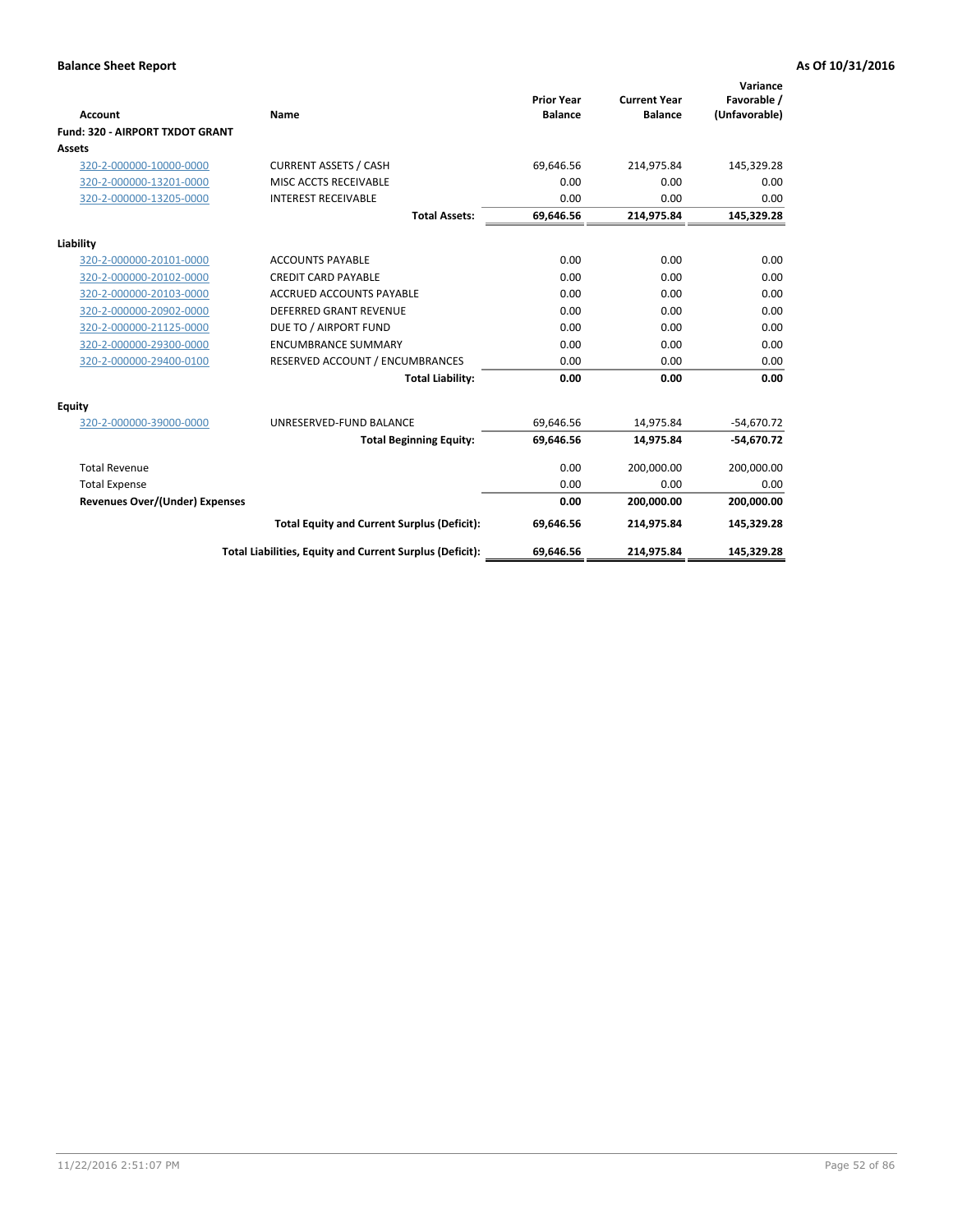|                                         |                                                          |                                     |                                       | Variance                     |
|-----------------------------------------|----------------------------------------------------------|-------------------------------------|---------------------------------------|------------------------------|
| <b>Account</b>                          | Name                                                     | <b>Prior Year</b><br><b>Balance</b> | <b>Current Year</b><br><b>Balance</b> | Favorable /<br>(Unfavorable) |
| <b>Fund: 360 - AIRPORT CAPITAL FUND</b> |                                                          |                                     |                                       |                              |
| Assets                                  |                                                          |                                     |                                       |                              |
| 360-2-000000-10000-0000                 | <b>CURRENT ASSETS / CASH</b>                             | 702,570.99                          | 862,997.74                            | 160,426.75                   |
| 360-2-000000-13201-0000                 | MISC ACCTS RECEIVABLE                                    | 0.00                                | 0.00                                  | 0.00                         |
| 360-2-000000-13205-0000                 | <b>INTEREST RECEIVABLE</b>                               | 0.00                                | 0.00                                  | 0.00                         |
| 360-2-000000-16301-0000                 | FIXED ASSETS / C W I P                                   | 146,068.31                          | 146,068.31                            | 0.00                         |
|                                         | <b>Total Assets:</b>                                     | 848,639.30                          | 1,009,066.05                          | 160,426.75                   |
|                                         |                                                          |                                     |                                       |                              |
| Liability                               |                                                          |                                     |                                       |                              |
| 360-2-000000-20101-0000                 | <b>ACCOUNTS PAYABLE</b>                                  | 0.00                                | 0.00                                  | 0.00                         |
| 360-2-000000-20102-0000                 | <b>CREDIT CARD PAYABLE</b>                               | 0.00                                | 0.00                                  | 0.00                         |
| 360-2-000000-20103-0000                 | <b>ACCRUED ACCOUNTS PAYABLE</b>                          | 0.00                                | 0.00                                  | 0.00                         |
| 360-2-000000-20125-0000                 | SALES TAX PAYABLE / IN THE CITY                          | 0.00                                | 0.00                                  | 0.00                         |
| 360-2-000000-20139-0000                 | <b>RETAINAGES PAYABLE</b>                                | 0.00                                | 0.00                                  | 0.00                         |
| 360-2-000000-21001-0000                 | <b>GENERAL FUND / GENERAL FUND</b>                       | 0.00                                | 0.00                                  | 0.00                         |
| 360-2-000000-27001-0000                 | <b>CONTRIBUTED CAPITAL</b>                               | 0.00                                | 0.00                                  | 0.00                         |
| 360-2-000000-29300-0000                 | <b>ENCUMBRANCE SUMMARY</b>                               | 0.00                                | 0.00                                  | 0.00                         |
| 360-2-000000-29400-0000                 | RESERVED ACCOUNT / ENCUMBRANCES                          | 0.00                                | 0.00                                  | 0.00                         |
|                                         | <b>Total Liability:</b>                                  | 0.00                                | 0.00                                  | 0.00                         |
| <b>Equity</b>                           |                                                          |                                     |                                       |                              |
| 360-2-000000-39000-0000                 | UNRESERVED-FUND BALANCE                                  | 0.00                                | 0.00                                  | 0.00                         |
| 360-2-000000-39100-0000                 | UNRESERVED-RET. EARNINGS                                 | 847,601.72                          | 1,009,220.84                          | 161,619.12                   |
|                                         | <b>Total Beginning Equity:</b>                           | 847,601.72                          | 1,009,220.84                          | 161,619.12                   |
| <b>Total Revenue</b>                    |                                                          | 1,096.44                            | $-106.66$                             | $-1,203.10$                  |
| <b>Total Expense</b>                    |                                                          | 58.86                               | 48.13                                 | 10.73                        |
| <b>Revenues Over/(Under) Expenses</b>   |                                                          | 1,037.58                            | $-154.79$                             | $-1,192.37$                  |
|                                         | <b>Total Equity and Current Surplus (Deficit):</b>       | 848,639.30                          | 1,009,066.05                          | 160,426.75                   |
|                                         | Total Liabilities, Equity and Current Surplus (Deficit): | 848,639.30                          | 1,009,066.05                          | 160.426.75                   |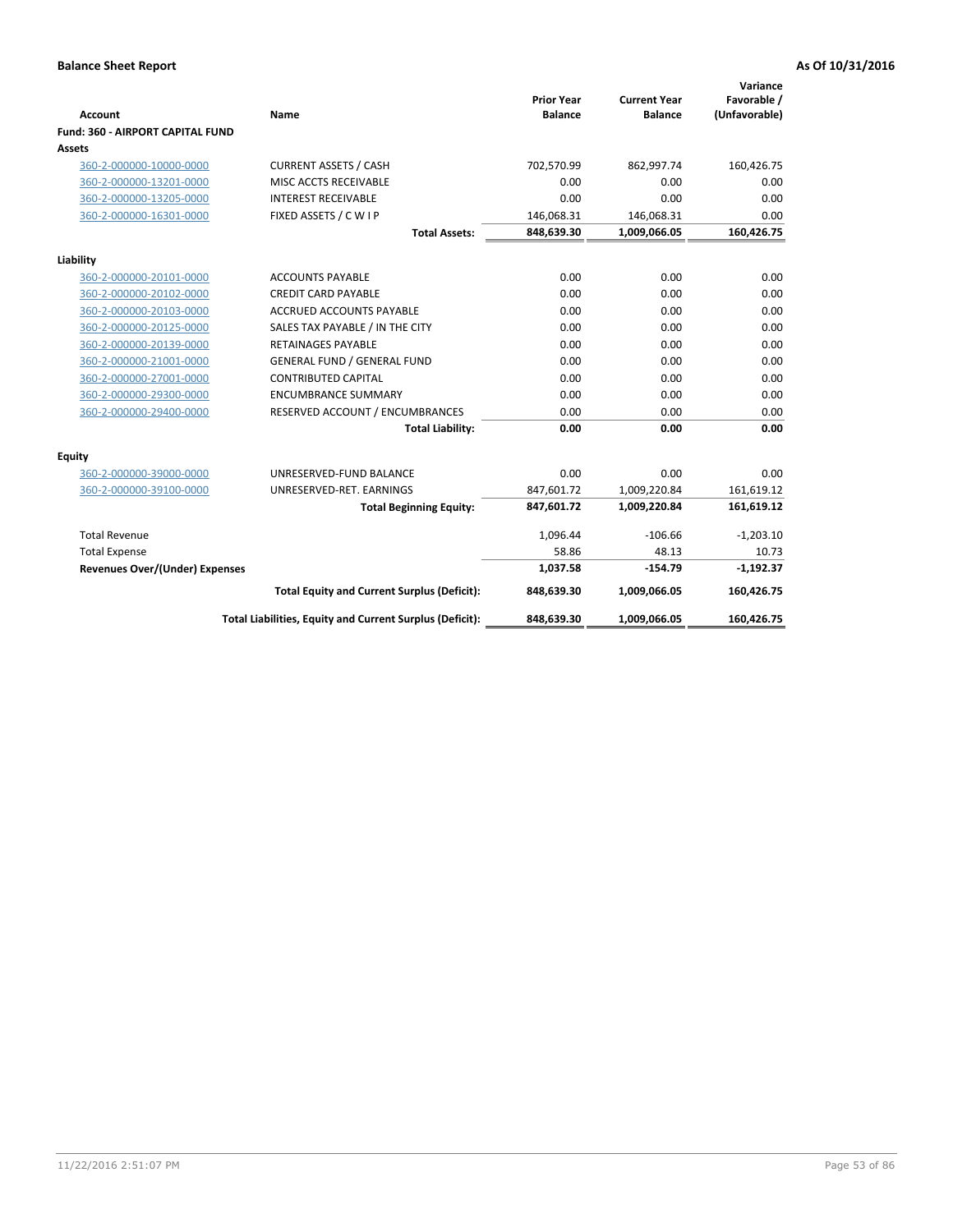| <b>Account</b>                        | <b>Name</b>                                              | <b>Prior Year</b><br><b>Balance</b> | <b>Current Year</b><br><b>Balance</b> | Variance<br>Favorable /<br>(Unfavorable) |
|---------------------------------------|----------------------------------------------------------|-------------------------------------|---------------------------------------|------------------------------------------|
| <b>Fund: 361 - L3-IDC FUND</b>        |                                                          |                                     |                                       |                                          |
| Assets                                |                                                          |                                     |                                       |                                          |
| 361-2-000000-10000-0000               | <b>CURRENT ASSETS / CASH</b>                             | 0.00                                | 0.00                                  | 0.00                                     |
| 361-2-000000-13201-0000               | MISC ACCTS RECEIVABLE                                    | 0.00                                | 0.00                                  | 0.00                                     |
| 361-2-000000-13205-0000               | <b>INTEREST RECEIVABLE</b>                               | 0.00                                | 0.00                                  | 0.00                                     |
|                                       | <b>Total Assets:</b>                                     | 0.00                                | 0.00                                  | 0.00                                     |
| Liability                             |                                                          |                                     |                                       |                                          |
| 361-2-000000-20101-0000               | <b>ACCOUNTS PAYABLE</b>                                  | 0.00                                | 0.00                                  | 0.00                                     |
| 361-2-000000-20102-0000               | <b>CREDIT CARD PAYABLE</b>                               | 0.00                                | 0.00                                  | 0.00                                     |
| 361-2-000000-20103-0000               | MISCELLANEOUS LIABILITIES                                | 0.00                                | 0.00                                  | 0.00                                     |
| 361-2-000000-20108-0000               | <b>MATURED BONDS PAYABLE</b>                             | 0.00                                | 0.00                                  | 0.00                                     |
| 361-2-000000-20111-0000               | <b>MATURED INTEREST PAYABLE</b>                          | 0.00                                | 0.00                                  | 0.00                                     |
| 361-2-000000-20112-0000               | <b>ACCRUED INTEREST PAYABLE</b>                          | 0.00                                | 0.00                                  | 0.00                                     |
| 361-2-000000-20139-0000               | <b>RETAINAGES PAYABLE</b>                                | 0.00                                | 0.00                                  | 0.00                                     |
| 361-2-000000-21001-0000               | <b>GENERAL FUND / GENERAL FUND</b>                       | 0.00                                | 0.00                                  | 0.00                                     |
|                                       | <b>Total Liability:</b>                                  | 0.00                                | 0.00                                  | 0.00                                     |
| Equity                                |                                                          |                                     |                                       |                                          |
| 361-2-000000-39000-0000               | UNRESERVED-FUND BALANCE                                  | 0.00                                | 0.00                                  | 0.00                                     |
| 361-2-000000-39100-0000               | UNRESERVED-RET. EARNINGS                                 | $-2,881,924.85$                     | $-2,881,924.85$                       | 0.00                                     |
| 361-2-000000-39150-0000               | RESERVED-RET. EARNINGS                                   | 2,881,924.85                        | 2,881,924.85                          | 0.00                                     |
|                                       | <b>Total Beginning Equity:</b>                           | 0.00                                | 0.00                                  | 0.00                                     |
| <b>Total Revenue</b>                  |                                                          | 0.00                                | 0.00                                  | 0.00                                     |
| <b>Total Expense</b>                  |                                                          | 0.00                                | 0.00                                  | 0.00                                     |
| <b>Revenues Over/(Under) Expenses</b> |                                                          | 0.00                                | 0.00                                  | 0.00                                     |
|                                       | <b>Total Equity and Current Surplus (Deficit):</b>       | 0.00                                | 0.00                                  | 0.00                                     |
|                                       | Total Liabilities, Equity and Current Surplus (Deficit): | 0.00                                | 0.00                                  | 0.00                                     |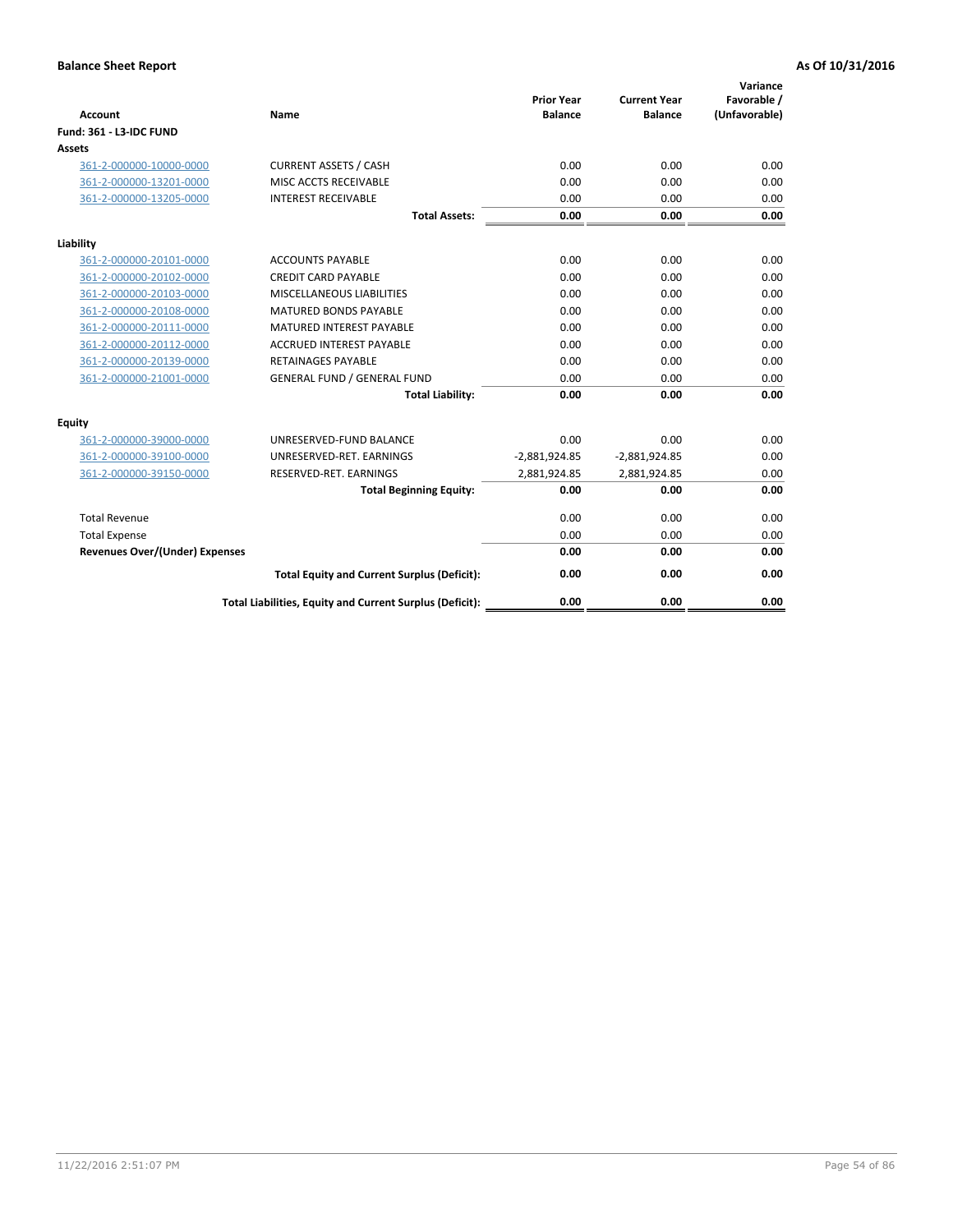|                                       |                                                          |                                     |                                       | Variance                     |
|---------------------------------------|----------------------------------------------------------|-------------------------------------|---------------------------------------|------------------------------|
| <b>Account</b>                        | Name                                                     | <b>Prior Year</b><br><b>Balance</b> | <b>Current Year</b><br><b>Balance</b> | Favorable /<br>(Unfavorable) |
| Fund: 362 - AIRPORT FBO FUEL          |                                                          |                                     |                                       |                              |
| Assets                                |                                                          |                                     |                                       |                              |
| 362-2-000000-10000-0000               | <b>CURRENT ASSETS / CASH</b>                             | 0.00                                | 32,050.28                             | 32,050.28                    |
| 362-2-000000-13201-0000               | MISC ACCTS RECEIVABLE                                    | 0.00                                | 0.00                                  | 0.00                         |
| 362-2-000000-13205-0000               | <b>INTEREST RECEIVABLE</b>                               | 0.00                                | 0.00                                  | 0.00                         |
|                                       | <b>Total Assets:</b>                                     | 0.00                                | 32,050.28                             | 32,050.28                    |
| Liability                             |                                                          |                                     |                                       |                              |
| 362-2-000000-20101-0000               | <b>ACCOUNTS PAYABLE</b>                                  | 0.00                                | 0.00                                  | 0.00                         |
| 362-2-000000-20102-0000               | <b>CREDIT CARD PAYABLE</b>                               | 0.00                                | 0.00                                  | 0.00                         |
| 362-2-000000-20103-0000               | <b>ACCRUED ACCOUNTS PAYABLE</b>                          | 0.00                                | 0.00                                  | 0.00                         |
| 362-2-000000-20125-0000               | SALES TAX PAYABLE / IN THE CITY                          | 0.00                                | 14.02                                 | $-14.02$                     |
| 362-2-000000-29300-0000               | <b>ENCUMBRANCE SUMMARY</b>                               | 0.00                                | 0.00                                  | 0.00                         |
| 362-2-000000-29400-0000               | RESERVED ACCOUNT / ENCUMBRANCES                          | 0.00                                | 0.00                                  | 0.00                         |
|                                       | <b>Total Liability:</b>                                  | 0.00                                | 14.02                                 | $-14.02$                     |
| <b>Equity</b>                         |                                                          |                                     |                                       |                              |
| 362-2-000000-39000-0000               | UNRESERVED-FUND BALANCE                                  | 0.00                                | 0.00                                  | 0.00                         |
| 362-2-000000-39100-0000               | UNRESERVED-RET. EARNINGS                                 | 0.00                                | $-2.87$                               | $-2.87$                      |
|                                       | <b>Total Beginning Equity:</b>                           | 0.00                                | $-2.87$                               | $-2.87$                      |
| <b>Total Revenue</b>                  |                                                          | 0.00                                | 33,077.07                             | 33,077.07                    |
| <b>Total Expense</b>                  |                                                          | 0.00                                | 1,037.94                              | $-1,037.94$                  |
| <b>Revenues Over/(Under) Expenses</b> |                                                          | 0.00                                | 32,039.13                             | 32,039.13                    |
|                                       | <b>Total Equity and Current Surplus (Deficit):</b>       | 0.00                                | 32,036.26                             | 32,036.26                    |
|                                       | Total Liabilities, Equity and Current Surplus (Deficit): | 0.00                                | 32,050.28                             | 32,050.28                    |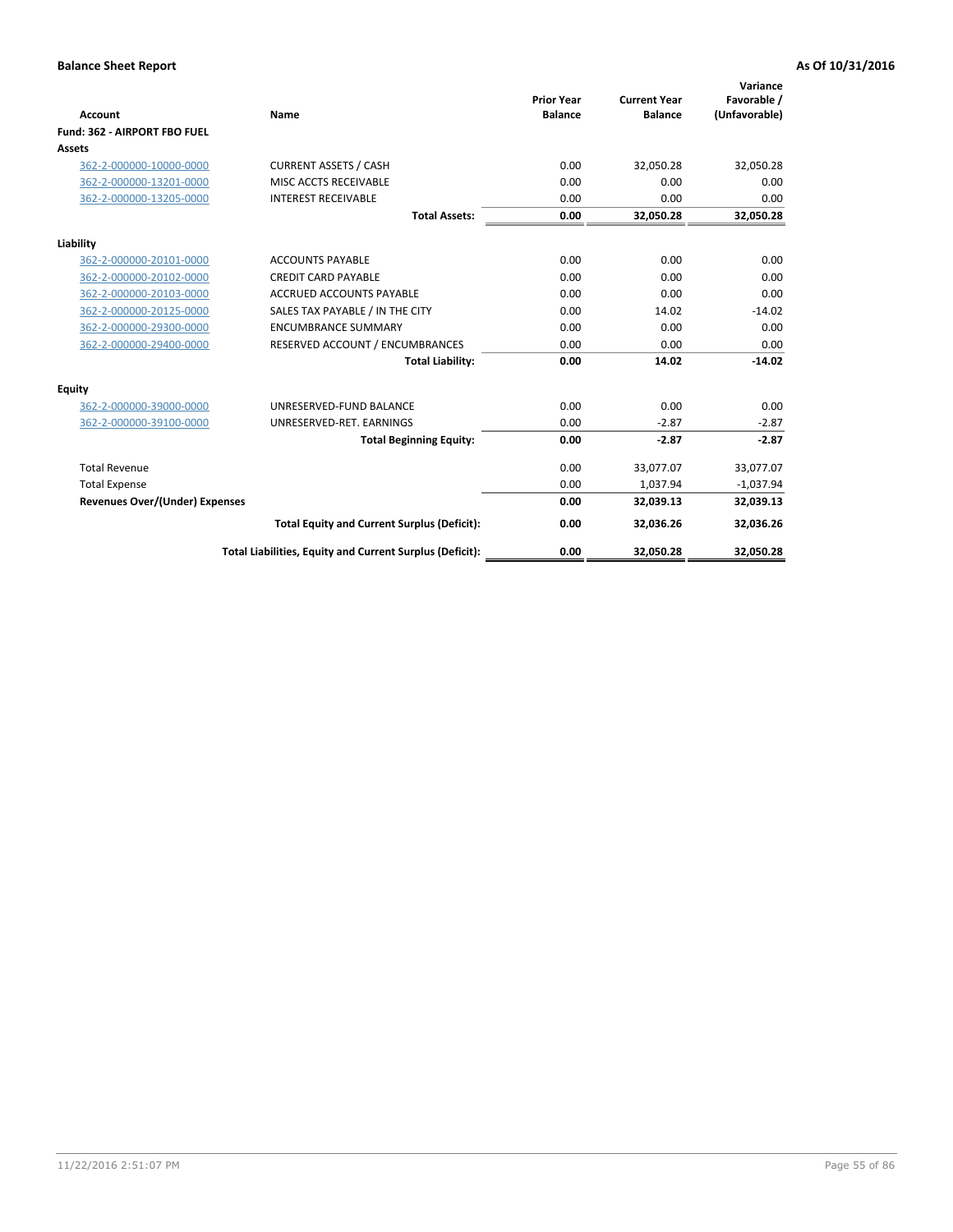| <b>Account</b>          | Name                                  | <b>Prior Year</b><br><b>Balance</b> | <b>Current Year</b><br><b>Balance</b> | Variance<br>Favorable /<br>(Unfavorable) |
|-------------------------|---------------------------------------|-------------------------------------|---------------------------------------|------------------------------------------|
| Fund: 400 - GOLF FUND   |                                       |                                     |                                       |                                          |
| Assets                  |                                       |                                     |                                       |                                          |
| 400-2-000000-10000-0000 | <b>CURRENT ASSETS / CASH</b>          | $-313,774.14$                       | $-312,878.09$                         | 896.05                                   |
| 400-2-000000-10304-0000 | CASH / PETTY CASH/CHANGE DRAWERS      | 200.00                              | 200.00                                | 0.00                                     |
| 400-2-000000-13007-0000 | <b>RETURNED CHECKS</b>                | 0.00                                | 0.00                                  | 0.00                                     |
| 400-2-000000-13201-0000 | MISC ACCTS RECEIVABLE                 | 2,399.57                            | 4,262.11                              | 1,862.54                                 |
| 400-2-000000-13202-0000 | <b>EMPLOYEE ADVANCES</b>              | 0.00                                | 0.00                                  | 0.00                                     |
| 400-2-000000-13203-0000 | NON-CURRENT ASSETS / PREPAYMENTS      | 0.00                                | 0.00                                  | 0.00                                     |
| 400-2-000000-13205-0000 | <b>INTEREST RECEIVABLE</b>            | 0.00                                | 0.00                                  | 0.00                                     |
| 400-2-000000-13206-0000 | <b>CHARGES RECEIVABLE</b>             | 1,698.44                            | 7,318.65                              | 5,620.21                                 |
| 400-2-000000-15301-0000 | <b>INVENTORIES / GOLF COURSE</b>      | 9,401.33                            | 8,380.12                              | $-1,021.21$                              |
| 400-2-000000-16001-0000 | FIXED ASSETS / LAND                   | 93,000.00                           | 93,000.00                             | 0.00                                     |
| 400-2-000000-16002-0000 | FIXED ASSETS / IMPROVMENTS-NON BUILDI | 521,160.58                          | 521,160.58                            | 0.00                                     |
| 400-2-000000-16003-0000 | ACCUM DEPR / IMPROVEMENTS-NON BUILL   | $-244,919.68$                       | $-244,919.68$                         | 0.00                                     |
| 400-2-000000-16004-0000 | FIXED ASSETS / BUILDINGS              | 109,640.00                          | 109,640.00                            | 0.00                                     |
| 400-2-000000-16005-0000 | <b>ACCUM DEPR / BUILDINGS</b>         | $-104,606.74$                       | $-104,606.74$                         | 0.00                                     |
| 400-2-000000-16201-0000 | FIXED ASSETS / MACHINERY AND EQUIPMEN | 67,625.00                           | 51,957.00                             | $-15,668.00$                             |
| 400-2-000000-16202-0000 | ACCUM DEPR / MACHINERY AND EQUIPMEI   | $-67,625.00$                        | $-51,957.00$                          | 15,668.00                                |
| 400-2-000000-16301-0000 | FIXED ASSETS / C W I P                | 0.00                                | 0.00                                  | 0.00                                     |
| 400-2-000000-17501-0000 | <b>EMPLOYEE CONTRIBUTIONS</b>         | 6,650.00                            | 6,650.00                              | 0.00                                     |
| 400-2-000000-17504-0000 | <b>INVESTMENT RETURN</b>              | 4,827.00                            | 4,827.00                              | 0.00                                     |
| 400-2-000000-17508-0000 | <b>EXPERIENCE DIFFERENCE</b>          | 58.00                               | 58.00                                 | 0.00                                     |
|                         | <b>Total Assets:</b>                  | 85,734.36                           | 93,091.95                             | 7,357.59                                 |
|                         |                                       |                                     |                                       |                                          |
| Liability               |                                       |                                     |                                       |                                          |
| 400-2-000000-20101-0000 | <b>ACCOUNTS PAYABLE</b>               | 50.54                               | 0.19                                  | 50.35                                    |
| 400-2-000000-20102-0000 | <b>CREDIT CARD PAYABLE</b>            | 0.00                                | 0.00                                  | 0.00                                     |
| 400-2-000000-20103-0000 | ACCRUED ACCOUNTS PAYABLE              | 0.00                                | 0.00                                  | 0.00                                     |
| 400-2-000000-20112-0000 | ACCRUED INTEREST PAYABLE              | 0.00                                | 0.00                                  | 0.00                                     |
| 400-2-000000-20124-0000 | <b>GOLF COURSE RESALE</b>             | 0.00                                | 0.00                                  | 0.00                                     |
| 400-2-000000-20125-0000 | SALES TAX PAYABLE / IN THE CITY       | 586.11                              | 771.17                                | $-185.06$                                |
| 400-2-000000-20139-0000 | RETAINAGES PAYABLE                    | 0.00                                | 0.00                                  | 0.00                                     |
| 400-2-000000-20141-0000 | <b>TELEPHONE CLEARING</b>             | 0.00                                | 0.00                                  | 0.00                                     |
| 400-2-000000-21001-0000 | <b>GENERAL FUND / GENERAL FUND</b>    | 0.00                                | 0.00                                  | 0.00                                     |
| 400-2-000000-21101-0000 | ENTERPRISE / WTR/WWTR UTILITY FUND    | 0.00                                | 0.00                                  | 0.00                                     |
| 400-2-000000-22001-0000 | <b>SALARIES PAYABLE</b>               | 4,343.20                            | 4,793.59                              | $-450.39$                                |
| 400-2-000000-22002-0000 | VACATION/SICK PAYABLE                 | 12,984.33                           | 12,984.33                             | 0.00                                     |
| 400-2-000000-23001-0000 | CAPITAL LEASE PAYABLE                 | 0.00                                | 0.00                                  | 0.00                                     |
| 400-2-000000-24001-0000 | O/S CHECKS PAYABLE                    | 0.00                                | 0.00                                  | 0.00                                     |
| 400-2-000000-26001-0000 | COMPENSATED ABSENCES PAY              | 30,700.32                           | 30,700.32                             | 0.00                                     |
| 400-2-000000-27001-0000 | <b>CONTRIBUTED CAPITAL</b>            | 0.00                                | 0.00                                  | 0.00                                     |
| 400-2-000000-27002-0000 | CONTRIBUTED CAPITAL / DEVELOPERS      | 0.00                                | 0.00                                  | 0.00                                     |
| 400-2-000000-29300-0000 | ENCUMBRANCE SUMMARY                   | 0.00                                | 0.00                                  | 0.00                                     |
| 400-2-000000-29400-0100 | RESERVED ACCOUNT / ENCUMBRANCES       | 0.00                                | 0.00                                  | 0.00                                     |
| 400-2-000000-29999-0000 | <b>NET PENSION LIABILITY</b>          | 8,714.00                            | 8,714.00                              | 0.00                                     |
|                         | <b>Total Liability:</b>               | 57,378.50                           | 57,963.60                             | $-585.10$                                |
| Equity                  |                                       |                                     |                                       |                                          |
| 400-2-000000-39000-0000 | UNRESERVED-FUND BALANCE               | 0.00                                | 0.00                                  | 0.00                                     |
| 400-2-000000-39100-0000 | UNRESERVED-RET. EARNINGS              | 26,241.25                           | 18,572.04                             | $-7,669.21$                              |
| 400-2-000000-39500-0000 | NET POSITION - PENSION                | $-44.00$                            | $-44.00$                              | 0.00                                     |
|                         | <b>Total Beginning Equity:</b>        | 26,197.25                           | 18,528.04                             | -7,669.21                                |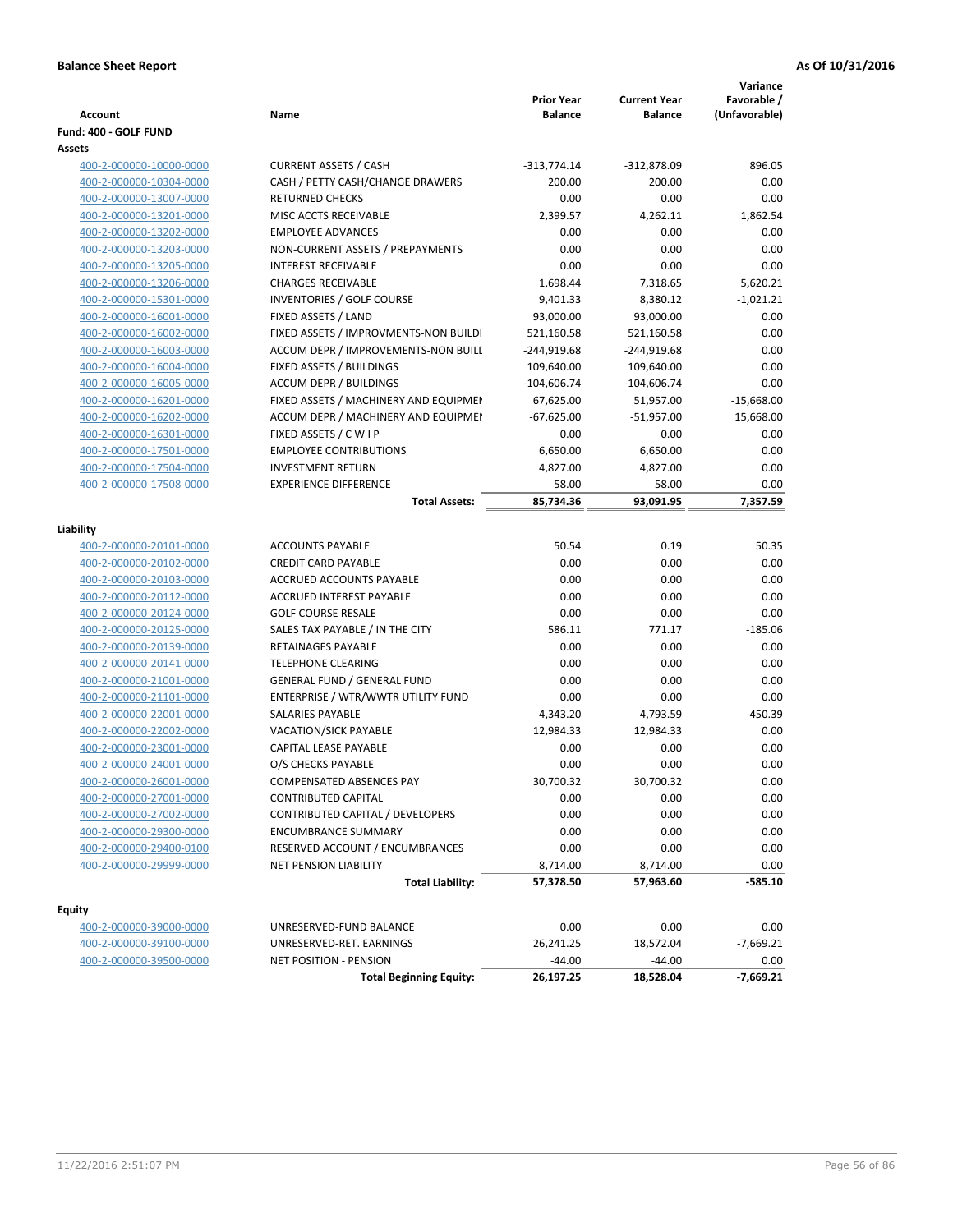| Account                               | Name                                                     | <b>Prior Year</b><br><b>Balance</b> | <b>Current Year</b><br><b>Balance</b> | Variance<br>Favorable /<br>(Unfavorable) |
|---------------------------------------|----------------------------------------------------------|-------------------------------------|---------------------------------------|------------------------------------------|
| <b>Total Revenue</b>                  |                                                          | 17,146.69                           | 29.192.63                             | 12,045.94                                |
| <b>Total Expense</b>                  |                                                          | 14,988.08                           | 12,592.31                             | 2,395.77                                 |
| <b>Revenues Over/(Under) Expenses</b> |                                                          | 2,158.61                            | 16,600.32                             | 14,441.71                                |
|                                       | <b>Total Equity and Current Surplus (Deficit):</b>       | 28,355.86                           | 35.128.36                             | 6,772.50                                 |
|                                       | Total Liabilities, Equity and Current Surplus (Deficit): | 85,734.36                           | 93.091.96                             | 7,357.60                                 |

**\*\*\*Warning: Account Authorization is turned on. Please run the Unauthorized Account Listing Report to see if you are out of balance due to missing accounts \*\*\***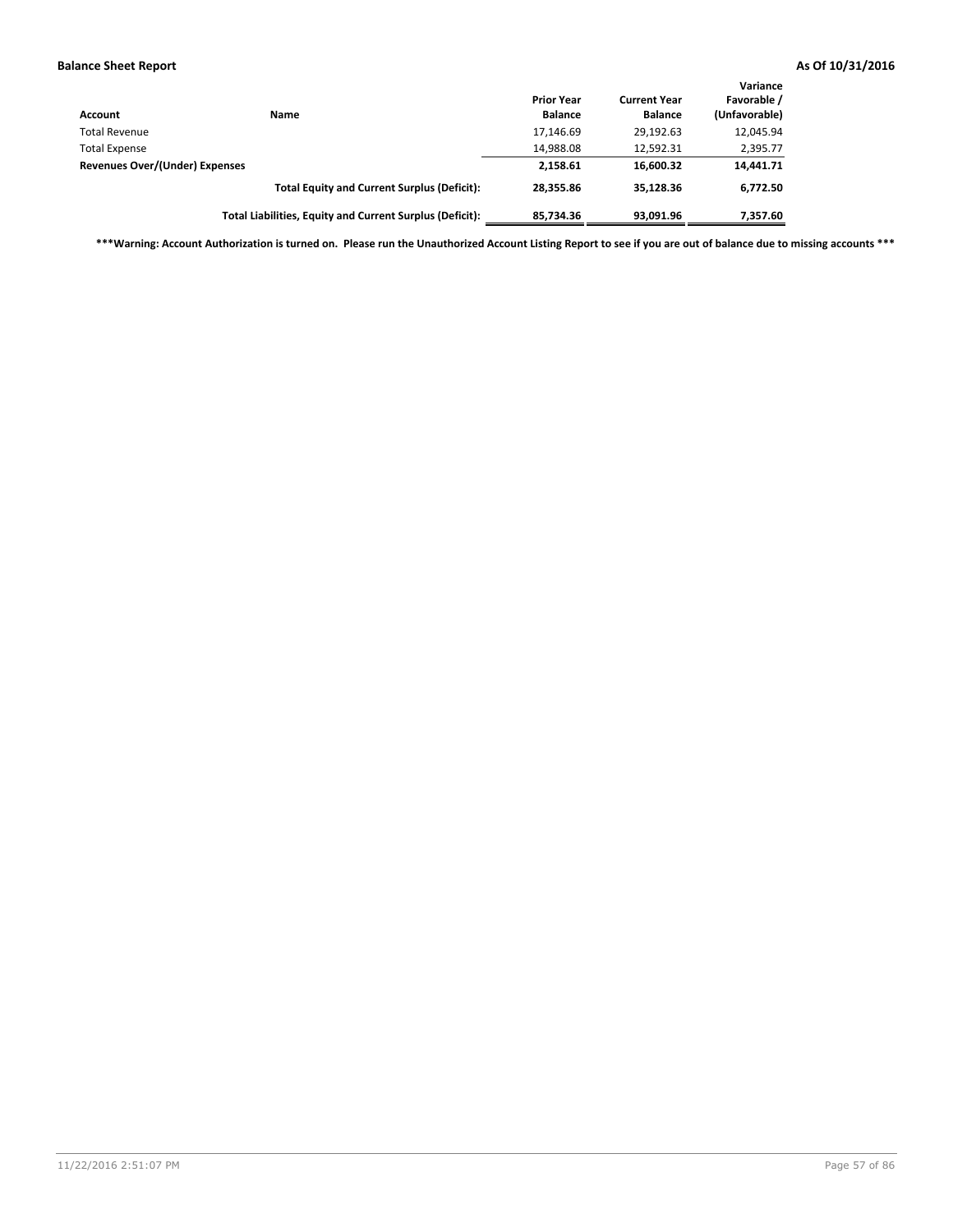|                                       |                                                          | <b>Prior Year</b> | <b>Current Year</b> | Variance<br>Favorable / |
|---------------------------------------|----------------------------------------------------------|-------------------|---------------------|-------------------------|
| <b>Account</b>                        | Name                                                     | <b>Balance</b>    | <b>Balance</b>      | (Unfavorable)           |
| <b>Fund: 500 - SANITATION FUND</b>    |                                                          |                   |                     |                         |
| Assets                                |                                                          |                   |                     |                         |
| 500-2-000000-10000-0000               | <b>CURRENT ASSETS / CASH</b>                             | 1,297,272.97      | 1,524,147.45        | 226,874.48              |
| 500-2-000000-13000-0000               | <b>CUSTOMER ACCTS RECEIVABLE</b>                         | 146,850.94        | 121,753.40          | $-25,097.54$            |
| 500-2-000000-13001-0000               | NON CURRENT CUSTOMER ACCTS RECEIVAE                      | 36,984.85         | 51,295.63           | 14,310.78               |
| 500-2-000000-13002-0000               | ALLOW FOR UNCOLLECT REC                                  | $-36,479.94$      | $-36,479.94$        | 0.00                    |
| 500-2-000000-13003-0000               | UNBILLED YEAR-END ACCRUAL                                | 379,459.63        | 379,459.63          | 0.00                    |
| 500-2-000000-13201-0000               | MISC ACCTS RECEIVABLE                                    | 185.00            | 185.00              | 0.00                    |
| 500-2-000000-17501-0000               | <b>EMPLOYEE CONTRIBUTIONS</b>                            | 6,650.00          | 6,650.00            | 0.00                    |
| 500-2-000000-17504-0000               | <b>INVESTMENT RETURN</b>                                 | 4,827.00          | 4,827.00            | 0.00                    |
| 500-2-000000-17508-0000               | <b>EXPERIENCE DIFFERENCE</b>                             | 58.00             | 58.00               | 0.00                    |
|                                       | <b>Total Assets:</b>                                     | 1,835,808.45      | 2,051,896.17        | 216,087.72              |
| Liability                             |                                                          |                   |                     |                         |
| 500-2-000000-20101-0000               | <b>ACCOUNTS PAYABLE</b>                                  | 36,697.12         | 26,062.55           | 10,634.57               |
| 500-2-000000-20102-0000               | <b>CREDIT CARD PAYABLE</b>                               | 0.00              | 0.00                | 0.00                    |
| 500-2-000000-20103-0000               | ACCRUED ACCOUNTS PAYABLE                                 | 0.00              | 0.00                | 0.00                    |
| 500-2-000000-20125-0000               | SALES TAX PAYABLE / IN THE CITY                          | 20,639.91         | 21,988.46           | $-1,348.55$             |
| 500-2-000000-20126-0000               | SALES TAX PAYABLE / OUT OF CITY                          | 0.00              | 0.00                | 0.00                    |
| 500-2-000000-20133-0000               | <b>GARBAGE CLEARING</b>                                  | 0.00              | 0.00                | 0.00                    |
| 500-2-000000-20135-0000               | <b>GARBAGE CLEARING / BAD DEBT EXPENS</b>                | 3,867.11          | 3,957.54            | $-90.43$                |
| 500-2-000000-20160-0000               | <b>UNAPPLIED CREDIT</b>                                  | 0.00              | 0.00                | 0.00                    |
| 500-2-000000-20201-0000               | <b>DEFERRED REVENUE</b>                                  | 0.00              | 0.00                | 0.00                    |
| 500-2-000000-21001-0000               | <b>GENERAL FUND / GENERAL FUND</b>                       | 0.00              | 0.00                | 0.00                    |
| 500-2-000000-22001-0000               | SALARIES PAYABLE                                         | 3,481.43          | 2,316.20            | 1,165.23                |
| 500-2-000000-22002-0000               | <b>VACATION/SICK PAYABLE</b>                             | 4,512.22          | 4,512.22            | 0.00                    |
| 500-2-000000-24002-0000               | <b>CUSTOMER DEPOSITS</b>                                 | 152,355.03        | 182,174.82          | $-29,819.79$            |
| 500-2-000000-24007-0000               | <b>BILLED DEPOSITS SUSPENSE</b>                          | 0.00              | 0.00                | 0.00                    |
| 500-2-000000-26001-0000               | <b>COMPENSATED ABSENCES PAY</b>                          | $-176.76$         | $-176.76$           | 0.00                    |
| 500-2-000000-29300-0000               | <b>ENCUMBRANCE SUMMARY</b>                               | 0.00              | 0.00                | 0.00                    |
| 500-2-000000-29400-0100               | RESERVED ACCOUNT / ENCUMBRANCES                          | 0.00              | 0.00                | 0.00                    |
| 500-2-000000-29999-0000               | <b>NET PENSION LIABILITY</b>                             | 8,714.00          | 8,714.00            | 0.00                    |
|                                       | <b>Total Liability:</b>                                  | 230,090.06        | 249,549.03          | $-19,458.97$            |
| Equity                                |                                                          |                   |                     |                         |
| 500-2-000000-39000-0000               | UNRESERVED-FUND BALANCE                                  | 0.00              | 0.00                | 0.00                    |
| 500-2-000000-39100-0000               | UNRESERVED-RET. EARNINGS                                 | 1,311,908.45      | 1,531,681.15        | 219,772.70              |
| 500-2-000000-39500-0000               | <b>NET POSITION - PENSION</b>                            | $-44.00$          | $-44.00$            | 0.00                    |
|                                       | <b>Total Beginning Equity:</b>                           | 1,311,864.45      | 1,531,637.15        | 219,772.70              |
| <b>Total Revenue</b>                  |                                                          | 338,177.06        | 338,377.87          | 200.81                  |
| <b>Total Expense</b>                  |                                                          | 44,323.12         | 67,667.88           | $-23,344.76$            |
| <b>Revenues Over/(Under) Expenses</b> |                                                          | 293,853.94        | 270,709.99          | $-23,143.95$            |
|                                       | <b>Total Equity and Current Surplus (Deficit):</b>       | 1,605,718.39      | 1,802,347.14        | 196,628.75              |
|                                       | Total Liabilities, Equity and Current Surplus (Deficit): | 1,835,808.45      | 2,051,896.17        | 216,087.72              |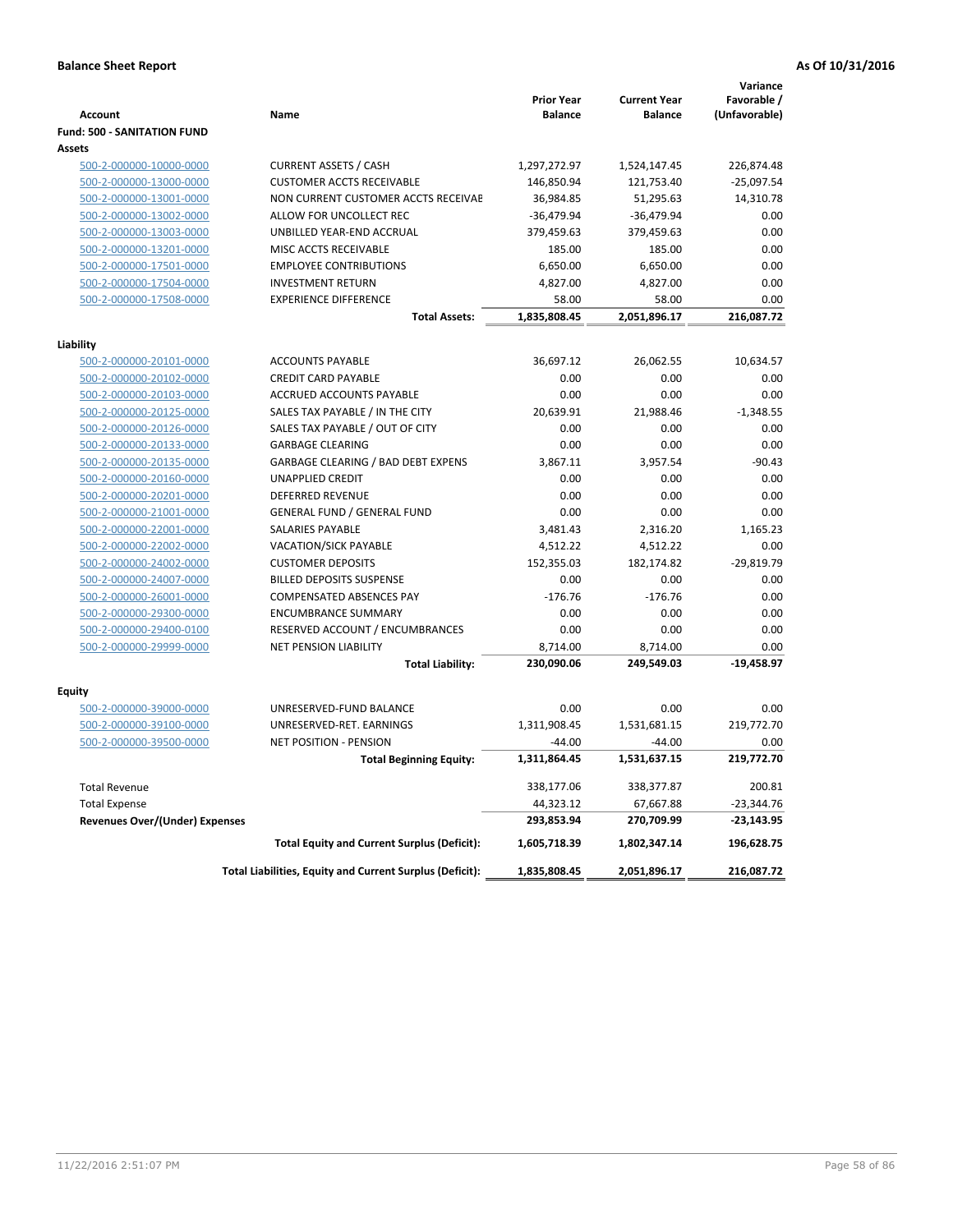| <b>Account</b>                        | Name                                                       | <b>Prior Year</b><br><b>Balance</b> | <b>Current Year</b><br><b>Balance</b> | Variance<br>Favorable /<br>(Unfavorable) |
|---------------------------------------|------------------------------------------------------------|-------------------------------------|---------------------------------------|------------------------------------------|
|                                       | <b>Fund: 561 - REGINAL HOUSEHOLD HAZARDOUS WASTE GRANT</b> |                                     |                                       |                                          |
| Assets                                |                                                            |                                     |                                       |                                          |
| 561-2-000000-10000-0000               | <b>CURRENT ASSETS / CASH</b>                               | 0.00                                | 0.00                                  | 0.00                                     |
| 561-2-000000-13201-0000               | MISC ACCTS RECEIVABLE                                      | 0.00                                | 0.00                                  | 0.00                                     |
| 561-2-000000-13205-0000               | <b>INTEREST RECEIVABLE</b>                                 | 0.00                                | 0.00                                  | 0.00                                     |
|                                       | <b>Total Assets:</b>                                       | 0.00                                | 0.00                                  | 0.00                                     |
| Liability                             |                                                            |                                     |                                       |                                          |
| 561-2-000000-20101-0000               | <b>ACCOUNTS PAYABLE</b>                                    | 0.00                                | 0.00                                  | 0.00                                     |
| 561-2-000000-20102-0000               | <b>CREDIT CARD PAYABLE</b>                                 | 0.00                                | 0.00                                  | 0.00                                     |
| 561-2-000000-20103-0000               | <b>ACCRUED ACCOUNTS PAYABLE</b>                            | 0.00                                | 0.00                                  | 0.00                                     |
| 561-2-000000-21140-0000               | DUE TO / SANITATION FUND                                   | 0.00                                | 0.00                                  | 0.00                                     |
| 561-2-000000-29300-0000               | <b>ENCUMBRANCE SUMMARY</b>                                 | 0.00                                | 0.00                                  | 0.00                                     |
| 561-2-000000-29400-0100               | RESERVED ACCOUNT / ENCUMBRANCES                            | 0.00                                | 0.00                                  | 0.00                                     |
|                                       | <b>Total Liability:</b>                                    | 0.00                                | 0.00                                  | 0.00                                     |
| <b>Equity</b>                         |                                                            |                                     |                                       |                                          |
| 561-2-000000-39100-0000               | UNRESERVED-RET. EARNINGS                                   | 0.00                                | 0.00                                  | 0.00                                     |
|                                       | <b>Total Beginning Equity:</b>                             | 0.00                                | 0.00                                  | 0.00                                     |
| <b>Total Revenue</b>                  |                                                            | 0.00                                | 0.00                                  | 0.00                                     |
| <b>Total Expense</b>                  |                                                            | 0.00                                | 0.00                                  | 0.00                                     |
| <b>Revenues Over/(Under) Expenses</b> |                                                            | 0.00                                | 0.00                                  | 0.00                                     |
|                                       | <b>Total Equity and Current Surplus (Deficit):</b>         | 0.00                                | 0.00                                  | 0.00                                     |
|                                       | Total Liabilities, Equity and Current Surplus (Deficit):   | 0.00                                | 0.00                                  | 0.00                                     |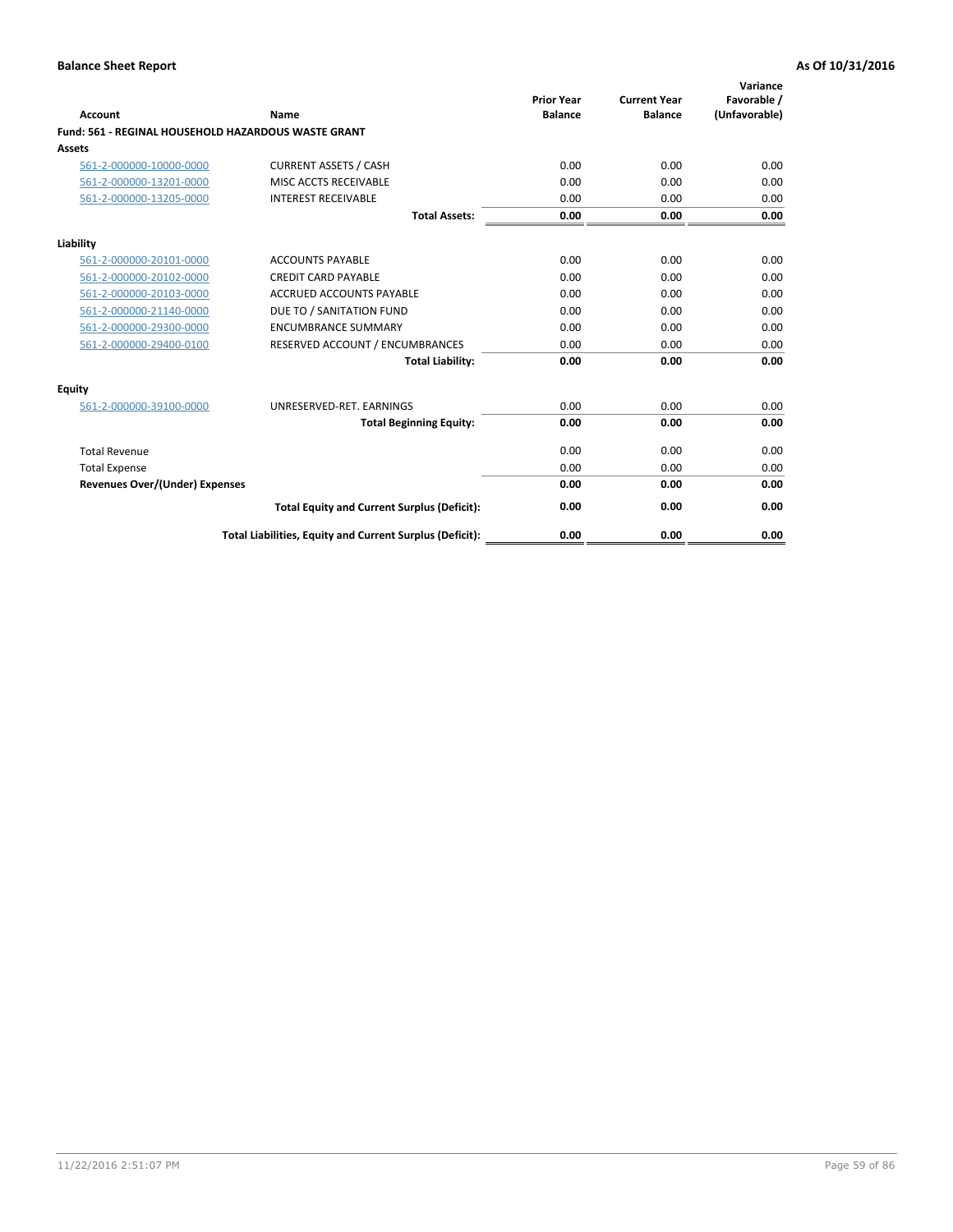| <b>Account</b>                        | Name                                                     | <b>Prior Year</b><br><b>Balance</b> | <b>Current Year</b><br><b>Balance</b> | Variance<br>Favorable /<br>(Unfavorable) |
|---------------------------------------|----------------------------------------------------------|-------------------------------------|---------------------------------------|------------------------------------------|
| Fund: 601 - CENTRAL SERVICE FUND      |                                                          |                                     |                                       |                                          |
| Assets                                |                                                          |                                     |                                       |                                          |
| 601-2-000000-10000-0000               | <b>CURRENT ASSETS / CASH</b>                             | 207,463.25                          | 97,889.81                             | $-109,573.44$                            |
| 601-2-000000-13201-0000               | MISC ACCTS RECEIVABLE                                    | 0.00                                | 0.00                                  | 0.00                                     |
| 601-2-000000-13203-0000               | NON-CURRENT ASSETS / PREPAYMENTS                         | 0.00                                | 0.00                                  | 0.00                                     |
| 601-2-000000-13204-0000               | PREPAYMENTS / INSURANCE PREPAYMENT                       | 0.00                                | 0.00                                  | 0.00                                     |
| 601-2-000000-13205-0000               | <b>INTEREST RECEIVABLE</b>                               | 0.00                                | 0.00                                  | 0.00                                     |
| 601-2-000000-15001-0000               | <b>INVENTORIES / POSTAGE</b>                             | 0.00                                | 0.00                                  | 0.00                                     |
| 601-2-000000-15101-0000               | <b>FACILITIES MAINT STOCK</b>                            | 8,478.90                            | 15,772.10                             | 7,293.20                                 |
| 601-2-000000-15201-0000               | <b>INVENTORIES / GARAGE</b>                              | 75,279.25                           | 147,255.83                            | 71,976.58                                |
| 601-2-000000-16001-0000               | FIXED ASSETS / LAND                                      | 0.00                                | 0.00                                  | 0.00                                     |
| 601-2-000000-16002-0000               | FIXED ASSETS / IMPROVMENTS-NON BUILDI                    | 0.00                                | 0.00                                  | 0.00                                     |
| 601-2-000000-16003-0000               | ACCUM DEPR / IMPROVEMENTS-NON BUILI                      | 0.00                                | 0.00                                  | 0.00                                     |
| 601-2-000000-16004-0000               | FIXED ASSETS / BUILDINGS                                 | 100,832.00                          | 100,832.00                            | 0.00                                     |
| 601-2-000000-16005-0000               | <b>ACCUM DEPR / BUILDINGS</b>                            | $-100,832.00$                       | $-100,832.00$                         | 0.00                                     |
| 601-2-000000-16201-0000               | FIXED ASSETS / MACHINERY AND EQUIPMEN                    | 166,476.00                          | 166,476.00                            | 0.00                                     |
| 601-2-000000-16202-0000               | ACCUM DEPR / MACHINERY AND EQUIPMEI                      | $-163,814.71$                       | $-163,814.71$                         | 0.00                                     |
| 601-2-000000-17501-0000               | <b>EMPLOYEE CONTRIBUTIONS</b>                            | 26,599.00                           | 26,599.00                             | 0.00                                     |
| 601-2-000000-17504-0000               | <b>INVESTMENT RETURN</b>                                 | 19,307.00                           | 19,307.00                             | 0.00                                     |
| 601-2-000000-17508-0000               | <b>EXPERIENCE DIFFERENCE</b>                             | 232.00                              | 232.00                                | 0.00                                     |
|                                       | <b>Total Assets:</b>                                     | 340,020.69                          | 309,717.03                            | $-30,303.66$                             |
| Liability                             |                                                          |                                     |                                       |                                          |
| 601-2-000000-20101-0000               | <b>ACCOUNTS PAYABLE</b>                                  | $-453.92$                           | 152.14                                | $-606.06$                                |
| 601-2-000000-20102-0000               | <b>CREDIT CARD PAYABLE</b>                               | 0.00                                | 0.00                                  | 0.00                                     |
| 601-2-000000-20103-0000               | ACCRUED ACCOUNTS PAYABLE                                 | 0.00                                | 0.00                                  | 0.00                                     |
| 601-2-000000-20115-0000               | <b>DRINK SUPPLY</b>                                      | 0.00                                | 0.00                                  | 0.00                                     |
| 601-2-000000-20141-0000               | <b>TELEPHONE CLEARING</b>                                | 0.00                                | 0.00                                  | 0.00                                     |
| 601-2-000000-20148-0000               | FLEET FUEL CLEARING                                      | 0.00                                | 0.00                                  | 0.00                                     |
| 601-2-000000-20149-0000               | FLEET MAINTENANCE CLEARING                               | 0.00                                | $-16.48$                              | 16.48                                    |
| 601-2-000000-20201-0000               | <b>DEFERRED REVENUE</b>                                  | 0.00                                | 0.00                                  | 0.00                                     |
| 601-2-000000-21001-0000               | <b>GENERAL FUND / GENERAL FUND</b>                       | 0.00                                | 0.00                                  | 0.00                                     |
| 601-2-000000-21101-0000               | ENTERPRISE / WTR/WWTR UTILITY FUND                       | 0.00                                | 0.00                                  | 0.00                                     |
| 601-2-000000-22001-0000               | SALARIES PAYABLE                                         | 12,654.55                           | 16,959.79                             | $-4,305.24$                              |
| 601-2-000000-22002-0000               | <b>VACATION/SICK PAYABLE</b>                             | 38,440.79                           | 38,440.79                             | 0.00                                     |
| 601-2-000000-24011-0000               | <b>CIVIC CENTER DEPOSITS</b>                             | 0.00                                | 0.00                                  | 0.00                                     |
| 601-2-000000-24012-0000               | <b>AUDITORIUM DEPOSITS</b>                               | 0.00                                | 0.00                                  | 0.00                                     |
| 601-2-000000-26001-0000               | <b>COMPENSATED ABSENCES PAY</b>                          | 22,239.02                           | 22,239.02                             | 0.00                                     |
| 601-2-000000-27001-0000               | <b>CONTRIBUTED CAPITAL</b>                               | 0.00                                | 0.00                                  | 0.00                                     |
| 601-2-000000-29300-0000               | <b>ENCUMBRANCE SUMMARY</b>                               | 0.00                                | 0.00                                  | 0.00                                     |
| 601-2-000000-29400-0100               | RESERVED ACCOUNT / ENCUMBRANCES                          | 0.00                                | 0.00                                  | 0.00                                     |
| 601-2-000000-29999-0000               | NET PENSION LIABILITY                                    | 34,854.00                           | 34,854.00                             | 0.00                                     |
|                                       | <b>Total Liability:</b>                                  | 107,734.44                          | 112,629.26                            | -4,894.82                                |
|                                       |                                                          |                                     |                                       |                                          |
| Equity                                |                                                          |                                     |                                       |                                          |
| 601-2-000000-39000-0000               | UNRESERVED-FUND BALANCE                                  | 0.00                                | 0.00                                  | 0.00                                     |
| 601-2-000000-39100-0000               | UNRESERVED-RET. EARNINGS                                 | 218,033.60                          | 201,949.22                            | $-16,084.38$                             |
| 601-2-000000-39500-0000               | NET POSITION - PENSION                                   | $-175.00$                           | $-175.00$                             | 0.00                                     |
|                                       | <b>Total Beginning Equity:</b>                           | 217,858.60                          | 201,774.22                            | $-16,084.38$                             |
| <b>Total Revenue</b>                  |                                                          | 70,156.33                           | 67,767.17                             | $-2,389.16$                              |
| <b>Total Expense</b>                  |                                                          | 55,728.68                           | 72,453.69                             | $-16,725.01$                             |
| <b>Revenues Over/(Under) Expenses</b> |                                                          | 14,427.65                           | -4,686.52                             | -19,114.17                               |
|                                       | <b>Total Equity and Current Surplus (Deficit):</b>       | 232,286.25                          | 197,087.70                            | $-35,198.55$                             |
|                                       | Total Liabilities, Equity and Current Surplus (Deficit): | 340,020.69                          | 309,716.96                            | -30,303.73                               |
|                                       |                                                          |                                     |                                       |                                          |

**\*\*\*Warning: Account Authorization is turned on. Please run the Unauthorized Account Listing Report to see if you are out of balance due to missing accounts \*\*\***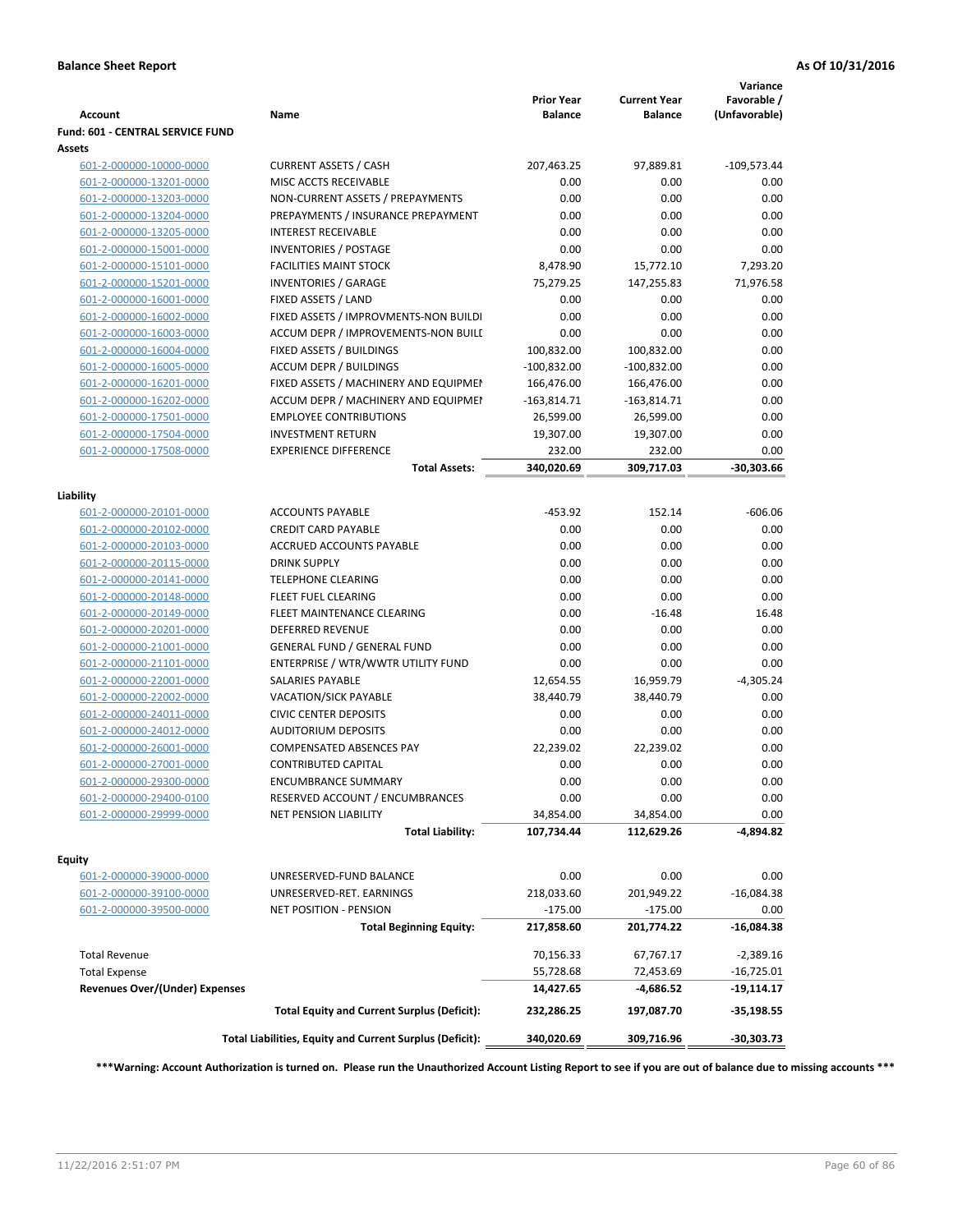|                                       |                                                          |                                     |                                       | Variance                     |
|---------------------------------------|----------------------------------------------------------|-------------------------------------|---------------------------------------|------------------------------|
| <b>Account</b>                        | <b>Name</b>                                              | <b>Prior Year</b><br><b>Balance</b> | <b>Current Year</b><br><b>Balance</b> | Favorable /<br>(Unfavorable) |
| <b>Fund: 602 - INSURANCE FUND</b>     |                                                          |                                     |                                       |                              |
| <b>Assets</b>                         |                                                          |                                     |                                       |                              |
| 602-2-000000-10000-0000               | <b>CURRENT ASSETS / CASH</b>                             | 854,600.19                          | 79,468.27                             | $-775,131.92$                |
| 602-2-000000-13201-0000               | MISC ACCTS RECEIVABLE                                    | 0.00                                | 0.00                                  | 0.00                         |
| 602-2-000000-13204-0000               | PREPAYMENTS / INSURANCE PREPAYMENT                       | 0.00                                | 0.00                                  | 0.00                         |
| 602-2-000000-13205-0000               | <b>INTEREST RECEIVABLE</b>                               | 0.00                                | 0.00                                  | 0.00                         |
|                                       | <b>Total Assets:</b>                                     | 854,600.19                          | 79,468.27                             | $-775,131.92$                |
| Liability                             |                                                          |                                     |                                       |                              |
| 602-2-000000-20101-0000               | <b>ACCOUNTS PAYABLE</b>                                  | $-1,044.09$                         | $-150.09$                             | $-894.00$                    |
| 602-2-000000-20102-0000               | <b>CREDIT CARD PAYABLE</b>                               | 0.00                                | 0.00                                  | 0.00                         |
| 602-2-000000-20103-0000               | <b>ACCRUED ACCOUNTS PAYABLE</b>                          | 0.00                                | 0.00                                  | 0.00                         |
| 602-2-000000-20201-0000               | <b>DEFERRED REVENUE</b>                                  | 0.00                                | 0.00                                  | 0.00                         |
| 602-2-000000-29300-0000               | <b>ENCUMBRANCE SUMMARY</b>                               | 0.00                                | 0.00                                  | 0.00                         |
| 602-2-000000-29400-0100               | RESERVED ACCOUNT / ENCUMBRANCES                          | 0.00                                | 0.00                                  | 0.00                         |
|                                       | <b>Total Liability:</b>                                  | $-1,044.09$                         | $-150.09$                             | $-894.00$                    |
| <b>Equity</b>                         |                                                          |                                     |                                       |                              |
| 602-2-000000-39000-0000               | UNRESERVED-FUND BALANCE                                  | 0.00                                | 0.00                                  | 0.00                         |
| 602-2-000000-39100-0000               | UNRESERVED-RET. EARNINGS                                 | 1,390,194.04                        | 692,262.19                            | $-697,931.85$                |
|                                       | <b>Total Beginning Equity:</b>                           | 1,390,194.04                        | 692,262.19                            | $-697,931.85$                |
| <b>Total Revenue</b>                  |                                                          | 405,261.21                          | 412,298.01                            | 7,036.80                     |
| <b>Total Expense</b>                  |                                                          | 939,810.97                          | 1,024,941.84                          | $-85,130.87$                 |
| <b>Revenues Over/(Under) Expenses</b> |                                                          | $-534,549.76$                       | $-612,643.83$                         | $-78,094.07$                 |
|                                       | <b>Total Equity and Current Surplus (Deficit):</b>       | 855,644.28                          | 79,618.36                             | -776,025.92                  |
|                                       | Total Liabilities, Equity and Current Surplus (Deficit): | 854,600.19                          | 79.468.27                             | $-775.131.92$                |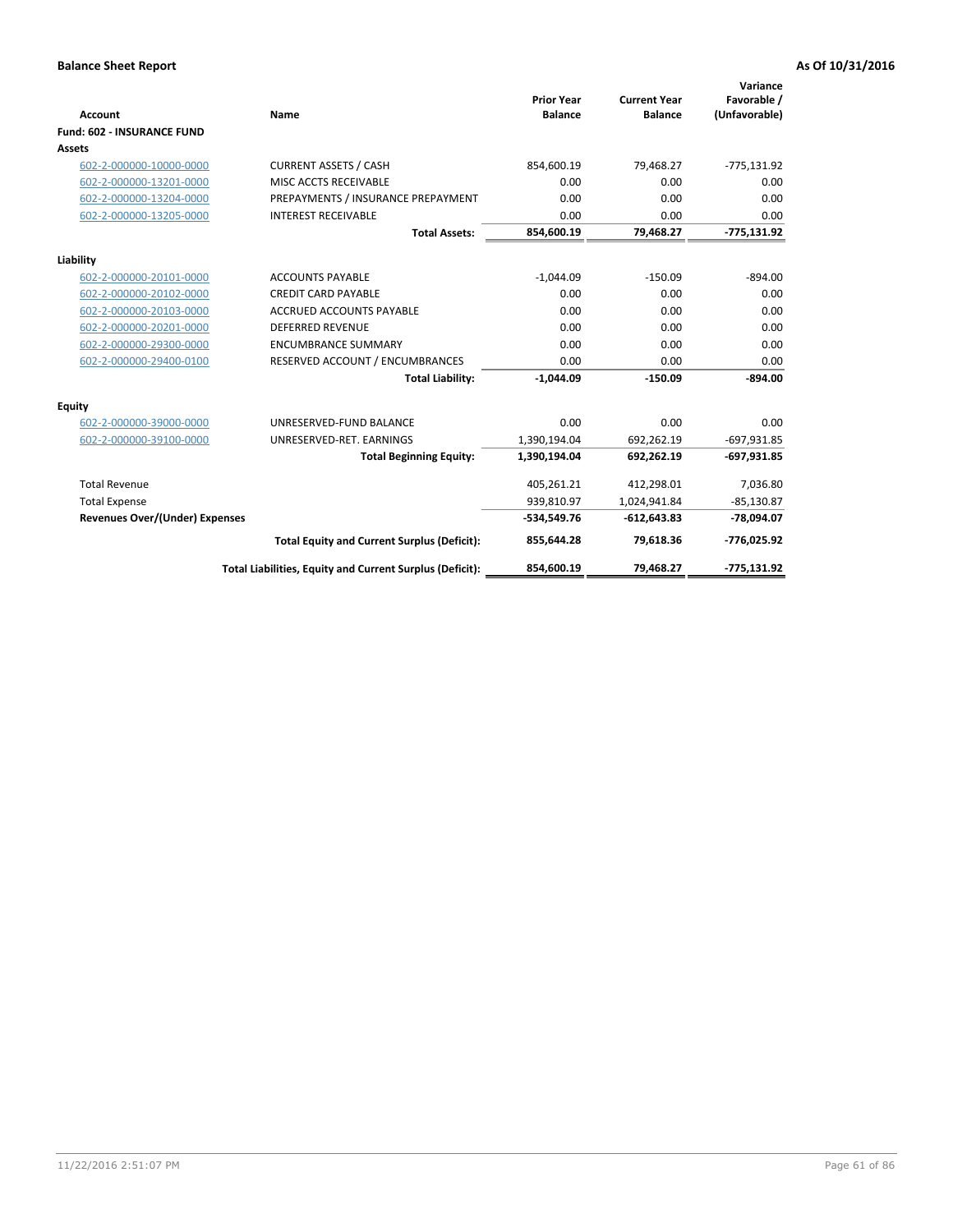|                                       |                                                          | <b>Prior Year</b> | <b>Current Year</b> | Variance<br>Favorable / |
|---------------------------------------|----------------------------------------------------------|-------------------|---------------------|-------------------------|
| <b>Account</b>                        | Name                                                     | <b>Balance</b>    | <b>Balance</b>      | (Unfavorable)           |
| Fund: 604 - MIS FUND                  |                                                          |                   |                     |                         |
| Assets                                |                                                          |                   |                     |                         |
| 604-2-000000-10000-0000               | <b>CURRENT ASSETS / CASH</b>                             | $-15,246.38$      | 93,354.73           | 108,601.11              |
| 604-2-000000-13201-0000               | MISC ACCTS RECEIVABLE                                    | 0.00              | 0.00                | 0.00                    |
| 604-2-000000-13202-1400               | <b>EMPLOYEE ADVANCES</b>                                 | 0.00              | 0.00                | 0.00                    |
| 604-2-000000-13203-0000               | NON-CURRENT ASSETS / PREPAYMENTS                         | 0.00              | 0.00                | 0.00                    |
| 604-2-000000-13205-0000               | <b>INTEREST RECEIVABLE</b>                               | 0.00              | 0.00                | 0.00                    |
| 604-2-000000-15601-0000               | IT NETWORK PRINTER SUPPLY INVENTORY                      | 0.00              | 0.00                | 0.00                    |
| 604-2-000000-16004-0000               | FIXED ASSETS / BUILDINGS                                 | 0.00              | 0.00                | 0.00                    |
| 604-2-000000-16005-0000               | <b>ACCUM DEPR / BUILDINGS</b>                            | 0.00              | 0.00                | 0.00                    |
| 604-2-000000-16201-0000               | FIXED ASSETS / MACHINERY AND EQUIPMEN                    | 1,513,323.35      | 1,513,323.35        | 0.00                    |
| 604-2-000000-16202-0000               | ACCUM DEPR / MACHINERY AND EQUIPMEI                      | $-1,160,566.21$   | $-1,160,566.21$     | 0.00                    |
| 604-2-000000-16301-0000               | FIXED ASSETS / C W I P                                   | 30,994.80         | 30,994.80           | 0.00                    |
| 604-2-000000-17501-0000               | <b>EMPLOYEE CONTRIBUTIONS</b>                            | 13,299.00         | 13,299.00           | 0.00                    |
| 604-2-000000-17504-0000               | <b>INVESTMENT RETURN</b>                                 | 9,654.00          | 9,654.00            | 0.00                    |
| 604-2-000000-17508-0000               | <b>EXPERIENCE DIFFERENCE</b>                             | 116.00            | 116.00              | 0.00                    |
|                                       | <b>Total Assets:</b>                                     | 391,574.56        | 500,175.67          | 108,601.11              |
|                                       |                                                          |                   |                     |                         |
| Liability                             |                                                          |                   |                     |                         |
| 604-2-000000-20101-0000               | <b>ACCOUNTS PAYABLE</b>                                  | $-8,677.58$       | 2.73                | $-8,680.31$             |
| 604-2-000000-20102-0000               | <b>CREDIT CARD PAYABLE</b>                               | 0.00              | 0.00                | 0.00                    |
| 604-2-000000-20103-0000               | ACCRUED ACCOUNTS PAYABLE                                 | 0.00              | 0.00                | 0.00                    |
| 604-2-000000-20141-0000               | <b>TELEPHONE CLEARING</b>                                | 0.00              | 0.00                | 0.00                    |
| 604-2-000000-21035-0000               | DEBT SERVICE / DUE TO DEBT SERVICE                       | 0.00              | 0.00                | 0.00                    |
| 604-2-000000-22001-0000               | SALARIES PAYABLE                                         | 8,257.21          | 9,550.49            | $-1,293.28$             |
| 604-2-000000-22002-0000               | <b>VACATION/SICK PAYABLE</b>                             | 14,533.72         | 14,533.72           | 0.00                    |
| 604-2-000000-22208-0000               | INSURANCE / AMERICAN FIDELITY                            | 0.00              | 0.00                | 0.00                    |
| 604-2-000000-23001-0000               | CAPITAL LEASE PAYABLE                                    | 56,149.62         | 56,149.62           | 0.00                    |
| 604-2-000000-23101-0000               | CAPITAL LEASE PAYABLE                                    | 15,133.95         | 15,133.95           | 0.00                    |
| 604-2-000000-26001-0000               | COMPENSATED ABSENCES PAY                                 | 10,452.61         | 10,452.61           | 0.00                    |
| 604-2-000000-27001-0000               | <b>CONTRIBUTED CAPITAL</b>                               | 0.00              | 0.00                | 0.00                    |
| 604-2-000000-29300-0000               | <b>ENCUMBRANCE SUMMARY</b>                               | 0.00              | 0.00                | 0.00                    |
| 604-2-000000-29400-0100               | RESERVED ACCOUNT / ENCUMBRANCES                          | 0.27              | 0.27                | 0.00                    |
| 604-2-000000-29999-0000               | <b>NET PENSION LIABILITY</b>                             | 17,427.00         | 17,427.00           | 0.00                    |
| 604-2-000000-92194-0101               | <b>BANK ONE / DIGITEC</b>                                | 0.00              | 0.00                | 0.00                    |
|                                       | <b>Total Liability:</b>                                  | 113,276.80        | 123,250.39          | $-9,973.59$             |
|                                       |                                                          |                   |                     |                         |
| Equity                                |                                                          |                   |                     |                         |
| 604-2-000000-39000-0000               | UNRESERVED-FUND BALANCE                                  | 0.00              | 0.00                | 0.00                    |
| 604-2-000000-39100-0000               | UNRESERVED-RET. EARNINGS                                 | 324,409.00        | 424,210.69          | 99,801.69               |
| 604-2-000000-39500-0000               | NET POSITION - PENSION                                   | $-88.00$          | $-88.00$            | 0.00                    |
|                                       | <b>Total Beginning Equity:</b>                           | 324,321.00        | 424,122.69          | 99,801.69               |
| <b>Total Revenue</b>                  |                                                          | 75,965.57         | 67,345.92           | -8,619.65               |
| <b>Total Expense</b>                  |                                                          | 121,988.81        | 114,543.33          | 7,445.48                |
| <b>Revenues Over/(Under) Expenses</b> |                                                          | -46,023.24        | -47,197.41          | -1,174.17               |
|                                       | <b>Total Equity and Current Surplus (Deficit):</b>       | 278,297.76        | 376,925.28          | 98,627.52               |
|                                       | Total Liabilities, Equity and Current Surplus (Deficit): | 391,574.56        | 500,175.67          | 108,601.11              |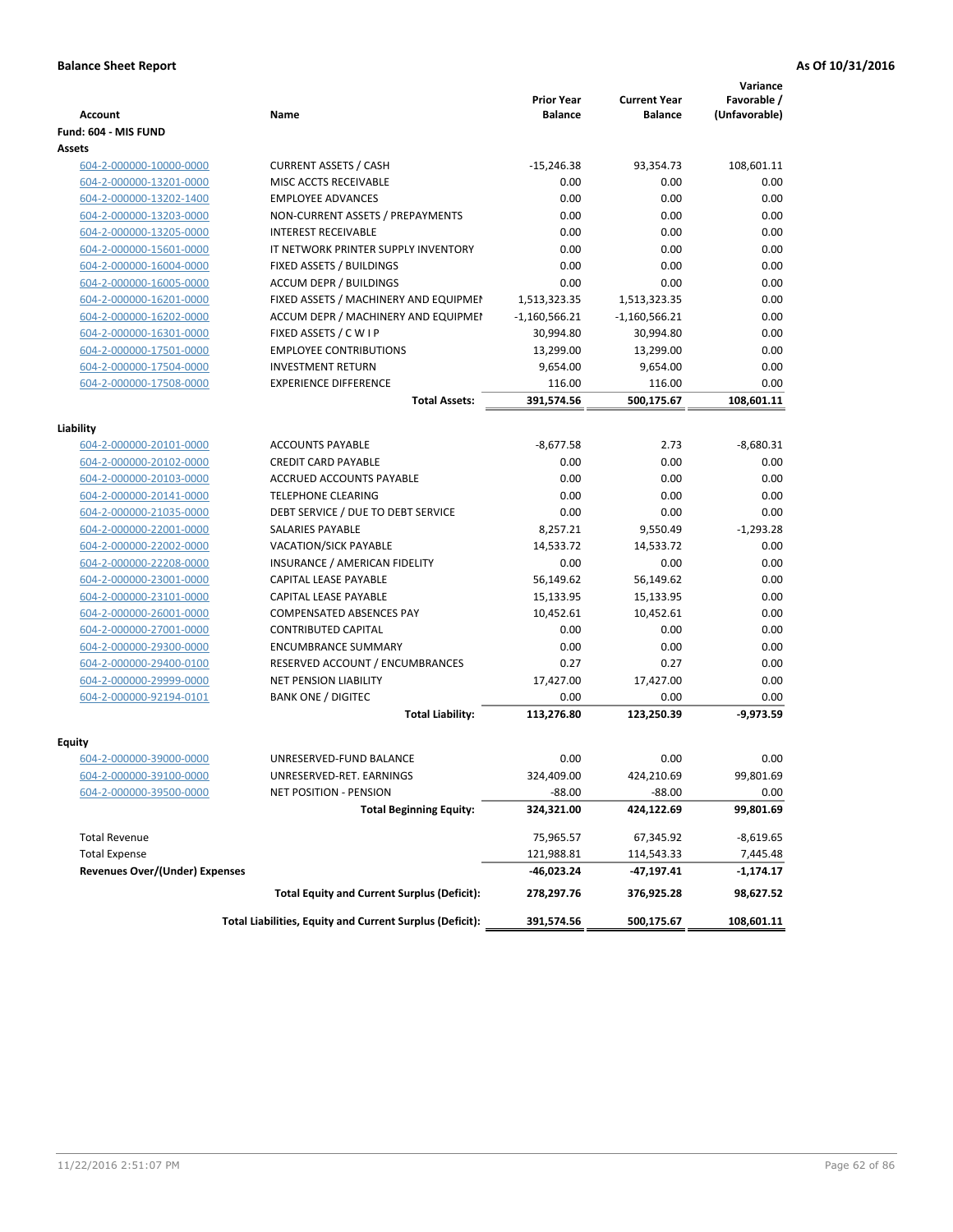| <b>Account</b>                        | Name                                                     | <b>Prior Year</b><br><b>Balance</b> | <b>Current Year</b><br><b>Balance</b> | Variance<br>Favorable /<br>(Unfavorable) |
|---------------------------------------|----------------------------------------------------------|-------------------------------------|---------------------------------------|------------------------------------------|
| Fund: 660 - VEHICLE REPLACEMENT FUND  |                                                          |                                     |                                       |                                          |
| <b>Assets</b>                         |                                                          |                                     |                                       |                                          |
| 660-2-000000-10000-0000               | <b>CURRENT ASSETS / CASH</b>                             | 209,904.68                          | $-141,752.94$                         | $-351,657.62$                            |
| 660-2-000000-11309-0000               | <b>TAX ANTICIPATION NOTES</b>                            | 0.00                                | 0.00                                  | 0.00                                     |
| 660-2-000000-11510-0000               | PUBLIC SAFETY VEHICLE REPLACEMENT                        | 904.66                              | 54,942.77                             | 54,038.11                                |
| 660-2-000000-11520-0000               | <b>CERTIFICATES OF DEPOSIT</b>                           | 300,000.00                          | 0.00                                  | $-300,000.00$                            |
| 660-2-000000-11530-0000               | <b>TexasTERM CP</b>                                      | 0.00                                | 500,000.00                            | 500,000.00                               |
| 660-2-000000-13201-0000               | MISC ACCTS RECEIVABLE                                    | 0.00                                | 0.00                                  | 0.00                                     |
| 660-2-000000-13205-0000               | <b>INTEREST RECEIVABLE</b>                               | 0.00                                | 0.00                                  | 0.00                                     |
| 660-2-000000-16201-0000               | FIXED ASSETS / MACHINERY AND EQUIPMEN                    | 8,388,516.27                        | 8,036,889.37                          | $-351,626.90$                            |
| 660-2-000000-16202-0000               | ACCUM DEPR / MACHINERY AND EQUIPMEI                      | $-6,322,566.99$                     | -5,970,940.09                         | 351,626.90                               |
| 660-2-000000-16301-0000               | FIXED ASSETS / C W I P                                   | 0.00                                | 0.00                                  | 0.00                                     |
| 660-2-000000-39300-0000               | RESERVED ACCOUNT / ESCROW BALANCE                        | 0.00                                | 0.00                                  | 0.00                                     |
|                                       | <b>Total Assets:</b>                                     | 2,576,758.62                        | 2,479,139.11                          | -97,619.51                               |
|                                       |                                                          |                                     |                                       |                                          |
| Liability                             |                                                          |                                     |                                       |                                          |
| 660-2-000000-20101-0000               | <b>ACCOUNTS PAYABLE</b>                                  | 0.00                                | 0.00                                  | 0.00                                     |
| 660-2-000000-20102-0000               | <b>CREDIT CARD PAYABLE</b>                               | 0.00                                | 0.00                                  | 0.00                                     |
| 660-2-000000-20103-0000               | ACCRUED ACCOUNTS PAYABLE                                 | 0.00                                | 0.00                                  | 0.00                                     |
| 660-2-000000-21001-0000               | <b>GENERAL FUND / GENERAL FUND</b>                       | 0.00                                | 0.00                                  | 0.00                                     |
| 660-2-000000-23001-0000               | CAPITAL LEASE PAYABLE                                    | 55,705.00                           | 55,705.00                             | 0.00                                     |
| 660-2-000000-23101-0000               | <b>CAPITAL LEASE PAYABLE</b>                             | 172,458.92                          | 172,458.92                            | 0.00                                     |
| 660-2-000000-27001-0000               | <b>CONTRIBUTED CAPITAL</b>                               | 0.00                                | 0.00                                  | 0.00                                     |
| 660-2-000000-29300-0000               | <b>ENCUMBRANCE SUMMARY</b>                               | 0.00                                | 0.00                                  | 0.00                                     |
| 660-2-000000-29400-0100               | RESERVED ACCOUNT / ENCUMBRANCES                          | 0.00                                | 0.00                                  | 0.00                                     |
|                                       | <b>Total Liability:</b>                                  | 228,163.92                          | 228,163.92                            | 0.00                                     |
| <b>Equity</b>                         |                                                          |                                     |                                       |                                          |
| 660-2-000000-39000-0000               | UNRESERVED-FUND BALANCE                                  | 0.00                                | 0.00                                  | 0.00                                     |
| 660-2-000000-39100-0000               | UNRESERVED-RET. EARNINGS                                 | 2,068,692.07                        | 2,280,747.02                          | 212,054.95                               |
|                                       | <b>Total Beginning Equity:</b>                           | 2,068,692.07                        | 2,280,747.02                          | 212,054.95                               |
|                                       |                                                          |                                     |                                       |                                          |
| <b>Total Revenue</b>                  |                                                          | 285,779.24                          | $-24,350.79$                          | $-310, 130.03$                           |
| <b>Total Expense</b>                  |                                                          | 5,876.61                            | 5,421.04                              | 455.57                                   |
| <b>Revenues Over/(Under) Expenses</b> |                                                          | 279,902.63                          | $-29,771.83$                          | -309,674.46                              |
|                                       | <b>Total Equity and Current Surplus (Deficit):</b>       | 2,348,594.70                        | 2,250,975.19                          | $-97,619.51$                             |
|                                       | Total Liabilities, Equity and Current Surplus (Deficit): | 2,576,758.62                        | 2,479,139.11                          | -97,619.51                               |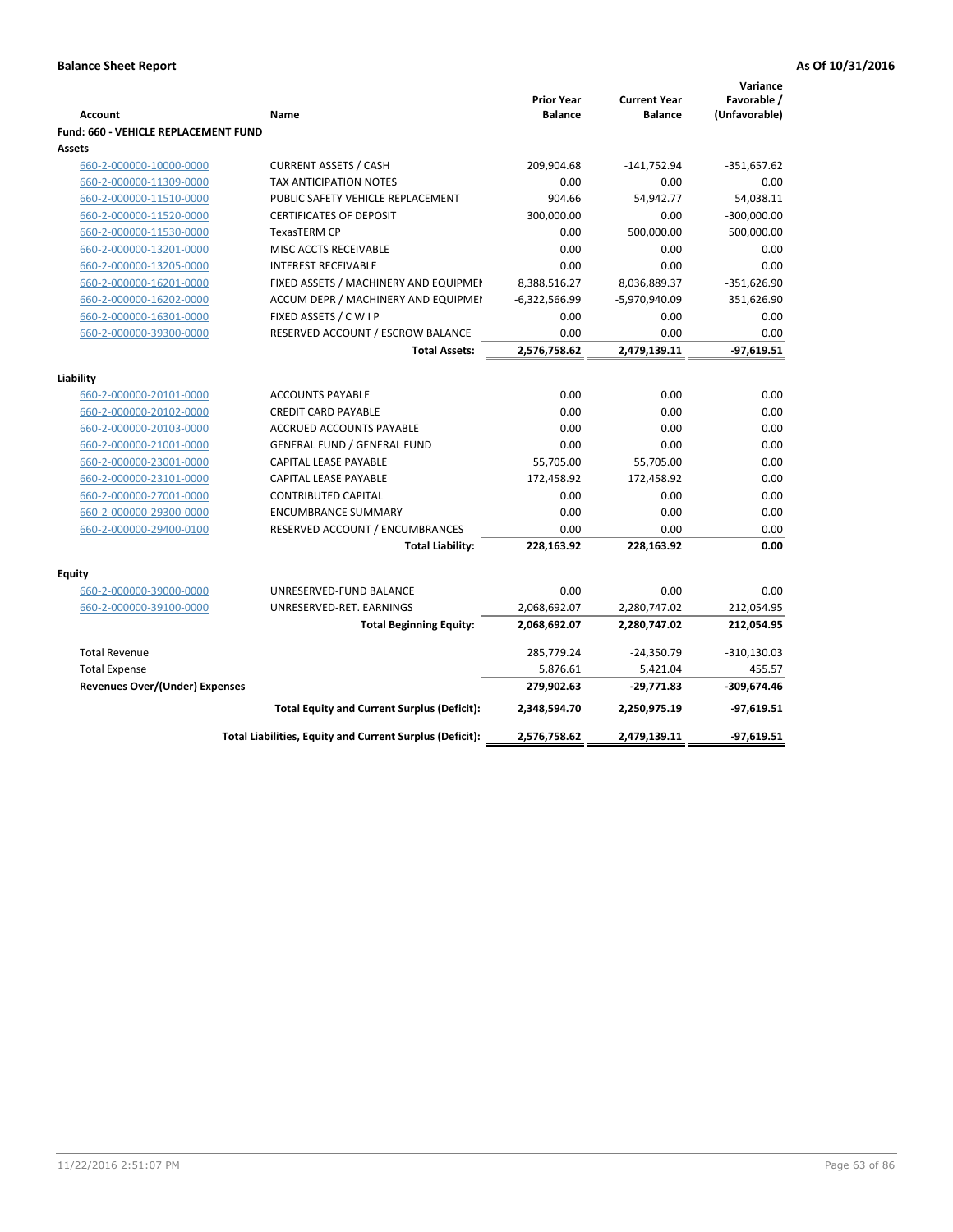| <b>Account</b>                 | Name                                                     | <b>Prior Year</b><br><b>Balance</b> | <b>Current Year</b><br><b>Balance</b> | Variance<br>Favorable /<br>(Unfavorable) |
|--------------------------------|----------------------------------------------------------|-------------------------------------|---------------------------------------|------------------------------------------|
| Fund: 701 - FIREMEN'S PENSION  |                                                          |                                     |                                       |                                          |
| <b>Assets</b>                  |                                                          |                                     |                                       |                                          |
| 701-1-000000-10000-0000        | <b>CURRENT ASSETS / CASH</b>                             | 0.00                                | 0.00                                  | 0.00                                     |
|                                | <b>Total Assets:</b>                                     | 0.00                                | 0.00                                  | 0.00                                     |
| Liability                      |                                                          |                                     |                                       |                                          |
| 701-1-000000-20103-0000        | <b>ACCOUNTS PAYABLE</b>                                  | 0.00                                | 0.00                                  | 0.00                                     |
| 701-1-000000-22306-1000        | UNREALIZED GAIN/LOSS                                     | 543,546.00                          | 543,546.00                            | 0.00                                     |
|                                | <b>Total Liability:</b>                                  | 543,546.00                          | 543,546.00                            | 0.00                                     |
| <b>Equity</b>                  |                                                          |                                     |                                       |                                          |
| 701-1-000000-39000-0000        | UNRESERVED-FUND BALANCE                                  | $-543,546.00$                       | $-543,546.00$                         | 0.00                                     |
|                                | <b>Total Beginning Equity:</b>                           | -543,546.00                         | -543,546.00                           | 0.00                                     |
| <b>Total Expense</b>           |                                                          | 0.00                                | 0.00                                  | 0.00                                     |
| Revenues Over/(Under) Expenses |                                                          | 0.00                                | 0.00                                  | 0.00                                     |
|                                | <b>Total Equity and Current Surplus (Deficit):</b>       | $-543,546.00$                       | -543,546.00                           | 0.00                                     |
|                                | Total Liabilities, Equity and Current Surplus (Deficit): | 0.00                                | 0.00                                  | 0.00                                     |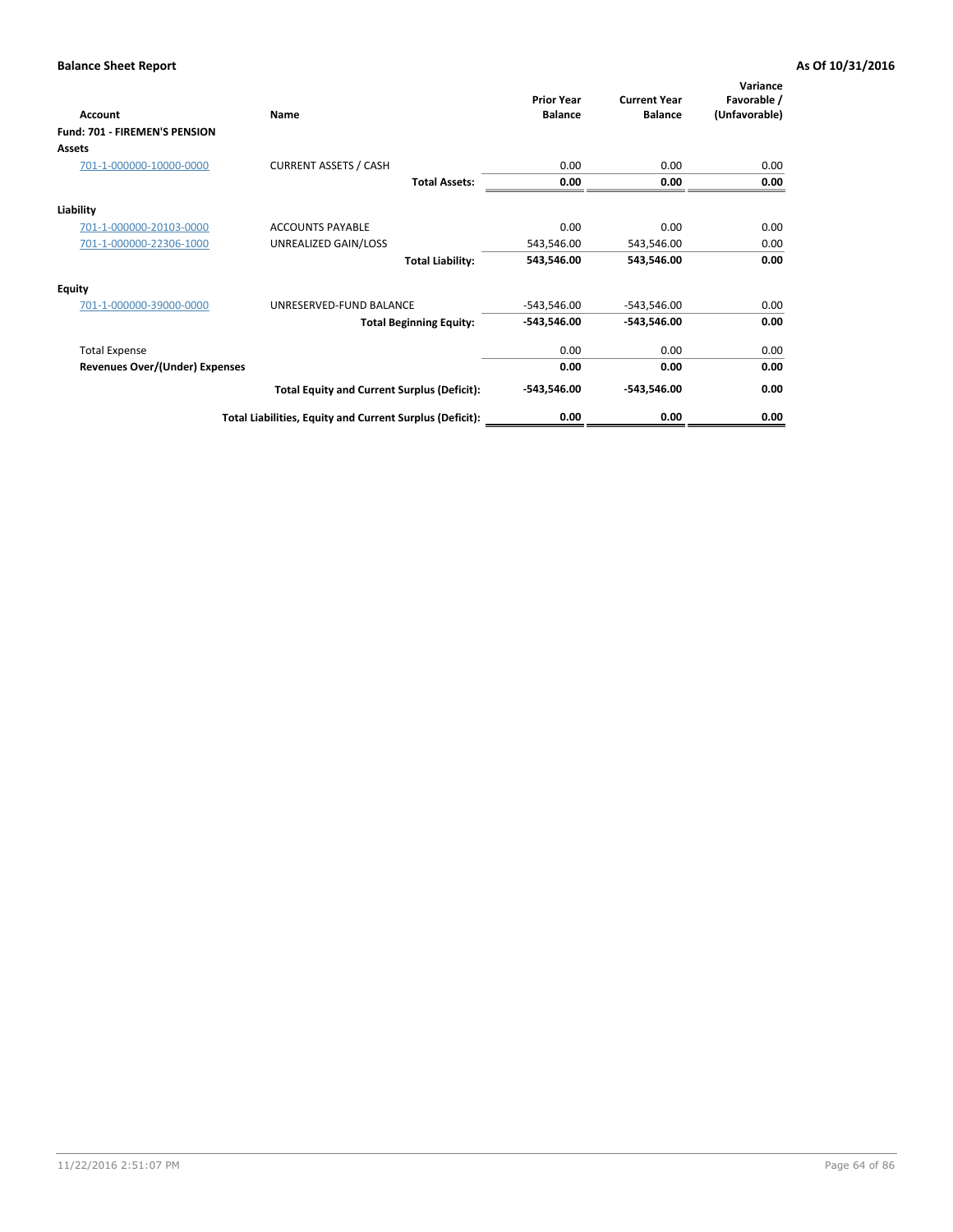|                                       |                                                          |                                     |                                       | Variance                     |
|---------------------------------------|----------------------------------------------------------|-------------------------------------|---------------------------------------|------------------------------|
| <b>Account</b>                        | <b>Name</b>                                              | <b>Prior Year</b><br><b>Balance</b> | <b>Current Year</b><br><b>Balance</b> | Favorable /<br>(Unfavorable) |
| Fund: 800 - SPENCE FUND               |                                                          |                                     |                                       |                              |
| Assets                                |                                                          |                                     |                                       |                              |
| 800-3-000000-10000-0000               | <b>CURRENT ASSETS / CASH</b>                             | 551.06                              | $-48.38$                              | $-599.44$                    |
| 800-3-000000-11507-0000               | <b>SPENCE ENDOWMENT</b>                                  | 66.827.88                           | 71,317.03                             | 4,489.15                     |
| 800-3-000000-11520-0000               | <b>CERTIFICATES OF DEPOSIT</b>                           | 495,000.00                          | 494,000.00                            | $-1,000.00$                  |
| 800-3-000000-11605-0000               | <b>SPENCE ENDOWMENT</b>                                  | 0.00                                | 0.00                                  | 0.00                         |
| 800-3-000000-13205-0000               | <b>INTEREST RECEIVABLE</b>                               | 1,337.43                            | 1,337.43                              | 0.00                         |
|                                       | <b>Total Assets:</b>                                     | 563,716.37                          | 566,606.08                            | 2,889.71                     |
| Liability                             |                                                          |                                     |                                       |                              |
| 800-3-000000-20101-0000               | <b>ACCOUNTS PAYABLE</b>                                  | 0.00                                | 0.00                                  | 0.00                         |
| 800-3-000000-20102-0000               | <b>CREDIT CARD PAYABLE</b>                               | 0.00                                | 0.00                                  | 0.00                         |
| 800-3-000000-20103-0000               | <b>ACCRUED ACCOUNTS PAYABLE</b>                          | 0.00                                | 0.00                                  | 0.00                         |
| 800-3-000000-20139-0000               | <b>RETAINAGES PAYABLE</b>                                | 0.00                                | 0.00                                  | 0.00                         |
| 800-3-000000-21001-0000               | <b>GENERAL FUND / GENERAL FUND</b>                       | 0.00                                | 0.00                                  | 0.00                         |
| 800-3-000000-29300-0000               | <b>ENCUMBRANCE SUMMARY</b>                               | 0.00                                | 0.00                                  | 0.00                         |
| 800-3-000000-29400-0000               | RESERVED ACCOUNT / ENCUMBRANCES                          | 0.00                                | 0.00                                  | 0.00                         |
|                                       | <b>Total Liability:</b>                                  | 0.00                                | 0.00                                  | 0.00                         |
| Equity                                |                                                          |                                     |                                       |                              |
| 800-3-000000-39000-0000               | UNRESERVED-FUND BALANCE                                  | 563,757.78                          | 566,627.77                            | 2,869.99                     |
|                                       | <b>Total Beginning Equity:</b>                           | 563,757.78                          | 566,627.77                            | 2,869.99                     |
| <b>Total Revenue</b>                  |                                                          | 8.59                                | 28.31                                 | 19.72                        |
| <b>Total Expense</b>                  |                                                          | 50.00                               | 50.00                                 | 0.00                         |
| <b>Revenues Over/(Under) Expenses</b> |                                                          | $-41.41$                            | $-21.69$                              | 19.72                        |
|                                       | <b>Total Equity and Current Surplus (Deficit):</b>       | 563,716.37                          | 566,606.08                            | 2,889.71                     |
|                                       | Total Liabilities, Equity and Current Surplus (Deficit): | 563,716.37                          | 566,606.08                            | 2,889.71                     |
|                                       |                                                          |                                     |                                       |                              |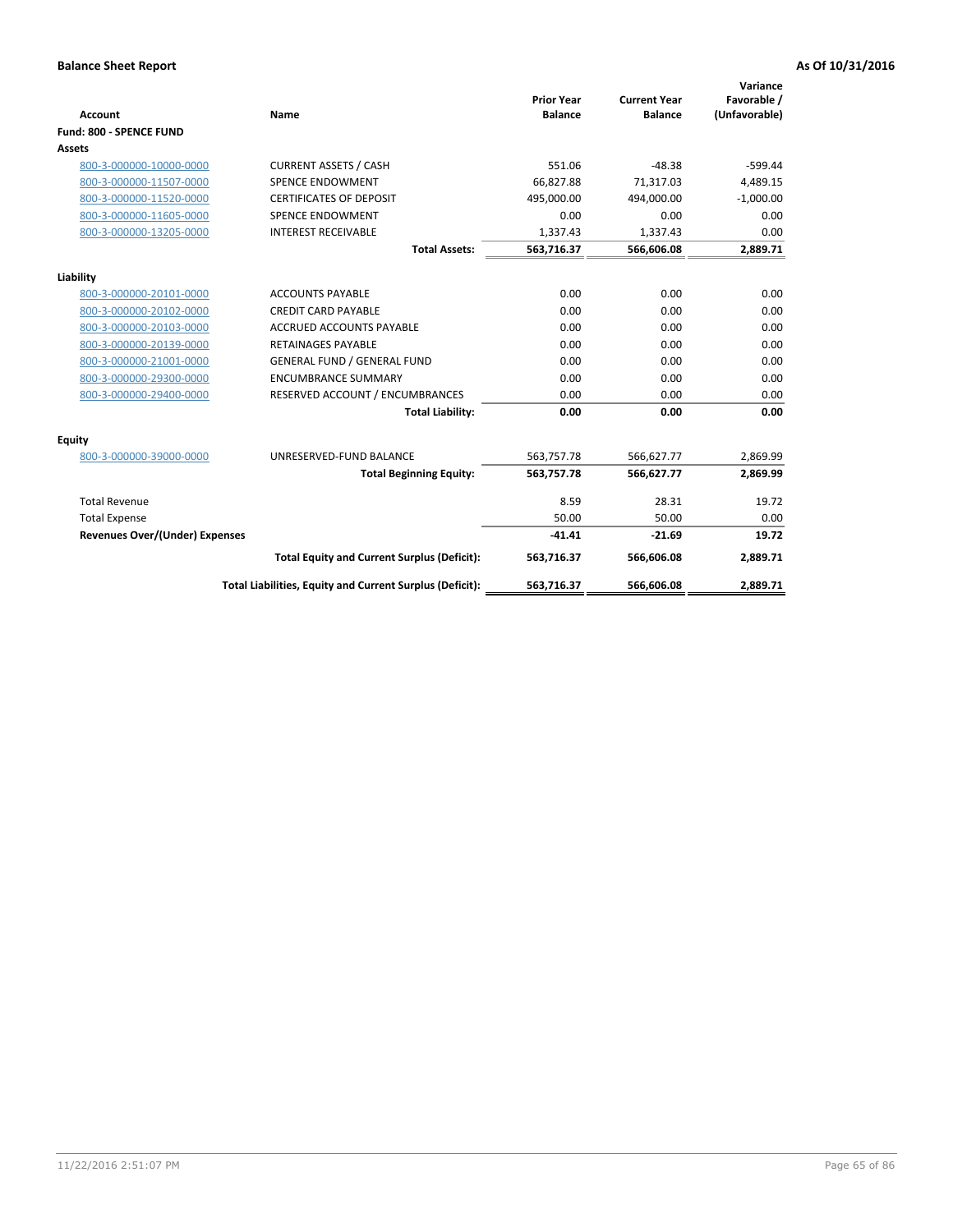| Account                                | Name                                                     | <b>Prior Year</b><br><b>Balance</b> | <b>Current Year</b><br><b>Balance</b> | Variance<br>Favorable /<br>(Unfavorable) |
|----------------------------------------|----------------------------------------------------------|-------------------------------------|---------------------------------------|------------------------------------------|
| <b>Fund: 801 - JONES LIBRARY TRUST</b> |                                                          |                                     |                                       |                                          |
| Assets                                 |                                                          |                                     |                                       |                                          |
| 801-3-000000-10000-0000                | <b>CURRENT ASSETS / CASH</b>                             | 15,363.47                           | 15,404.62                             | 41.15                                    |
| 801-3-000000-13201-0000                | MISC ACCTS RECEIVABLE                                    | 0.00                                | 0.00                                  | 0.00                                     |
| 801-3-000000-13205-0000                | <b>INTEREST RECEIVABLE</b>                               | 0.00                                | 0.00                                  | 0.00                                     |
|                                        |                                                          |                                     |                                       |                                          |
|                                        | <b>Total Assets:</b>                                     | 15,363.47                           | 15,404.62                             | 41.15                                    |
| Liability                              |                                                          |                                     |                                       |                                          |
| 801-3-000000-20101-0000                | <b>ACCOUNTS PAYABLE</b>                                  | 0.00                                | 0.00                                  | 0.00                                     |
| 801-3-000000-20102-0000                | <b>CREDIT CARD PAYABLE</b>                               | 0.00                                | 0.00                                  | 0.00                                     |
| 801-3-000000-20103-0000                | <b>ACCRUED ACCOUNTS PAYABLE</b>                          | 0.00                                | 0.00                                  | 0.00                                     |
|                                        | <b>Total Liability:</b>                                  | 0.00                                | 0.00                                  | 0.00                                     |
| Equity                                 |                                                          |                                     |                                       |                                          |
| 801-3-000000-39000-0000                | UNRESERVED-FUND BALANCE                                  | 15,370.31                           | 15,407.38                             | 37.07                                    |
|                                        | <b>Total Beginning Equity:</b>                           | 15,370.31                           | 15,407.38                             | 37.07                                    |
| <b>Total Revenue</b>                   |                                                          | $-5.48$                             | $-1.90$                               | 3.58                                     |
| <b>Total Expense</b>                   |                                                          | 1.36                                | 0.86                                  | 0.50                                     |
| <b>Revenues Over/(Under) Expenses</b>  |                                                          | $-6.84$                             | $-2.76$                               | 4.08                                     |
|                                        | <b>Total Equity and Current Surplus (Deficit):</b>       | 15,363.47                           | 15,404.62                             | 41.15                                    |
|                                        | Total Liabilities, Equity and Current Surplus (Deficit): | 15,363.47                           | 15,404.62                             | 41.15                                    |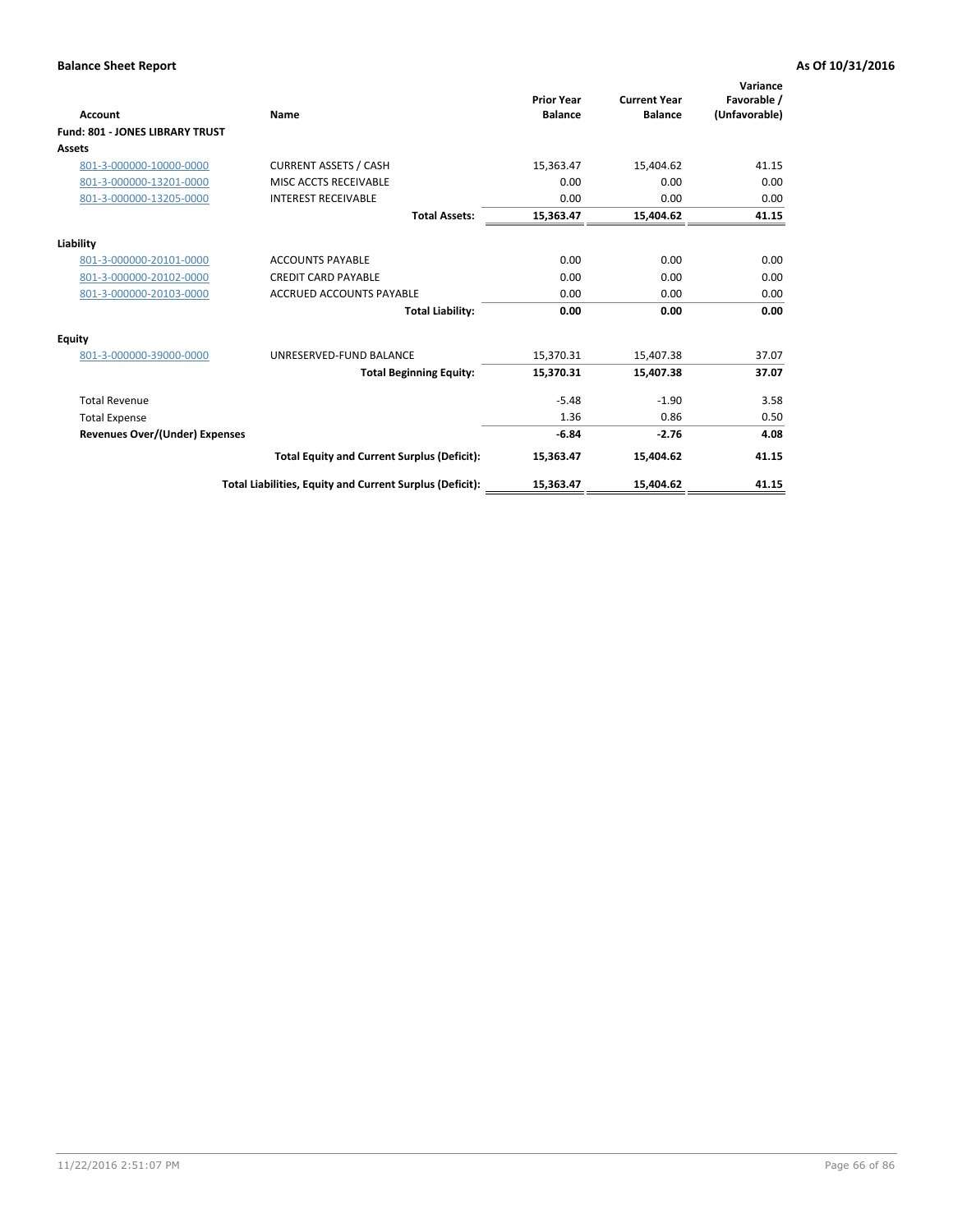| <b>Account</b>                              | Name                                                     | <b>Prior Year</b><br><b>Balance</b> | <b>Current Year</b><br><b>Balance</b> | Variance<br>Favorable /<br>(Unfavorable) |
|---------------------------------------------|----------------------------------------------------------|-------------------------------------|---------------------------------------|------------------------------------------|
| Fund: 803 - GREENVILLE BOARD OF DEVELOPMENT |                                                          |                                     |                                       |                                          |
| <b>Assets</b>                               |                                                          |                                     |                                       |                                          |
| 803-3-000000-10000-0000                     | <b>CURRENT ASSETS / CASH</b>                             | 0.00                                | 0.00                                  | 0.00                                     |
| 803-3-000000-13201-0000                     | MISC ACCTS RECEIVABLE                                    | 0.00                                | 0.00                                  | 0.00                                     |
| 803-3-000000-13203-0000                     | NON-CURRENT ASSETS / PREPAYMENTS                         | 0.00                                | 0.00                                  | 0.00                                     |
|                                             | <b>Total Assets:</b>                                     | 0.00                                | 0.00                                  | 0.00                                     |
| Liability                                   |                                                          |                                     |                                       |                                          |
| 803-3-000000-20101-0000                     | <b>ACCOUNTS PAYABLE</b>                                  | 0.00                                | 0.00                                  | 0.00                                     |
| 803-3-000000-20102-0000                     | <b>ACCOUNTS PAYABLE</b>                                  | 0.00                                | 0.00                                  | 0.00                                     |
| 803-3-000000-20103-0000                     | <b>ACCRUED ACCOUNTS PAYABLE</b>                          | 0.00                                | 0.00                                  | 0.00                                     |
| 803-3-000000-20139-0000                     | <b>RETAINAGES PAYABLE</b>                                | 0.00                                | 0.00                                  | 0.00                                     |
| 803-3-000000-20141-0000                     | <b>TELEPHONE CLEARING</b>                                | 0.00                                | 0.00                                  | 0.00                                     |
| 803-3-000000-21400-0000                     | <b>ELECTRIC OPERATING FUND</b>                           | 0.00                                | 0.00                                  | 0.00                                     |
| 803-3-000000-22001-0000                     | ACCRUED SALARIES/WAGES                                   | 0.00                                | 0.00                                  | 0.00                                     |
| 803-3-000000-22002-0000                     | <b>ACCRUED SALARIES/WAGES</b>                            | 0.00                                | 0.00                                  | 0.00                                     |
| 803-3-000000-26001-0000                     | <b>COMPENSATED ABSENCES PAY</b>                          | 0.00                                | 0.00                                  | 0.00                                     |
| 803-3-000000-29300-0000                     | <b>ENCUMBRANCE SUMMARY</b>                               | 0.00                                | 0.00                                  | 0.00                                     |
| 803-3-000000-29400-0100                     | RESERVED ACCOUNT / ENCUMBRANCES                          | 103,228.62                          | 103,228.62                            | 0.00                                     |
|                                             | <b>Total Liability:</b>                                  | 103,228.62                          | 103,228.62                            | 0.00                                     |
| Equity                                      |                                                          |                                     |                                       |                                          |
| 803-3-000000-39000-0000                     | UNRESERVED-FUND BALANCE                                  | $-103,228.62$                       | $-103,228.62$                         | 0.00                                     |
|                                             | <b>Total Beginning Equity:</b>                           | $-103,228.62$                       | $-103,228.62$                         | 0.00                                     |
| <b>Total Revenue</b>                        |                                                          | 0.00                                | 0.00                                  | 0.00                                     |
| <b>Total Expense</b>                        |                                                          | 0.00                                | 0.00                                  | 0.00                                     |
| <b>Revenues Over/(Under) Expenses</b>       |                                                          | 0.00                                | 0.00                                  | 0.00                                     |
|                                             | <b>Total Equity and Current Surplus (Deficit):</b>       | $-103,228.62$                       | $-103,228.62$                         | 0.00                                     |
|                                             | Total Liabilities, Equity and Current Surplus (Deficit): | 0.00                                | 0.00                                  | 0.00                                     |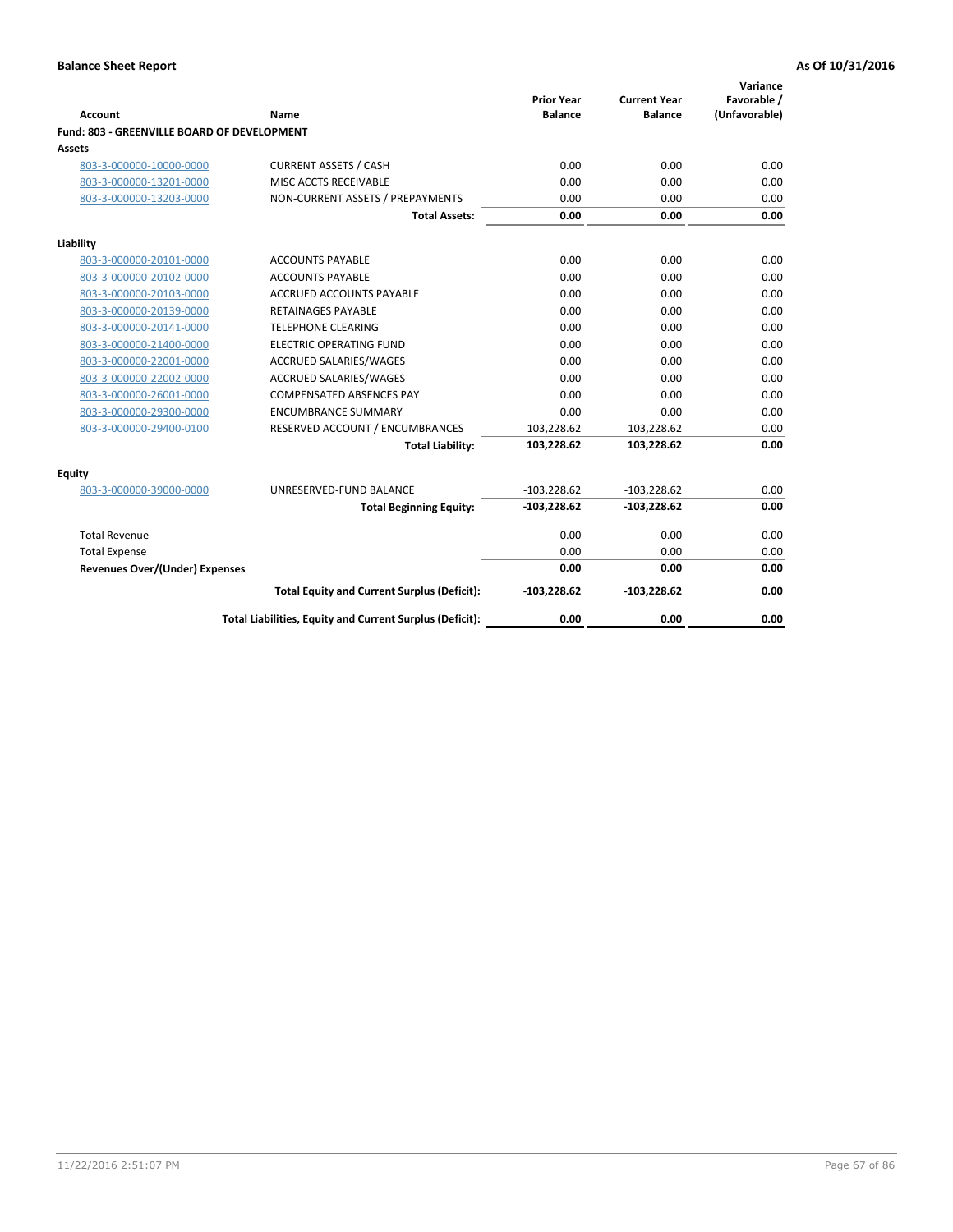| <b>Account</b>                        | Name                                                     | <b>Prior Year</b><br><b>Balance</b> | <b>Current Year</b><br><b>Balance</b> | Variance<br>Favorable /<br>(Unfavorable) |
|---------------------------------------|----------------------------------------------------------|-------------------------------------|---------------------------------------|------------------------------------------|
| <b>Fund: 807 - 4A-EDC</b>             |                                                          |                                     |                                       |                                          |
| <b>Assets</b>                         |                                                          |                                     |                                       |                                          |
| 807-3-000000-10000-0000               | <b>CURRENT ASSETS / CASH</b>                             | 0.00                                | 0.00                                  | 0.00                                     |
| 807-3-000000-13201-0000               | MISC ACCTS RECEIVABLE                                    | 0.00                                | 0.00                                  | 0.00                                     |
| 807-3-000000-16301-0000               | FIXED ASSETS / C W I P                                   | 0.00                                | 0.00                                  | 0.00                                     |
|                                       | <b>Total Assets:</b>                                     | 0.00                                | 0.00                                  | 0.00                                     |
| Liability                             |                                                          |                                     |                                       |                                          |
| 807-3-000000-20101-0000               | <b>ACCOUNTS PAYABLE</b>                                  | 0.00                                | 0.00                                  | 0.00                                     |
| 807-3-000000-20103-0000               | <b>ACCOUNTS PAYABLE</b>                                  | 0.00                                | 0.00                                  | 0.00                                     |
| 807-3-000000-20139-0000               | <b>RETAINAGES PAYABLE</b>                                | 0.00                                | 0.00                                  | 0.00                                     |
| 807-3-000000-26105-0000               | INV NET OF RELATED DEBT                                  | 305,846.00                          | 305,846.00                            | 0.00                                     |
| 807-3-000000-29300-0000               | <b>ENCUMBRANCE SUMMARY</b>                               | 0.00                                | 0.00                                  | 0.00                                     |
| 807-3-000000-29400-0100               | RESERVED ACCOUNT / ENCUMBRANCES                          | 18,078.76                           | 18,078.76                             | 0.00                                     |
| 807-3-495000-20180-0000               | <b>CURRENT DEBT</b>                                      | 0.00                                | 0.00                                  | 0.00                                     |
| 807-3-495000-26002-0000               | CA - LONG-TERM DEBT / AMT TO BE PROVIL                   | 0.00                                | 0.00                                  | 0.00                                     |
|                                       | <b>Total Liability:</b>                                  | 323,924.76                          | 323,924.76                            | 0.00                                     |
| Equity                                |                                                          |                                     |                                       |                                          |
| 807-3-000000-39000-0000               | UNRESERVED-FUND BALANCE                                  | $-323,924.76$                       | $-323,924.76$                         | 0.00                                     |
|                                       | <b>Total Beginning Equity:</b>                           | $-323,924.76$                       | $-323,924.76$                         | 0.00                                     |
| <b>Total Revenue</b>                  |                                                          | 0.00                                | 0.00                                  | 0.00                                     |
| <b>Total Expense</b>                  |                                                          | 0.00                                | 0.00                                  | 0.00                                     |
| <b>Revenues Over/(Under) Expenses</b> |                                                          | 0.00                                | 0.00                                  | 0.00                                     |
|                                       | <b>Total Equity and Current Surplus (Deficit):</b>       | $-323,924.76$                       | $-323,924.76$                         | 0.00                                     |
|                                       | Total Liabilities, Equity and Current Surplus (Deficit): | 0.00                                | 0.00                                  | 0.00                                     |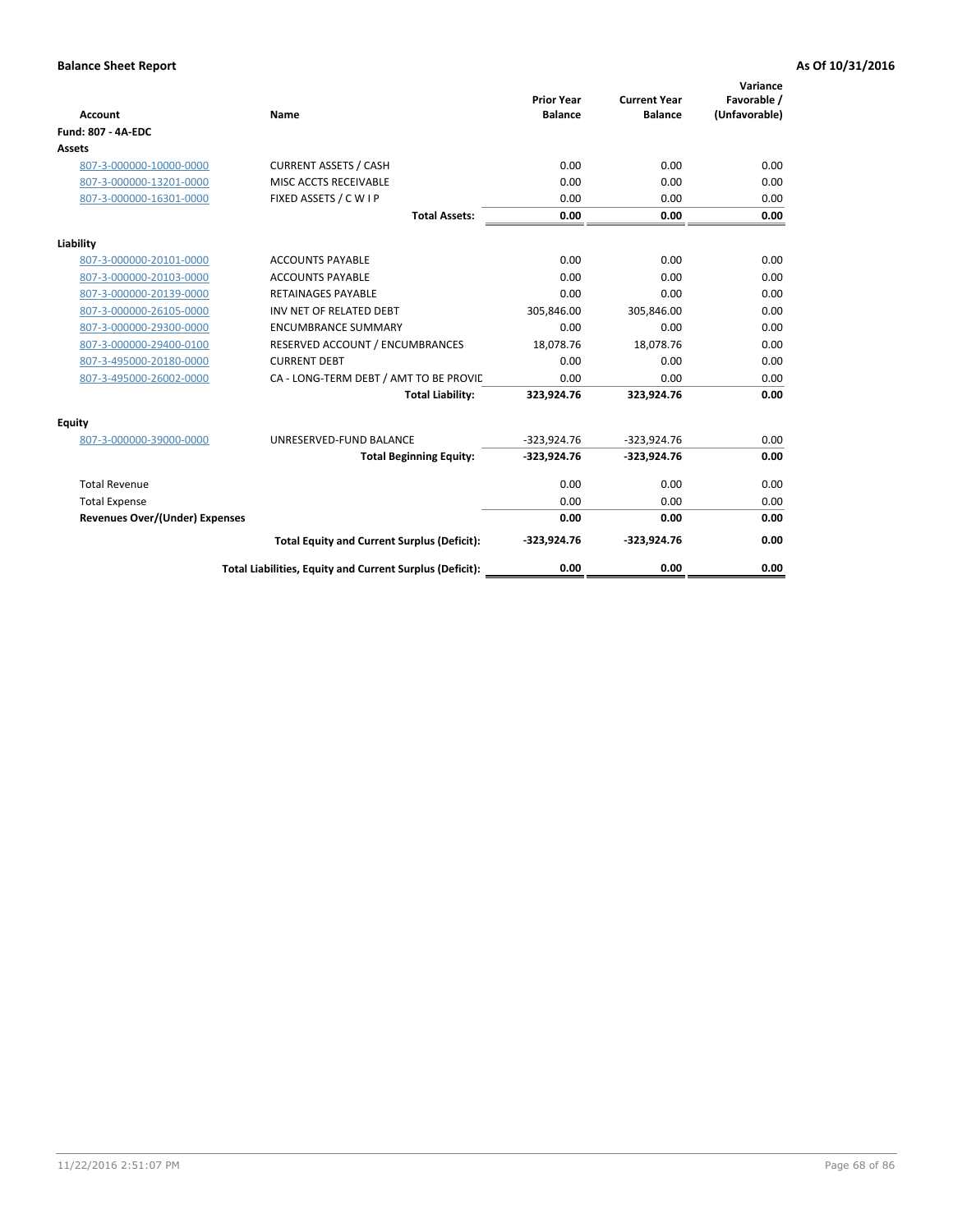| <b>Account</b>                        | Name                                                     | <b>Prior Year</b><br><b>Balance</b> | <b>Current Year</b><br><b>Balance</b> | Variance<br>Favorable /<br>(Unfavorable) |
|---------------------------------------|----------------------------------------------------------|-------------------------------------|---------------------------------------|------------------------------------------|
| Fund: 809 - GREENVILLE IDC (L-3)      |                                                          |                                     |                                       |                                          |
| Assets                                |                                                          |                                     |                                       |                                          |
| 809-3-000000-10000-0000               | <b>CURRENT ASSETS / CASH</b>                             | 0.00                                | 2,862,457.40                          | 2,862,457.40                             |
| 809-3-000000-13201-0000               | MISC ACCTS RECEIVABLE                                    | 0.00                                | $-19,378.31$                          | $-19,378.31$                             |
|                                       | <b>Total Assets:</b>                                     | 0.00                                | 2,843,079.09                          | 2,843,079.09                             |
| Liability                             |                                                          |                                     |                                       |                                          |
| 809-3-000000-20101-0000               | <b>ACCOUNTS PAYABLE</b>                                  | 0.00                                | 108,521.58                            | $-108,521.58$                            |
| 809-3-000000-20103-0000               | <b>ACCRUED ACCOUNTS PAYABLE</b>                          | 0.00                                | $-588.89$                             | 588.89                                   |
| 809-3-000000-21001-0000               | <b>GENERAL FUND / GENERAL FUND</b>                       | 0.00                                | 0.00                                  | 0.00                                     |
|                                       | <b>Total Liability:</b>                                  | 0.00                                | 107,932.69                            | $-107,932.69$                            |
| Equity                                |                                                          |                                     |                                       |                                          |
| 809-3-000000-39000-0000               | UNRESERVED-FUND BALANCE                                  | 0.00                                | 2,735,146.40                          | 2,735,146.40                             |
| 809-3-000000-39100-0000               | UNRESERVED-RET, EARNINGS                                 | 0.00                                | 0.00                                  | 0.00                                     |
| 809-3-000000-39150-0000               | RESERVED-RET. EARNINGS                                   | 0.00                                | 0.00                                  | 0.00                                     |
|                                       | <b>Total Beginning Equity:</b>                           | 0.00                                | 2,735,146.40                          | 2,735,146.40                             |
| <b>Total Revenue</b>                  |                                                          | 0.00                                | 0.00                                  | 0.00                                     |
| <b>Total Expense</b>                  |                                                          | 0.00                                | 0.00                                  | 0.00                                     |
| <b>Revenues Over/(Under) Expenses</b> |                                                          | 0.00                                | 0.00                                  | 0.00                                     |
|                                       | <b>Total Equity and Current Surplus (Deficit):</b>       | 0.00                                | 2,735,146.40                          | 2,735,146.40                             |
|                                       | Total Liabilities, Equity and Current Surplus (Deficit): | 0.00                                | 2,843,079.09                          | 2,843,079.09                             |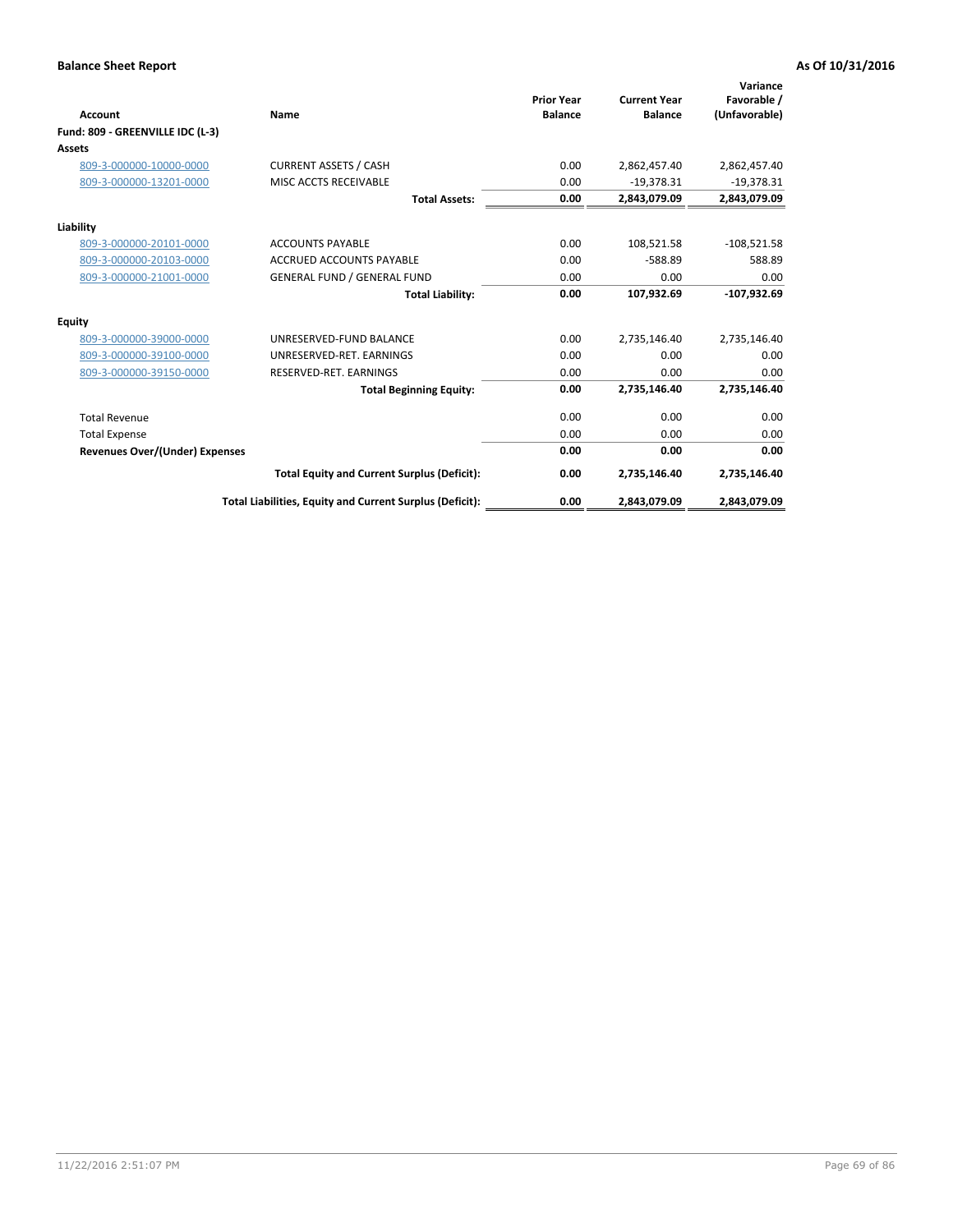| <b>Account</b>                          | Name                                                     | <b>Prior Year</b><br><b>Balance</b> | <b>Current Year</b><br><b>Balance</b> | Variance<br>Favorable /<br>(Unfavorable) |
|-----------------------------------------|----------------------------------------------------------|-------------------------------------|---------------------------------------|------------------------------------------|
| Fund: 810 - SEIZURE FUNDS - STATE RULES |                                                          |                                     |                                       |                                          |
| <b>Assets</b>                           |                                                          |                                     |                                       |                                          |
| 810-3-000000-10000-0000                 | <b>CURRENT ASSETS / CASH</b>                             | 320,282.18                          | 328,677.86                            | 8,395.68                                 |
| 810-3-000000-13201-0000                 | MISC ACCTS RECEIVABLE                                    | 0.00                                | 0.00                                  | 0.00                                     |
| 810-3-000000-13202-1400                 | <b>EMPLOYEE ADVANCES</b>                                 | 0.00                                | 0.00                                  | 0.00                                     |
| 810-3-000000-13205-0000                 | <b>INTEREST RECEIVABLE</b>                               | 0.00                                | 0.00                                  | 0.00                                     |
| 810-3-000000-16201-0000                 | MACHINERY AND EQUIPMENT                                  | 0.00                                | 0.00                                  | 0.00                                     |
| 810-3-000000-16202-0000                 | <b>ACCUMULATED DEPRECATION</b>                           | 0.00                                | 0.00                                  | 0.00                                     |
|                                         | <b>Total Assets:</b>                                     | 320,282.18                          | 328,677.86                            | 8,395.68                                 |
|                                         |                                                          |                                     |                                       |                                          |
| Liability                               |                                                          |                                     |                                       |                                          |
| 810-3-000000-20101-0000                 | <b>ACCOUNTS PAYABLE</b>                                  | 0.00                                | 0.00                                  | 0.00                                     |
| 810-3-000000-20102-0000                 | <b>CREDIT CARD PAYABLE</b>                               | 0.00                                | 0.00                                  | 0.00                                     |
| 810-3-000000-20103-0000                 | <b>ACCRUED ACCOUNTS PAYABLE</b>                          | 0.00                                | 0.00                                  | 0.00                                     |
| 810-3-000000-29300-0000                 | <b>ENCUMBRANCE SUMMARY</b>                               | 0.00                                | 0.00                                  | 0.00                                     |
| 810-3-000000-29400-0100                 | RESERVED ACCOUNT / ENCUMBRANCES                          | 0.00                                | 0.00                                  | 0.00                                     |
| 810-3-000000-92520-0600                 | RESERVED ACCOUNT/HB65 SIEZURES                           | 0.00                                | 0.00                                  | 0.00                                     |
|                                         | <b>Total Liability:</b>                                  | 0.00                                | 0.00                                  | 0.00                                     |
| Equity                                  |                                                          |                                     |                                       |                                          |
| 810-3-000000-39000-0000                 | UNRESERVED-FUND BALANCE                                  | 320,424.68                          | 328,736.81                            | 8,312.13                                 |
|                                         | <b>Total Beginning Equity:</b>                           | 320,424.68                          | 328,736.81                            | 8,312.13                                 |
| <b>Total Revenue</b>                    |                                                          | $-114.14$                           | $-40.62$                              | 73.52                                    |
| <b>Total Expense</b>                    |                                                          | 28.36                               | 18.33                                 | 10.03                                    |
| Revenues Over/(Under) Expenses          |                                                          | $-142.50$                           | $-58.95$                              | 83.55                                    |
|                                         | <b>Total Equity and Current Surplus (Deficit):</b>       | 320,282.18                          | 328,677.86                            | 8,395.68                                 |
|                                         | Total Liabilities, Equity and Current Surplus (Deficit): | 320,282.18                          | 328,677.86                            | 8,395.68                                 |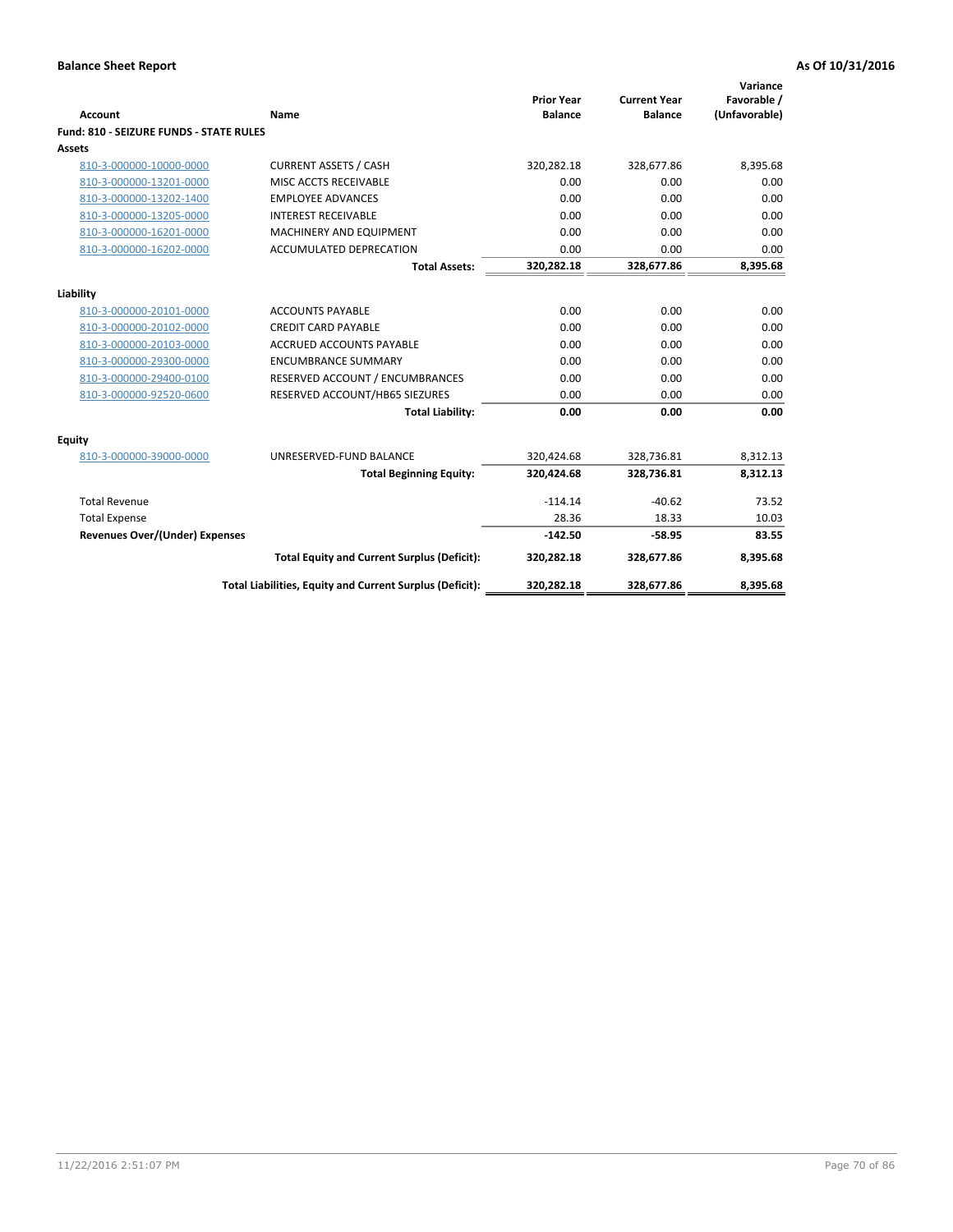| <b>Account</b>                        | <b>Name</b>                                              | <b>Prior Year</b><br><b>Balance</b> | <b>Current Year</b><br><b>Balance</b> | Variance<br>Favorable /<br>(Unfavorable) |
|---------------------------------------|----------------------------------------------------------|-------------------------------------|---------------------------------------|------------------------------------------|
| Fund: 811 - SEIZURE FUNDS - FED RULES |                                                          |                                     |                                       |                                          |
| <b>Assets</b>                         |                                                          |                                     |                                       |                                          |
| 811-3-000000-10000-0000               | <b>CURRENT ASSETS / CASH</b>                             | 111,333.72                          | 146,914.83                            | 35,581.11                                |
| 811-3-000000-13201-0000               | MISC ACCTS RECEIVABLE                                    | 0.00                                | 0.00                                  | 0.00                                     |
| 811-3-000000-13205-0000               | <b>INTEREST RECEIVABLE</b>                               | 0.00                                | 0.00                                  | 0.00                                     |
| 811-3-000000-16201-0000               | <b>MACHINERY AND EQUIPMENT</b>                           | 0.00                                | 0.00                                  | 0.00                                     |
| 811-3-000000-16202-0000               | ACCUMULATED DEPRECATION                                  | 0.00                                | 0.00                                  | 0.00                                     |
|                                       | <b>Total Assets:</b>                                     | 111,333.72                          | 146,914.83                            | 35,581.11                                |
| Liability                             |                                                          |                                     |                                       |                                          |
| 811-3-000000-20101-0000               | <b>ACCOUNTS PAYABLE</b>                                  | 0.00                                | 0.00                                  | 0.00                                     |
| 811-3-000000-20102-0000               | <b>CREDIT CARD PAYABLE</b>                               | 0.00                                | 0.00                                  | 0.00                                     |
| 811-3-000000-20103-0000               | <b>ACCRUED ACCOUNTS PAYABLE</b>                          | 0.00                                | 0.00                                  | 0.00                                     |
| 811-3-000000-29300-0000               | <b>ENCUMBRANCE SUMMARY</b>                               | 0.00                                | 0.00                                  | 0.00                                     |
| 811-3-000000-29400-0100               | RESERVED ACCOUNT / ENCUMBRANCES                          | 0.00                                | 0.00                                  | 0.00                                     |
| 811-3-000000-92521-0700               | RESERVED ACCOUNT/FED SIEZURES                            | 0.00                                | 0.00                                  | 0.00                                     |
|                                       | <b>Total Liability:</b>                                  | 0.00                                | 0.00                                  | 0.00                                     |
| <b>Equity</b>                         |                                                          |                                     |                                       |                                          |
| 811-3-000000-39000-0000               | UNRESERVED-FUND BALANCE                                  | 111,383.41                          | 139,562.78                            | 28,179.37                                |
|                                       | <b>Total Beginning Equity:</b>                           | 111,383.41                          | 139,562.78                            | 28,179.37                                |
| <b>Total Revenue</b>                  |                                                          | $-39.80$                            | 7,359.91                              | 7,399.71                                 |
| <b>Total Expense</b>                  |                                                          | 9.89                                | 7.86                                  | 2.03                                     |
| <b>Revenues Over/(Under) Expenses</b> |                                                          | $-49.69$                            | 7,352.05                              | 7,401.74                                 |
|                                       | <b>Total Equity and Current Surplus (Deficit):</b>       | 111,333.72                          | 146,914.83                            | 35,581.11                                |
|                                       | Total Liabilities, Equity and Current Surplus (Deficit): | 111,333.72                          | 146,914.83                            | 35,581.11                                |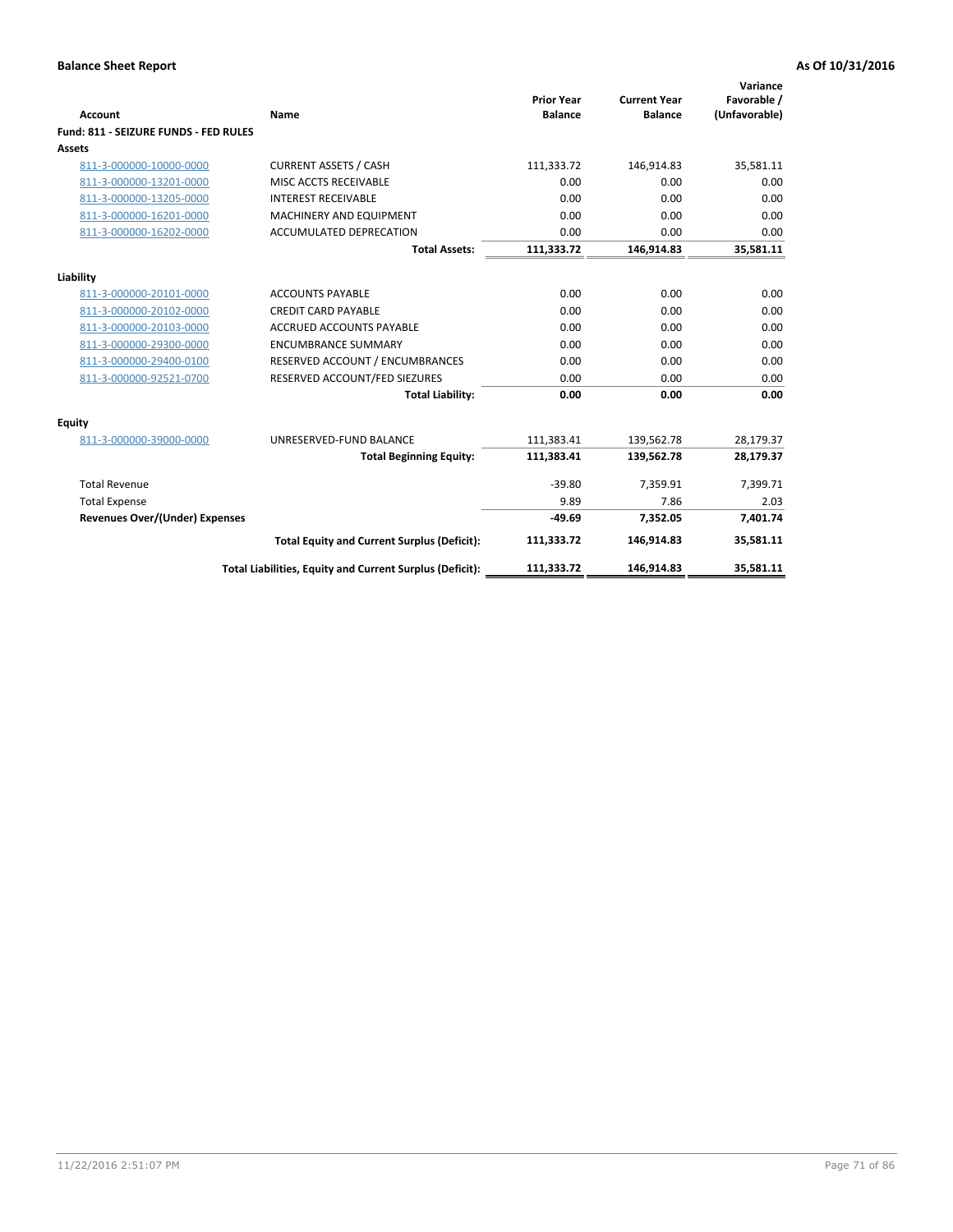| <b>Account</b>                                          | Name                                                     | <b>Prior Year</b><br><b>Balance</b> | <b>Current Year</b><br><b>Balance</b> | Variance<br>Favorable /<br>(Unfavorable) |
|---------------------------------------------------------|----------------------------------------------------------|-------------------------------------|---------------------------------------|------------------------------------------|
| Fund: 820 - TIRZ FUND (Tax Increment Reinvestment Zone) |                                                          |                                     |                                       |                                          |
| <b>Assets</b>                                           |                                                          |                                     |                                       |                                          |
| 820-3-000000-10000-0000                                 | <b>CURRENT ASSETS / CASH</b>                             | 576,701.68                          | 1,072,443.20                          | 495,741.52                               |
| 820-3-000000-13101-0000                                 | <b>TAX RECEIVABLE-CURRENT</b>                            | 242,695.26                          | 156.19                                | $-242,539.07$                            |
| 820-3-000000-13102-0000                                 | <b>TAXES REC-DELINQUENT</b>                              | 12,942.85                           | 11,631.61                             | $-1,311.24$                              |
| 820-3-000000-13103-0000                                 | ALLOW FOR UNCOLLECT TAXES                                | $-1,232.23$                         | $-1,232.23$                           | 0.00                                     |
| 820-3-000000-13201-0000                                 | MISC ACCTS RECEIVABLE                                    | 0.00                                | 0.00                                  | 0.00                                     |
| 820-3-000000-13205-0000                                 | <b>INTEREST RECEIVABLE</b>                               | 0.00                                | 0.00                                  | 0.00                                     |
| 820-3-000000-13221-0000                                 | MISC A/R - PROPERTY TAXES                                | 926.12                              | 0.00                                  | $-926.12$                                |
|                                                         | <b>Total Assets:</b>                                     | 832,033.68                          | 1,082,998.77                          | 250,965.09                               |
| Liability                                               |                                                          |                                     |                                       |                                          |
| 820-3-000000-20101-0000                                 | <b>ACCOUNTS PAYABLE</b>                                  | 0.00                                | 0.00                                  | 0.00                                     |
| 820-3-000000-20103-0000                                 | <b>ACCRUED ACCOUNTS PAYABLE</b>                          | 0.00                                | 0.00                                  | 0.00                                     |
| 820-3-000000-20203-0000                                 | <b>DEFERRED TAX REVENUE</b>                              | 255,829.72                          | 11,979.41                             | 243,850.31                               |
| 820-3-000000-29300-0000                                 | <b>ENCUMBRANCE SUMMARY</b>                               | 0.00                                | 0.00                                  | 0.00                                     |
| 820-3-000000-29400-0100                                 | RESERVED ACCOUNT / ENCUMBRANCES                          | 0.00                                | 0.00                                  | 0.00                                     |
|                                                         | <b>Total Liability:</b>                                  | 255,829.72                          | 11,979.41                             | 243,850.31                               |
| <b>Equity</b>                                           |                                                          |                                     |                                       |                                          |
| 820-3-000000-39000-0000                                 | UNRESERVED-FUND BALANCE                                  | 575,485.23                          | 1,070,780.75                          | 495,295.52                               |
| 820-3-000000-39100-0000                                 | UNRESERVED-RET. EARNINGS                                 | 0.00                                | 0.00                                  | 0.00                                     |
|                                                         | <b>Total Beginning Equity:</b>                           | 575,485.23                          | 1,070,780.75                          | 495,295.52                               |
| <b>Total Revenue</b>                                    |                                                          | 771.09                              | 297.39                                | $-473.70$                                |
| <b>Total Expense</b>                                    |                                                          | 52.36                               | 58.78                                 | $-6.42$                                  |
| <b>Revenues Over/(Under) Expenses</b>                   |                                                          | 718.73                              | 238.61                                | $-480.12$                                |
|                                                         | <b>Total Equity and Current Surplus (Deficit):</b>       | 576,203.96                          | 1,071,019.36                          | 494,815.40                               |
|                                                         | Total Liabilities, Equity and Current Surplus (Deficit): | 832,033.68                          | 1,082,998.77                          | 250,965.09                               |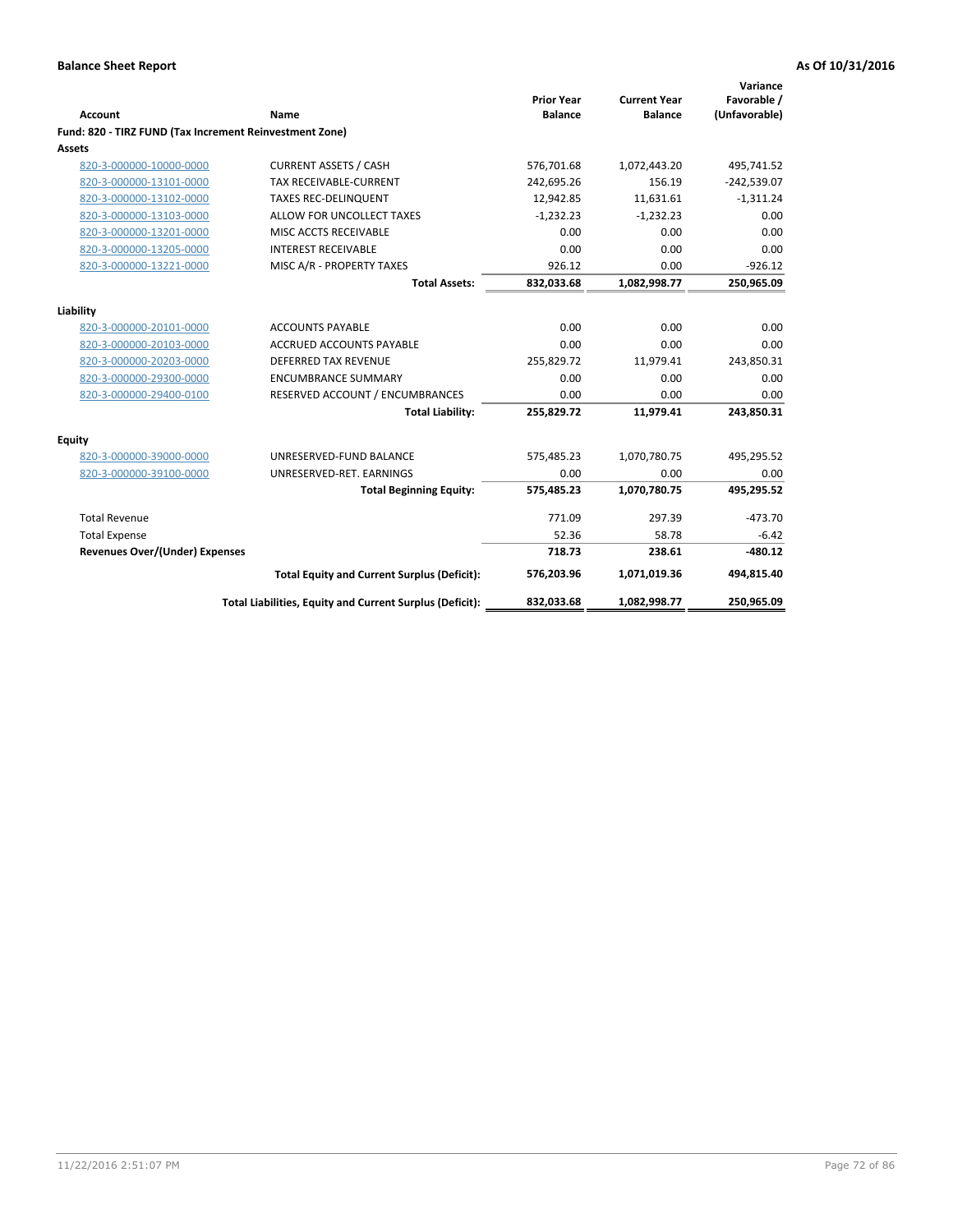|                                          |                                                          | <b>Prior Year</b> | <b>Current Year</b> | Variance<br>Favorable / |
|------------------------------------------|----------------------------------------------------------|-------------------|---------------------|-------------------------|
| <b>Account</b>                           | Name                                                     | <b>Balance</b>    | <b>Balance</b>      | (Unfavorable)           |
| Fund: 890 - GRNVL IDC (L-3) FIXED ASSETS |                                                          |                   |                     |                         |
| <b>Assets</b>                            |                                                          |                   |                     |                         |
| 890-3-000000-10000-0000                  | <b>CURRENT ASSETS / CASH</b>                             | 0.00              | $-2,862,457.40$     | $-2,862,457.40$         |
| 890-3-000000-16004-0000                  | FIXED ASSETS / BUILDINGS                                 | 0.00              | 0.00                | 0.00                    |
| 890-3-000000-16005-0000                  | <b>ACCUMULATED DEPRECIATION</b>                          | 0.00              | 0.00                | 0.00                    |
| 890-3-000000-16301-0000                  | FIXED ASSETS / C W I P                                   | $-5,430,983.85$   | $-4,555,124.75$     | 875,859.10              |
|                                          | <b>Total Assets:</b>                                     | $-5,430,983.85$   | $-7,417,582.15$     | $-1,986,598.30$         |
| Liability                                |                                                          |                   |                     |                         |
| 890-3-000000-20101-0000                  | <b>ACCOUNTS PAYABLE</b>                                  | 0.00              | 0.00                | 0.00                    |
| 890-3-000000-27001-0000                  | <b>CONTRIBUTED CAPITAL</b>                               | 0.00              | 0.00                | 0.00                    |
| 890-3-000000-27101-0000                  | INVESTMENT IN GFA / GENERAL FUND                         | 0.00              | 0.00                | 0.00                    |
| 890-3-000000-27102-0000                  | <b>SPECIAL REVENUE FUNDS</b>                             | 0.00              | 0.00                | 0.00                    |
| 890-3-000000-27103-0000                  | <b>GENERAL CIP FUND</b>                                  | 8,822,863.78      | 8,822,863.78        | 0.00                    |
| 890-3-000000-27104-0000                  | <b>PROPRIETARY FUNDS</b>                                 | $-14,253,847.63$  | $-16,240,445.93$    | 1,986,598.30            |
| 890-3-000000-27201-0000                  | CAFR USE / MUNICIPAL BUILDINGS                           | 0.00              | 0.00                | 0.00                    |
| 890-3-000000-27202-0000                  | CAFR USE / OTHER GENERAL GOVERNMEN                       | 0.00              | 0.00                | 0.00                    |
| 890-3-000000-27205-0000                  | CAFR USE / PUBLIC WORKS                                  | 0.00              | 0.00                | 0.00                    |
| 890-3-000000-27210-0000                  | CAFR USE / INVESTMENT IN GFA                             | 0.00              | 0.00                | 0.00                    |
| 890-3-000000-27301-0000                  | DONATIONS/GRANTS                                         | 0.00              | 0.00                | 0.00                    |
|                                          | <b>Total Liability:</b>                                  | -5,430,983.85     | $-7,417,582.15$     | 1,986,598.30            |
| Equity                                   |                                                          |                   |                     |                         |
| 890-3-000000-39000-0000                  | UNRESERVED-FUND BALANCE                                  | 0.00              | 0.00                | 0.00                    |
|                                          | <b>Total Beginning Equity:</b>                           | 0.00              | 0.00                | 0.00                    |
| <b>Total Expense</b>                     |                                                          | 0.00              | 0.00                | 0.00                    |
| <b>Revenues Over/(Under) Expenses</b>    |                                                          | 0.00              | 0.00                | 0.00                    |
|                                          | <b>Total Equity and Current Surplus (Deficit):</b>       | 0.00              | 0.00                | 0.00                    |
|                                          | Total Liabilities, Equity and Current Surplus (Deficit): | $-5,430,983.85$   | $-7,417,582.15$     | $-1,986,598.30$         |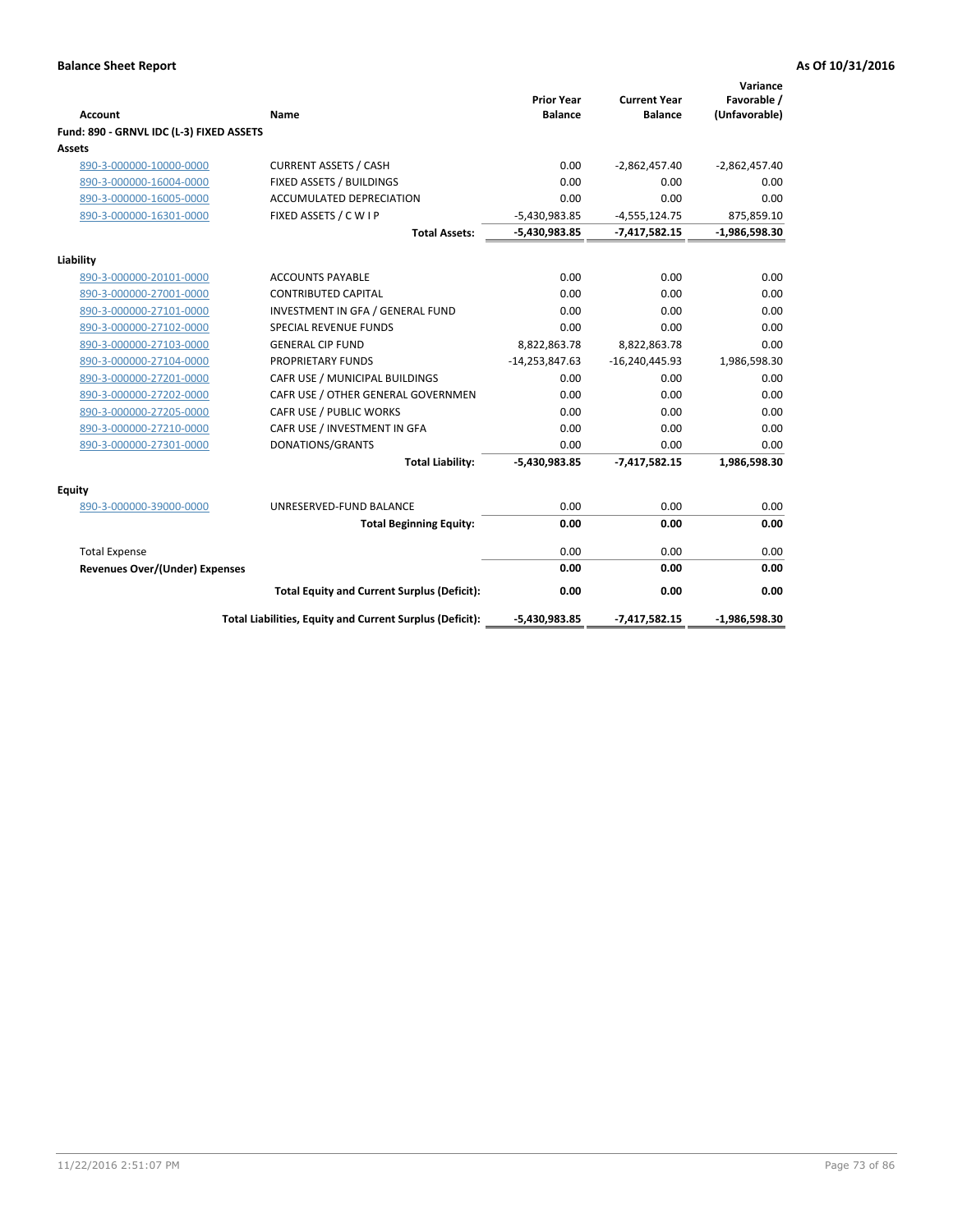| <b>Account</b>                                     | Name                                                    | <b>Prior Year</b><br><b>Balance</b> | <b>Current Year</b><br><b>Balance</b> | Variance<br>Favorable /<br>(Unfavorable) |
|----------------------------------------------------|---------------------------------------------------------|-------------------------------------|---------------------------------------|------------------------------------------|
| Fund: 899 - POOLED CASH                            |                                                         |                                     |                                       |                                          |
| Assets                                             |                                                         |                                     |                                       |                                          |
| 899-8-000000-10000-0000                            | <b>CURRENT ASSETS / CASH</b>                            | 0.00                                | 0.00                                  | 0.00                                     |
| 899-8-000000-10101-0000                            | CHASE OUTBOUND OPERATING                                | $-350,189.62$                       | -389,097.79                           | $-38,908.17$                             |
| 899-8-000000-10102-0000                            | CHASE INBOUND OPERATING                                 | 15,017,178.67                       | 18,947,387.20                         | 3,930,208.53                             |
| 899-8-000000-10103-0000                            | OPERATING ACCOUNT / CLAIMS ACCOUNT                      | 0.00                                | 0.00                                  | 0.00                                     |
| 899-8-000000-10105-0000                            | CHASE BANK / SAVINGS - 3003113077                       | 1,537,824.00                        | 1,538,900.21                          | 1,076.21                                 |
| 899-8-000000-10106-0000                            | CHASE BANK / SAVINGS - 2911913371                       | 1,612,283.21                        | 1,613,411.56                          | 1,128.35                                 |
| 899-8-000000-10107-0000                            | CHASE TASC FLEX SPENDING                                | 0.00                                | 0.00                                  | 0.00                                     |
| 899-8-000000-10401-0000                            | <b>CURRENT ASSETS / INTERNAL CLEARING</b>               | 0.00                                | 0.00                                  | 0.00                                     |
| 899-8-000000-10402-0000                            | <b>CREDIT CARD CLEARING</b><br><b>NET BILL PAYMENTS</b> | 0.00<br>0.00                        | 0.00<br>0.00                          | 0.00<br>0.00                             |
| 899-8-000000-10403-0000<br>899-8-000000-11101-0000 | TX CLASS / OPERATING                                    | 0.00                                | 0.00                                  | 0.00                                     |
| 899-8-000000-11201-0000                            | LOGIC INVESTMENTS / OPERATING                           | 1,002,342.12                        | 1,007,534.98                          | 5,192.86                                 |
| 899-8-000000-11401-0000                            | <b>TEXSTAR ACCT - OPERATING</b>                         | 0.00                                | 0.00                                  | 0.00                                     |
| 899-8-000000-11601-0000                            | <b>TEXPOOL ACCT - OPERATING</b>                         | 1,002,100.54                        | 1,005,238.00                          | 3,137.46                                 |
| 899-8-000000-12001-0000                            | AMERICAN NATIONAL OPERATING                             | 0.00                                | 0.00                                  | 0.00                                     |
| 899-8-000000-12002-0000                            | PFM ACCT OPERATING                                      | 18,356,064.89                       | 18,267,297.25                         | $-88,767.64$                             |
| 899-8-000000-12003-0000                            | TREASURIES - CITY ONLY                                  | 0.00                                | 0.00                                  | 0.00                                     |
| 899-8-000000-12301-0000                            | <b>BOND PROCEEDS / PURCHASED INTEREST</b>               | 0.00                                | 0.00                                  | 0.00                                     |
| 899-8-000000-13205-0000                            | <b>INTEREST RECEIVABLE</b>                              | 39,725.13                           | 41,531.54                             | 1,806.41                                 |
| 899-8-000000-14100-0000                            | DUE FROM FUND 100                                       | 29,589.25                           | 17,202.83                             | $-12,386.42$                             |
| 899-8-000000-14101-0000                            | DUE FROM FUND 101                                       | 0.00                                | 0.00                                  | 0.00                                     |
| 899-8-000000-14102-0000                            | DUE FROM FUND 102                                       | 0.00                                | 0.00                                  | 0.00                                     |
| 899-8-000000-14103-0000                            | DUE FROM FUND 103                                       | 0.00                                | 0.00                                  | 0.00                                     |
| 899-8-000000-14110-0000                            | DUE FROM FUND 110                                       | 142.06                              | 0.67                                  | $-141.39$                                |
| 899-8-000000-14111-0000                            | DUE FROM FUND 111                                       | $-25.00$                            | 0.00                                  | 25.00                                    |
| 899-8-000000-14112-0000                            | DUE FROM FUND 112                                       | 0.00                                | 0.00                                  | 0.00                                     |
| 899-8-000000-14113-0000                            | DUE FROM FUND 113                                       | $-480.00$                           | 1,350.00                              | 1,830.00                                 |
| 899-8-000000-14114-0000                            | DUE FROM FUND 114                                       | 92.06                               | 0.00                                  | $-92.06$                                 |
| 899-8-000000-14115-0000                            | DUE FROM FUND 115                                       | 0.00                                | 0.00                                  | 0.00                                     |
| 899-8-000000-14116-0000                            | DUE FROM FUND 116                                       | 0.00                                | 0.00                                  | 0.00                                     |
| 899-8-000000-14117-0000                            | DUE FROM FUND 117                                       | 0.00                                | 0.00                                  | 0.00                                     |
| 899-8-000000-14118-0000                            | DUE FROM FUND 118                                       | 0.00                                | 0.00                                  | 0.00                                     |
| 899-8-000000-14119-0000                            | DUE FROM FUND 119                                       | 0.00                                | 0.00                                  | 0.00                                     |
| 899-8-000000-14120-0000                            | DUE FROM FUND 120                                       | 0.00                                | 0.00                                  | 0.00                                     |
| 899-8-000000-14121-0000                            | DUE FROM FUND 121                                       | 0.00                                | 0.00                                  | 0.00                                     |
| 899-8-000000-14122-0000                            | DUE FROM FUND 122                                       | 0.00                                | 0.00                                  | 0.00                                     |
| 899-8-000000-14123-0000                            | DUE FROM FUND 123                                       | 0.00                                | 0.00                                  | 0.00                                     |
| 899-8-000000-14124-0000                            | DUE FROM FUND 124                                       | 0.00                                | 0.00                                  | 0.00                                     |
| 899-8-000000-14125-0000                            | DUE FROM FUND 125                                       | 0.00                                | 0.00                                  | 0.00                                     |
| 899-8-000000-14126-0000                            | DUE FROM FUND 126                                       | 0.00                                | 0.00                                  | 0.00                                     |
| 899-8-000000-14140-0000                            | DUE FROM FUND 140                                       | 0.00                                | 0.00                                  | 0.00                                     |
| 899-8-000000-14160-0000                            | DUE FROM FUND 160                                       | 390,219.12                          | 0.00                                  | $-390,219.12$                            |
| 899-8-000000-14161-0000                            | DUE FROM FUND 161                                       | 0.00                                | 0.00                                  | 0.00                                     |
| 899-8-000000-14162-0000                            | DUE FROM FUND 162                                       | 0.00                                | 0.00                                  | 0.00                                     |
| 899-8-000000-14163-0000                            | DUE FROM FUND 163                                       | 0.00                                | 0.00                                  | 0.00                                     |
| 899-8-000000-14164-0000<br>899-8-000000-14165-0000 | DUE FROM FUND 164                                       | 0.00                                | 0.00                                  | 0.00                                     |
| 899-8-000000-14170-0000                            | DUE FROM FUND 165<br>DUE FROM FUND 170                  | 525,393.12<br>0.00                  | 0.00<br>0.00                          | $-525,393.12$<br>0.00                    |
|                                                    |                                                         |                                     |                                       |                                          |
| 899-8-000000-14171-0000<br>899-8-000000-14172-0000 | DUE FROM FUND 171<br>DUE FROM FUND 172                  | 0.00<br>0.00                        | 0.00<br>10.23                         | 0.00<br>10.23                            |
| 899-8-000000-14173-0000                            | DUE FROM FUND 173                                       | 0.00                                | 0.00                                  | 0.00                                     |
| 899-8-000000-14174-0000                            | DUE FROM FUND 174                                       | 0.00                                | 0.00                                  | 0.00                                     |
| 899-8-000000-14175-0000                            | DUE FROM FUND 175                                       | 0.00                                | 0.00                                  | 0.00                                     |
| 899-8-000000-14176-0000                            | DUE FROM FUND 176                                       | 0.00                                | 0.00                                  | 0.00                                     |
| 899-8-000000-14177-0000                            | DUE FROM FUND 177                                       | 0.00                                | 0.00                                  | 0.00                                     |
| 899-8-000000-14190-0000                            | DUE FROM FUND 190                                       | 0.00                                | 0.00                                  | 0.00                                     |
| 899-8-000000-14192-0000                            | DUE FROM FUND 192                                       | $-6,101.28$                         | 0.00                                  | 6,101.28                                 |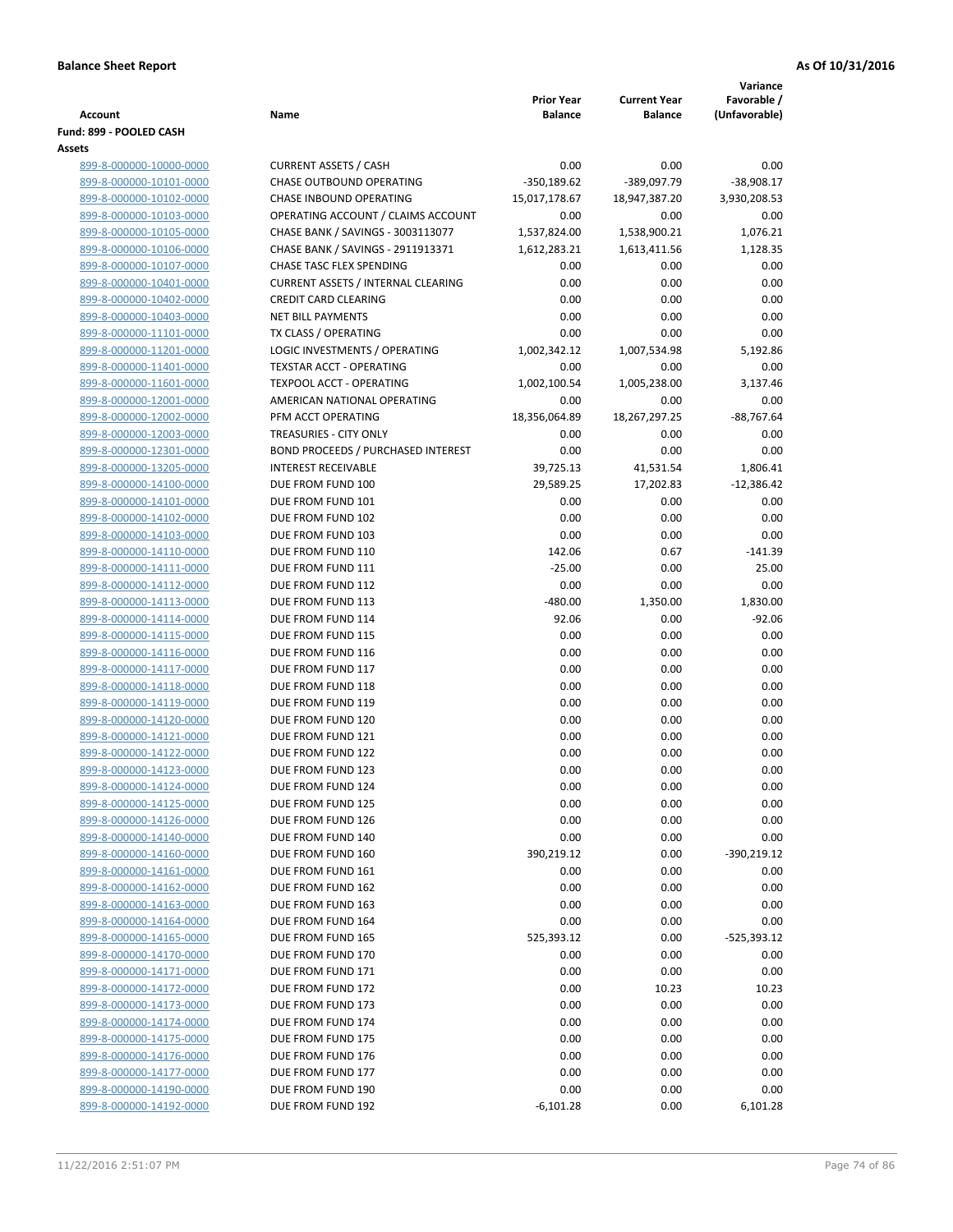| <b>Account</b>                                     | Name                                   | <b>Prior Year</b><br><b>Balance</b> | <b>Current Year</b><br><b>Balance</b> | Variance<br>Favorable /<br>(Unfavorable) |
|----------------------------------------------------|----------------------------------------|-------------------------------------|---------------------------------------|------------------------------------------|
| 899-8-000000-14200-0000                            | DUE FROM FUND 200                      | $-2,871.07$                         | 5,907.74                              | 8,778.81                                 |
| 899-8-000000-14210-0000                            | DUE FROM FUND 210                      | 0.00                                | 0.00                                  | 0.00                                     |
| 899-8-000000-14211-0000                            | DUE FROM FUND 211                      | 0.00                                | 0.00                                  | 0.00                                     |
| 899-8-000000-14212-0000                            | DUE FROM FUND 212                      | 0.00                                | 0.00                                  | 0.00                                     |
| 899-8-000000-14216-0000                            | DUE FROM FUND 216                      | 0.00                                | 77,412.18                             | 77,412.18                                |
| 899-8-000000-14217-0000                            | DUE FROM FUND 217                      | 0.00                                | 0.00                                  | 0.00                                     |
| 899-8-000000-14300-0000                            | DUE FROM FUND 300                      | 6,900.72                            | 79.41                                 | $-6,821.31$                              |
| 899-8-000000-14320-0000                            | DUE FROM FUND 320                      | 0.00                                | 0.00                                  | 0.00                                     |
| 899-8-000000-14360-0000                            | DUE FROM FUND 360                      | 0.00                                | 0.00                                  | 0.00                                     |
| 899-8-000000-14361-0000                            | DUE FROM FUND 361                      | 0.00                                | 0.00                                  | 0.00                                     |
| 899-8-000000-14400-0000                            | DUE FROM FUND 400                      | 50.54                               | 0.19                                  | $-50.35$                                 |
| 899-8-000000-14500-0000                            | DUE FROM FUND 500                      | 36,697.12                           | 26,062.55                             | $-10,634.57$                             |
| 899-8-000000-14561-0000                            | DUE FROM FUND 561                      | 0.00                                | 0.00                                  | 0.00                                     |
| 899-8-000000-14601-0000                            | DUE FROM FUND 601                      | $-453.92$                           | 152.14                                | 606.06                                   |
| 899-8-000000-14602-0000                            | DUE FROM FUND 602                      | $-1,044.09$                         | $-150.09$                             | 894.00                                   |
| 899-8-000000-14604-0000                            | DUE FROM FUND 604                      | $-8,677.58$                         | 2.73                                  | 8,680.31                                 |
| 899-8-000000-14660-0000                            | DUE FROM FUND 660                      | 0.00                                | 0.00                                  | 0.00                                     |
| 899-8-000000-14800-0000                            | DUE FROM FUND 800                      | 0.00                                | 0.00                                  | 0.00                                     |
| 899-8-000000-14801-0000                            | DUE FROM FUND 801                      | 0.00                                | 0.00                                  | 0.00                                     |
| 899-8-000000-14802-0000                            | DUE FROM FUND 802                      | 0.00                                | 0.00                                  | 0.00                                     |
| 899-8-000000-14803-0000                            | DUE FROM FUND 803                      | 0.00                                | 0.00                                  | 0.00                                     |
| 899-8-000000-14807-0000                            | DUE FROM FUND 807<br>DUE FROM FUND 809 | 0.00                                | 0.00                                  | 0.00                                     |
| 899-8-000000-14809-0000<br>899-8-000000-14810-0000 | DUE FROM FUND 810                      | 0.00<br>0.00                        | 108,521.58<br>0.00                    | 108,521.58<br>0.00                       |
| 899-8-000000-14811-0000                            | DUE FROM FUND 811                      | 0.00                                | 0.00                                  | 0.00                                     |
| 899-8-000000-14820-0000                            | DUE FROM TIRZ FUND                     | 0.00                                | 0.00                                  | 0.00                                     |
| 899-8-000000-14890-0000                            | DUE FROM GRNVL IDC (L-3) FIXED ASSETS  | 0.00                                | 0.00                                  | 0.00                                     |
| 899-8-000000-14910-0000                            | DUE FROM FUND 910                      | 77,547.28                           | 10,779.93                             | $-66,767.35$                             |
| 899-8-000000-14911-0000                            | DUE FROM FUND 911                      | 0.00                                | 0.00                                  | 0.00                                     |
| 899-8-000000-14912-0000                            | DUE FROM FUND 912                      | 0.00                                | 0.00                                  | 0.00                                     |
| 899-8-000000-14913-0000                            | DUE FROM FUND 913                      | 0.00                                | 0.00                                  | 0.00                                     |
| 899-8-000000-14916-0000                            | DUE FROM FUND 916                      | 0.00                                | 0.00                                  | 0.00                                     |
| 899-8-000000-14950-0000                            | DUE FROM FUND 950                      | 43,656.73                           | 2,110.48                              | $-41,546.25$                             |
| 899-8-000000-91011-1001                            | <b>BANK OF AMERICA</b>                 | 0.00                                | 0.00                                  | 0.00                                     |
|                                                    | <b>Total Assets:</b>                   | 39,307,964.00                       | 42,281,645.52                         | 2,973,681.52                             |
| Liability                                          |                                        |                                     |                                       |                                          |
| 899-8-000000-20101-0000                            | <b>ACCOUNTS PAYABLE</b>                | 1,090,635.06                        | 249,442.57                            | 841,192.49                               |
| 899-8-000000-20102-0000                            | <b>CREDIT CARD PAYABLE</b>             | 0.00                                | 0.00                                  | 0.00                                     |
| 899-8-000000-21040-0000                            | DUE TO OTHER FUNDS                     | 38,217,328.94                       | 42,032,202.97                         | $-3,814,874.03$                          |
|                                                    | <b>Total Liability:</b>                | 39,307,964.00                       | 42,281,645.54                         | $-2,973,681.54$                          |
| <b>Equity</b>                                      |                                        |                                     |                                       |                                          |
| 899-8-000000-14362-0000                            | DUE FROM FUND 362                      | 0.00                                | 0.00                                  | 0.00                                     |
| 899-8-000000-39200-0101                            | EQUITY IN POOLED CASH                  | 0.00                                | 0.00                                  | 0.00                                     |
| 899-8-000000-39200-0110                            | EQUITY IN POOLED CASH                  | 0.00                                | 0.00                                  | 0.00                                     |
| 899-8-000000-39200-0111                            | EQUITY IN POOLED CASH                  | 0.00                                | 0.00                                  | 0.00                                     |
| 899-8-000000-39200-0112                            | EQUITY IN POOLED CASH                  | 0.00                                | 0.00                                  | 0.00                                     |
| 899-8-000000-39200-0190                            | EQUITY IN POOLED CASH                  | 0.00                                | 0.00                                  | 0.00                                     |
| 899-8-000000-39200-0201                            | EQUITY IN POOLED CASH                  | 0.00                                | 0.00                                  | 0.00                                     |
| 899-8-000000-39200-0202                            | EQUITY IN POOLED CASH                  | 0.00                                | 0.00                                  | 0.00                                     |
| 899-8-000000-39200-0203                            | EQUITY IN POOLED CASH                  | 0.00                                | 0.00                                  | 0.00                                     |
| 899-8-000000-39200-0204                            | EQUITY IN POOLED CASH                  | 0.00                                | 0.00                                  | 0.00                                     |
| 899-8-000000-39200-0205                            | EQUITY IN POOLED CASH                  | 0.00                                | 0.00                                  | 0.00                                     |
| 899-8-000000-39200-0206                            | EQUITY IN POOLED CASH                  | 0.00                                | 0.00                                  | 0.00                                     |
| 899-8-000000-39200-0207                            | EQUITY IN POOLED CASH                  | 0.00                                | 0.00                                  | 0.00                                     |
| 899-8-000000-39200-0208                            | EQUITY IN POOLED CASH                  | 0.00                                | 0.00                                  | 0.00                                     |
| 899-8-000000-39200-0209                            | EQUITY IN POOLED CASH                  | 0.00                                | 0.00                                  | 0.00                                     |
| 899-8-000000-39200-0210                            | EQUITY IN POOLED CASH                  | 0.00                                | 0.00                                  | 0.00                                     |
| 899-8-000000-39200-0211                            | EQUITY IN POOLED CASH                  | 0.00                                | 0.00                                  | 0.00                                     |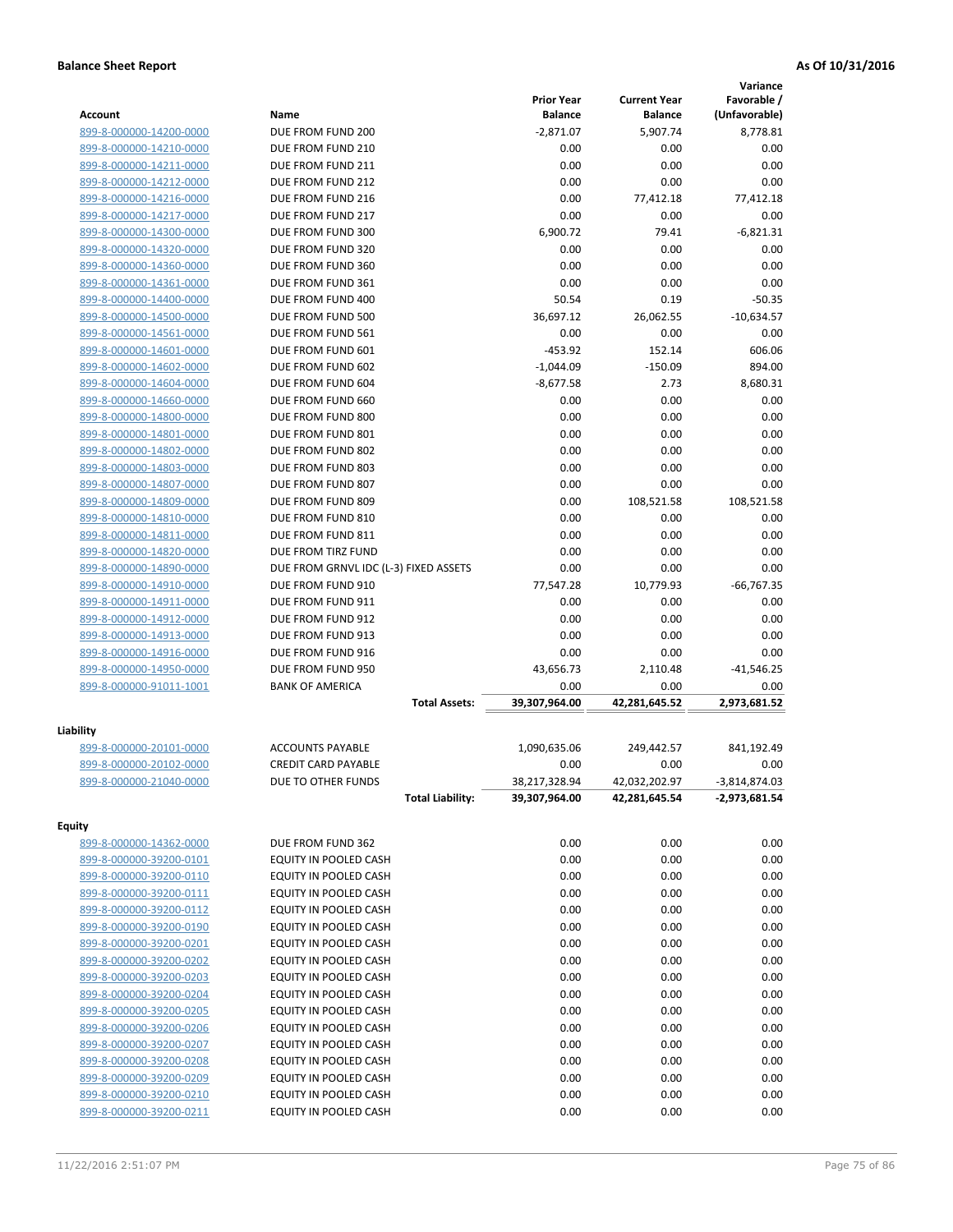**Variance**

| Account                                            | Name                                                  | <b>Prior Year</b><br><b>Balance</b> | <b>Current Year</b><br><b>Balance</b> | Favorable /<br>(Unfavorable) |
|----------------------------------------------------|-------------------------------------------------------|-------------------------------------|---------------------------------------|------------------------------|
| 899-8-000000-39200-0212                            | EQUITY IN POOLED CASH                                 | 0.00                                | 0.00                                  | 0.00                         |
| 899-8-000000-39200-0213                            | EQUITY IN POOLED CASH                                 | 0.00                                | 0.00                                  | 0.00                         |
| 899-8-000000-39200-0214                            | EQUITY IN POOLED CASH                                 | 0.00                                | 0.00                                  | 0.00                         |
| 899-8-000000-39200-0215                            | <b>EQUITY IN POOLED CASH</b>                          | 0.00                                | 0.00                                  | 0.00                         |
| 899-8-000000-39200-0216                            | EQUITY IN POOLED CASH                                 | 0.00                                | 0.00                                  | 0.00                         |
| 899-8-000000-39200-0217                            | EQUITY IN POOLED CASH                                 | 0.00                                | 0.00                                  | 0.00                         |
| 899-8-000000-39200-0218                            | EQUITY IN POOLED CASH                                 | 0.00                                | 0.00                                  | 0.00                         |
| 899-8-000000-39200-0219                            | EQUITY IN POOLED CASH                                 | 0.00                                | 0.00                                  | 0.00                         |
| 899-8-000000-39200-0220                            | EQUITY IN POOLED CASH                                 | 0.00                                | 0.00                                  | 0.00                         |
| 899-8-000000-39200-0221                            | EQUITY IN POOLED CASH                                 | 0.00                                | 0.00                                  | 0.00                         |
| 899-8-000000-39200-0222                            | EQUITY IN POOLED CASH                                 | 0.00                                | 0.00                                  | 0.00                         |
| 899-8-000000-39200-0223                            | EQUITY IN POOLED CASH                                 | 0.00                                | 0.00                                  | 0.00                         |
| 899-8-000000-39200-0224                            | EQUITY IN POOLED CASH                                 | 0.00                                | 0.00                                  | 0.00                         |
| 899-8-000000-39200-0225                            | EQUITY IN POOLED CASH                                 | 0.00                                | 0.00                                  | 0.00                         |
| 899-8-000000-39200-0226                            | EQUITY IN POOLED CASH                                 | 0.00                                | 0.00                                  | 0.00                         |
| 899-8-000000-39200-0227                            | EQUITY IN POOLED CASH                                 | 0.00                                | 0.00                                  | 0.00                         |
| 899-8-000000-39200-0228                            | EQUITY IN POOLED CASH                                 | 0.00                                | 0.00                                  | 0.00                         |
| 899-8-000000-39200-0229                            | EQUITY IN POOLED CASH                                 | 0.00                                | 0.00                                  | 0.00                         |
| 899-8-000000-39200-0231                            | EQUITY IN POOLED CASH                                 | 0.00                                | 0.00                                  | 0.00                         |
| 899-8-000000-39200-0232                            | EQUITY IN POOLED CASH                                 | 0.00                                | 0.00                                  | 0.00                         |
| 899-8-000000-39200-0233                            | <b>EQUITY IN POOLED CASH</b>                          | 0.00                                | 0.00                                  | 0.00                         |
| 899-8-000000-39200-0234                            | EQUITY IN POOLED CASH                                 | 0.00                                | 0.00                                  | 0.00                         |
| 899-8-000000-39200-0235                            | EQUITY IN POOLED CASH                                 | 0.00                                | 0.00                                  | 0.00                         |
| 899-8-000000-39200-0236                            | EQUITY IN POOLED CASH                                 | 0.00                                | 0.00                                  | 0.00                         |
| 899-8-000000-39200-0241                            | EQUITY IN POOLED CASH                                 | 0.00                                | 0.00                                  | 0.00                         |
| 899-8-000000-39200-0247                            | EQUITY IN POOLED CASH                                 | 0.00                                | 0.00                                  | 0.00                         |
| 899-8-000000-39200-0250                            | EQUITY IN POOLED CASH                                 | 0.00                                | 0.00                                  | 0.00                         |
| 899-8-000000-39200-0251                            | EQUITY IN POOLED CASH                                 | 0.00                                | 0.00                                  | 0.00                         |
| 899-8-000000-39200-0252                            | EQUITY IN POOLED CASH                                 | 0.00                                | 0.00                                  | 0.00                         |
| 899-8-000000-39200-0253                            | EQUITY IN POOLED CASH                                 | 0.00                                | 0.00                                  | 0.00                         |
| 899-8-000000-39200-0254                            | EQUITY IN POOLED CASH                                 | 0.00                                | 0.00                                  | 0.00                         |
| 899-8-000000-39200-0301                            | EQUITY IN POOLED CASH                                 | 0.00                                | 0.00                                  | 0.00                         |
| 899-8-000000-39200-0302                            | EQUITY IN POOLED CASH                                 | 0.00                                | 0.00                                  | 0.00                         |
| 899-8-000000-39200-0401                            | EQUITY IN POOLED CASH                                 | 0.00                                | 0.00                                  | 0.00                         |
| 899-8-000000-39200-0402                            | EQUITY IN POOLED CASH                                 | 0.00                                | 0.00                                  | 0.00                         |
| 899-8-000000-39200-0403                            | EQUITY IN POOLED CASH                                 | 0.00                                | 0.00                                  | 0.00                         |
| 899-8-000000-39200-0405                            | EQUITY IN POOLED CASH                                 | 0.00                                | 0.00                                  | 0.00                         |
| 899-8-000000-39200-0406                            | EQUITY IN POOLED CASH                                 | 0.00                                | 0.00                                  | 0.00                         |
| 899-8-000000-39200-0410                            | EQUITY IN POOLED CASH<br><b>EQUITY IN POOLED CASH</b> | 0.00<br>0.00                        | 0.00<br>0.00                          | 0.00<br>0.00                 |
| 899-8-000000-39200-0411<br>899-8-000000-39200-0501 | <b>EQUITY IN POOLED CASH</b>                          |                                     | 0.00                                  | 0.00                         |
| 899-8-000000-39200-0502                            | EQUITY IN POOLED CASH                                 | 0.00<br>0.00                        | 0.00                                  | 0.00                         |
| 899-8-000000-39200-0503                            | EQUITY IN POOLED CASH                                 | 0.00                                | 0.00                                  | 0.00                         |
| 899-8-000000-39200-0504                            | EQUITY IN POOLED CASH                                 | 0.00                                | 0.00                                  | 0.00                         |
| 899-8-000000-39200-0505                            | <b>EQUITY IN POOLED CASH</b>                          | 0.00                                | 0.00                                  | 0.00                         |
| 899-8-000000-39200-0506                            | EQUITY IN POOLED CASH                                 | 0.00                                | 0.00                                  | 0.00                         |
| 899-8-000000-39200-0507                            | EQUITY IN POOLED CASH                                 | 0.00                                | 0.00                                  | 0.00                         |
| 899-8-000000-39200-0511                            | EQUITY IN POOLED CASH                                 | 0.00                                | 0.00                                  | 0.00                         |
| 899-8-000000-39200-0513                            | EQUITY IN POOLED CASH                                 | 0.00                                | 0.00                                  | 0.00                         |
| 899-8-000000-39200-0521                            | EQUITY IN POOLED CASH                                 | 0.00                                | 0.00                                  | 0.00                         |
| 899-8-000000-39200-0522                            | EQUITY IN POOLED CASH                                 | 0.00                                | 0.00                                  | 0.00                         |
| 899-8-000000-39200-0523                            | EQUITY IN POOLED CASH                                 | 0.00                                | 0.00                                  | 0.00                         |
| 899-8-000000-39200-0601                            | EQUITY IN POOLED CASH                                 | 0.00                                | 0.00                                  | 0.00                         |
| 899-8-000000-39200-0602                            | EQUITY IN POOLED CASH                                 | 0.00                                | 0.00                                  | 0.00                         |
| 899-8-000000-39200-0603                            | EQUITY IN POOLED CASH                                 | 0.00                                | 0.00                                  | 0.00                         |
| 899-8-000000-39200-0604                            | EQUITY IN POOLED CASH                                 | 0.00                                | 0.00                                  | 0.00                         |
| 899-8-000000-39200-0702                            | EQUITY IN POOLED CASH                                 | 0.00                                | 0.00                                  | 0.00                         |
| 899-8-000000-39200-0703                            | EQUITY IN POOLED CASH                                 | 0.00                                | 0.00                                  | 0.00                         |
| 899-8-000000-39200-0704                            | EQUITY IN POOLED CASH                                 | 0.00                                | 0.00                                  | 0.00                         |
|                                                    |                                                       |                                     |                                       |                              |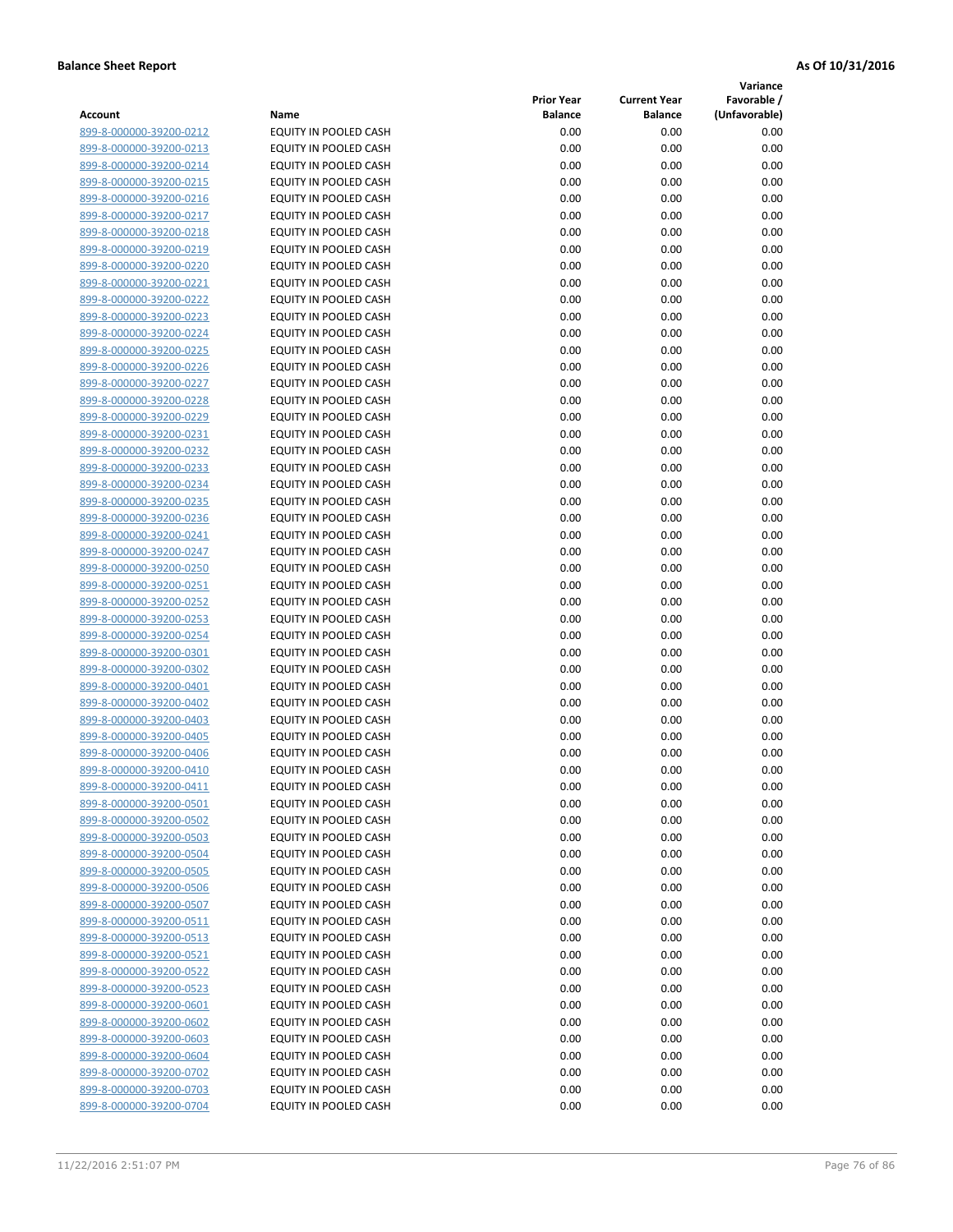|                                |                                                          |                                     |                                       | Variance                     |
|--------------------------------|----------------------------------------------------------|-------------------------------------|---------------------------------------|------------------------------|
| <b>Account</b>                 | Name                                                     | <b>Prior Year</b><br><b>Balance</b> | <b>Current Year</b><br><b>Balance</b> | Favorable /<br>(Unfavorable) |
|                                |                                                          |                                     |                                       |                              |
| 899-8-000000-39200-0705        | <b>EQUITY IN POOLED CASH</b>                             | 0.00                                | 0.00                                  | 0.00                         |
| 899-8-000000-39200-0706        | <b>EQUITY IN POOLED CASH</b>                             | 0.00                                | 0.00                                  | 0.00                         |
| 899-8-000000-39200-0707        | EQUITY IN POOLED CASH                                    | 0.00                                | 0.00                                  | 0.00                         |
| 899-8-000000-39200-0708        | <b>EQUITY IN POOLED CASH</b>                             | 0.00                                | 0.00                                  | 0.00                         |
| 899-8-000000-39200-0710        | EQUITY IN POOLED CASH                                    | 0.00                                | 0.00                                  | 0.00                         |
| 899-8-000000-39200-0721        | <b>EQUITY IN POOLED CASH</b>                             | 0.00                                | 0.00                                  | 0.00                         |
| 899-8-000000-39200-0722        | EQUITY IN POOLED CASH                                    | 0.00                                | 0.00                                  | 0.00                         |
| 899-8-000000-39200-0723        | <b>EQUITY IN POOLED CASH</b>                             | 0.00                                | 0.00                                  | 0.00                         |
| 899-8-000000-39200-0731        | EQUITY IN POOLED CASH                                    | 0.00                                | 0.00                                  | 0.00                         |
| 899-8-000000-39200-0825        | <b>EQUITY IN POOLED CASH</b>                             | 0.00                                | 0.00                                  | 0.00                         |
| 899-8-000000-39200-0901        | <b>EQUITY IN POOLED CASH</b>                             | 0.00                                | 0.00                                  | 0.00                         |
| 899-8-000000-39200-0902        | EQUITY IN POOLED CASH                                    | 0.00                                | 0.00                                  | 0.00                         |
| 899-8-000000-39200-0903        | <b>EQUITY IN POOLED CASH</b>                             | 0.00                                | 0.00                                  | 0.00                         |
| 899-8-000000-39200-0904        | <b>EQUITY IN POOLED CASH</b>                             | 0.00                                | 0.00                                  | 0.00                         |
| 899-8-000000-39200-0905        | <b>EQUITY IN POOLED CASH</b>                             | 0.00                                | 0.00                                  | 0.00                         |
| 899-8-000000-39200-0909        | <b>EQUITY IN POOLED CASH</b>                             | 0.00                                | 0.00                                  | 0.00                         |
| 899-8-000000-39200-0910        | <b>EQUITY IN POOLED CASH</b>                             | 0.00                                | 0.00                                  | 0.00                         |
| 899-8-000000-39200-0960        | EQUITY IN POOLED CASH                                    | 0.00                                | 0.00                                  | 0.00                         |
| 899-8-000000-39200-9999        | <b>EQUITY IN POOLED CASH</b>                             | 0.00                                | 0.00                                  | 0.00                         |
|                                | <b>Total Beginning Equity:</b>                           | 0.00                                | 0.00                                  | 0.00                         |
| <b>Total Revenue</b>           |                                                          | 0.00                                | 0.00                                  | 0.00                         |
| Revenues Over/(Under) Expenses |                                                          | 0.00                                | 0.00                                  | 0.00                         |
|                                | <b>Total Equity and Current Surplus (Deficit):</b>       | 0.00                                | 0.00                                  | 0.00                         |
|                                | Total Liabilities, Equity and Current Surplus (Deficit): | 39,307,964.00                       | 42,281,645.54                         | 2,973,681.54                 |

**\*\*\*Warning: Account Authorization is turned on. Please run the Unauthorized Account Listing Report to see if you are out of balance due to missing accounts \*\*\***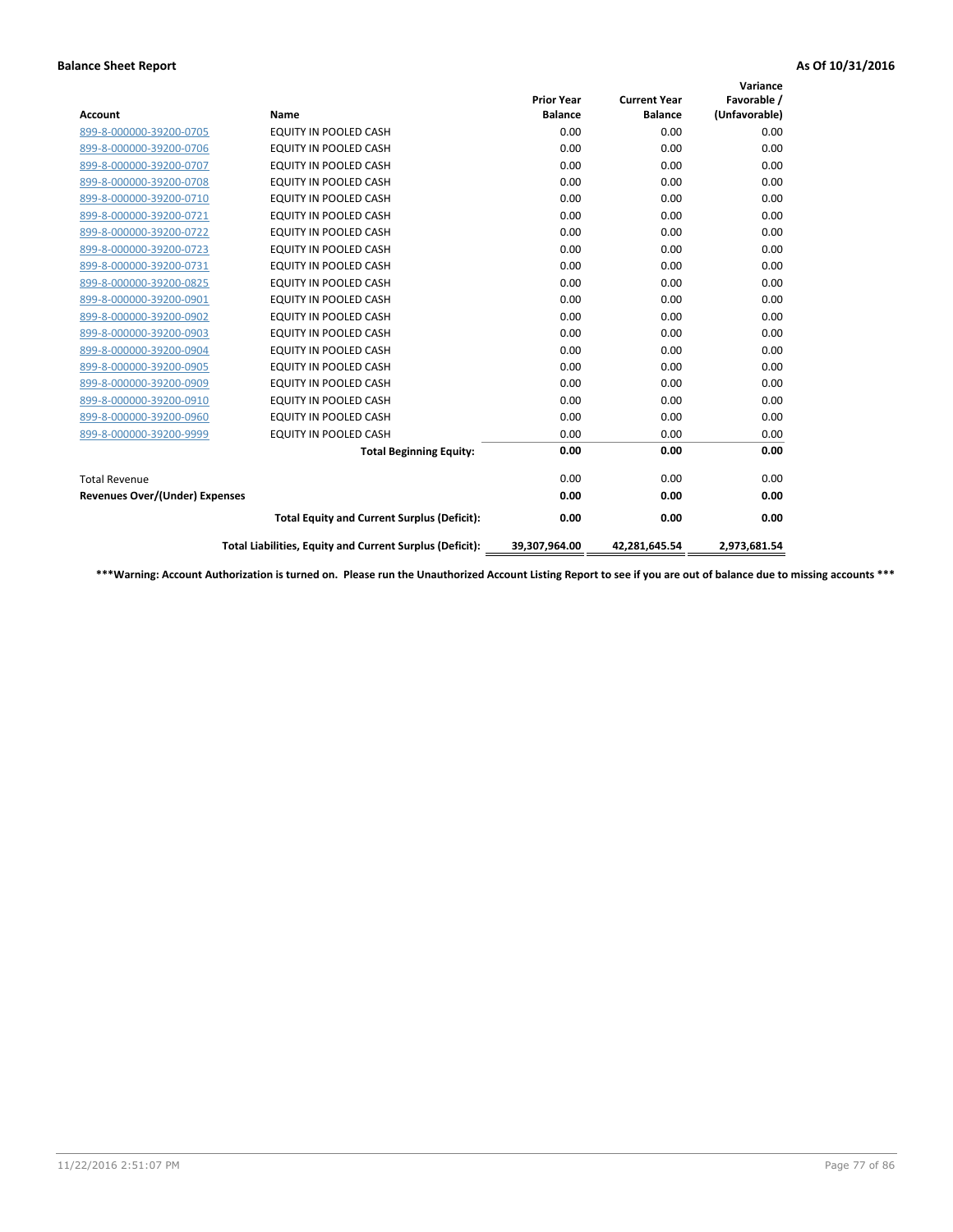|                                                    |                                                          | <b>Prior Year</b>     | <b>Current Year</b>     | Variance<br>Favorable / |
|----------------------------------------------------|----------------------------------------------------------|-----------------------|-------------------------|-------------------------|
| Account                                            | Name                                                     | <b>Balance</b>        | <b>Balance</b>          | (Unfavorable)           |
| Fund: 910 - ELECTRIC OPERATING FUND                |                                                          |                       |                         |                         |
| Assets                                             |                                                          |                       |                         |                         |
| 910-9-000000-10000-1300                            | CASH                                                     | 13,639,585.62         | 13,950,058.54           | 310,472.92              |
| 910-9-000000-10209-1300                            | <b>ADMIN PETTY CASH</b>                                  | 658.89                | 658.89                  | 0.00                    |
| 910-9-000000-10308-1300                            | <b>GEUS SERVICE CENTER CHANGE</b>                        | 849.90                | 849.90                  | 0.00                    |
| 910-9-000000-10309-1300                            | <b>GEUS DOWNTOWN CHANGE</b>                              | 1,650.00              | 1,650.00                | 0.00                    |
| 910-9-000000-12190-1810                            | DEFERRED ISSUANCE COSTS 2001                             | 0.00                  | 0.00                    | 0.00                    |
| 910-9-000000-12191-1810                            | DEFERRED ISSUANCE COST 2008 ENGINE PR                    | 0.00                  | 0.00                    | 0.00                    |
| 910-9-000000-12192-1810                            | DEFERRED ISSUANCE COSTS 2010 BOA ENGI                    | 0.00                  | 0.00                    | 0.00                    |
| 910-9-000000-12193-1810                            | DEFERRED ISSUANCE COSTS 2010 SCRUBBEI                    | 0.00                  | 0.00                    | 0.00                    |
| 910-9-000000-12194-1810                            | DEFERRED ISSUANCE COSTS 2010 TMPA DEI                    | 0.00                  | 0.00                    | 0.00                    |
| 910-9-000000-12201-1810                            | <b>BOND DISCOUNT</b>                                     | 136,516.38            | 124,995.74              | $-11,520.64$            |
| 910-9-000000-13000-1420                            | <b>CUSTOMER ACCOUNTS RECEIVABLE</b>                      | 1,797,365.02          | 1,373,371.40            | -423,993.62             |
| 910-9-000000-13001-1420                            | NON CURRENT CUSTOMER ACCTS RECEIVAE                      | 333,753.99            | 429,881.68              | 96,127.69               |
| 910-9-000000-13002-1440                            | ALLOWANCE FOR UNCOLLECTABLE                              | -394,609.78           | -394,609.78             | 0.00                    |
| 910-9-000000-13003-1422                            | UNBILLED YEAR-END ACCRUAL                                | 5,109,446.76          | 5,109,446.76            | 0.00                    |
| 910-9-000000-13009-1423                            | FUEL ADJUSTMENT - UNDER/OVER                             | -592,479.14           | -592,479.14             | 0.00                    |
| 910-9-000000-13011-1420                            | AMP RECEIVABLE                                           | $-84,706.02$          | $-71,378.27$            | 13,327.75               |
| 910-9-000000-13066-1421                            | AMPY CUSTOMER ACCOUNTS RECEIVABLE                        | 0.00                  | 0.00                    | 0.00                    |
| 910-9-000000-13067-1421                            | AMPY ARREARS ACCOUNTS RECEIVABLE                         | $-1,357.70$           | $-5,019.00$             | $-3,661.30$             |
| 910-9-000000-13068-1421                            | AMPY Customers Left With Balance A/R                     | 33,332.83             | 40,505.84               | 7,173.01                |
| 910-9-000000-13201-1430                            | MISCELLANEOUS ACCOUNTS RECEIVABLE                        | 0.00                  | 0.00                    | 0.00                    |
| 910-9-000000-13205-1710                            | <b>INTEREST RECEIVABLE</b>                               | 0.00                  | 0.00                    | 0.00                    |
| 910-9-000000-13290-1650                            | <b>PREPAYMENTS</b>                                       | 0.00                  | 0.00                    | 0.00                    |
| 910-9-000000-13291-1651                            | TMPA SCRUBBER PREPAYMENT                                 | 7,917,069.58          | 7,599,327.58            | $-317,742.00$           |
| 910-9-000000-13293-1653                            | TMPA FIXED COSTS PREPAYMENT                              | 30,696,504.14         | 29,455,669.64           | $-1,240,834.50$         |
| 910-9-000000-13294-1654                            | TMPA DEMAND COSTS ESCROW<br><b>ERCOT CRR PREPAYMENTS</b> | 0.00                  | 0.00                    | 0.00                    |
| 910-9-000000-13297-1657<br>910-9-000000-13299-1655 | <b>ERCOT COLLATERAL</b>                                  | 91,771.19<br>1,550.00 | 97,954.20<br>111,550.00 | 6,183.01<br>110,000.00  |
| 910-9-000000-14001-1461                            | DUE FROM COG - GENERAL FUND                              | 0.00                  | 0.00                    | 0.00                    |
| 910-9-000000-14402-1469                            | DUE FROM DEBT SERVICE FUND                               | 4,625,445.97          | 4,625,445.97            | 0.00                    |
| 910-9-000000-14501-1467                            | DUE FROM GBOD                                            | 0.00                  | 0.00                    | 0.00                    |
| 910-9-000000-14916-1469                            | DUE FROM FUND 916                                        | 0.00                  | 0.00                    | 0.00                    |
| 910-9-000000-14999-1910                            | DUE FROM 906                                             | 0.00                  | 0.00                    | 0.00                    |
| 910-9-000000-15900-1540                            | <b>INVENTORY</b>                                         | 2,217,914.96          | 2,145,291.82            | $-72,623.14$            |
| 910-9-000000-15901-1541                            | <b>GEUS UNLEADED GASOLINE</b>                            | $-170.41$             | $-799.18$               | $-628.77$               |
| 910-9-000000-15902-1542                            | <b>GEUS DIESEL GASOLINE</b>                              | 2,252.57              | 2,096.80                | $-155.77$               |
| 910-9-000000-15903-1543                            | <b>INVENTORY - SUBSTATION</b>                            | 7,771.80              | 7,771.80                | 0.00                    |
| 910-9-000000-15909-1510                            | STEAM PLANT FUEL OIL INVENTORY                           | 583,600.04            | 580,808.00              | $-2,792.04$             |
| 910-9-000000-16301-1070                            | <b>CWIP</b>                                              | 368,786.52            | 368,786.52              | 0.00                    |
| 910-9-000000-17501-9260                            | <b>EMPLOYEE CONTRIBUTIONS</b>                            | 465,482.00            | 465,482.00              | 0.00                    |
| 910-9-000000-17504-9260                            | <b>INVESTMENT RETURN</b>                                 | 337,872.00            | 337,872.00              | 0.00                    |
| 910-9-000000-17508-9260                            | <b>EXPERIENCE DIFFERENCE</b>                             | 4,057.00              | 4,057.00                | 0.00                    |
| 910-9-000000-19000-3100                            | STEAM - LAND                                             | 117,340.90            | 117,340.90              | 0.00                    |
| 910-9-000000-19001-3110                            | STEAM PLANT - STRUCTURES                                 | 1,056,896.04          | 1,056,896.04            | 0.00                    |
| 910-9-000000-19002-3120                            | STEAM PLANT - BOILER PLANT EQUIPMENT                     | 4,815,449.65          | 4,815,449.65            | 0.00                    |
| 910-9-000000-19003-3130                            | STEAM PLANT - ENGINES                                    | 0.00                  | 0.00                    | 0.00                    |
| 910-9-000000-19004-3140                            | STEAM PLANT - GENERATORS                                 | 9,067,106.70          | 9,067,106.70            | 0.00                    |
| 910-9-000000-19005-3150                            | STEAM PLANT - ACCESSORY ELECTRIC EQUIF                   | 667,175.88            | 667,175.88              | 0.00                    |
| 910-9-000000-19006-3160                            | STEAM PLANT - MISC POWER PLANT EQUIPI                    | 12,912.88             | 12,912.88               | 0.00                    |
| 910-9-000000-19100-3400                            | <b>ENGINE PLANT - LAND</b>                               | 43,850.00             | 43,850.00               | 0.00                    |
| 910-9-000000-19101-3410                            | <b>ENGINE PLANT - STRUCTURES</b>                         | 4,655,874.20          | 4,655,874.20            | 0.00                    |
| 910-9-000000-19101-3411                            | <b>ENGINE PLANT - STRUCTURES</b>                         | 0.00                  | 0.00                    | 0.00                    |
| 910-9-000000-19104-3440                            | ENGINE PLANT - ENGINE PLANT GENERATOF                    | 28,654,263.02         | 28,654,263.02           | 0.00                    |
| 910-9-000000-19105-3450                            | ENGINE PLANT - ACCESSORY ELECTRIC EQUI                   | 182,210.98            | 182,210.98              | 0.00                    |
| 910-9-000000-19106-3460                            | ENGINE PLANT - MISCELLANEOUS POWER P                     | 10,452.64             | 10,452.64               | 0.00                    |
| 910-9-000000-19204-3442                            | <b>ENGINE PLANT - RENEWABLE GENERATORS</b>               | 245,000.01            | 245,000.01              | 0.00                    |
| 910-9-000000-19301-3500                            | TRANSMISSION - LAND                                      | 53,501.21             | 53,501.21               | 0.00                    |
| 910-9-000000-19302-3530                            | TRANSMISSION - SUBSTATIONS                               | 5,552,341.27          | 5,552,341.27            | 0.00                    |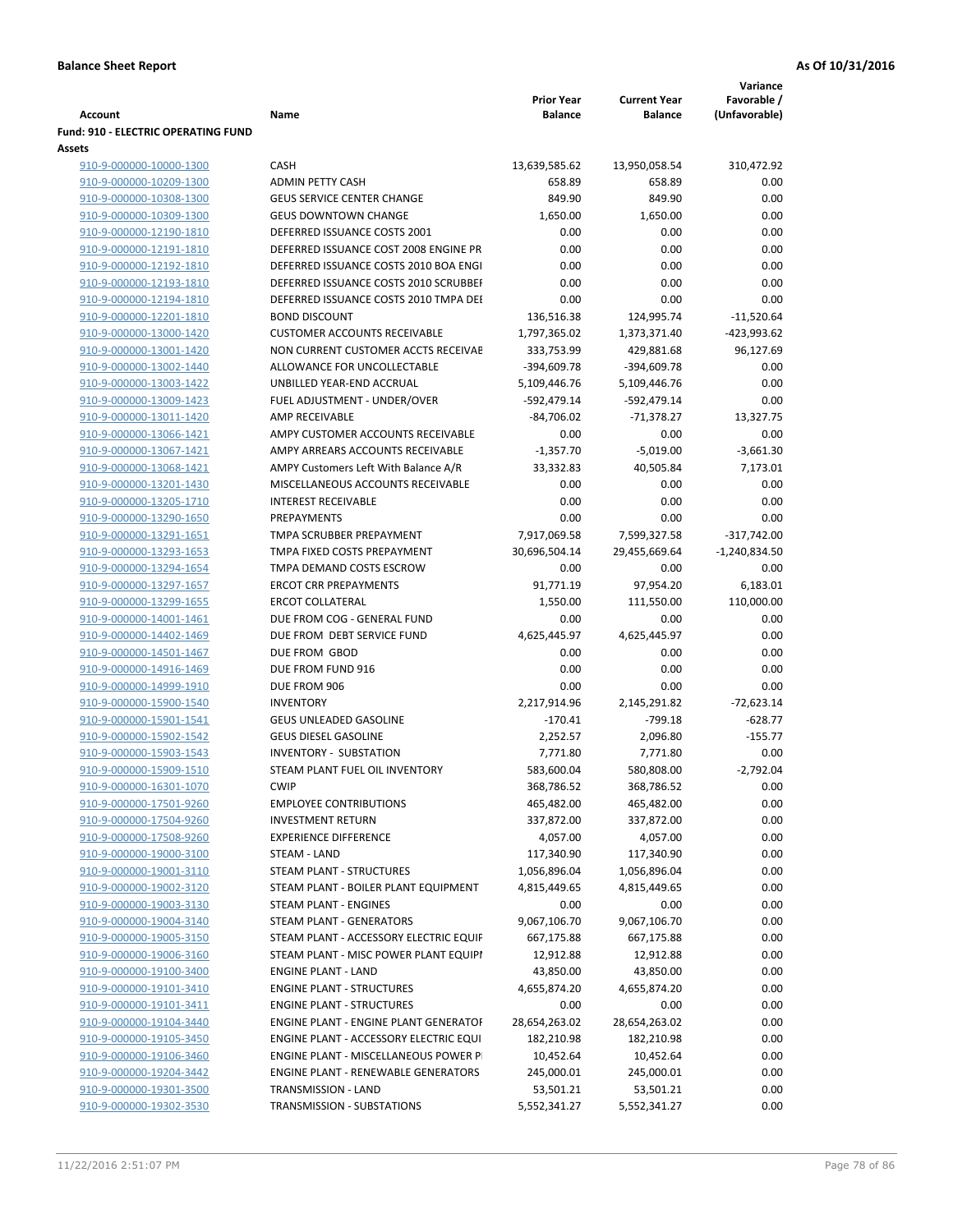|                                                    |                                                               |                                     |                                       | Variance                     |
|----------------------------------------------------|---------------------------------------------------------------|-------------------------------------|---------------------------------------|------------------------------|
| <b>Account</b>                                     | Name                                                          | <b>Prior Year</b><br><b>Balance</b> | <b>Current Year</b><br><b>Balance</b> | Favorable /<br>(Unfavorable) |
| 910-9-000000-19303-3572                            | <b>TRANSMISSION - TMPA LINES</b>                              | 1,156,631.80                        | 1,156,631.80                          | 0.00                         |
| 910-9-000000-19304-3571                            | <b>TRANSMISSION - GEUS LINES</b>                              | 3,722,472.15                        | 3,722,472.15                          | 0.00                         |
| 910-9-000000-19401-3600                            | <b>DISTRIBUTION - LAND</b>                                    | 218,418.15                          | 218,418.15                            | 0.00                         |
| 910-9-000000-19402-3620                            | DISTRIBUTION - SUBSTATIONS                                    | 5,985,037.00                        | 5,985,037.00                          | 0.00                         |
| 910-9-000000-19403-3640                            | <b>DISTRIBUTION - POLES</b>                                   | 4,381,552.51                        | 4,381,552.51                          | 0.00                         |
| 910-9-000000-19404-3650                            | DISTRIBUTION - OH CONDUCTOR & DEVICES                         | 3,518,976.80                        | 3,518,976.80                          | 0.00                         |
| 910-9-000000-19405-3660                            | DISTRIBUTION - UNDERGROUND CONDUIT                            | 1,454,708.84                        | 1,454,708.84                          | 0.00                         |
| 910-9-000000-19406-3670                            | DISTRIBUTION - UG CONDUCTOR & DEVICES                         | 2,833,506.40                        | 2,833,506.40                          | 0.00                         |
| 910-9-000000-19407-3680                            | DISTRIBUTION - TRANSFORMERS                                   | 4,279,270.60                        | 4,279,270.60                          | 0.00                         |
| 910-9-000000-19408-3690                            | DISTRIBUTION - SERVICE CONNECTIONS                            | 647,016.84                          | 647,016.84                            | 0.00                         |
| 910-9-000000-19409-3700                            | <b>DISTRIBUTION - METERS</b>                                  | 1,864,415.78                        | 1,864,415.78                          | 0.00                         |
| 910-9-000000-19410-3710                            | <b>DISTRIBUTION - VAPOR LIGHTS</b>                            | 83,944.20                           | 83,944.20                             | 0.00                         |
| 910-9-000000-19411-3750                            | DISTRIBUTION - STREET LIGHTS & SIGNALS                        | 89,881.93                           | 89,881.93                             | 0.00                         |
| 910-9-000000-19501-3890                            | <b>GENERAL - LAND</b>                                         | 110,503.10                          | 110,503.10                            | 0.00                         |
| 910-9-000000-19502-3900                            | <b>GENERAL - STRUCTURES</b>                                   | 5,881,580.20                        | 5,881,580.20                          | 0.00                         |
| 910-9-000000-19503-3910                            | <b>GENERAL - FURNITURE &amp; OFFICE EQUIPMEN</b>              | 555,753.77                          | 555,753.77                            | 0.00                         |
| 910-9-000000-19504-3941                            | <b>GENERAL - METER READING ASSETS</b>                         | 38,482.00                           | 38,482.00                             | 0.00                         |
| 910-9-000000-19505-3911                            | <b>GENERAL - CUSTOMER SERVICE EQUIPMENT</b>                   | 11,750.00                           | 11,750.00                             | 0.00                         |
| 910-9-000000-19506-3914                            | <b>GENERAL - BILLING EQUIPMENT</b>                            | 0.00                                | 0.00                                  | 0.00                         |
| 910-9-000000-19507-3915                            | <b>GENERAL - CASHIERING EQUIPMENT</b>                         | 7,033.54                            | 7,033.54                              | 0.00                         |
| 910-9-000000-19508-3920                            | <b>GENERAL - TRANSPORTATION EQUIPMENT</b>                     | 2,500,400.72                        | 2,500,400.72                          | 0.00                         |
| 910-9-000000-19509-3930                            | <b>GENERAL - WAREHOUSE EQUIPMENT</b>                          | 69,324.02                           | 69,324.02                             | 0.00                         |
| 910-9-000000-19510-3940                            | <b>GENERAL - TOOLS</b>                                        | 13,918.37                           | 13,918.37                             | 0.00                         |
| 910-9-000000-19511-3950                            | <b>GENERAL - LABORATORY EQUIPMENT</b>                         | 336,291.99                          | 336,291.99                            | 0.00                         |
| 910-9-000000-19512-3960                            | <b>GENERAL - POWER OPERATED EQUIPMENT</b>                     | 338,718.53                          | 338,718.53                            | 0.00                         |
| 910-9-000000-19513-3970                            | <b>GENERAL - COMMUNICATIONS EQUIPMENT</b>                     | 47,808.65                           | 47,808.65                             | 0.00                         |
| 910-9-000000-19514-3980                            | <b>GENERAL - MISCELLANEOUS EQUIPMENT</b>                      | 0.00                                | 0.00                                  | 0.00                         |
| 910-9-000000-19999-1080                            | <b>ACCUMULATED DEPRECIATION</b>                               | -38,561,238.83                      | -38,561,238.83                        | 0.00                         |
|                                                    |                                                               |                                     |                                       |                              |
|                                                    | <b>Total Assets:</b>                                          | 124,020,448.55                      | 122,489,781.15                        | -1,530,667.40                |
|                                                    |                                                               |                                     |                                       |                              |
| Liability                                          |                                                               |                                     |                                       |                              |
| 910-9-000000-20101-2320                            | <b>ACCOUNTS PAYABLE</b>                                       | 77,547.28                           | 10,779.93                             | 66,767.35                    |
| 910-9-000000-20102-2321                            | <b>CREDIT CARD PAYABLE</b>                                    | 0.00                                | $-7,272.36$                           | 7,272.36                     |
| 910-9-000000-20103-2322                            | <b>ACCRUED ACCOUNTS PAYABLE</b>                               | 0.00                                | 0.00                                  | 0.00                         |
| 910-9-000000-20139-2323                            | RETAINAGES PAYABLE                                            | 0.00                                | 0.00                                  | 0.00                         |
| 910-9-000000-20141-0000                            | <b>TELEPHONE CLEARING</b>                                     | 0.00                                | 0.00                                  | 0.00                         |
| 910-9-000000-20142-0000                            | <b>ESCROW</b>                                                 | 0.00                                | 0.00                                  | 0.00                         |
| 910-9-000000-20815-2410                            | SALES TAX PAYABLE - IN THE CITY                               | 81,356.90                           | 79,827.89                             | 1.529.01                     |
| 910-9-000000-20816-2411                            | SALES TAX PAYABLE - OUT OF CITY                               | 2,838.92                            | 3,356.49                              | $-517.57$                    |
| 910-9-000000-21001-2341                            | DUE TO COG - GEN FUND                                         | 0.00                                | 720,816.35                            | $-720,816.35$                |
| 910-9-000000-21406-2329                            | <b>DUE TO 906</b>                                             | 0.00                                | 0.00                                  | 0.00                         |
| 910-9-000000-21507-2347                            | DUE TO GBOD                                                   | 0.00                                | 144,163.27                            | $-144, 163.27$               |
| 910-9-000000-22001-2327                            | <b>SALARIES PAYABLE</b>                                       | 233,865.12                          | 293,173.93                            | $-59,308.81$                 |
| 910-9-000000-22002-2328                            | PTO PAYABLE                                                   | 421,442.27                          | 448,558.72                            | $-27,116.45$                 |
| 910-9-000000-23011-2211                            | <b>REVENUE BONDS</b>                                          | 455,000.00                          | 475,000.00                            | $-20,000.00$                 |
| 910-9-000000-24000-2350                            | <b>CUSTOMER DEPOSITS</b>                                      | 1,814,140.93                        | 2,119,615.56                          | -305,474.63                  |
| 910-9-000000-24014-2359                            | <b>CUSTOMER DEPOSITS / AMPY EQUIPMENT</b>                     | 100,873.29                          | 107,778.33                            | $-6,905.04$                  |
| 910-9-000000-24015-2350                            | AMP RESERVE                                                   | $-84,706.02$                        | $-71,378.27$                          | $-13,327.75$                 |
| 910-9-000000-25069-2530                            | PREPAID ELECTRICITY - AMPY                                    | 138,545.37                          | 111,471.47                            | 27,073.90                    |
| 910-9-000000-26001-2283                            | <b>OBLIGATION FOR COMPENSATED ABSENCES</b>                    | 362,637.83                          | 404,816.69                            | -42,178.86                   |
| 910-9-000000-26102-2210                            | REVENUE BONDS PAYABLE                                         | 38,763,000.00                       | 38,288,000.00                         | 475,000.00                   |
| 910-9-000000-26107-2250                            | PREMIUM ON 2010 ISSUE                                         | 218,231.30                          | 203,298.46                            | 14,932.84                    |
| 910-9-000000-26108-2250                            | <b>SCRUBBER DEBT - 2010</b>                                   | 10,395,000.00                       | 10,395,000.00                         | 0.00                         |
| 910-9-000000-26109-2250                            | PREMIUM ON SCRUBBER                                           | 185,526.87                          | 172,831.89                            | 12,694.98                    |
| 910-9-000000-26110-2250                            | TMPA DEBT - 2010                                              | 20,640,000.00                       | 20,640,000.00                         | 0.00                         |
| 910-9-000000-26111-2250                            | PREMIUM ON TMPA DEBT                                          | 367,959.88                          | 342,781.61                            | 25,178.27                    |
| 910-9-000000-29300-0000<br>910-9-000000-29400-0100 | <b>ENCUMBRANCE SUMMARY</b><br>RESERVED ACCOUNT / ENCUMBRANCES | 0.00<br>0.00                        | 0.00<br>0.00                          | 0.00<br>0.00                 |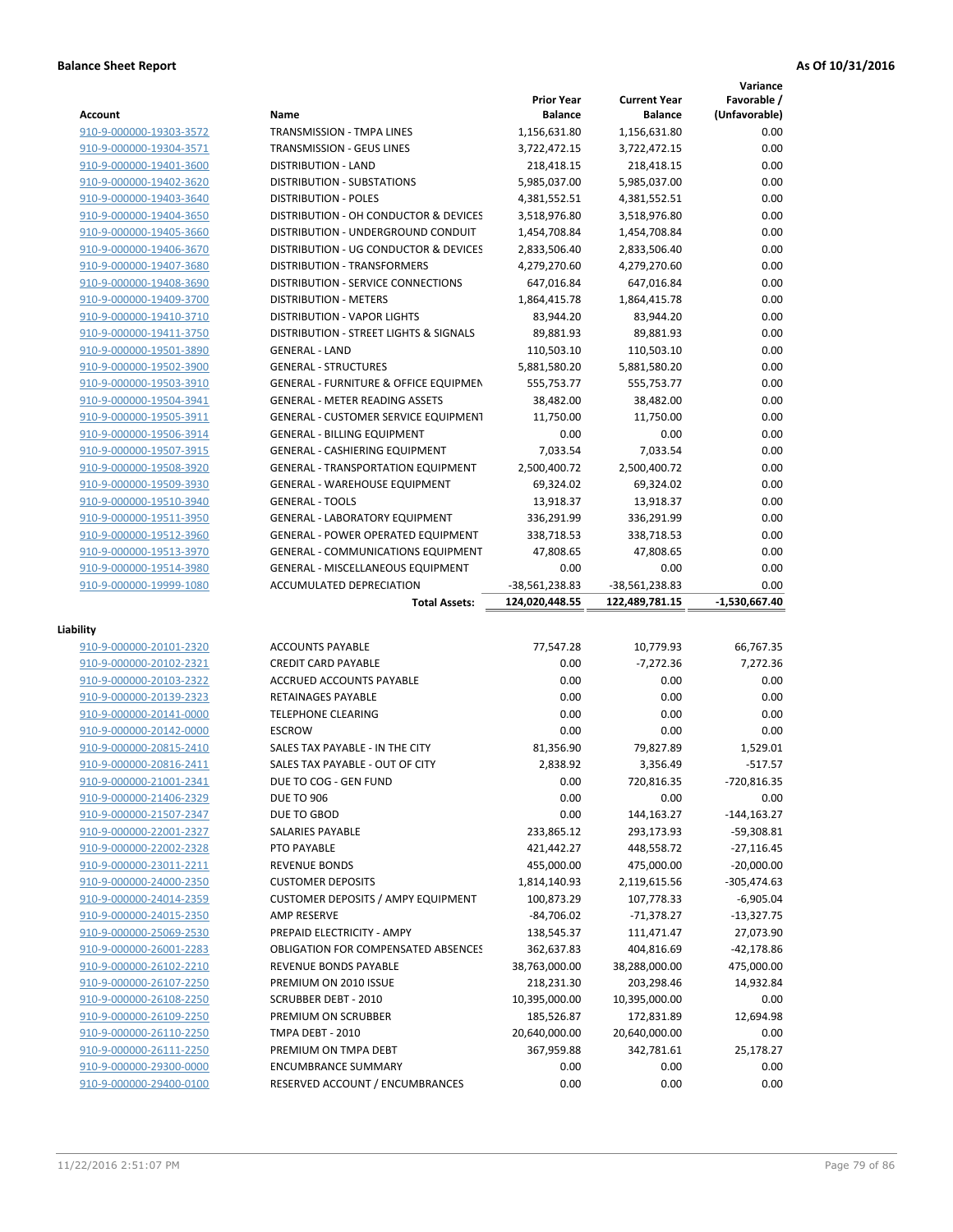| <b>Account</b>                        | Name                                                     | <b>Prior Year</b><br><b>Balance</b> | <b>Current Year</b><br><b>Balance</b> | Variance<br>Favorable /<br>(Unfavorable) |
|---------------------------------------|----------------------------------------------------------|-------------------------------------|---------------------------------------|------------------------------------------|
| 910-9-000000-29999-9260               | <b>NET PENSION LIABILITY</b>                             | 609,947.00                          | 609,947.00                            | 0.00                                     |
|                                       | <b>Total Liability:</b>                                  | 74,783,206.94                       | 75,492,566.96                         | -709,360.02                              |
| <b>Equity</b>                         |                                                          |                                     |                                       |                                          |
| 910-9-000000-39100-2160               | UNRESERVED RETAINED EARNINGS                             | 47,623,065.55                       | 45,553,034.75                         | $-2,070,030.80$                          |
| 910-9-000000-39500-9260               | <b>NET POSITION - PENSION</b>                            | $-3,070.00$                         | $-3,070.00$                           | 0.00                                     |
|                                       | <b>Total Beginning Equity:</b>                           | 47,619,995.55                       | 45,549,964.75                         | $-2,070,030.80$                          |
| <b>Total Revenue</b>                  |                                                          | 4,607,800.45                        | 4,430,594.38                          | $-177,206.07$                            |
| Total Expense                         |                                                          | 2,990,554.39                        | 2,983,344.94                          | 7,209.45                                 |
| <b>Revenues Over/(Under) Expenses</b> |                                                          | 1,617,246.06                        | 1,447,249.44                          | $-169,996.62$                            |
|                                       | <b>Total Equity and Current Surplus (Deficit):</b>       | 49,237,241.61                       | 46,997,214.19                         | $-2,240,027.42$                          |
|                                       | Total Liabilities, Equity and Current Surplus (Deficit): | 124,020,448.55                      | 122,489,781.15                        | -1,530,667.40                            |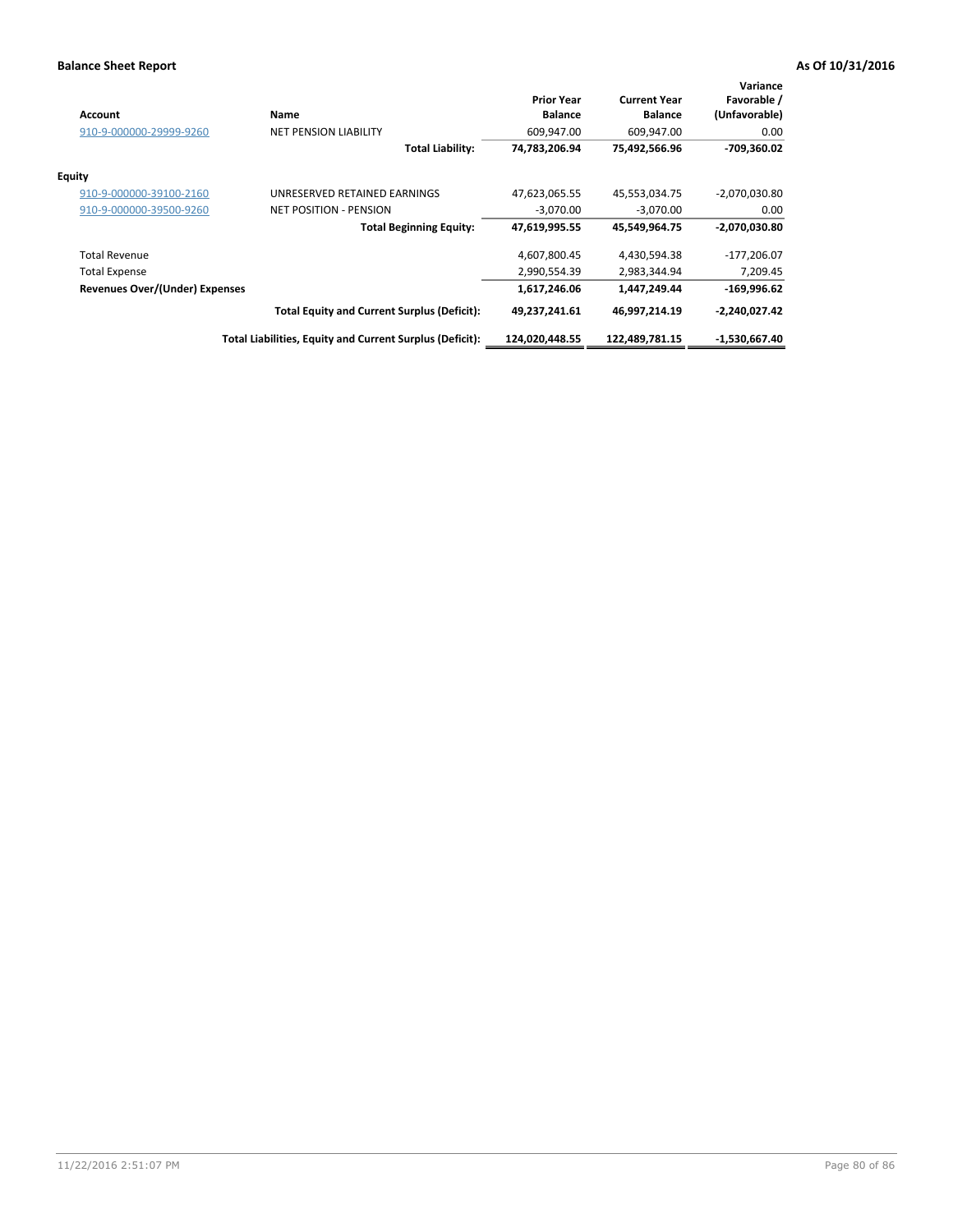| Account                                    | Name                                                     | <b>Prior Year</b><br><b>Balance</b> | <b>Current Year</b><br><b>Balance</b> | Variance<br>Favorable /<br>(Unfavorable) |
|--------------------------------------------|----------------------------------------------------------|-------------------------------------|---------------------------------------|------------------------------------------|
| <b>Fund: 911 - ELECTRIC DEBT REDUCTION</b> |                                                          |                                     |                                       |                                          |
| Assets                                     |                                                          |                                     |                                       |                                          |
| 911-9-000000-10000-1300                    | CASH                                                     | 220,410.14                          | 3,023,996.09                          | 2,803,585.95                             |
| 911-9-000000-12002-0000                    | <b>GOVERNMENT OBLIGATIONS / AGENCIES</b>                 | 0.00                                | 0.00                                  | 0.00                                     |
| 911-9-000000-13201-1430                    | MISCELLANEOUS ACCOUNTS RECEIVABLE                        | 0.00                                | 0.00                                  | 0.00                                     |
| 911-9-000000-13205-1710                    | <b>INTEREST RECEIVABLE</b>                               | 0.00                                | 0.00                                  | 0.00                                     |
|                                            | <b>Total Assets:</b>                                     | 220,410.14                          | 3,023,996.09                          | 2,803,585.95                             |
| Liability                                  |                                                          |                                     |                                       |                                          |
| 911-9-000000-20101-0000                    | <b>ACCOUNTS PAYABLE</b>                                  | 0.00                                | 0.00                                  | 0.00                                     |
| 911-9-000000-20103-0100                    | <b>ACCRUED ACCOUNTS PAYABLE</b>                          | 0.00                                | 0.00                                  | 0.00                                     |
| 911-9-000000-Z2430-0000                    | RESERVED ACCOUNT / ENCUMBRANCE SUM                       | 0.00                                | 0.00                                  | 0.00                                     |
| 911-9-000000-Z2520-0100                    | RESERVED ACCOUNT / ENCUMBRANCES                          | 0.00                                | 0.00                                  | 0.00                                     |
|                                            | <b>Total Liability:</b>                                  | 0.00                                | 0.00                                  | 0.00                                     |
| <b>Equity</b>                              |                                                          |                                     |                                       |                                          |
| 911-9-000000-39100-2160                    | UNRESERVED RETAINED EARNINGS                             | 220,508.21                          | 3,024,538.46                          | 2,804,030.25                             |
|                                            | <b>Total Beginning Equity:</b>                           | 220,508.21                          | 3,024,538.46                          | 2,804,030.25                             |
| <b>Total Revenue</b>                       |                                                          | $-98.07$                            | $-542.37$                             | $-444.30$                                |
| <b>Total Expense</b>                       |                                                          | 0.00                                | 0.00                                  | 0.00                                     |
| <b>Revenues Over/(Under) Expenses</b>      |                                                          | $-98.07$                            | $-542.37$                             | $-444.30$                                |
|                                            | <b>Total Equity and Current Surplus (Deficit):</b>       | 220,410.14                          | 3,023,996.09                          | 2,803,585.95                             |
|                                            | Total Liabilities, Equity and Current Surplus (Deficit): | 220,410.14                          | 3,023,996.09                          | 2,803,585.95                             |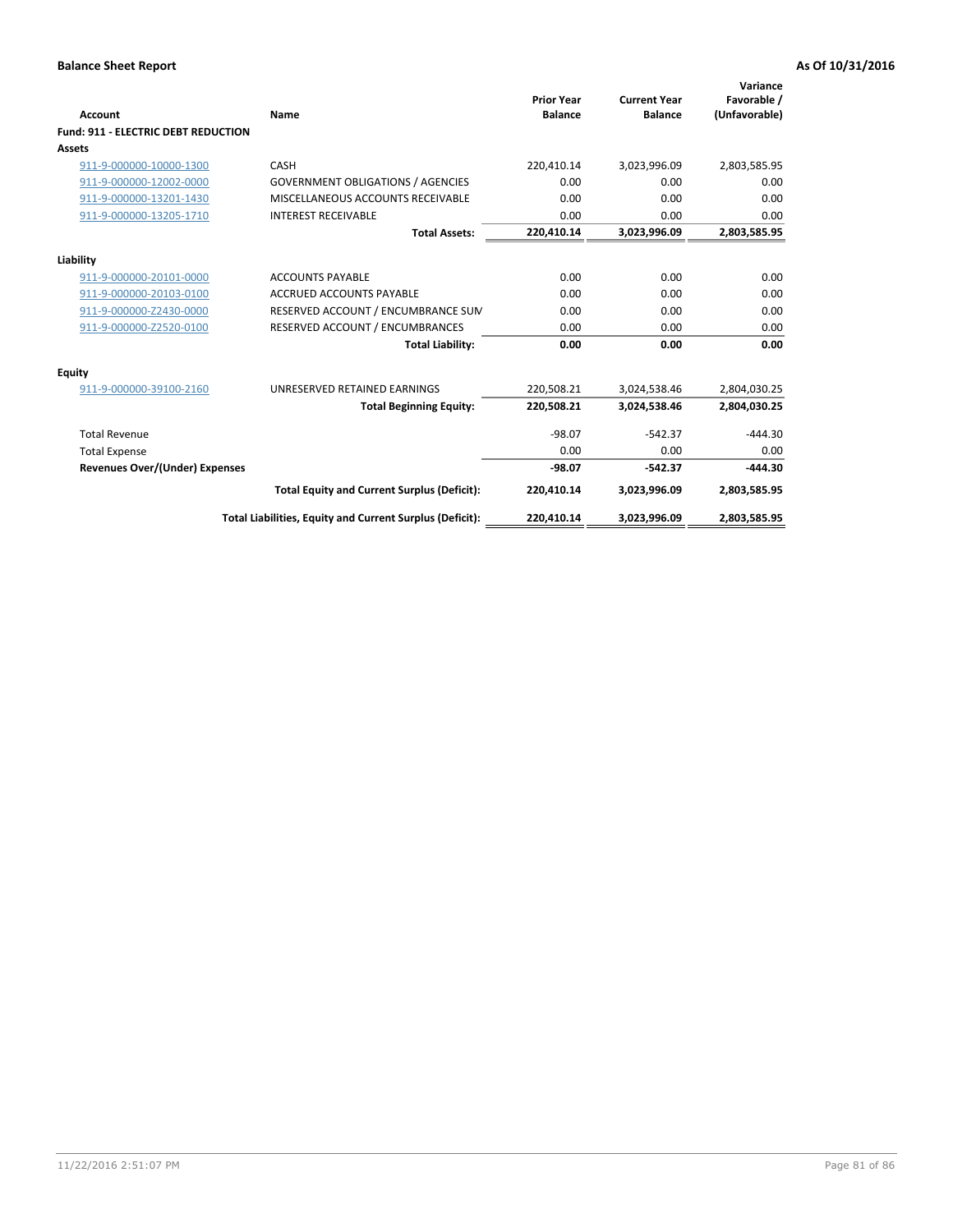| Account                                  | Name                                                     | <b>Prior Year</b><br><b>Balance</b> | <b>Current Year</b><br><b>Balance</b> | Variance<br>Favorable /<br>(Unfavorable) |
|------------------------------------------|----------------------------------------------------------|-------------------------------------|---------------------------------------|------------------------------------------|
| <b>Fund: 912 - ELECTRIC DEBT SERVICE</b> |                                                          |                                     |                                       |                                          |
| <b>Assets</b>                            |                                                          |                                     |                                       |                                          |
| 912-9-000000-10000-1300                  | CASH                                                     | 2,333,014.98                        | 2,363,680.08                          | 30,665.10                                |
| 912-9-000000-11504-1301                  | RESERVE FUND - 2008 BOND ISSUE                           | 1,130,017.75                        | 1,138,038.12                          | 8,020.37                                 |
| 912-9-000000-11506-1301                  | RESERVE FUND - 2010 BOND ISSUE                           | 3,306,042.15                        | 3,325,675.84                          | 19,633.69                                |
| 912-9-000000-11515-1301                  | RESERVE FUND - 2015 BOND ISSUE                           | 136,163.55                          | 136,698.54                            | 534.99                                   |
| 912-9-000000-11516-1301                  | <b>RESERVE FUND - 2015 TAXABLE BONDS</b>                 | 44,293.50                           | 44,467.53                             | 174.03                                   |
| 912-9-000000-13205-1710                  | <b>INTEREST RECEIVABLE</b>                               | 4,160.26                            | 0.00                                  | $-4,160.26$                              |
|                                          | <b>Total Assets:</b>                                     | 6,953,692.19                        | 7,008,560.11                          | 54,867.92                                |
| Liability                                |                                                          |                                     |                                       |                                          |
| 912-9-000000-20101-2320                  | <b>ACCOUNTS PAYABLE</b>                                  | 0.00                                | 0.00                                  | 0.00                                     |
| 912-9-000000-20107-2370                  | <b>ACCRUED INTEREST PAYABLE</b>                          | 425,530.24                          | 449,733.06                            | $-24,202.82$                             |
| 912-9-000000-21400-2999                  | DUE TO GEUS 910 - ELECTRIC OPERATING                     | 4,625,445.97                        | 4,625,445.97                          | 0.00                                     |
| 912-9-000000-Z2430-0000                  | <b>ENCUMBRANCE SUMMARY</b>                               | 0.00                                | 0.00                                  | 0.00                                     |
| 912-9-000000-Z2520-0100                  | RESERVED ACCOUNT / ENCUMBRANCES                          | 0.00                                | 0.00                                  | 0.00                                     |
|                                          | <b>Total Liability:</b>                                  | 5,050,976.21                        | 5,075,179.03                          | $-24,202.82$                             |
| Equity                                   |                                                          |                                     |                                       |                                          |
| 912-9-000000-39100-2150                  | SEMI RESERVED RETAINED EARNINGS                          | 1,582,715.98                        | 1,613,381.08                          | 30,665.10                                |
|                                          | <b>Total Beginning Equity:</b>                           | 1,582,715.98                        | 1,613,381.08                          | 30,665.10                                |
| <b>Total Revenue</b>                     |                                                          | 320,000.00                          | 320,000.00                            | 0.00                                     |
| <b>Total Expense</b>                     |                                                          | 0.00                                | 0.00                                  | 0.00                                     |
| Revenues Over/(Under) Expenses           |                                                          | 320,000.00                          | 320,000.00                            | 0.00                                     |
|                                          | <b>Total Equity and Current Surplus (Deficit):</b>       | 1,902,715.98                        | 1,933,381.08                          | 30,665.10                                |
|                                          | Total Liabilities, Equity and Current Surplus (Deficit): | 6,953,692.19                        | 7,008,560.11                          | 54.867.92                                |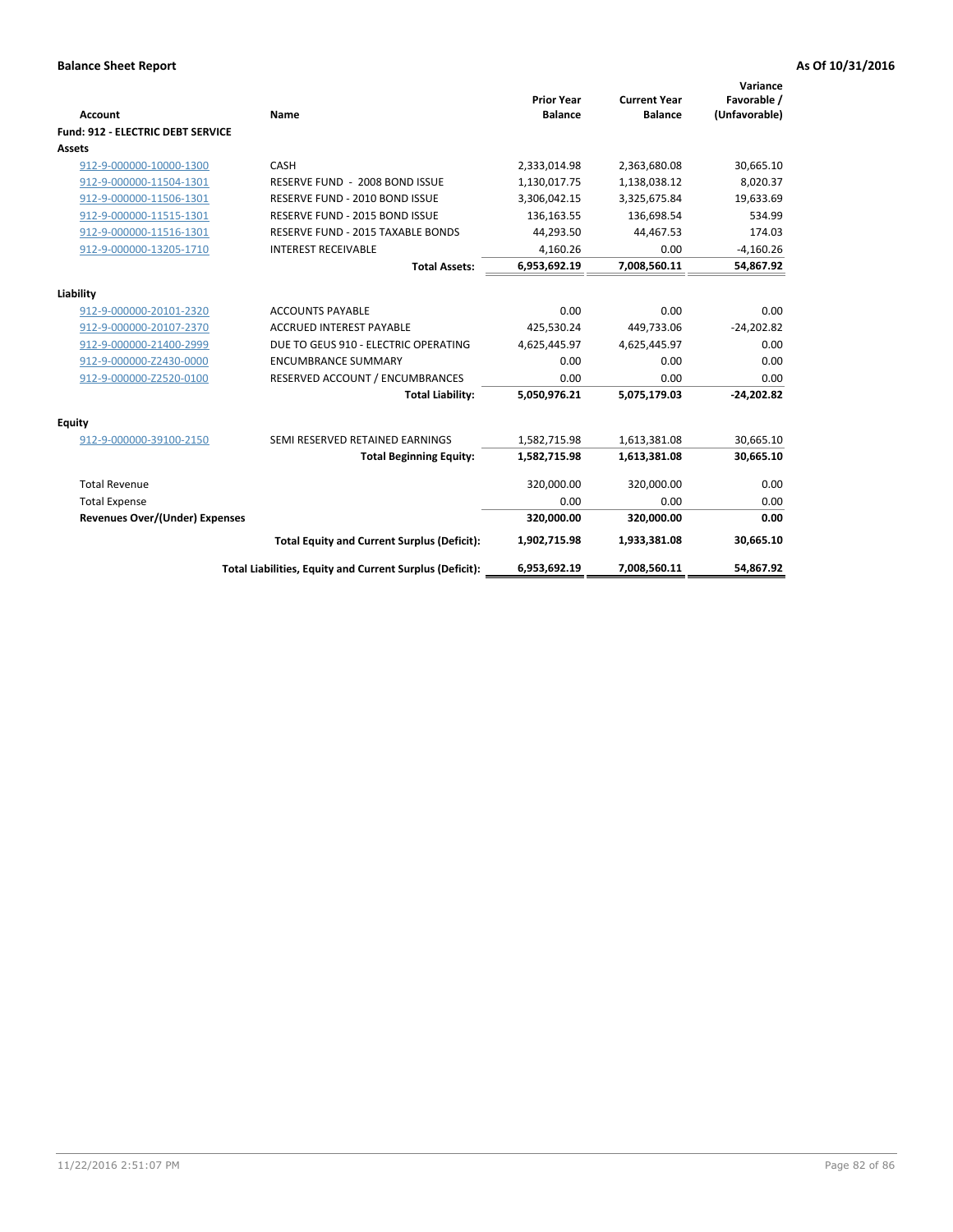| Account                                       | Name                                                     | <b>Prior Year</b><br><b>Balance</b> | <b>Current Year</b><br><b>Balance</b> | Variance<br>Favorable /<br>(Unfavorable) |
|-----------------------------------------------|----------------------------------------------------------|-------------------------------------|---------------------------------------|------------------------------------------|
| <b>Fund: 913 - ELECTRIC CONSTRUCTION FUND</b> |                                                          |                                     |                                       |                                          |
| Assets                                        |                                                          |                                     |                                       |                                          |
| 913-9-000000-10000-1300                       | CASH                                                     | 100,638.10                          | 100,907.92                            | 269.82                                   |
| 913-9-000000-13201-1430                       | MISCELLANEOUS ACCOUNTS RECEIVABLE                        | 0.00                                | 0.00                                  | 0.00                                     |
| 913-9-000000-13205-1710                       | <b>INTEREST RECEIVABLE</b>                               | 0.00                                | 0.00                                  | 0.00                                     |
|                                               | <b>Total Assets:</b>                                     | 100,638.10                          | 100,907.92                            | 269.82                                   |
|                                               |                                                          |                                     |                                       |                                          |
| Liability<br>913-9-000000-20101-2320          | <b>ACCOUNTS PAYABLE</b>                                  | 0.00                                | 0.00                                  | 0.00                                     |
| 913-9-000000-20102-2321                       | <b>CREDIT CARD PAYABLE</b>                               | 0.00                                | 0.00                                  | 0.00                                     |
|                                               |                                                          |                                     |                                       |                                          |
| 913-9-000000-20103-0000                       | <b>ACCRUED ACCOUNTS PAYABLE</b>                          | 0.00                                | 0.00                                  | 0.00                                     |
| 913-9-000000-29300-0000                       | <b>ENCUMBRANCE SUMMARY</b>                               | 0.00                                | 0.00                                  | 0.00                                     |
| 913-9-000000-29400-0100                       | RESERVED ACCOUNT / ENCUMBRANCES                          | 0.00                                | 0.00                                  | 0.00                                     |
|                                               | <b>Total Liability:</b>                                  | 0.00                                | 0.00                                  | 0.00                                     |
| <b>Equity</b>                                 |                                                          |                                     |                                       |                                          |
| 913-9-000000-39100-2160                       | SEMI RESERVED RETAINED EARNINGS                          | 100,682.87                          | 100,926.02                            | 243.15                                   |
|                                               | <b>Total Beginning Equity:</b>                           | 100,682.87                          | 100,926.02                            | 243.15                                   |
| <b>Total Revenue</b>                          |                                                          | $-44.77$                            | $-18.10$                              | 26.67                                    |
| <b>Total Expense</b>                          |                                                          | 0.00                                | 0.00                                  | 0.00                                     |
| <b>Revenues Over/(Under) Expenses</b>         |                                                          | $-44.77$                            | $-18.10$                              | 26.67                                    |
|                                               | <b>Total Equity and Current Surplus (Deficit):</b>       | 100,638.10                          | 100,907.92                            | 269.82                                   |
|                                               | Total Liabilities, Equity and Current Surplus (Deficit): | 100,638.10                          | 100,907.92                            | 269.82                                   |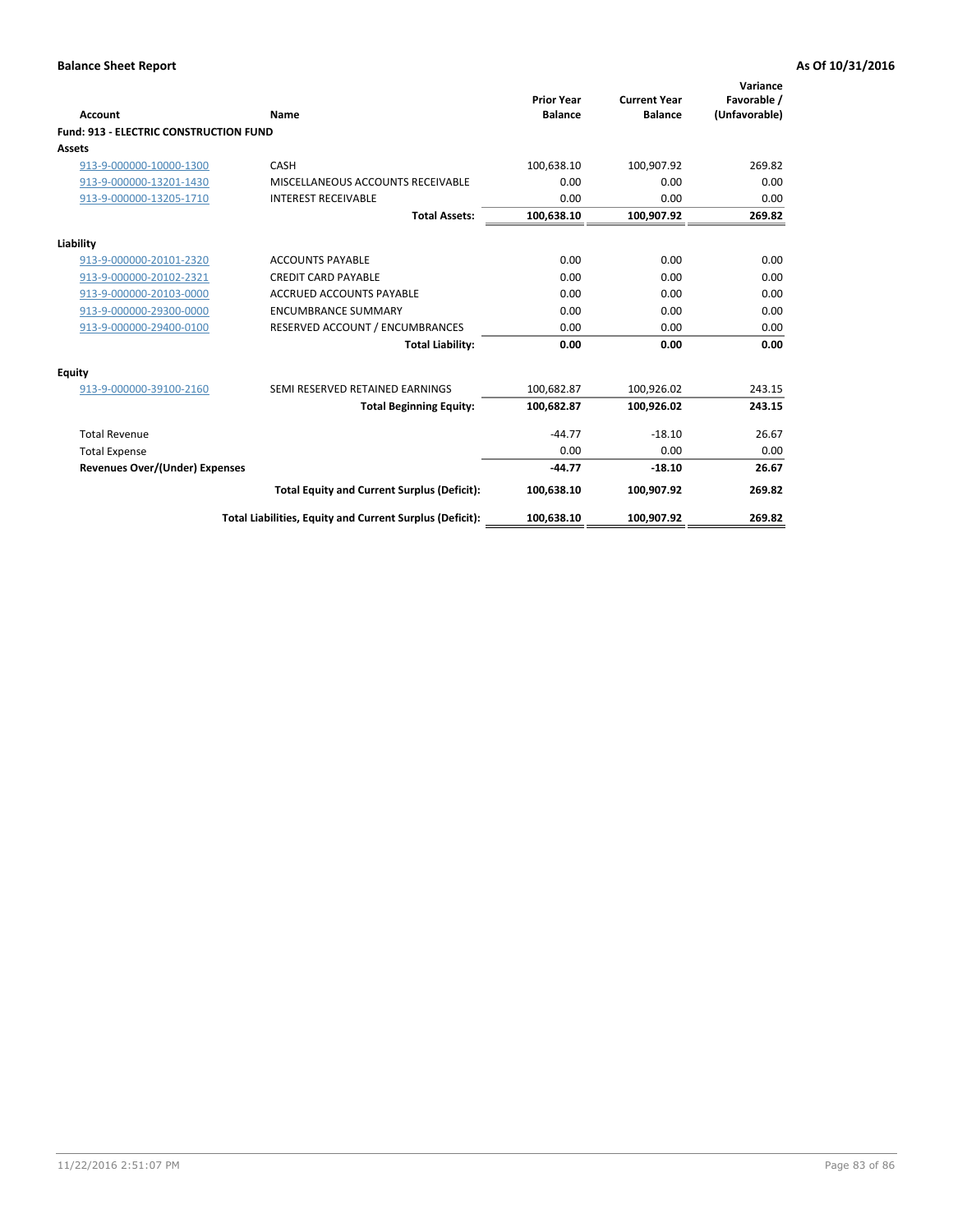|                                       |                                                          | <b>Prior Year</b> | <b>Current Year</b> | Variance<br>Favorable / |
|---------------------------------------|----------------------------------------------------------|-------------------|---------------------|-------------------------|
| <b>Account</b>                        | Name                                                     | <b>Balance</b>    | <b>Balance</b>      | (Unfavorable)           |
| Fund: 916 - 08 ENGINE BOND PROCEEDS   |                                                          |                   |                     |                         |
| Assets                                |                                                          |                   |                     |                         |
| 916-9-000000-10000-1300               | CASH                                                     | 0.00              | 0.00                | 0.00                    |
| 916-9-000000-12189-0000               | 08 ENGINE BOND PROCEEDS                                  | 0.00              | 0.00                | 0.00                    |
| 916-9-000000-13201-1430               | MISCELLANOEUS ACCOUNTS RECEIVABLE                        | 0.00              | 0.00                | 0.00                    |
| 916-9-000000-13205-1710               | <b>INTEREST RECEIVABLE</b>                               | 0.00              | 0.00                | 0.00                    |
| 916-9-000000-Z1030-1202               | 2008 GEUS REVENUE BOND - TEXAS TERM                      | 0.00              | 0.00                | 0.00                    |
| 916-9-000000-Z1030-1401               | 2008 GEUS REVENUE BOND - PFM                             | 0.00              | 0.00                | 0.00                    |
| 916-9-000000-Z1030-1402               | 2009 GEUS REVENUE BOND - PFM                             | 0.00              | 0.00                | 0.00                    |
| 916-9-000000-Z1030-3123               | 2009 GEUS REVENUE BOND - TEXAS TERM                      | 0.00              | 0.00                | 0.00                    |
|                                       | <b>Total Assets:</b>                                     | 0.00              | 0.00                | 0.00                    |
| Liability                             |                                                          |                   |                     |                         |
| 916-9-000000-20101-2320               | <b>ACCOUNTS PAYABLE</b>                                  | 0.00              | 0.00                | 0.00                    |
| 916-9-000000-20139-2323               | <b>RETAINAGES PAYABLE</b>                                | 0.00              | 0.00                | 0.00                    |
| 916-9-000000-21401-2330               | DUE TO ELECTRIC OPERATING                                | 0.00              | 0.00                | 0.00                    |
| 916-9-000000-29300-0000               | <b>ENCUMBRANCE SUMMARY</b>                               | 0.00              | 0.00                | 0.00                    |
| 916-9-000000-29400-0100               | RESERVED ACCOUNT / ENCUMBRANCES                          | 0.00              | 0.00                | 0.00                    |
|                                       | <b>Total Liability:</b>                                  | 0.00              | 0.00                | 0.00                    |
| Equity                                |                                                          |                   |                     |                         |
| 916-9-000000-39100-2150               | <b>RESERVED RETAINED EARNINGS</b>                        | 0.00              | 0.00                | 0.00                    |
|                                       | <b>Total Beginning Equity:</b>                           | 0.00              | 0.00                | 0.00                    |
| <b>Total Revenue</b>                  |                                                          | 0.00              | 0.00                | 0.00                    |
| <b>Total Expense</b>                  |                                                          | 0.00              | 0.00                | 0.00                    |
| <b>Revenues Over/(Under) Expenses</b> |                                                          | 0.00              | 0.00                | 0.00                    |
|                                       | <b>Total Equity and Current Surplus (Deficit):</b>       | 0.00              | 0.00                | 0.00                    |
|                                       | Total Liabilities, Equity and Current Surplus (Deficit): | 0.00              | 0.00                | 0.00                    |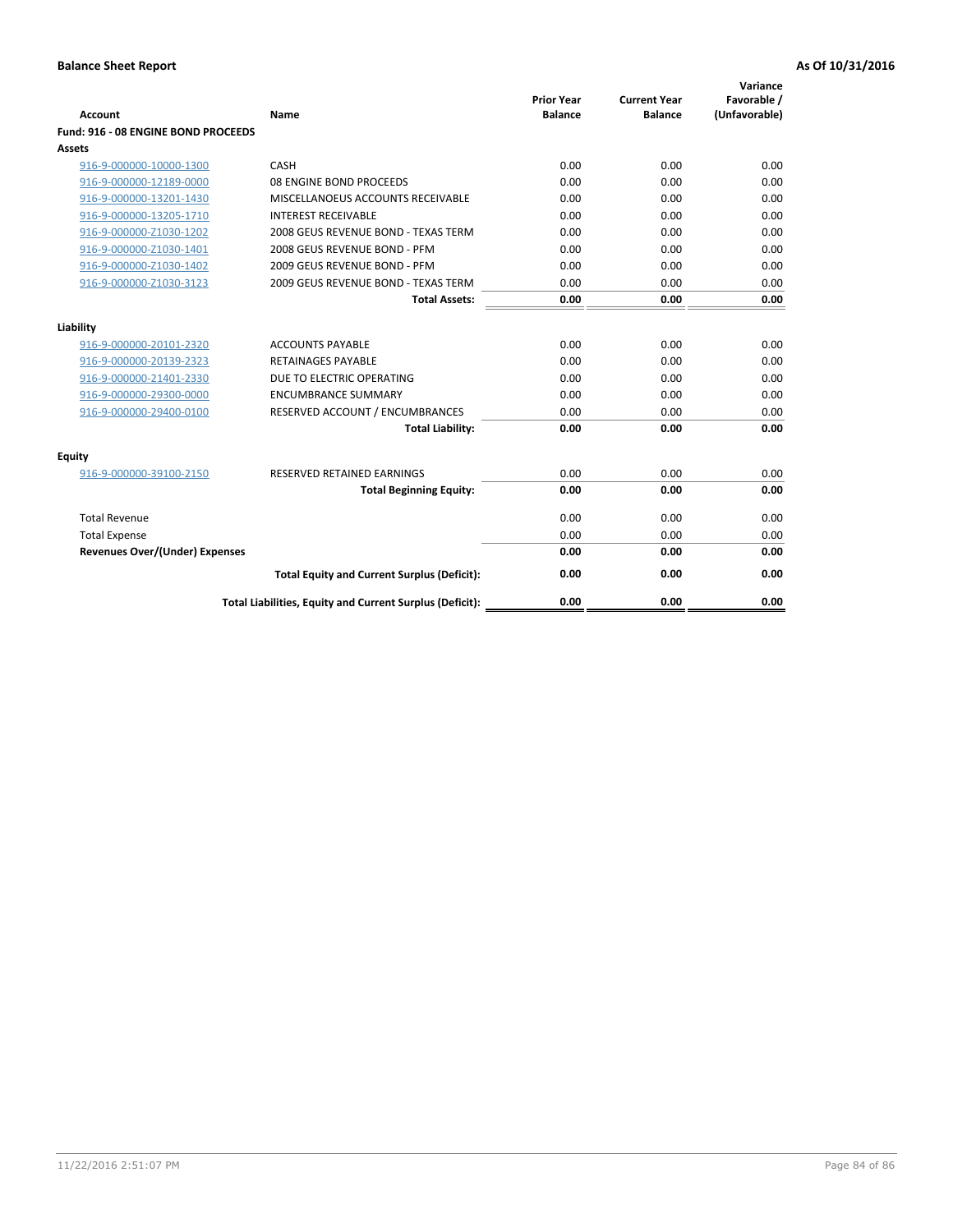| <b>Account</b>                        | Name                                                     | <b>Prior Year</b><br><b>Balance</b> | <b>Current Year</b><br><b>Balance</b> | Variance<br>Favorable /<br>(Unfavorable) |
|---------------------------------------|----------------------------------------------------------|-------------------------------------|---------------------------------------|------------------------------------------|
| Fund: 950 - CABLE / INTERNET          |                                                          |                                     |                                       |                                          |
| Assets                                |                                                          |                                     |                                       |                                          |
| 950-9-000000-10000-1300               | CASH                                                     | 736,870.71                          | 903,108.27                            | 166,237.56                               |
| 950-9-000000-13000-1420               | <b>CUSTOMER ACCOUNTS RECEIVABLE</b>                      | 315,569.14                          | 283,753.89                            | $-31,815.25$                             |
| 950-9-000000-13001-1420               | NON CURRENT CUSTOMER ACCTS RECEIVAE                      | 156,455.23                          | 203,375.80                            | 46,920.57                                |
| 950-9-000000-13002-1440               | ALLOWANCE FOR UNCOLLECTABLE                              | $-140,386.51$                       | $-140,386.51$                         | 0.00                                     |
| 950-9-000000-13003-1421               | UNBILLED YEAR-END ACCRUAL                                | 534,908.95                          | 534,908.95                            | 0.00                                     |
| 950-9-000000-13201-1430               | MISCELLANEOUS ACCOUNTS RECEIVABLE                        | 0.00                                | 0.00                                  | 0.00                                     |
| 950-9-000000-13205-1710               | <b>INTEREST RECEIVABLE</b>                               | 0.00                                | 0.00                                  | 0.00                                     |
| 950-9-000000-15801-1540               | <b>INVENTORY</b>                                         | 185,670.45                          | 173,247.26                            | $-12,423.19$                             |
| 950-9-000000-16301-1070               | <b>CWIP</b>                                              | 0.00                                | 0.00                                  | 0.00                                     |
| 950-9-000000-17501-9260               | <b>EMPLOYEE CONTRIBUTIONS</b>                            | 66,497.00                           | 66,497.00                             | 0.00                                     |
| 950-9-000000-17504-9260               | <b>INVESTMENT RETURN</b>                                 | 48,268.00                           | 48,268.00                             | 0.00                                     |
| 950-9-000000-17508-9260               | <b>EXPERIENCE DIFFERENCE</b>                             | 580.00                              | 580.00                                | 0.00                                     |
| 950-9-000000-18001-5110               | HEADEND, TRUNK & DISTRIBUTION SYSTEM                     | 9,516,483.16                        | 9,516,483.16                          | 0.00                                     |
| 950-9-000000-18002-5111               | <b>HEADEND EQUIPMENT</b>                                 | 1,242,335.79                        | 1,242,335.79                          | 0.00                                     |
| 950-9-000000-18003-5120               | <b>DROPS</b>                                             | 3,921,968.10                        | 3,921,968.10                          | 0.00                                     |
| 950-9-000000-18101-5130               | <b>CUSTOMER PREMISES EQUIPMENT</b>                       | 1,196,536.42                        | 1,196,536.42                          | 0.00                                     |
| 950-9-000000-18102-5140               | PRODUCTION EQUIPMENT                                     | 60,397.97                           | 60,397.97                             | 0.00                                     |
| 950-9-000000-18201-5210               | CENTRAL INTERNET EQUIPMENT                               | 422,769.46                          | 422,769.46                            | 0.00                                     |
| 950-9-000000-18202-5220               | <b>CUSTOMER INTERFACE EQUIPMENT</b>                      | 215,944.34                          | 215,944.34                            | 0.00                                     |
| 950-9-000000-18301-5000               | <b>FIBER OPTICS</b>                                      | 744,208.60                          | 744,208.60                            | 0.00                                     |
| 950-9-000000-18501-5901               | <b>STRUCTURES &amp; IMPROVEMENTS</b>                     | 608,729.19                          | 608,729.19                            | 0.00                                     |
| 950-9-000000-18502-5910               | <b>FURNITURE &amp; OFFICE EQUIPMENT</b>                  | 137,419.19                          | 137,419.19                            | 0.00                                     |
| 950-9-000000-18503-5920               | <b>TRANSPORTATION EQUIPMENT</b>                          | 372,622.50                          | 372,622.50                            | 0.00                                     |
| 950-9-000000-18504-5950               | LABORATORY EQUIPMENT                                     | 163,348.67                          | 163,348.67                            | 0.00                                     |
| 950-9-000000-18505-5960               | POWER OPERATED EQUIPMENT                                 | 5,500.00                            | 5,500.00                              | 0.00                                     |
| 950-9-000000-18506-5980               | MISCELLANEOUS EQUIPMENT                                  | 0.00                                | 0.00                                  | 0.00                                     |
| 950-9-000000-18999-1080               | ACCUMULATED DEPRECIATION                                 | -10,329,328.35                      | $-10,329,328.35$                      | 0.00                                     |
|                                       | <b>Total Assets:</b>                                     | 10,183,368.01                       | 10,352,287.70                         | 168,919.69                               |
|                                       |                                                          |                                     |                                       |                                          |
| Liability                             |                                                          |                                     |                                       |                                          |
| 950-9-000000-20101-2320               | <b>ACCOUNTS PAYABLE</b>                                  | 43,656.73                           | 2,110.48                              | 41,546.25                                |
| 950-9-000000-20102-2321               | <b>CREDIT CARD PAYABLE</b>                               | 0.00                                | 7,272.36                              | $-7,272.36$                              |
| 950-9-000000-20103-2322               | <b>ACCRUED ACCOUNTS PAYABLE</b>                          | 0.00                                | 0.00                                  | 0.00                                     |
| 950-9-000000-20815-2410               | SALES TAX PAYABLE - IN THE CITY                          | 30,236.09                           | 32,290.66                             | $-2,054.57$                              |
| 950-9-000000-20816-2411               | SALES TAX PAYABLE - OUT OF CITY                          | 0.00                                | 0.00                                  | 0.00                                     |
| 950-9-000000-21001-1101               | DUE TO COG - GEN FUND                                    | 0.00                                | 69.878.83                             | $-69,878.83$                             |
| 950-9-000000-21507-2347               | DUE TO GBOD                                              | 0.00                                | 13,975.77                             | $-13,975.77$                             |
| 950-9-000000-22001-2327               | SALARIES PAYABLE                                         | 34,330.47                           | 43,791.74                             | $-9,461.27$                              |
| 950-9-000000-22002-2328               | PTO PAYABLE                                              | 52,687.91                           | 58,535.74                             | $-5,847.83$                              |
| 950-9-000000-24000-2350               | <b>CUSTOMER DEPOSITS</b>                                 | 10,852.27                           | 12,887.27                             | $-2,035.00$                              |
| 950-9-000000-26001-2283               | <b>OBLIGATION FOR COMPENSATED ABSENCES</b>               | 10,900.97                           | 13,908.37                             | $-3,007.40$                              |
| 950-9-000000-29300-0000               | <b>ENCUMBRANCE SUMMARY</b>                               | 0.00                                | 0.00                                  | 0.00                                     |
| 950-9-000000-29400-0100               | RESERVED ACCOUNT / ENCUMBRANCES                          | 0.00                                | 0.00                                  | 0.00                                     |
| 950-9-000000-29999-9260               | <b>NET PENSION LIABILITY</b>                             | 87,135.00                           | 87,135.00                             | 0.00                                     |
|                                       | <b>Total Liability:</b>                                  | 269,799.44                          | 341,786.22                            | -71,986.78                               |
| Equity                                |                                                          |                                     |                                       |                                          |
| 950-9-000000-39100-2160               | UNRESERVED RETAINED EARNINGS                             | 9,661,921.93                        | 9,766,163.18                          | 104,241.25                               |
| 950-9-000000-39500-9260               | NET POSITION - PENSION                                   | $-438.00$                           | $-438.00$                             | 0.00                                     |
|                                       | <b>Total Beginning Equity:</b>                           | 9,661,483.93                        | 9,765,725.18                          | 104,241.25                               |
| <b>Total Revenue</b>                  |                                                          | 499,413.97                          | 515,952.54                            | 16,538.57                                |
| <b>Total Expense</b>                  |                                                          | 247,329.33                          | 271,176.24                            | -23,846.91                               |
| <b>Revenues Over/(Under) Expenses</b> |                                                          | 252,084.64                          | 244,776.30                            | $-7,308.34$                              |
|                                       | <b>Total Equity and Current Surplus (Deficit):</b>       | 9,913,568.57                        | 10,010,501.48                         | 96,932.91                                |
|                                       | Total Liabilities, Equity and Current Surplus (Deficit): | 10,183,368.01                       | 10,352,287.70                         | 168,919.69                               |